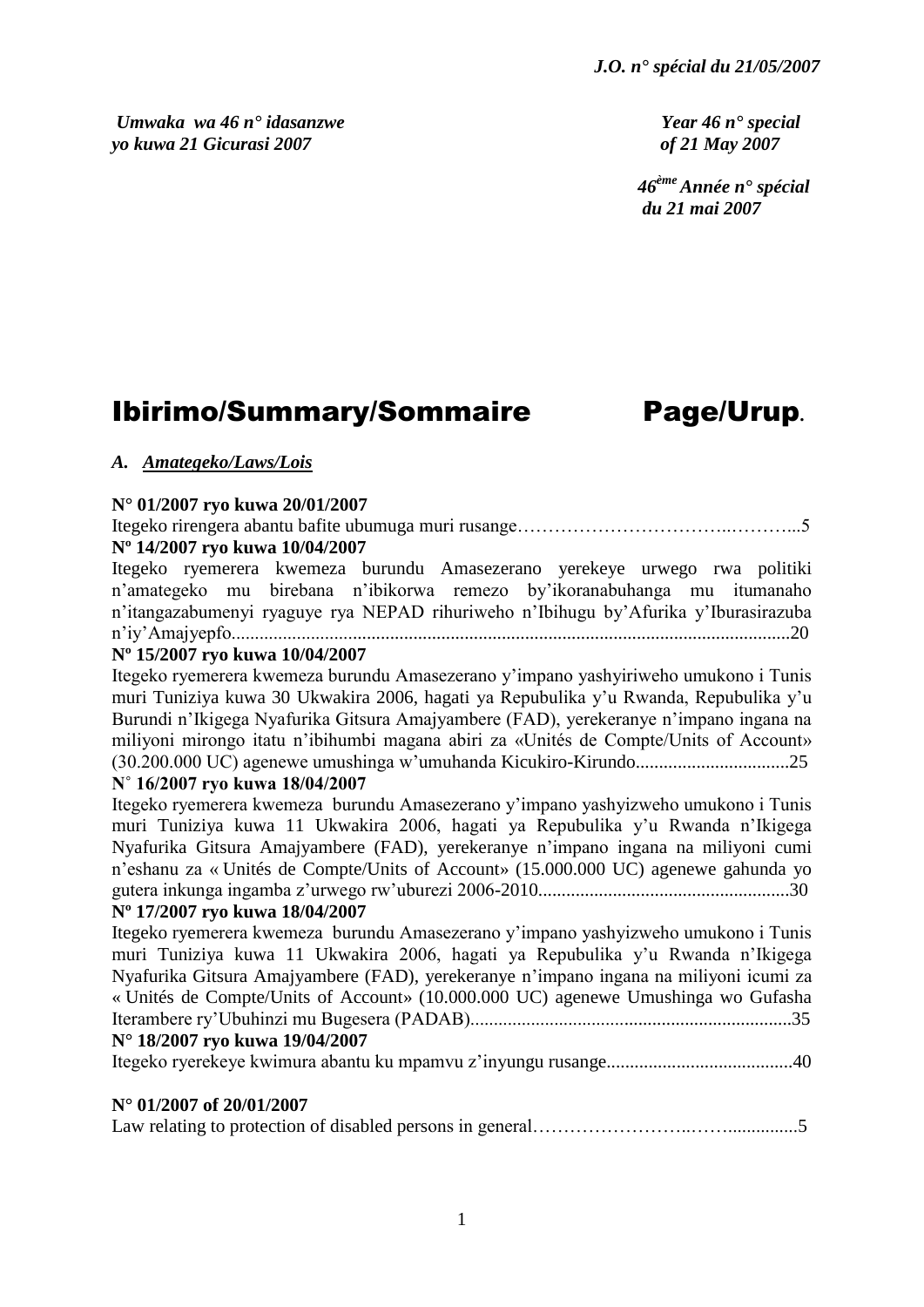# **N° 14/2007 of 10/04/2007**

Law approving the ratification of the Protocol on policy and regulatory framework for NEPAD information and communication technology broadband infrastructure for Eastern and Southern Africa…………………………………………..................................................20

# **N° 15/2007 of 10/04/2007**

Law authorising the ratification of the grant Agreement signed in Tunis, Tunisia, on October 30, 2006, between the Republic of Rwanda, the Republic of Burundi and the African Development Fund (ADF), relating to the grant of thirty million two hundred thousand Units of Account (UA 30,200,000) for the Kicukiro-Kirundo road project……………………......25

# **N° 16/2007 of 18/04/2007**

Law authorising ratification of the grant Agreement signed in Tunis, Tunisia, on October 11, 2006, between the Republic of Rwanda and the African Development Fund (ADF), relating to the grant of fifteen million Units of Account (UA 15,000,000) for program support for education sector strategic plan 2006-2010…………………………………………………...30

# **N° 17/2007 of 18/04/2007**

| Law authorising ratification of the grant Agreement signed in Tunis, Tunisia, on October 11, |
|----------------------------------------------------------------------------------------------|
| 2006, between the Republic of Rwanda and the African Development Fund (ADF), relating        |
| to the grant of ten million Units of Account (UA 10,000,000) for the Bugesera Agriculture    |
|                                                                                              |
| N° 18/2007 of 19/04/2007                                                                     |
|                                                                                              |

# **Nº 01/2007 du 20/01/2007**

Loi portant protection des personnes handicapées en général………………….......................5

# **N° 14/2007 du 10/04/2007**

Loi portant autorisation de ratification du Protocole sur le cadre politique et réglementaire de haut niveau relatif à l"infrastructure des technologies de l"information et de la communication à large portée du NEPAD pour l"Afrique Orientale et Australe..............................................20 **N° 15/2007 du 10/04/2007**

Loi autorisant la ratification de l"Accord de don signé à Tunis, en Tunisie, le 30 octobre 2006, entre la Répubulique du Rwanda, la Répubulique du Burundi et le Fonds Africain de Développement (FAD), relatif au don de trente millions deux cent mille Unités de Compte (30.200.000 UC) pour le projet de route Kicukiro-Kirundo………………………................25

# **N° 16/2007 du 18/04/2007**

Loi autorisant ratification de l"Accord de don signé à Tunis en Tunisie, le 11 octobre 2006, entre la République du Rwanda et le Fonds Africain de Développement (FAD), relatif au don de quinze millions d"Unités de Compte (15.000.000 UC) pour le programme d"appui au plan stratégique du secteur de l"éducation 2006-2010……………………………….....................30

# **N° 17/2007 du 18/04/2007**

Loi autorisant ratification de l"Accord de don signé à Tunis en Tunisie, le 11 octobre 2006, entre la République du Rwanda et le Fonds Africain de Développement (FAD), relatif au don de dix millions d"Unités de Compte (10.000.000 UC) pour le Projet d"Appui au Développement Agricole du Bugesera (PADAB)....................................................................35 **N° 18/2007 du 19/04/2007**

|--|--|--|--|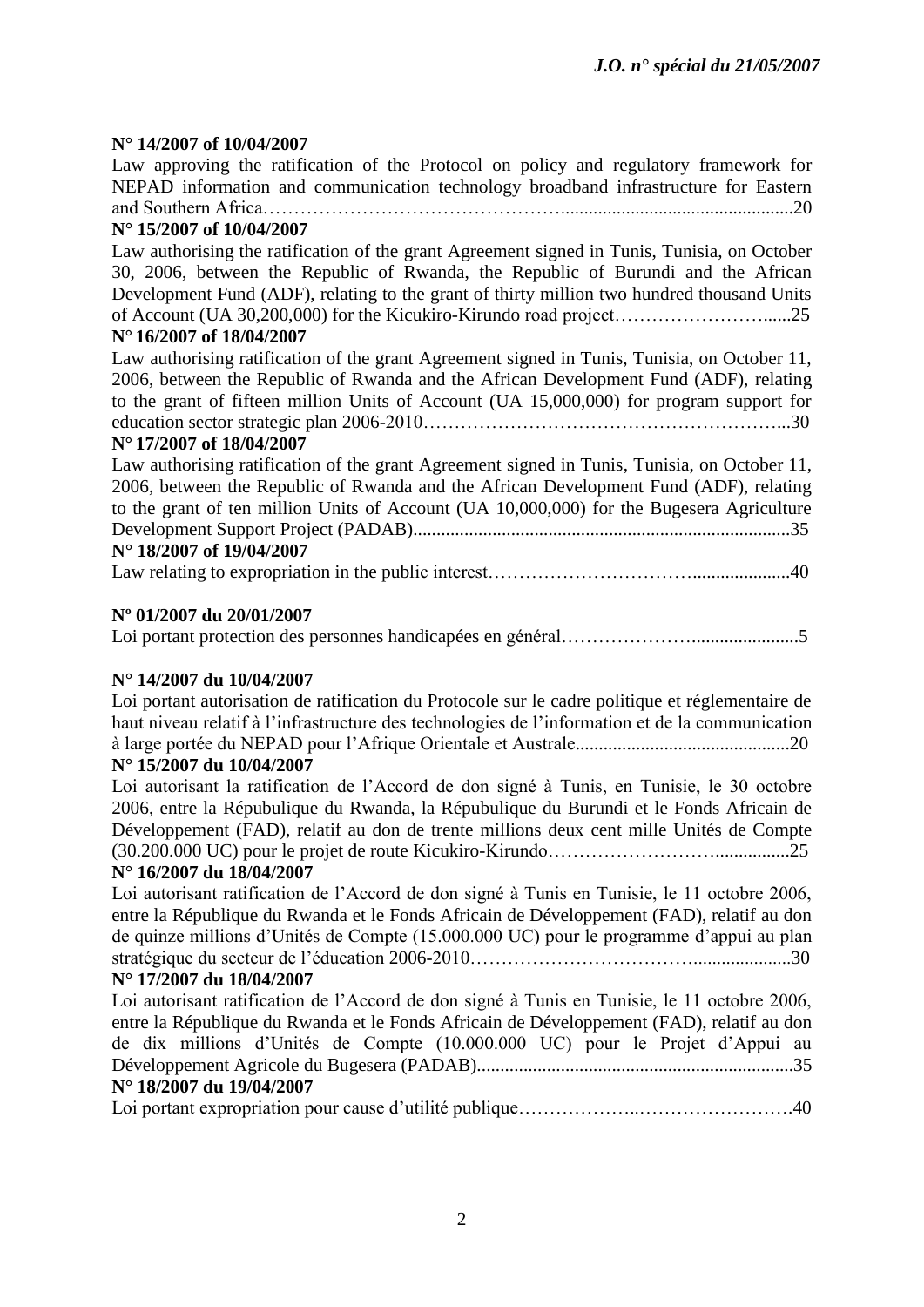# *B. Amateka ya Perezida/Presidential Orders/Arrêtés Présidentiels*

# **Nº 16/01 ryo ku wa 03/05/2007**

Iteka rya Perezida ryemeza burundu Amasezerano y"impano yashyiriweho umukono i Tunis muri Tuniziya ku wa 30 Ukwakira 2006, hagati ya Repubulika y"u Rwanda, Repubulika y"u Burundi n"Ikigega Nyafurika Gitsura Amajyambere (FAD), yerekeranye n"impano ingana na miliyoni mirongo itatu n"ibihumbi magana abiri za « Unités de Compte/Units of Account» (30.200.000 UC) agenewe umushinga w"umuhanda Kicukiro-Kirundo………………….....66

# **Nº 17/01 ryo kuwa 03/05/2007**

Iteka rya Perezida ryemeza burundu Amasezerano y"impano yashyizweho umukono i Tunis muri Tuniziya ku wa 11 Ukwakira 2006, hagati ya Repubulika y"u Rwanda n"Ikigega Nyafurika Gitsura Amajyambere (FAD), yerekeranye n"impano ingana na miliyoni icumi n"eshanu za « Unités de Compte/Units of Account» (15.000.000 UC) agenewe gahunda yo gutera inkunga ingamba z"urwego rw"uburezi 2006-2010………………………………......71

# **Nº 18/01 ryo kuwa 03/05/2007**

Iteka rya Perezida ryemeza burundu Amasezerano y"impano yashyizweho umukono i Tunis muri Tuniziya ku wa 11 Ukwakira 2006, hagati ya Repubulika y"u Rwanda n"Ikigega Nyafurika Gitsura Amajyambere (FAD), yerekeranye n"impano ingana na miliyoni icumi za « Unités de Compte/Units of Account» (10.000.000 UC) agenewe Umushinga wo Gufasha Iterambere ry"Ubuhinzi mu Bugesera (PADAB)……….........................................................76 **N° 19/01 ryo kuwa 07/05/2007**

# Iteka rya Perezida rishyiraho Guverineri w"Intara...................................................................81

# **N° 16/01 of 03/05/2007**

Presidential Order ratifying the Grant Agreement signed in Tunis, Tunisia, on 30<sup>th</sup> October 2006, between the Republic of Rwanda, the Republic of Burundi and the African Development Fund (ADF), relating to the Grant of thirty million two hundred thousand Units of Account (UA 30,200,000) for the Kicukiro-Kirundo road project………………………..66

# **N° 17/01 of 03/05/2007**

Presidential Order ratifying the Grant Agreement signed in Tunis, Tunisia, on 11<sup>th</sup> October 2006, between the Republic of Rwanda and the African Development Fund (ADF), relating to the Grant of fifteen million Units of Account (UA 15,000,000) for program support for education sector strategic plan 2006-2010…………………………………………………...66

# **N° 18/01 of 03/05/2007**

| Presidential Order ratifying the Grant Agreement signed in Tunis, Tunisia, on 11 <sup>th</sup> October |
|--------------------------------------------------------------------------------------------------------|
| 2006, between the Republic of Rwanda and the African Development Fund (ADF), relating                  |
| to the Grant of ten millions Units of Account (UA 10,000,000) for the Bugesera Agriculture             |
|                                                                                                        |
| N° 19/01 of 07/05/2007                                                                                 |
|                                                                                                        |

# **N° 16/01 du 03/05/2007**

Arrêté Présidentiel ratifiant l"Accord de don signé à Tunis, en Tunisie, le 30 octobre 2006, entre la Répubulique du Rwanda, la Répubulique du Burundi et le Fonds Africain de Développement (FAD), relatif au don de trente millions deux cent mille Unités de Compte (30.200.000 UC) pour le projet de route Kicukiro-Kirundo....................................................66 **N° 17/01 du 03/05/2007**

Arrêté Présidentiel ratifiant l"Accord de don signé à Tunis en Tunisie, le 11 octobre 2006, entre la République du Rwanda et le Fonds Africain de Développement (FAD), relatif au don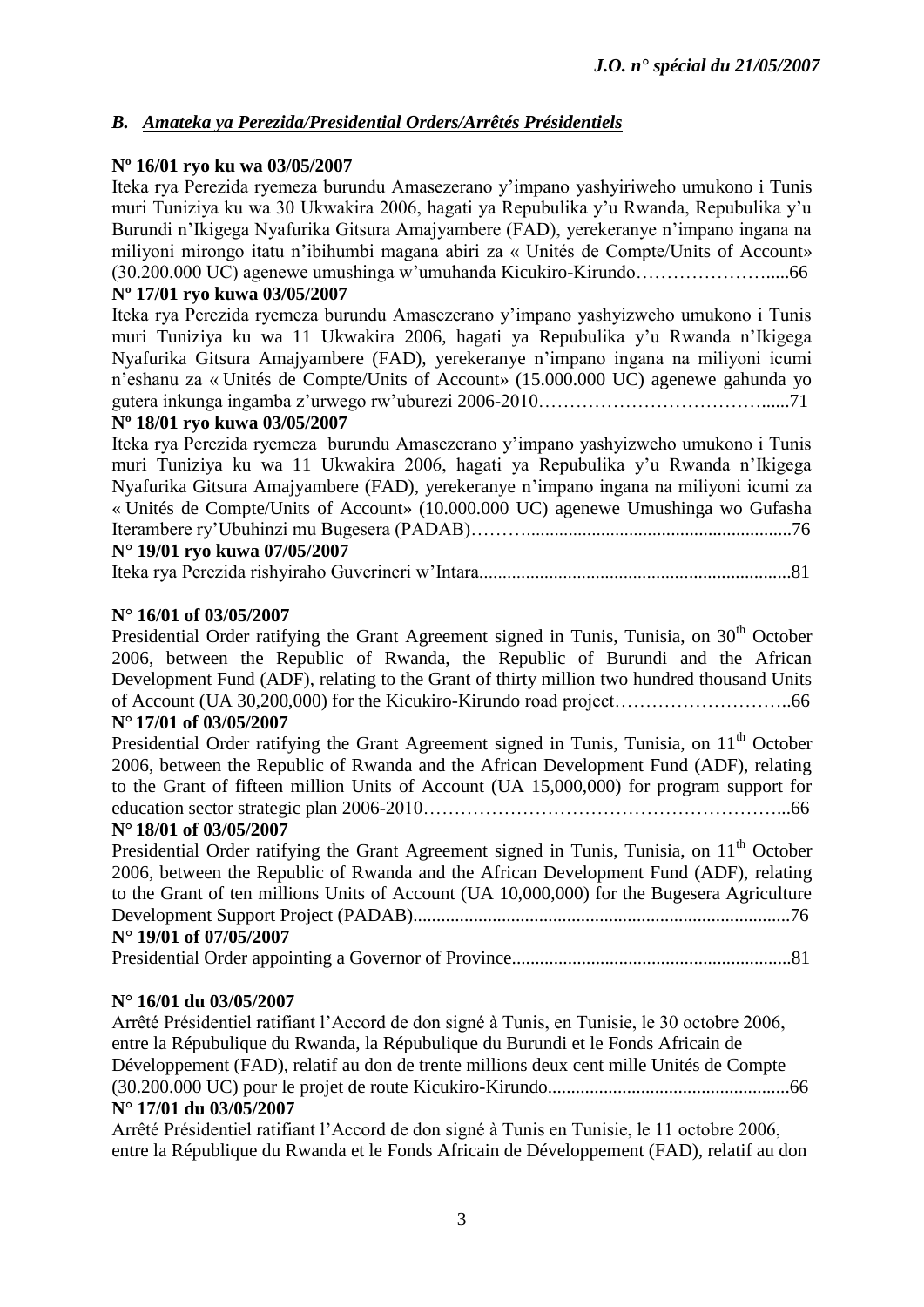| de quinze millions d'Unités de Compte (15.000.000 UC) pour le programme d'appui au plan<br>N° 18/01 du 03/05/2007 |
|-------------------------------------------------------------------------------------------------------------------|
| Arrêté Présidentiel ratifiant l'Accord de don signé à Tunis en Tunisie, le 11 octobre 2006,                       |
|                                                                                                                   |
| entre la République du Rwanda et le Fonds Africain de Développement (FAD), relatif au don                         |
| de dix millions d'Unités de Compte (10.000.000 UC) pour le Projet d'Appui au                                      |
|                                                                                                                   |
| N° 19/01 du 07/05/2007                                                                                            |
|                                                                                                                   |
|                                                                                                                   |
| C. Iteka rya Minisitiri/Ministerial Order/Arrêté Ministériel                                                      |

# **N° 01/2007 ryo kuwa 11/05/2007**

| Iteka rya Minisitiri rigena imiterere n'imikorere y'Ihuriro ry'Igihugu ry'Urubyiruko rwo mu |  |
|---------------------------------------------------------------------------------------------|--|
|                                                                                             |  |

# **N° 01/2007 of 11/05/2007**

| Ministerial Order establishing the organisation and functioning of the National Youth Forum |  |
|---------------------------------------------------------------------------------------------|--|
|                                                                                             |  |

# **N° 01/2007 du 11/05/2007**

| Arrêté Ministériel portant organisation et fonctionnement du Forum National des Jeunes |  |
|----------------------------------------------------------------------------------------|--|
|                                                                                        |  |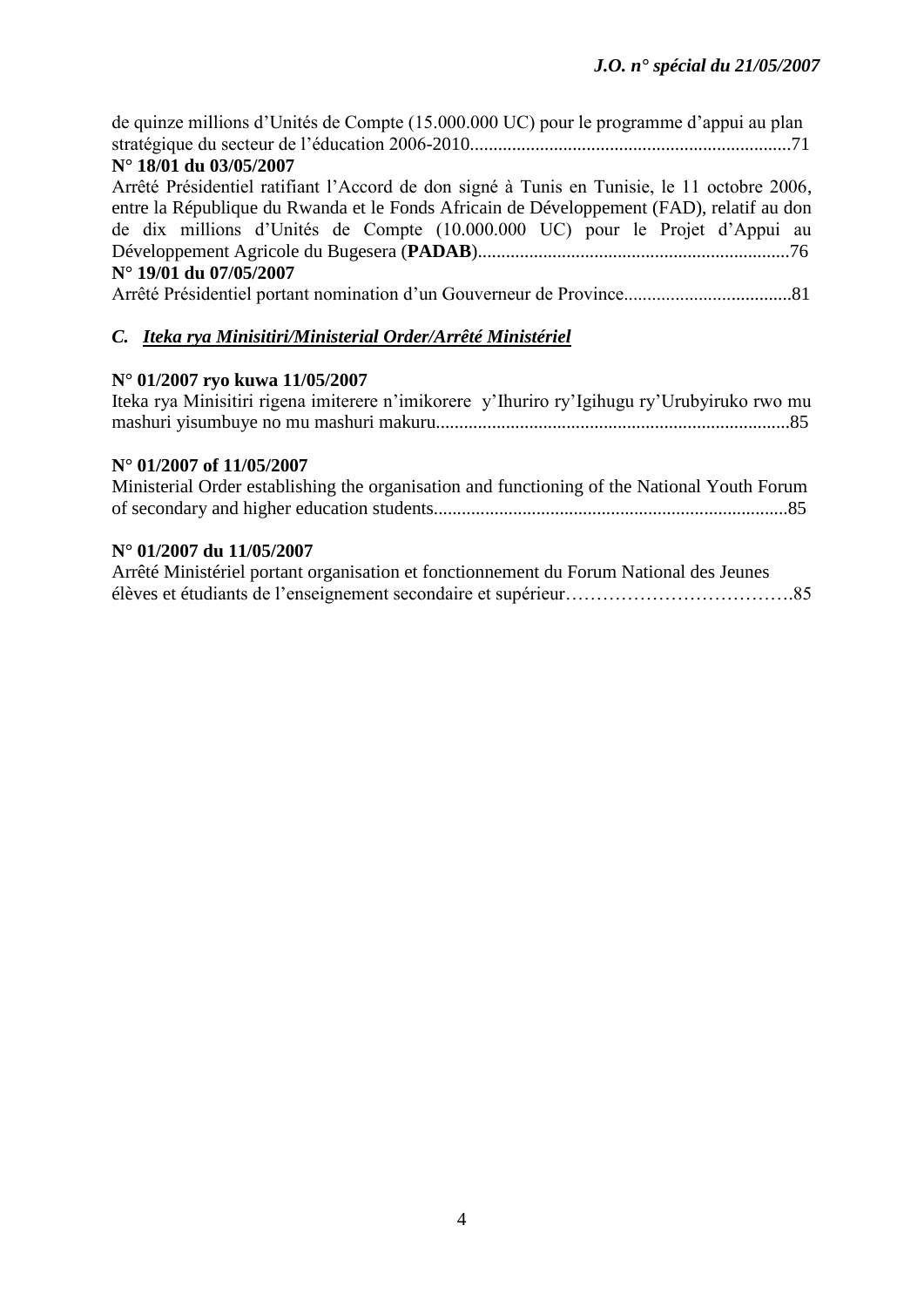**ITEGEKO N° 01/2007 RYO KUWA LAW N° 01/2007 OF 20/01/2007 RELATING LOI Nº 01/2007 DU 20/01/2007 PORTANT 20/01/2007 RIRENGERA ABANTU BAFITE UBUMUGA MURI RUSANGE PROTECTION OF PERSONS IN GENERAL PROTECTION DES PERSONNES HANDICAPEES EN GENERAL** 

**Twebwe, KAGAME Paul,**

Perezida wa Repubulika;

**INTEKO** ISHINGA AMATEGEKO THE PARLIAMENT HAS ADOPTED AND LE PARLEMENT A ADOPTE ET NOUS **YEMEJE NONE NATWE DUHAMIJE, WE SANCTION, PROMULGATE THE SANCTIONNONS, PROMULGUONS LA DUTANGAJE ITEGEKO RITEYE RITYA FOLLOWING LAW AND ORDER IT TO LOI DONT LA TENEUR SUIT, ET KANDI DUTEGETSE KO RYANDIKWA BE PUBLISHED IN THE OFFICIAL ORDONNONS QU'ELLE SOIT PUBLIEE MU IGAZETI YA LETA YA REPUBULIKA Y'U RWANDA.**

# **INTEKO ISHINGA AMATEGEKO:**

Umutwe w"Abadepite, mu nama yawo yo kuwa 04 Ukuboza 2006;

Ukwakira 2006;

Ishingiye ku Itegeko Nshinga rya Repubulika y" u Rwanda ryo kuwa 4 Kamena 2003 nk"uko ryavuguruwe kugeza ubu, cyane cyane mu ngingo zaryo, iya 9, iya 10, iya 11, iya 14, iya 16, iya 62, iya 76, iya 88, iya 90, iya 93, iya 108, iya 118, iya 121, iya 177 n"iya 201;

**We, KAGAME Paul,** President of the Republic;

**RWANDA**

# **THE PARLIAMENT:**

December 04, 2006;

Umutwe wa Sena, mu nama yo kuwa 27 The Senate, in its session of October 27, 2006;

Rwanda of June 4, 2003 as amended to date especially in its articles 9, 10, 11, 14, 16, 62, 76, 88, 90, 93, 108, 118, 121, 177 and 201;

**Nous, KAGAME Paul,** Président de la République ;

**GAZETTE OF THE REPUBLIC OF AU JOURNAL OFFICIEL DE LA REPUBLIQUE DU RWANDA.**

#### **LE PARLEMENT :**

The Chamber of Deputies, in its session of La Chambre des Députés, en sa séance du 04 décembre 2006 ;

Le Sénat, en sa séance du 27 octobre 2006 ;

Given the Constitution of the Republic of Vu la Constitution de la République du Rwanda du 4 juin 2003 telle que révisée à ce jour, spécialement en ses articles 9,10, 11, 14, 16, 62, 76, 88, 90, 93, 108, 118, 121, 177 et 201 ;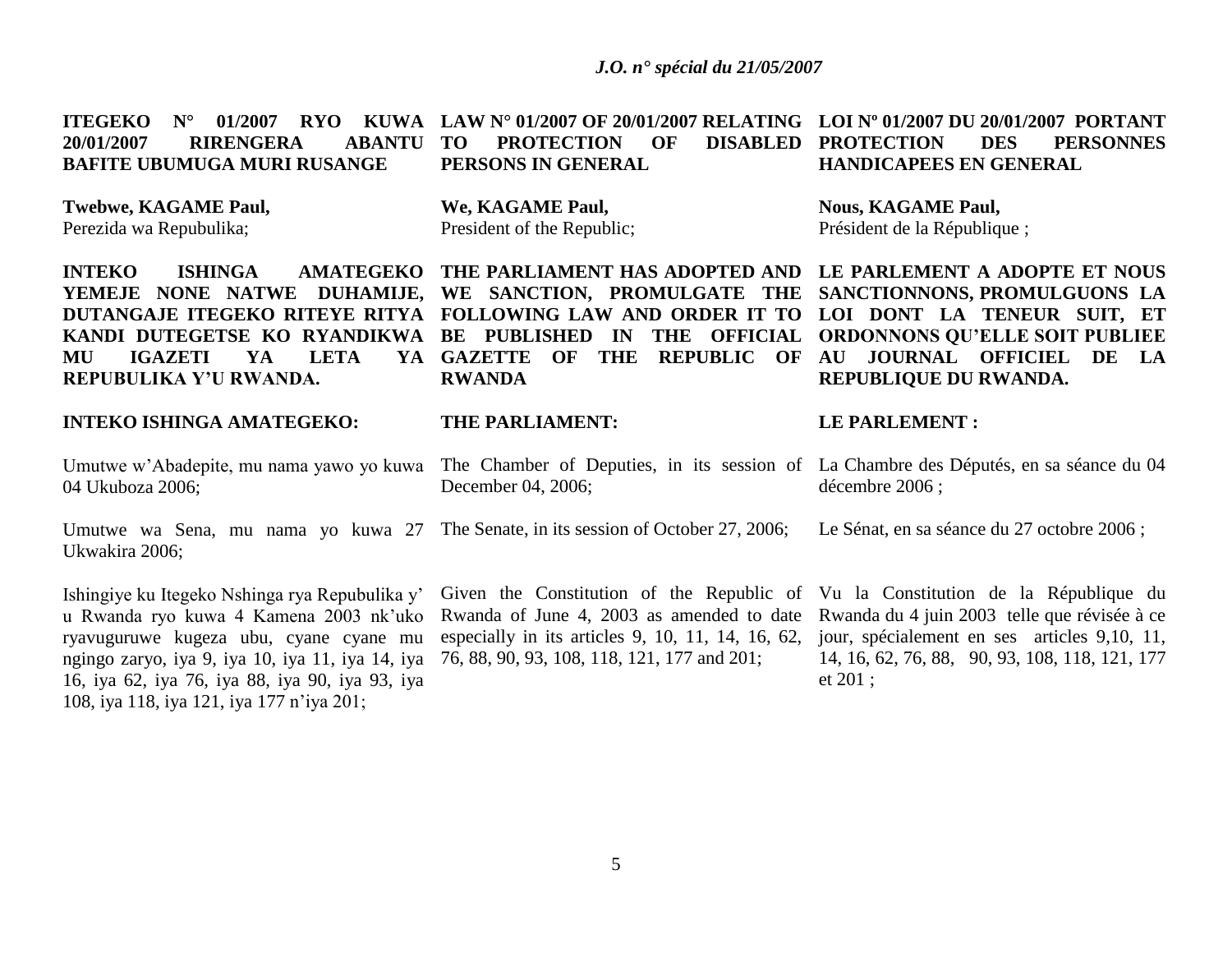# **YEMEJE:**

# **ADOPTS:**

**Article One:**

# **ADOPTE :**

#### **UMUTWE WA MBERE : INGINGO CHAPTER ONE: GENERAL PROVISIONS CHAPITRE PREMIER : DES RUSANGE DISPOSITIONS GENERALES**

# **Ingingo ya mbere :**

Iri tegeko rirengera abantu bafite ubumuga muri This law protects disabled persons in general. rusange.

Bitabangamiye ibiteganyijwe n'iri tegeko, hashobora gushyirwaho amategeko yihariye arengera abamugajwe n"impamvu zinyuranye.

# **Ingingo ya 2:**

Muri iri tegeko, ubumuga ni ukuntu umuntu yatakaje ubushobozi bujyanye n"ubuzima of a person"s impairment of health ability he or yagombaga kuba afite cyangwa afite icyo abura ugereranyije n"abandi, bityo akaba adafite amahirwe angana n"ay"abandi.

Muri iri tegeko, ufite ubumuga ni umuntu wese wavutse adafite ubushobozi bujyanye n"ubuzima nk"ubw"abandi cyangwa wabutakaje biturutse ku ndwara, impanuka, intambara cyangwa izindi mpamvu zishobora gutera or any other reasons which may cause d"autres causes pouvant occasionner un ubumuga.

Without prejudice to provisions of this law, there may be instituted particular laws protecting persons who are disabled due to various circumstances.

# **Article 2:**

In this law, disability shall mean the condition she should have been in possession, and consequently leading to deficiency compared to others.

In this law, a disabled person is any individual who was born without congenital abilities like those of others or one who was deprived of such abilities due to disease, accident, conflict disability.

#### **Article premier :**

La présente loi porte protection des personnes handicapées en général.

Sans préjudice des dispositions de la présente loi, il peut être mis en place des lois particulières portant protection des personnes handicapées suite à des causes diverses.

# **Article 2 :**

Aux termes de la présente loi, le handicap est l"état d"une personne ayant perdu les capacités essentielles à la vie ou présentant des défaillances par rapport aux autres personnes et de ce fait, ne jouissant pas de chances égales à celles des autres.

Aux termes de la présente loi, est handicapée toute personne présentant une défaillance congénitale ou une défaillance acquise suite à une maladie, un accident, un conflit ou handicap.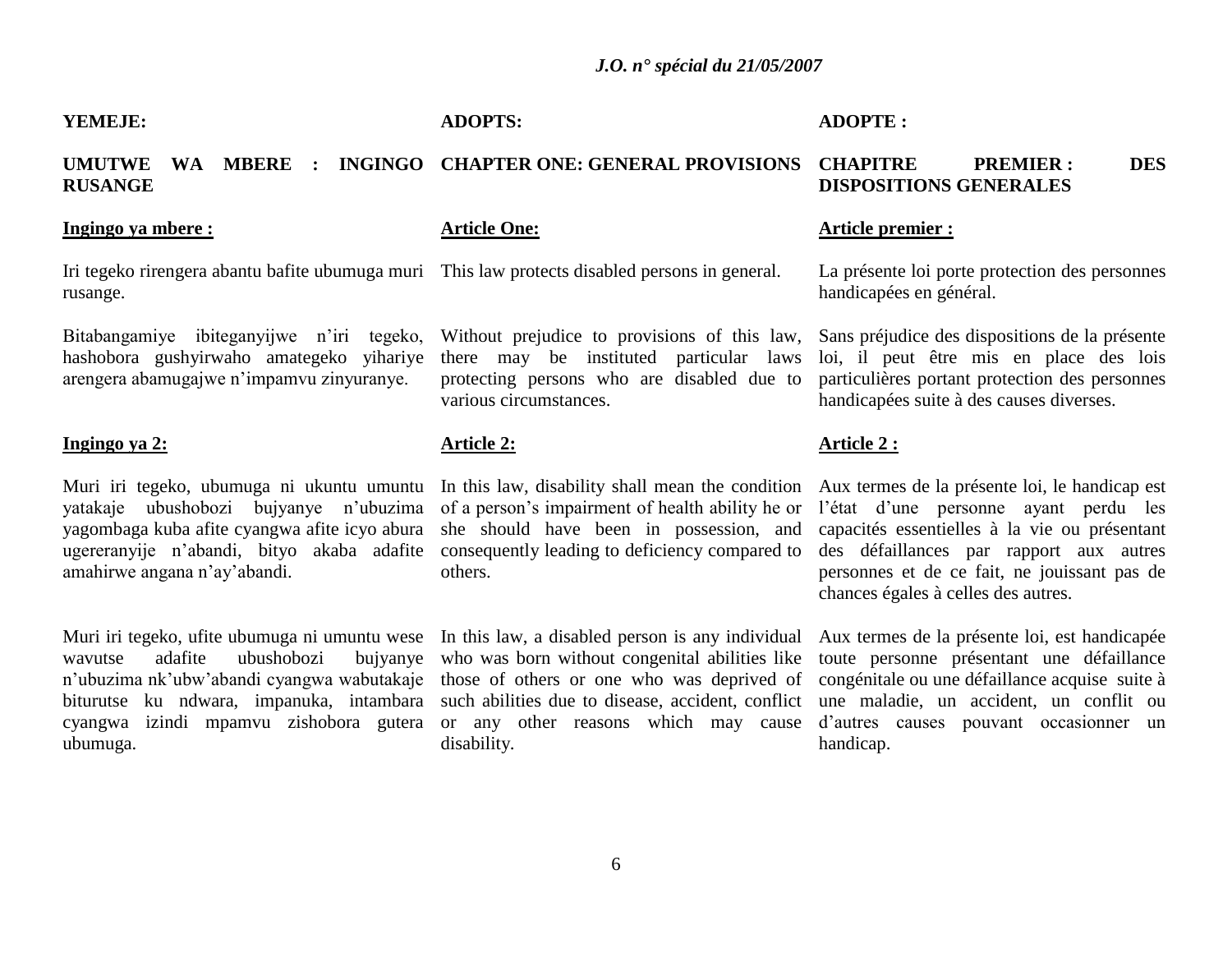Iteka rya Minisitiri ufite ubuzima mu nshingano ze rigena uko abafite ubumuga bashyirwa mu byiciro shingiro hakurikijwe ubumuga bwabo kugira ngo bifashe inzego zinyuranye kubagenera uburenganzira bwihariye bakeneye.

#### **Ingingo ya 3:**

Ufite ubumuga wese afite uburenganzira bungana n"ubw"abandi imbere y"amategeko. Agomba kubahwa no guhabwa agaciro bikwiye ikiremwa muntu.

#### **Ingingo ya 4**:

Ibigo cyangwa amashyirahamwe byita ku bafite ubumuga bigomba kuba byujuje ibyangombwa bituma abafite ubumuga babaho neza ku byerekeye umutekano n"ubuzima. Ibyo bigo n"amashyirahamwe bigomba kugira ubushobozi n"ibikoresho bihagije kugira ngo bishobore kwinjiza abamugaye mu buzima bukwiye kandi bagire n"uruhare mu iterambere.

Leta ifite inshingano yo gukurikirana no gutera inkunga impuzamashyirahamwe, amashyirahamwe n"ibigo byita ku bafite ubumuga.

An order of the Minister in charge of Health shall determine modalities of how disabled persons are put in basic categories according to their disabilities in order to help various organs to guarantee them special rights they require.

# **Article 3:**

Every disabled person shall be entitled to equal rights with others persons before the law. He or she shall be respected and be entitled to human dignity.

# **Article 4:**

Centres or associations which cater for disabled persons are obliged to fulfil the conditions to enable the disabled persons to have a descent living in matters relating to security and health. The centres and associations are required to have sufficient capacity and equipment in order to be able to integrate disabled persons into the social life and to have a role in the development process.

The State has the obligation to monitor and support the federations, associations and centres that cater for disabled persons.

Un arrêté du Ministre ayant la santé dans ses attributions détermine les modalités permettant de classer les personnes handicapées en catégories de base selon leur degré de handicap en vue de permettre différentes instances de leur garantir les droits particuliers relatifs à leur état.

#### **Article 3 :**

Toute personne handicapée jouit des droits égaux à ceux des autres personnes devant la loi. Elle doit être traitée avec respect et dignité.

#### **Article 4 :**

Les centres ou associations de prise en charge des personnes handicapées doivent être dotés d"un équipement permettant d"assurer le bienêtre des personnes handicapées en matière de sécurité et de santé. Ces centres et associations doivent disposer de la capacité et du matériel suffisants pour pouvoir intégrer les personnes handicapées dans les conditions normales de vie et leur permettre de contribuer au développement.

L"Etat doit assurer le suivi et l"appui des activités de la fédération, des associations et des centres de prise en charge des personnes handicapées.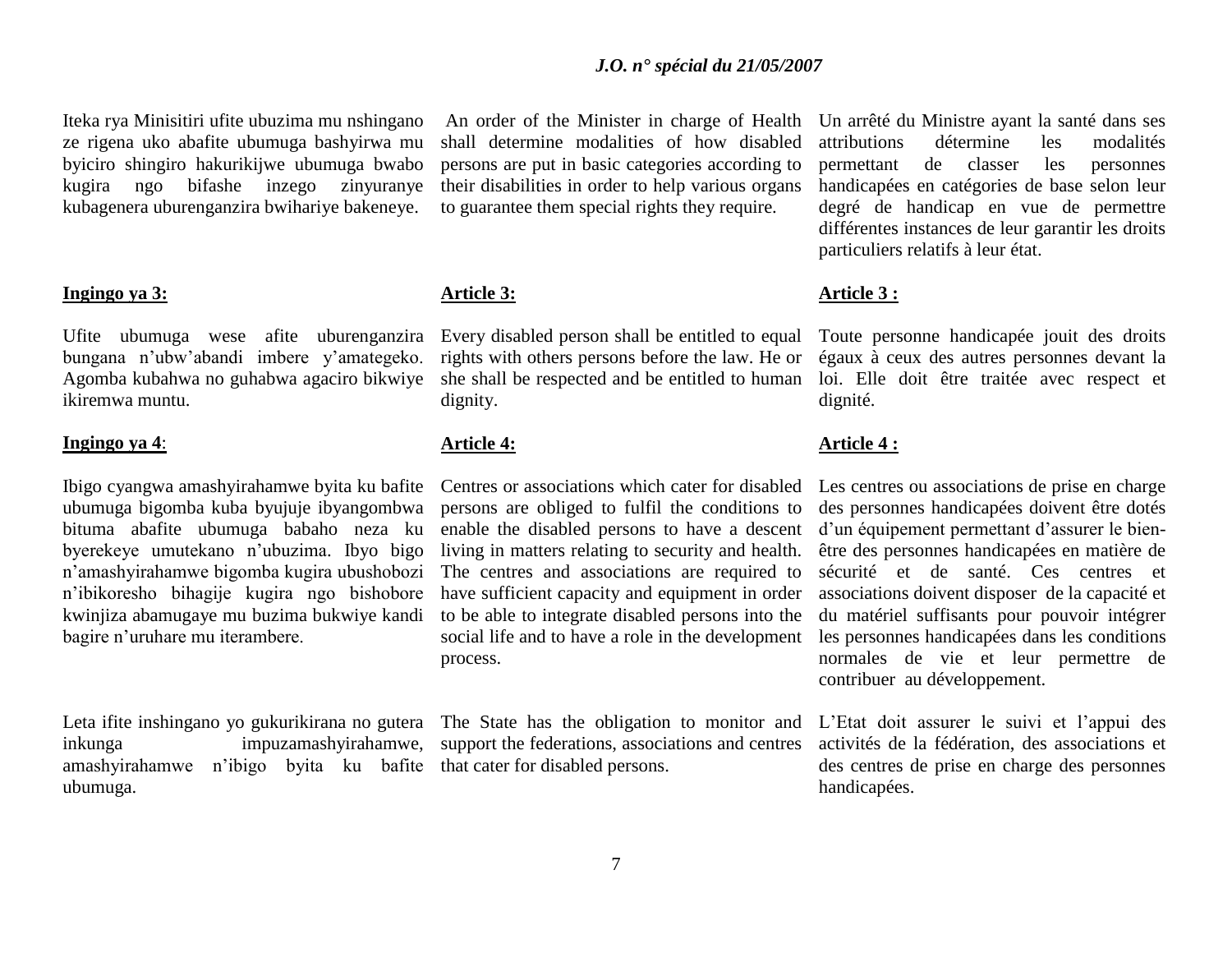y"abaturage mu nshingano ze rishyiraho amabwiriza agenga impuzamashyirahamwe, federations, associations and centres that cater amashyirahamwe n"ibigo byita ku bafite for disabled persons. ubumuga.

# **Ingingo ya 5**:

Ufite ubumuga afite uburenganzira bwo kuba A disabled person has the right to live in the La personne handicapée a le droit de vivre en mu muryango mu buryo bumwe n"ubw"abandi.

adashoboye kwitunga, agira umwishingizi live on his or her own shall have a tutor or an cyangwa umubera umubyeyi ataramubyaye adopter or a centre or an association that caters cyangwa se ikigo cyangwa ishyirahamwe for him or her. bimwitaho.

Iteka rya Minisitiri ufite imibereho myiza An order of the Minister in charge of Social y"abaturage mu nshingano ze rigena uko Leta ifasha uwamugaye udafite umwitaho.

#### **Ingingo ya 6:**

Kuba umwishingizi w'ufite gukorwa ku nyungu z" ufite ubumuga n"inyungu rusange z"Igihugu, ntibigomba gukorwa hagamijwe izindi nyungu ku interests of the tutor. mwishingizi.

affairs shall institute instructions that govern

# **Article 5:**

family in the same conditions as others.

Ufite ubumuga adafite ababyeyi kandi An orphan disabled person and who is unable to

affairs shall determine the modalities of how the State shall assist a disabled person who does not have any person to cater for him or her.

# **Article 6:**

mufitanye isano cyangwa mutayifitanye**,** kuba disabled person; or for a centre to cater for ikigo cyita ku bafite ubumuga**,** bigomba disabled persons, shall be done in the interest of To be a tutor of a related or a non related the disabled person and in the general national faire dans l"intérêt de la personne handicapée interest and it shall not be done on any other et non sur base d"autres intérêts du tuteur.

Iteka rya Minisitiri ufite imibereho myiza An Order of the Minister in charge of social Un arrêté du Ministre ayant les affaires sociales dans ses attributions détermine les règlements relatifs aux centres et aux associations de prise en charge des personnes handicapées.

# **Article 5 :**

famille dans des mêmes conditions que les autres membres de la famille.

La personne handicapée orpheline et qui ne peut assurer sa propre survie est confiée à un tuteur, un parent adoptif ou un centre ou une association pour sa prise en charge.

Un arrêté du Ministre ayant les affaires sociales dans ses attributions détermine les modalités de prise en charge par l"Etat des personnes handicapées sans assistance aucune.

## **Article 6 :**

La tutelle d"une personne handicapée, avec ou sans lien de parenté, ou par un centre de prise en charge des personnes handicapées, doit se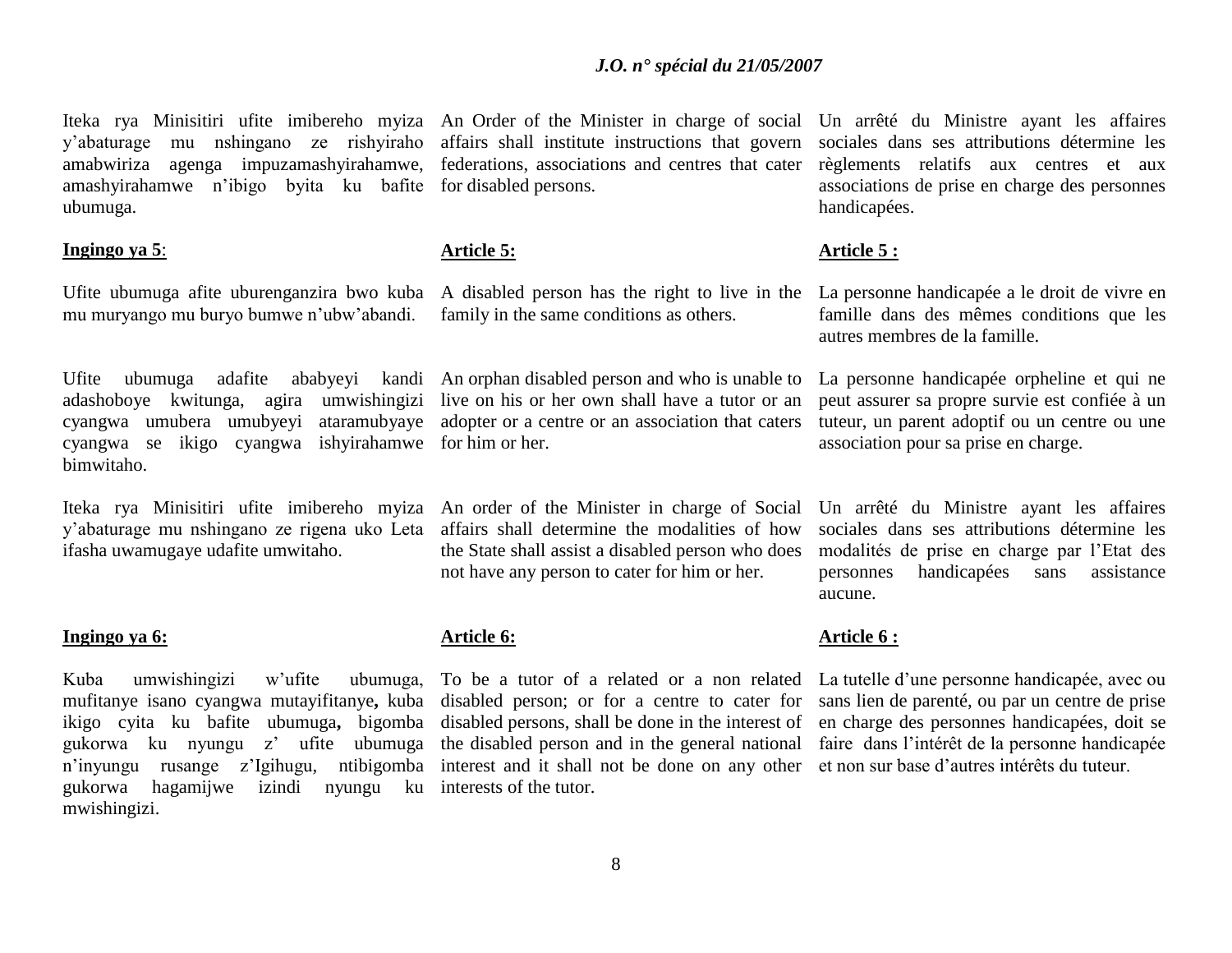y"abaturage mu nshingano ze rishyiraho uburyo Affairs shall institute modalities of regular bwo kugenzura buri gihe by'abishingizi n'ibigo ubumuga.

# **Ingingo ya 7**:

Ufite ubumuga afite uburenganzira bwo gutanga igitekerezo mu bwisanzure ku bibazo rusange by"Igihugu, ku kibazo cyose kimureba by"umwihariko, kandi akagira n"uruhare mu iterambere ry"Igihugu cye hakurikijwe ubushobozi bwe.

Iyo bishoboka, abafite ubumuga bagishwa inama kandi bagatanga ibitekerezo ku bikorwa na serivisi bibagenerwa.

Umuhuzabikorwa w"Impuzamashyirahamwe y"abafite ubumuga ku nzego z"ibanze, ajya mu Nama Njyanama zitorwa kuri izo nzego.

#### **Ingingo ya 8**:

kunganirwa nk"undi wese mu nkiko nk"uko bigenwa n"amategeko.

Iteka rya Minisitiri ufite imibereho myiza An order of the Minister in charge of Social Un arrêté du Ministre ayant les affaires monitoring of actions of tutors and centres by a bafite which receive disabled persons.

#### **Article 7:**

A disabled person is entitled to the right of La personne handicapée a le droit de donner freedom of expression on any general national des avis sur les questions d'intérêt national issues, on any particular issue he or she is concerned with and shall have a role in the national development of his or her country in développement national selon ses capacités. accordance with his or her capacity.

consulted and they shall give views on activities and services accorded to them.

The Coordinator of the federation of the Le Coordinateur de la fédération des disabled persons at local levels shall participate in the consultative councils elected at those levels.

# **Article 8:**

representation like any other person in courts of judiciaire conformément à la loi.law as determined by law.

sociales dans ses attributions détermine les modalités de suivi des activités des tuteurs et de celles des centres de prise en charge des personnes handicapées.

#### **Article 7 :**

et sur toute question le concernant de manière particulière et elle contribue au

Where possible, disabled persons shall be Les personnes handicapées sont consultées et donnent, dans la mesure du possible, leurs avis sur les activités et services dont ils sont bénéficiaires.

> associations des personnes handicapées au niveau des instances de base participe aux délibérations des conseils élus au niveau de ces instances.

#### **Article 8 :**

Ufite ubumuga afite uburenganzira bwo A disabled person shall have the right to legal La personne handicapée a droit à l'assistance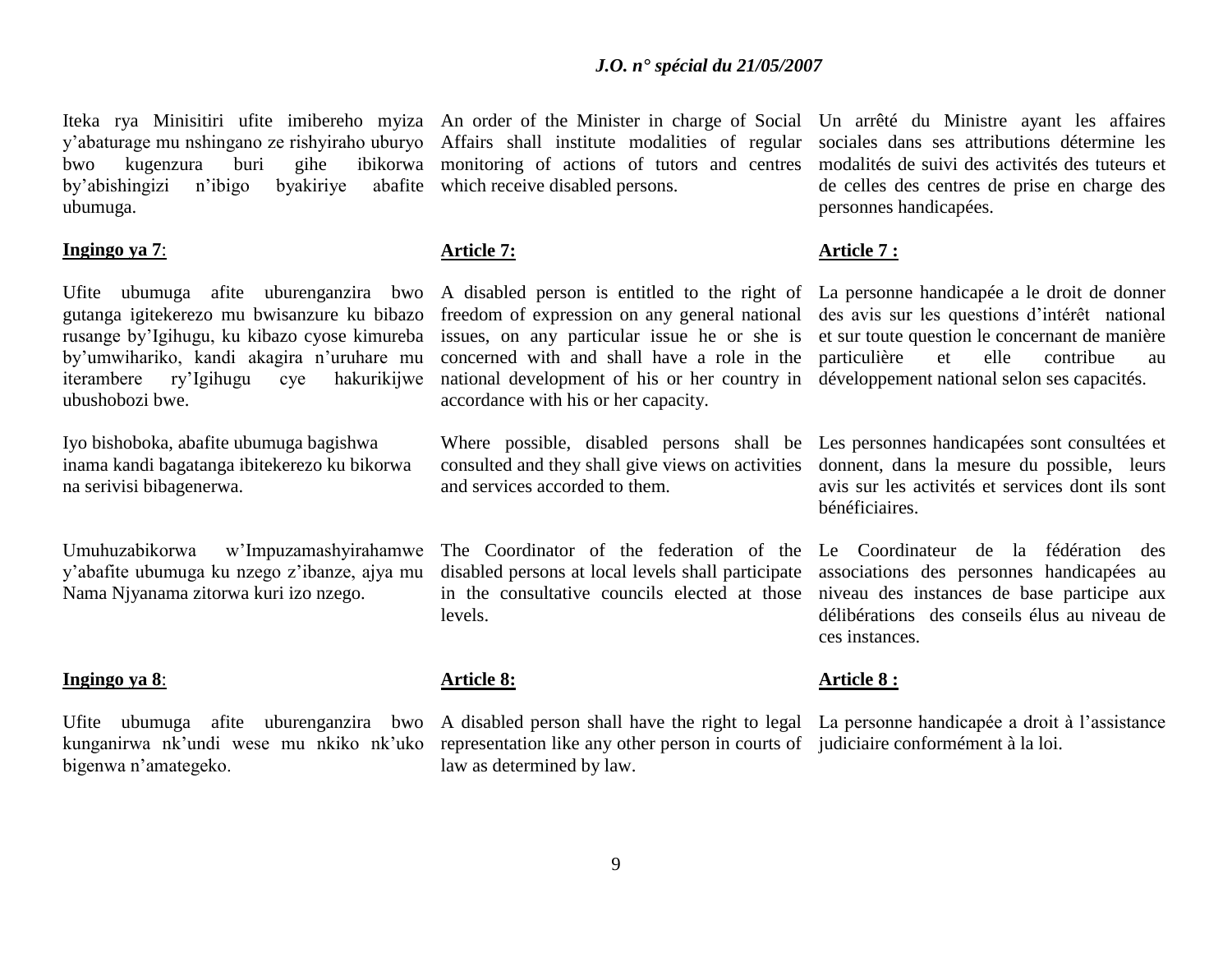Leta igena uburyo bwo kunganira abafite The State shall determine the modalities of L'Etat détermine les modalités d'assistance ababunganira.

Igihe cyose bibaye ngombwa, inzego zinyuranye zorohereza abafite ubumuga guhabwa za serivisi bakenera.

# **Ingingo ya 9**:

Ufite ubumuga agomba kwitabwaho no gutabarwa by"umwihariko mu gihe cy"intambara, impanuka n"ibindi byago.

Iteka rya Minisitiri ufite imibereho myiza An order of the Minister in charge of Social Un arrêté du Ministre ayant les affaires y"abaturage mu nshingano ze rigena uko ubwo Affairs shall determine how such assistance butabazi bukorwa.

#### **Ingingo ya 10:**

Komisiyo y"Igihugu Ishinzwe Uburenganzira The National Human Rights Commission shall bwihariye bwo gukurikirana uko uburenganzira rights of a disabled person are respected. bw"ufite ubumuga bwubahirizwa.

ubumuga badashobora kwibonera providing legal aid to the needy disabled judiciaire pour les personnes handicapées qui persons who are not able to get legal ne sont pas capables de se trouver des representation.

> Various organs shall facilitate the disabled persons in acquisition of the required services at any time it is considered necessary.

# **Article 9:**

A disabled person shall be catered for and assisted particularly in times of conflict, accidents and other disasters.

shall be rendered.

# **Article 10:**

bwa Muntu igomba guteganya uburyo provide special procedures of monitoring how

avocats.

Les personnes handicapées bénéficient, chaque fois que de besoin, des facilités de bénéficier des services octroyés par diverses instances.

# **Article 9 :**

En cas de conflit, d"accident ou de toute autre catastrophe, la personne handicapée bénéficie d'une assistance et d'un secours particuliers.

sociales dans ses attributions détermine les modalités d"octroi de cette assistance.

# **Article 10 :**

La Commission Nationale des Droits de la Personne prévoit des mesures particulières permettant le suivi du respect des droits des personnes handicapées.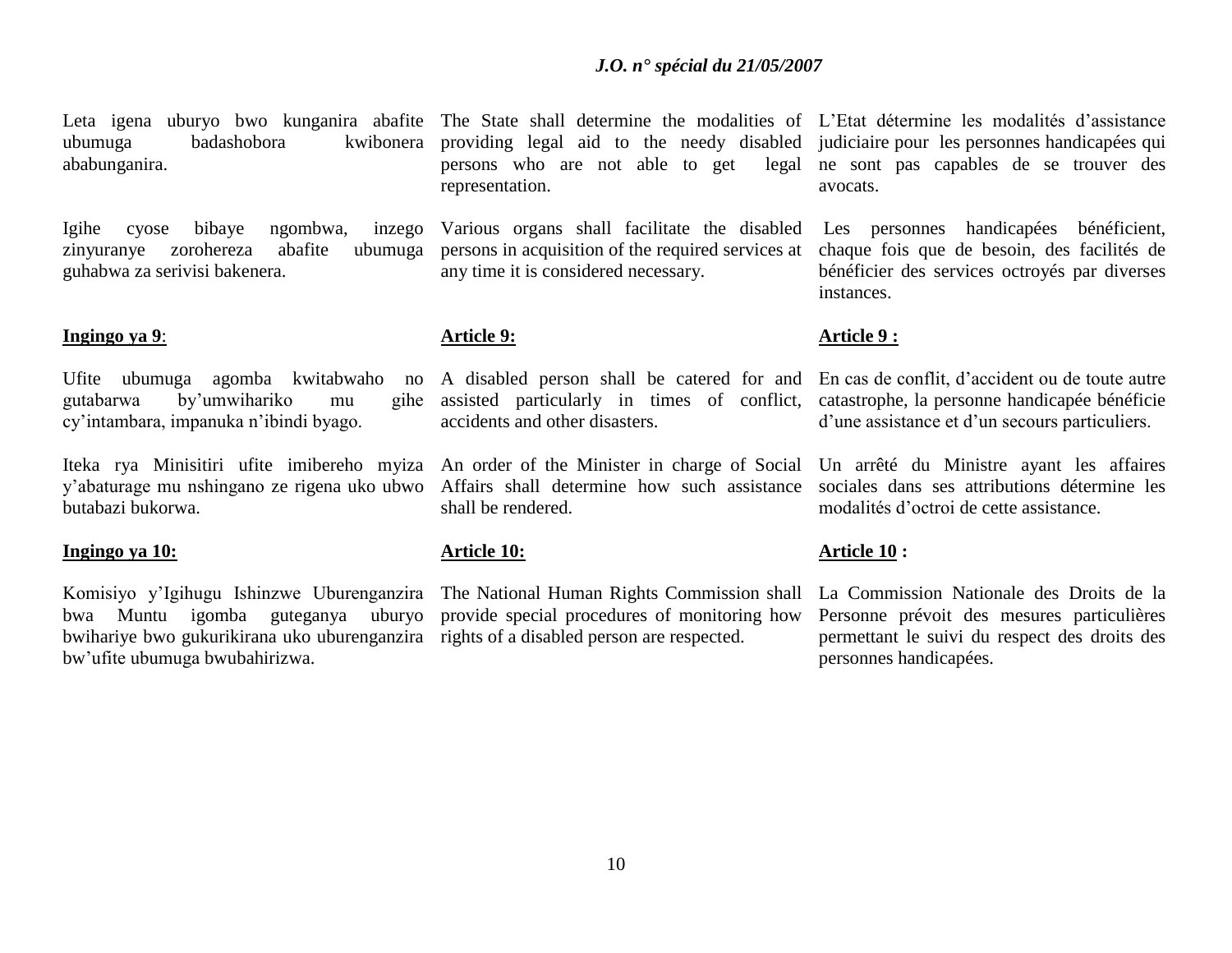#### **UMUTWE WA II :UBURENGANZIRA CHAPTER II: RIGHTS OF A BW'UFITE UBUMUGA MU BIJYANYE DISABLED PERSON IN MATTERS N'UBUREZI RELATED TO EDUCATION CHAPITRE II : DES DROITS DE LA MATTERS PERSONNE HANDICAPEE EN MATIERE D'EDUCATION**

## **Ingingo ya 11:**

buboneye hakurikijwe imiterere y"ubumuga bwe.

Abafite ubumuga butabemerera kwigana n"abandi, Leta cyangwa ibigo byita ku bafite ubumuga bibashakira uburyo bwo kwiga mu ishuri ryihariye kandi bakagira abarimu babyigiye cyangwa babihuguriwe n"ibikoresho byabugenewe.

Minisiteri ifite uburezi mu nshingano zayo, ishingiye ku byiciro by"ubumuga bigenwa na Minisiteri ifite ubuzima mu nshingano zayo, igena uburyo abafite ubumuga biga mu mashuri asanzwe bitabwaho by"umwihariko, no mu mashuri yihariye igihe badashoboye kwigana n"abandi.

# **Article 11:**

Ufite ubumuga afite uburenganzira ku burezi A disabled person has the right to appropriate education in respect of the nature of his or her disability.

> The Government or centres which cater for disabled persons who are not able to study with others, shall provide with them modalities to study in a specialised school and shall have qualified and trained teachers and appropriate equipment.

> The Minister in charge of Education shall, basing on basic categories of disability determined by the Minister in charge of Health, determine modalities of facilitating the needy disabled persons in ordinary schools and in specialised schools in case of failure to study with others.

#### **Article 11 :**

La personne handicapée a droit à l'éducation appropriée, conformément à l"état de son handicap.

Pour les personnes handicapées ne pouvant pas suivre les études dans les mêmes conditions que les autres, des mesures particulières sont prises par l"Etat ou les centre de prise en charge des personnes handicapées en vue de leur permettre de suivre des enseignements dans des classes spéciales dotées d"enseignants compétents ou formés en la matière et d"équipement spécialisé.

Sur base des catégories de personnes handicapées établies par le Ministère ayant la santé dans ses attributions, le ministère ayant l"éducation dans ses attributions détermine les modalités de prise en charge particulière des personnes handicapées inscrites dans des écoles ordinaires ou dans des écoles spéciales lorsqu"elles sont incapables de suivre les études avec les autres.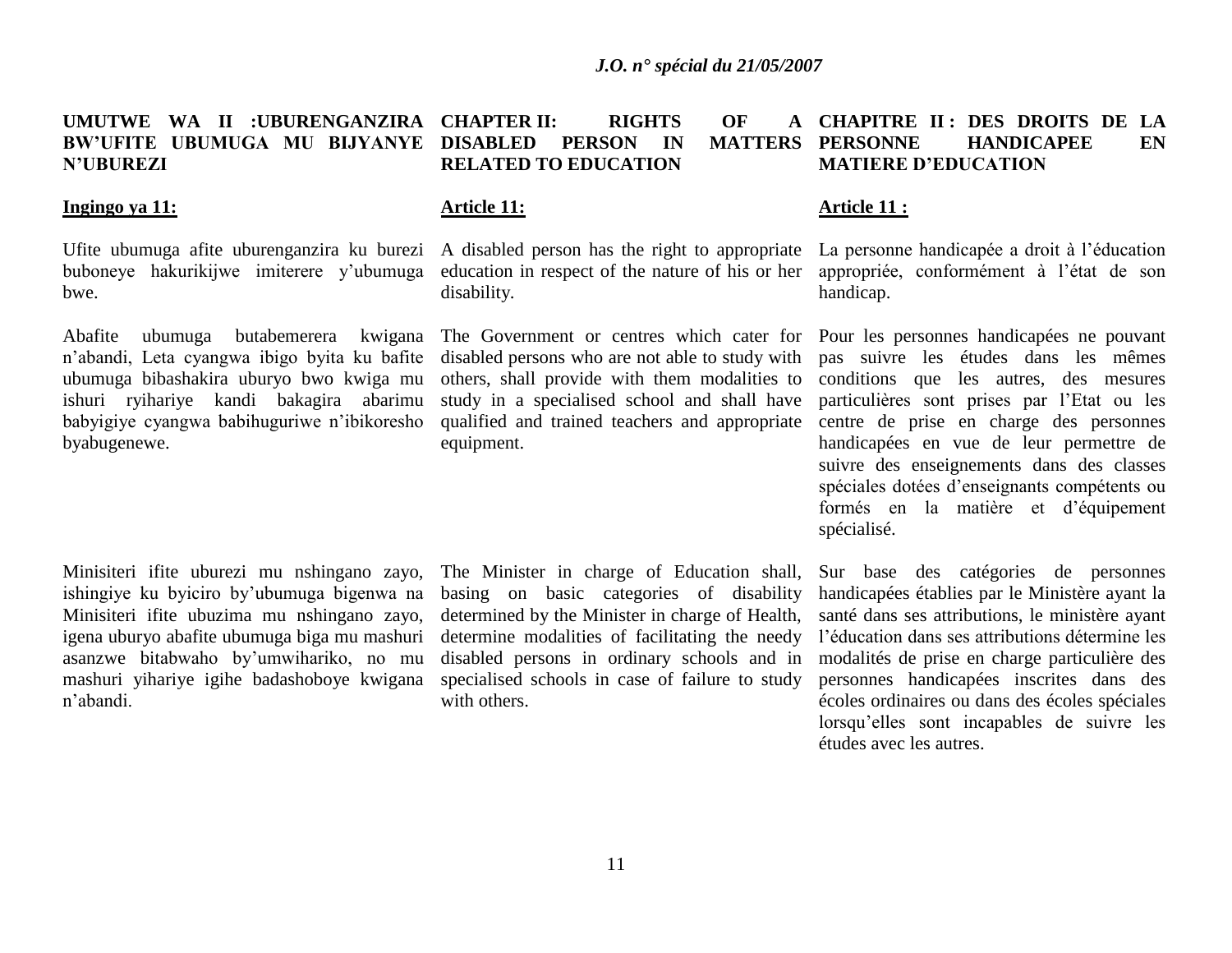# **Ingingo ya 12:**

Umunyeshuri ufite ubumuga butamwemerera gukora ibizamini nk"iby"abandi cyangwa mu buryo bumwe n"abandi afite uburenganzira bwo gukoreshwa ibizamini ku buryo bwihariye.

#### **Ingingo ya 13:**

Minisitiri ufite uburezi mu nshingano ze agena uburyo bwo korohereza abafite ubumuga batishoboye mu gukurikirana amashuri.

# **N'UBUZIMA**

#### **Ingingo ya 14:**

Ufite ubumuga yoroherezwa na Leta uburyo The Government shall facilitate a disabled L"Etat facilite aux personnes handicapées bwo kwivuza harimo no kubona person in getting medical care and prosthesis l"accès aux soins médicaux y compris l"accès insimburangingo n"inyunganirangingo iyo zikenewe.

#### **Ingingo ya 15**:

utishoboye kandi ikamushakira insimburangingo n"inyunganirangingo, iyo zikenewe.

# **Article 12:**

A pupil or a student with disabilities that do not enable him or her to sit exams with fellow schoolmates or in the same manner as others is entitled to the right of sitting for exams in a special manner.

# **Article 13:**

The Minister in charge of education shall determine modalities of facilitating the needy disabled persons in pursuing education.

# **UMUTWE WA III : UBURENGANZIRA CHAPTER III: RIGHTS OF A DISABLED BW'UFITE UBUMUGA MU BIJYANYE PERSON IN HEALTH MATTERS**

# **Article 14:**

and orthesis appliances if required.

#### **Article 15:**

medical care to a needy disabled person and it personne handicapée démunie et lui procure shall provide prosthesis and orthesis appliances des prothèses et orthèses. if required.

# **Article 12 :**

Un étudiant handicapé ne pouvant pas faire les mêmes examens que les autres ou dans les mêmes conditions que les autres, a le droit de faire ces examens dans des conditions particulières.

#### **Article 13 :**

Le Ministre ayant l"éducation dans ses attributions détermine les modalités permettant de faciliter les personnes handicapées démunies à suivre leurs études.

# **CHAPITRE III : DES DROITS DE LA PERSONNE HANDICAPEE EN MATIERE DE SANTE**

# **Article 14 :**

aux prothèses et aux orthèses en cas de besoin.

#### **Article 15 :**

Leta ifite inshingano yo kuvuza ufite ubumuga The Government has an obligation to provide L'Etat assure les soins médicaux de la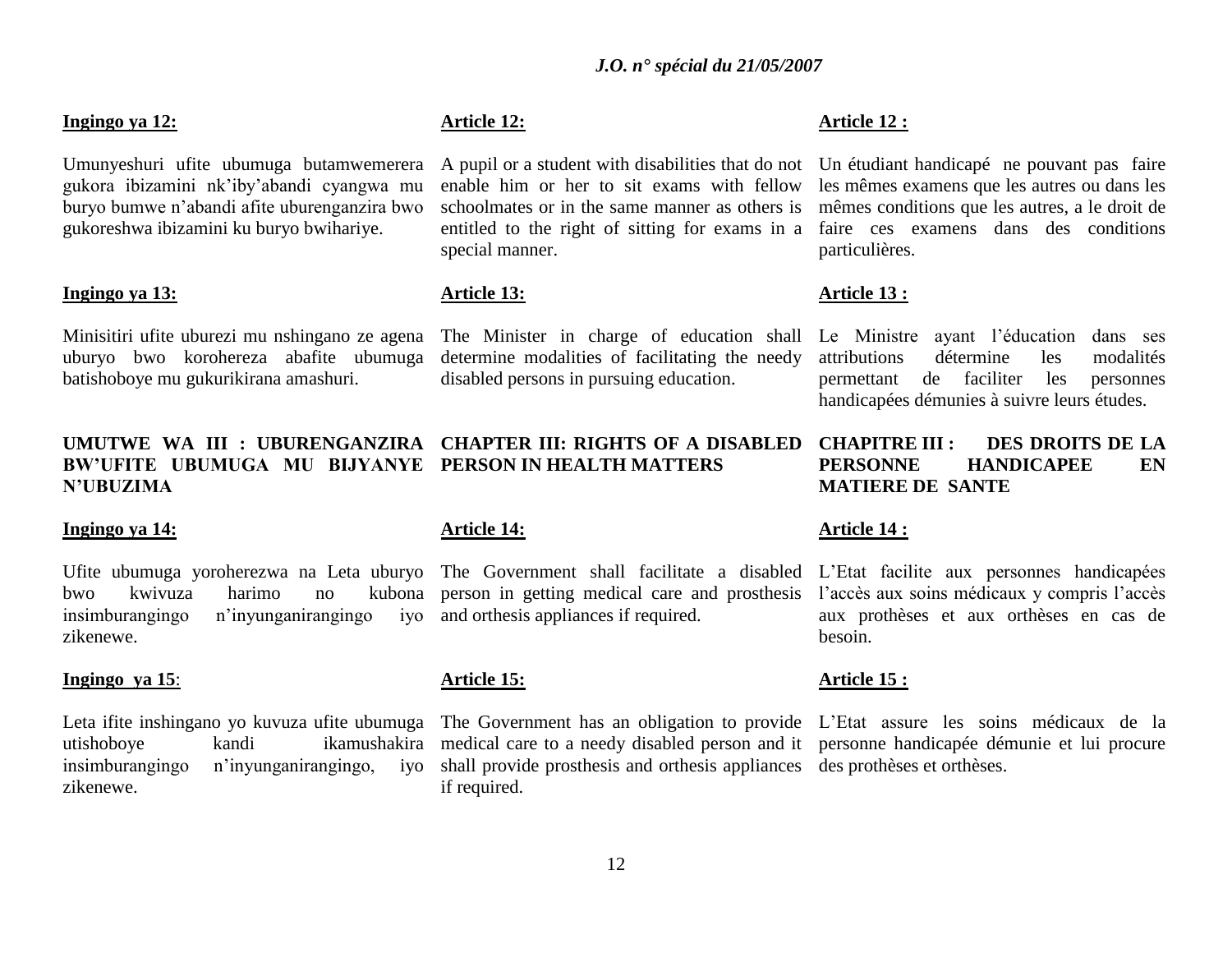# **Ingingo ya 16:**

Buri kigo cyangwa ishyirahamwe byita ku Each centre or association that caters for the Chaque centre ou association de prise en bafite ubumuga bigomba kugira serivisi disabled persons is obliged to have a ishinzwe gusuzuma ihungabana ndetse n"ubujyanama mu by"ubuzima bwo mu mutwe. trauma as well as physico-social counselling.

#### **Ingingo ya 17:**

Iteka rya Minisitiri ufite ubuzima mu nshingano ze rigena uburyo bwo korohereza abafite ubumuga mu kwivuza, harimo no kubona insimburangingo n"inyunganirangingo.

# **UMUTWE WA IV : UBURENGANZIRA CHAPTER IV: RIGHTS OF A DISABLED N'UMURIMO**

#### **Ingingo ya 18:**

gukorerwa ufite ubumuga ku byerekeye subjected upon a disabled person in matters l"égard de la personne handicapée est umurimo.

Nyamara ufite ubumuga ahabwa amahirwe yo kubona umurimo kuruta utabufite iyo banganya ubushobozi mu kazi cyangwa banganyije amanota mu ipiganwa.

# **Article 16:**

department responsible for examination of

# **Article 17:**

An order of the Minister in charge of Health shall determine the modalities of facilitating the disabled persons in matters related to receiving medical care and getting prosthesis and orthesis appliances.

# **BW'UFITE UBUMUGA MU BIJYANYE PERSON IN MATTERS RELATED TO EMPLOYMENT**

# **Article 18:**

related to employment.

However, a disabled person shall be given greater access to employment opportunities than any other citizen in case of equal capacities or in case of equal marks in competition.

# **Article 16 :**

charge des personnes handicapées doit disposer d"un service de traumatisme et de counseling en matière de santé mentale.

#### **Article 17 :**

Un arrêté du Ministre ayant la santé dans ses attributions détermine les modalités de faciliter l"accès aux soins de santé, aux prothèses et aux orthèses pour des personnes handicapées.

# **CHAPITRE IV : DES DROITS DE LA FEARL ENGINEE ENGINEES MATIERE DE TRAVAIL**

# **Article 18 :**

Nta vangura iryo ariryo ryose rigomba No discrimination of any form shall be Toute-discrimination en-matière de-travail à interdite.

> Toutefois, la personne handicapée est prioritaire en cas de compétence professionnelle égale ou de même note à l'issue d'un concours.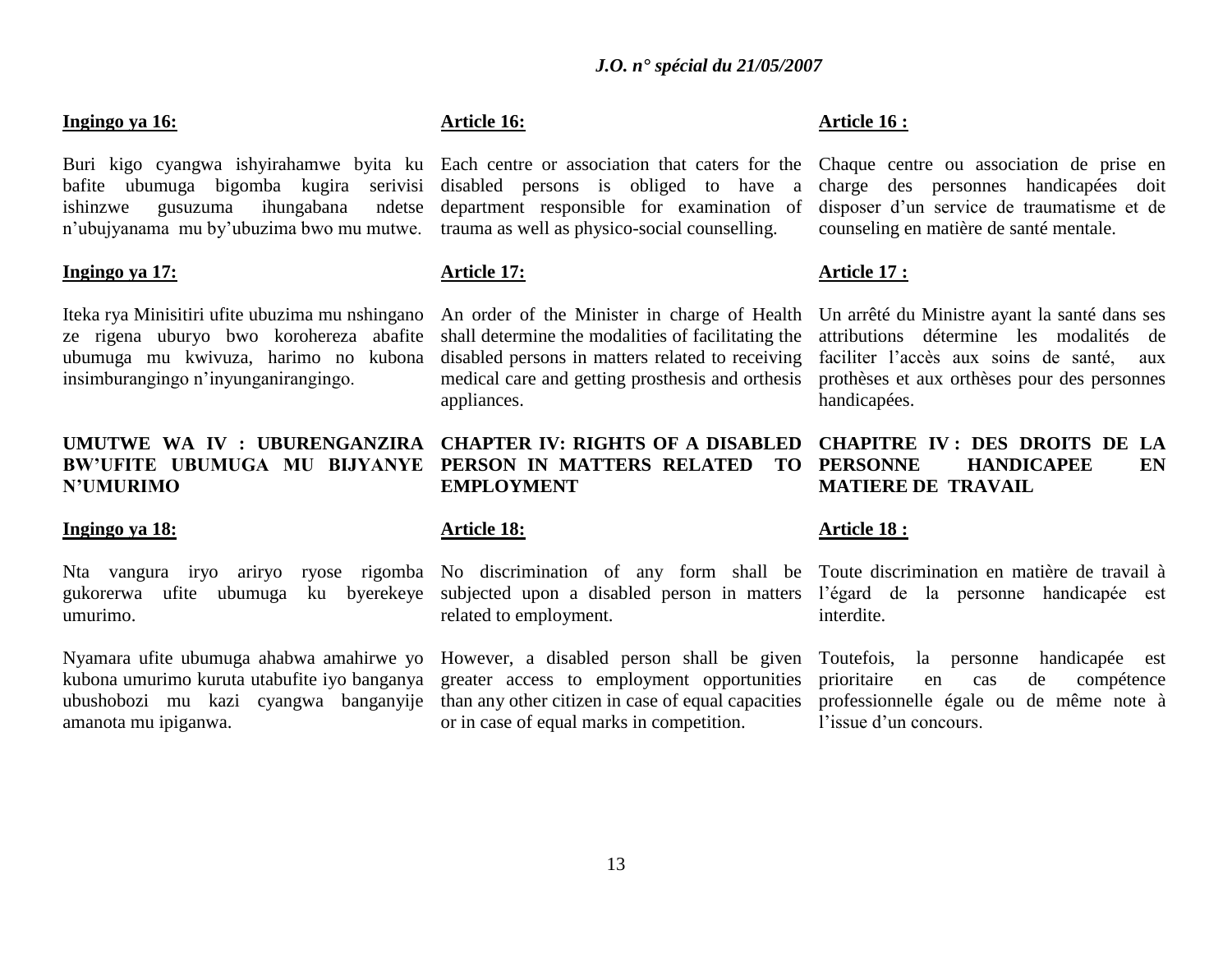#### **Ingingo ya 19:**

Igihe bibaye ngombwa kandi kubera impamvu z"akazi gusa, ufite ubumuga agenerwa ahantu ho gukorera hatabangamiye imiterere y"ubumuga bwe kandi hatabangamira imibereho ye muri rusange.

#### **Ingingo ya 20:**

Iteka rya Minisitiri ufite umurimo mu abafite ubumuga kubona umurimo.

# **Article 19:**

employment, a disabled person shall be entitled to a conducive employment environment that does not detract the nature of his or her disability.

# **Article 20:**

nshingano ze rigena uburyo bwo korohereza his or her attributions shall determine the attributions définit les modalités d"octroi des An Order of the Minister in Charge of labour in Un arrêté du Ministre ayant le travail dans ses modalities of facilitating the disabled persons in facilités d"accès à un emploi aux personnes matters related to access to employment handicapées. opportunities.

# **Article 19 :**

In case of necessity and only due to interest of La personne handicapée bénéficie des conditions de travail favorables à l"état de son handicap et à ses conditions de vie en général, si cela s"avère nécessaire et uniquement pour des raisons de service.

# **Article 20 :**

**UMUTWE V: UBURENGANZIRA CHAPTER V: RIGHTS OF A DISABLED CHAPITRE V : DES DROITS DE LA BW'UFITE UBUMUGA MU BIJYANYE PERSON IN MATTERS RELATED TO N'UMUCO, IMYIDAGADURO N'IMIKINO CULTURE, ENTERTAINMENT AND SPORTS ET DE SPORT**

#### **Ingingo ya 21:**

Ibigo byita ku bafite ubumuga by"amashuri muri rusange, bigomba kugira educational institutions in general, are required imyanya yihariye igenewe ibikorwa to have special grounds meant for culture, byorohereza abafite ubumuga ku birebana entertainment and sports and trained tutors. n"umuco, imyidagaduro n"imikino ndetse n"abatoza babihuguriwe.

#### **Article 21:**

n'ibigo Centres that cater for the disabled persons and

# **FEARL ENGINEE ENGINEES MATIERE DE CULTURE, DE LOISIR**

#### **Article 21 :**

Les centres de prise en charge des personnes handicapées et les établissements d"enseignement en général disposent des endroits réservés aux activités culturelles, sportives et de loisir ainsi que des entraîneurs formés pour les handicapés.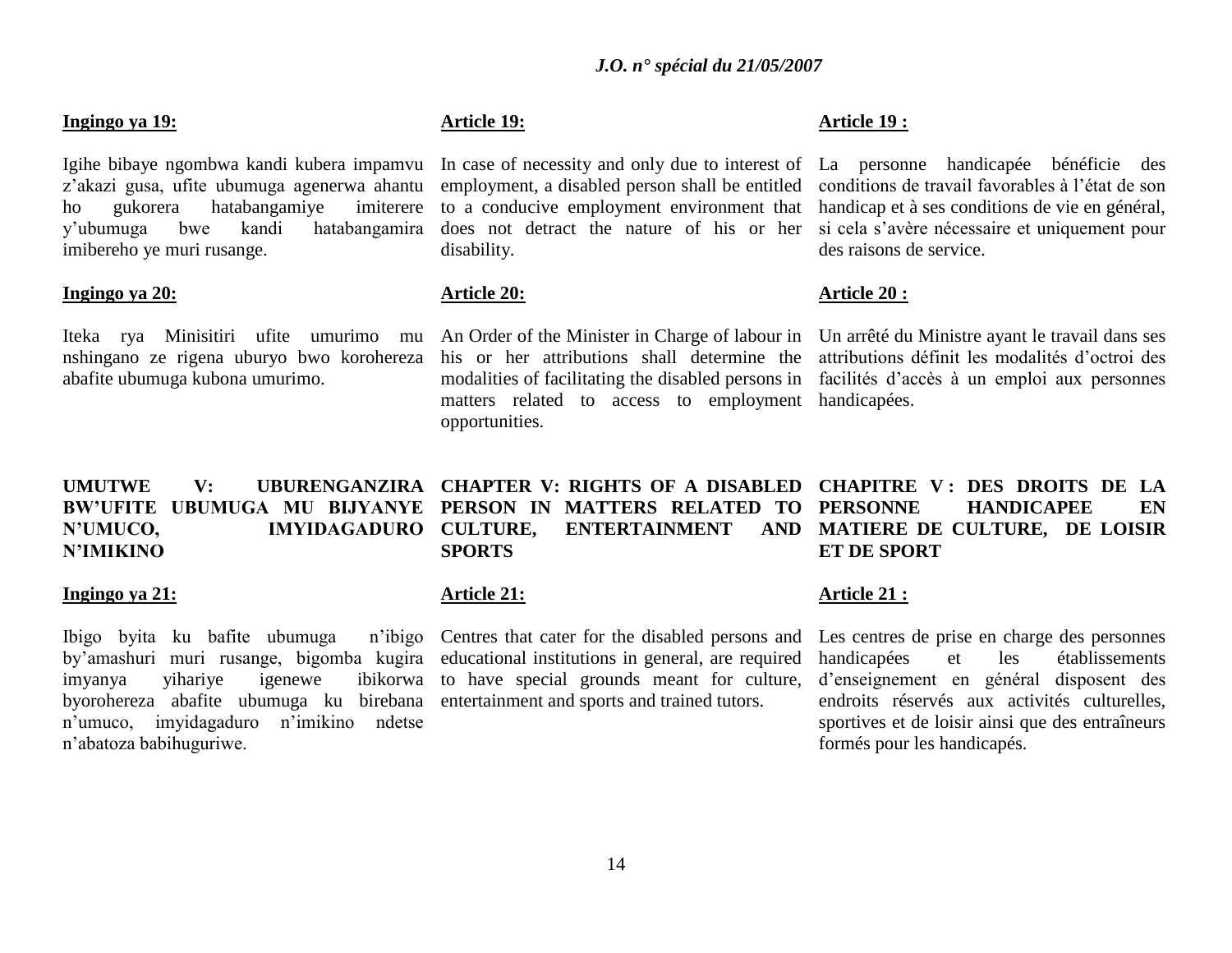# **Ingingo ya 22:**

Abafite ubumuga bafite uburenganzira bwo kwibumbira mu mashyirahamwe yihariye yerekeye imikino, umuco n"imyidagaduro.

#### **Ingingo ya 23:**

gukora no gukurikira imikino, sinema, ikinamico n"indi myidagaduro.

#### **Ingingo ya 24:**

Iteka rya Minisitiri ufite umuco na siporo mu nshingano ze rigena uburyo bwo korohereza abafite ubumuga gukora no gukurikira ibikorwa by"umuco, imyidagaduro n"imikino.

# **UMUTWE WA VI**: **UBURENGANZIRA NO GUTWARA ABANTU, ITUMANAHO NO KUGERA KU BIKORWA REMEZO**

#### **Ingingo ya 25:**

Inyubako zikorerwamo serivisi zitandukanye zigenewe abaturage zigomba kuba ziteye ku buryo zorohereza abafite ubumuga kugera aho izo serivisi zitangirwa.

# **Article 22:**

joining specialised associations related to sports, culture and entertainment.

#### **Article 23:**

Ufite ubumuga yoroherezwa uburyo bwo A disabled person shall be facilitated in matters related to participation in sports, films, drama and other entertainment.

#### **Article 24:**

shall determine the modalities of facilitating the disabled persons in matters related to participation in activities of culture, entertainment and sports.

**BW'UFITE UBUMUGA MU BIJYANYE PERSON IN MATTERS RELATED TO CHAPTER VI: RIGHTS OF A DISABLED TRANSPORT AND COMMUNICATION AND ACCESS TO INFRASTRUCTURE**

# **Article 25:**

residents are conducted are required to be built in a way such that they facilitate the disabled faciliter l"accès aux personnes handicapées. persons to acquire access to such services.

# **Article 22 :**

Disabled persons are entitled to the right of Les personnes handicapées ont le droit de se regrouper en associations particulières relatives au sport, à la culture et au loisir.

#### **Article 23 :**

La personne handicapée bénéficie des facilités lui permettant de pratiquer et de suivre des activités sportives, d"assister aux jeux, au cinéma, aux théâtres et d"autres loisirs.

#### **Article 24 :**

An order of the Minister in charge of Sports Un arrêté du Ministre ayant la culture et le sport dans ses attributions détermine les modalités de faciliter aux personnes handicapées à pratiquer et à suivre les activités culturelles, de loisir et de sport.

> **CHAPITRE VI : DES DROITS DE LA FEARL ENEXAGEE MATIERE DE TRANSPORT, DE COMMUNICATION ET D'ACCES AUX INFRASTRUCTURES**

#### **Article 25 :**

Buildings in which various services meant for Les bâtiments où différents services publics sont prestés sont construits de façon à en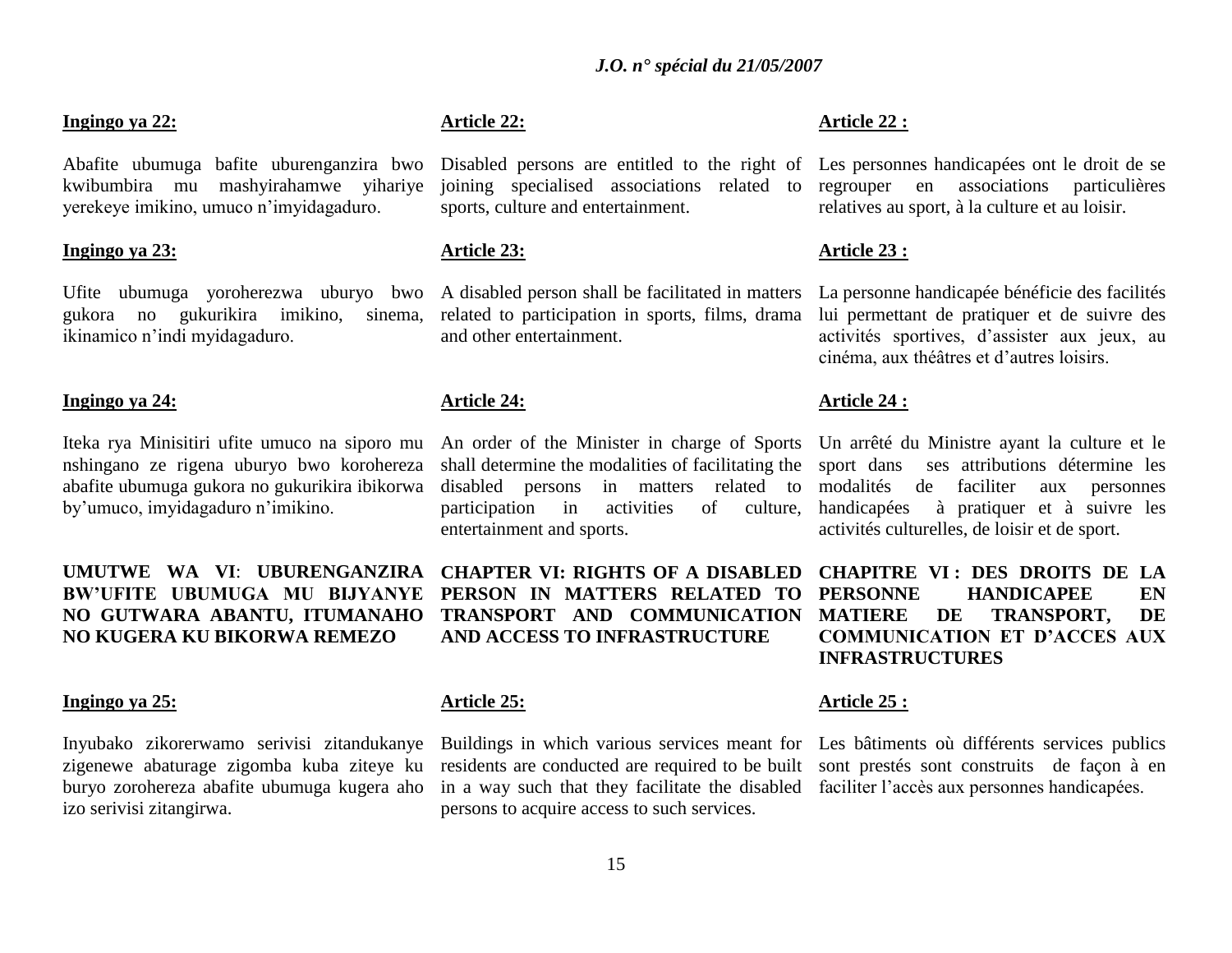Iteka rya Minisitiri ufite ibikorwa remezo mu An order of the Minister in charge of Un arrêté du Ministre ayant l'infrastructure gukorwa.

#### **Ingingo ya 26:**

Serivisi zigenewe abaturage zijyanye no Public transport and communication services gutwara abantu n'itumanaho korohereza abafite ubumuga.

Imvugo z'amarenga, inyandiko ya "braille" n"ubundi buryo bufasha abafite ubumuga mu itumanaho, igihe bishoboka, bigomba gukoreshwa mu nama, mu makuru no mu bindi and meetings, news reading and other public biganiro mbwirwaruhame.

Iteka rya Minisitiri ufite itumanaho no gutwara abantu mu nshingano ze rigena uburyo bwo korohereza abafite ubumuga mu bijyanye n"itumanaho no gutwara abantu.

nshingano ze rigena igihe n"uburyo bigomba infrastructure shall determine when and how it shall be conducted.

#### **Article 26:**

zigomba are obliged to facilitate the disabled persons

Gestures, Braille writings and other ways that aid the disabled persons in communication, where possible shall, be used in conferences debates.

An order of the Minister in charge of Communication and Transport shall determine modalities of facilitating disabled persons in matters relating to communication and transport.

dans ses attributions détermine les délais et les modalités de mise en pratique de cette mesure.

#### **Article 26 :**

Les services publics en matière de transport des personnes et de communication sont prestés de façon à octroyer les commodités aux personnes handicapées.

Les messages gestuels, l"écriture «braille» et autres moyens facilitant la communication aux personnes handicapées doivent, dans la mesure du possible, être utilisés dans les réunions, les bulletins d"informations et les conférences.

Un arrêté du Ministre ayant la communication et le transport des personnes dans ses attributions détermine les modalités d"octroi des facilités aux personnes handicapées en matière de communication et de transport des personnes.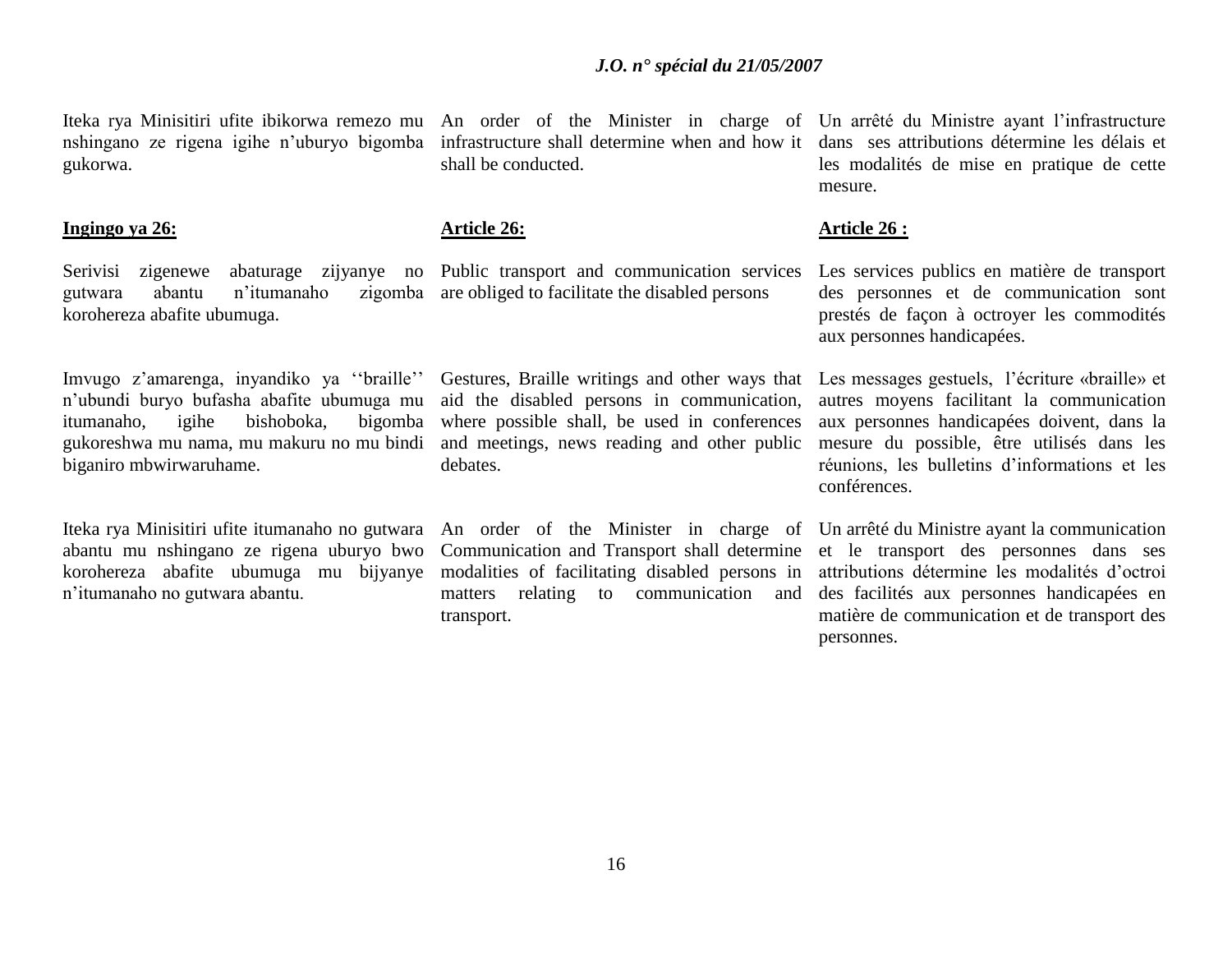# **UMUTWE WA VII: IBYEREKEYE CHAPTER VII: PENALTIES IBIHANO**

# **Ingingo ya 27:**

Umuntu wese ukoreye ufite ubumuga icyaha cy"ivangura cyangwa ihohoterwa iryo ari ryo ryose, ahanishwa igihano gisumba ibindi mu biteganywa n"ingingo z"Igitabo cy"amategeko ahana n"iz"amategeko yihariye ku birebana n"icyo cyaha.

#### **UMUTWE WA VIII: INGINGO ZISOZA**

#### **Ingingo ya 28:**

Ingingo zose z"amategeko abanziriza iri kandi zinyuranye na ryo zivanyweho.

#### **Ingingo ya 29:**

Iri tegeko ritangira gukurikizwa ku munsi ritangarijweho mu Igazeti ya Leta ya Repubulika y"u Rwanda.

Kigali, kuwa 20/01/2007

Perezida wa Repubulika **KAGAME Paul (sé)**

## **Article 27:**

discrimination or any form of violence against a disabled person, shall be punished with the heaviest penalty among the penalties provided by the Criminal Code and those of the special laws relating to such a crime.

#### **CHAPTER VIII: FINAL PROVISIONS**

# **Article 28:**

All previous legal provisions contrary to this law are hereby abrogated.

# **Article 29:**

This law comes into force on the day of its La présente loi entre en vigueur le jour de sa publication in the Official Gazette of the publication au Journal Officiel de la Republic of Rwanda.

Kigali on 20/01/2007

The President of the Republic **KAGAME Paul (sé)**

# **CHAPITRE VII : DES PEINES**

#### **Article 27 :**

Any person who exercises any form of Toute personne coupable de discrimination et de toute forme de violence à l"égard de la personne handicapée est punie de la peine la plus lourde prévue par les dispositions du Code pénal et des lois particulières relatives à de cette infraction.

# **CHAPITRE VIII : DES DISPOSITIONS FINALES**

#### **Article 28 :**

Toutes les dispositions antérieures contraires à la présente loi sont abrogées**.** 

# **Article 29 :**

République du Rwanda.

Fait à Kigali, le 20/01/2007

Le Président de la République **KAGAME Paul (sé)**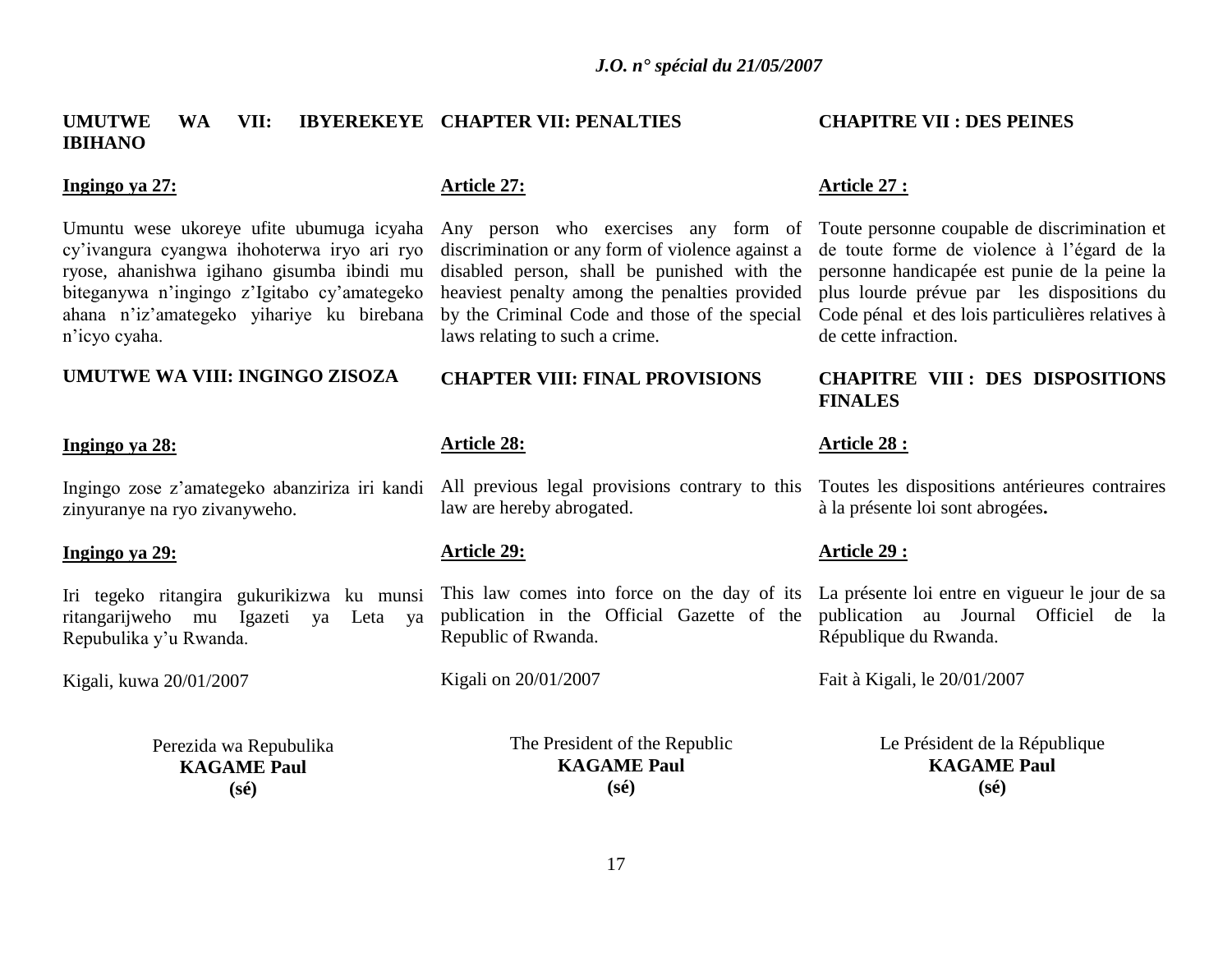Minisitiri w"Intebe **MAKUZA Bernard (sé)**

Minisitiri w"Ubutegetsi bw"Igihugu, Imiyoborere Myiza, Amajyambere Rusange n"Imibereho Myiza y"Abaturage **MUSONI Protais (sé)**

Minisitiri w"Ubuzima **(sé)**

Minisitiri w"Uburezi **Dr. MUJAWAMARIYA Jeanne d'Arc (sé)**

Minisitiri w"Abakozi ba Leta n"Umurimo **Prof. NSHUTI Manasseh (sé)**

Minisitiri w"Urubyiruko, Umuco na Siporo **HABINEZA Joseph**

**(sé)**

Minisitiri w"Imari n"Igenamigambi **MUSONI James (sé)**

**MAKUZA Bernard (sé)** The Minister of Local Government, Good

The Prime Minister

Governance, Community Development and Social Affairs **MUSONI Protais (sé)**

**Dr. NTAWUKURIRYAYO Jean Damascène Dr. NTAWUKURIRYAYO Jean Damascène** The Minister of Health **(sé)**

> The Minister of Education **Dr. MUJAWAMARIYA Jeanne d' Arc (sé)**

The Minister of Public Service and Labor **Prof. NSHUTI Manasseh (sé)**

The Minister of Youth, Culture and Sports **HABINEZA Joseph (sé)**

The Minister of Finance and Planning **MUSONI James (sé)**

Le Premier Ministre **MAKUZA Bernard (sé)**

Le Ministre de l"Administration Locale, de la Bonne Gouvernance, du Développement Communautaire et Affaires Sociales **MUSONI Protais (sé)**

> Le Ministre de la Santé **Dr. NTAWUKURIRYAYO Jean Damascène (sé)**

Le Ministre de l"Education **Dr. MUJAWAMARIYA Jeanne d'Arc (sé)**

Le Ministre de la Fonction Publique et du Travail **Prof. NSHUTI Manasseh (sé)**

Le Ministre de la Jeunesse, de la Culture et des Sports **HABINEZA Joseph (sé)**

Le Ministre des Finances et de la Planification Economique **MUSONI James (sé)**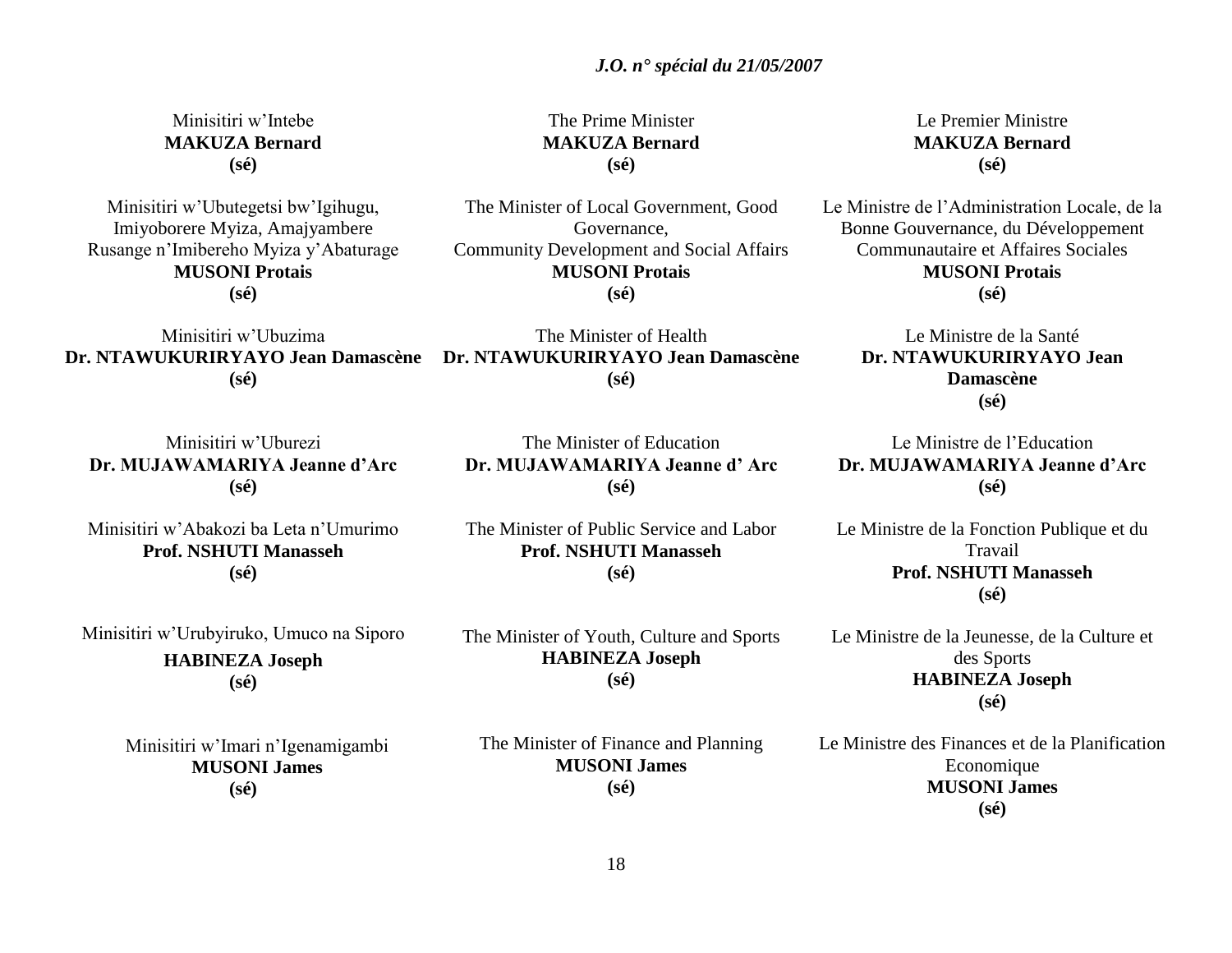19

# *J.O. n° spécial du 21/05/2007*

Minisitiri w"Ibikorwa Remezo **KAMANZI Stanislas (sé)**

# Minisitiri w"Ubutabera **KARUGARAMA Tharcisse (sé)**

Umunyamabanga wa Leta ushinzwe Imibereho Myiza y"Abaturage muri Minisiteri y"Ubutegetsi bw"Igihugu, Imiyoborere Myiza, Amajyambere Rusange n"Imibereho Myiza y"Abaturage **NYATANYI M. Christine (sé)**

**Bibonywe kandi bishyizweho Ikirango cya Repubulika :**

> Minisitiri w"Ubutabera **KARUGARAMA Tharcisse (sé)**

The Minister of Infrastracture **KAMANZI Stanislas (sé)**

The Minister of Justice **KARUGARAMA Tharcisse (sé)**

The Minister of State in charge of Social Affairs in the Ministry of Local Government, Good Governance, Community Development and Social Affairs **NYATANYI M. Christine (sé)**

**Seen and sealed with the Seal of the Republic:**

Le Ministre des Infrastructures **KAMANZI Stanislas (sé)**

# Le Ministre de la Justice **KARUGARAMA Tharcisse (sé)**

Le Secrétaire d"Etat chargé du Développement Communautaire et des Affaires Sociales au Ministère de l"Administration Locale, de la Bonne Gouvernance, du Développement Communautaire et des Affaires Sociales **NYATANYI M. Christine (sé)**

**Vu et scellé du Sceau de la République :**

Le Ministre de la Justice **KARUGARAMA Tharcisse (sé)**

The Minister of Justice **KARUGARAMA Tharcisse (sé)**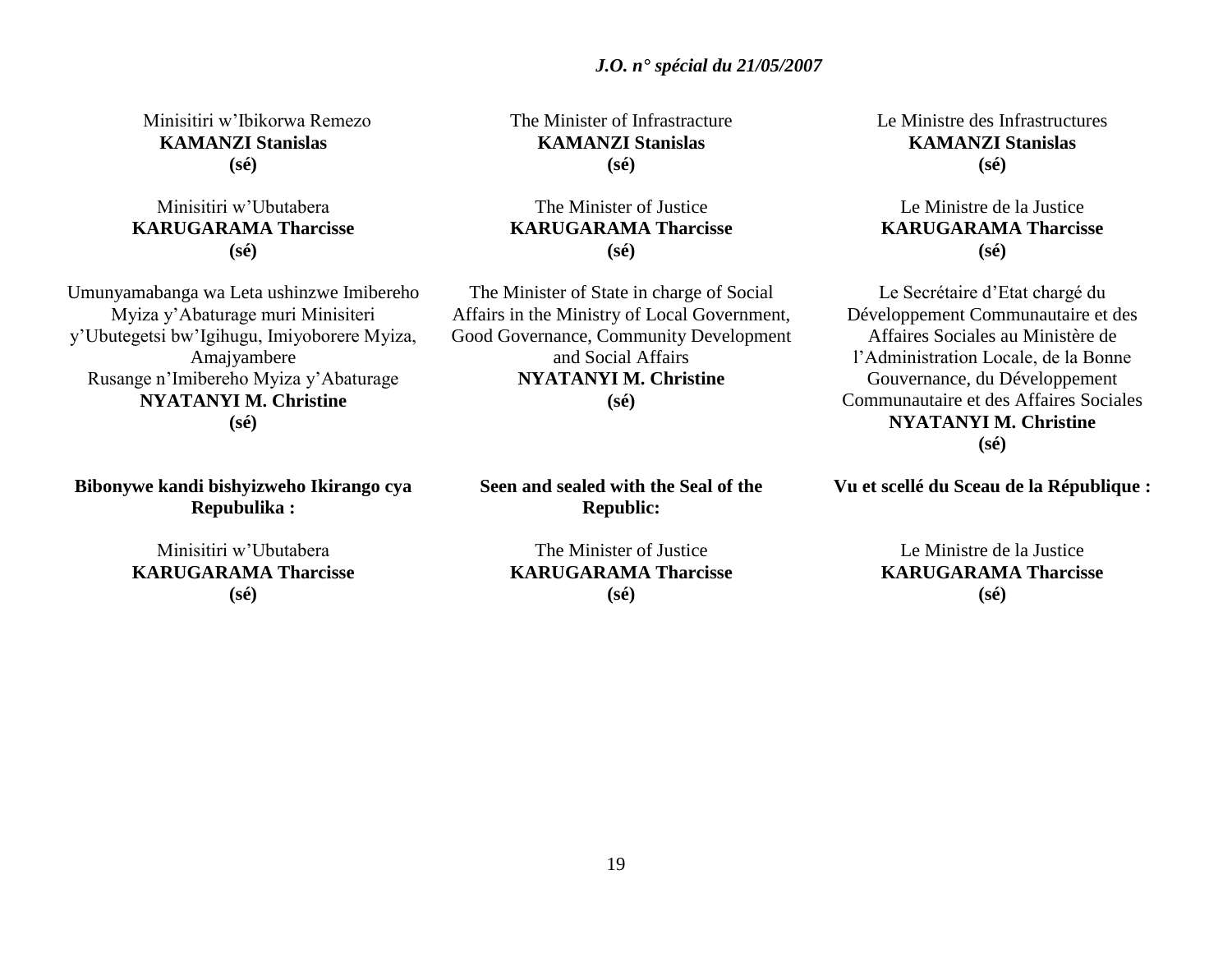**ITEGEKO Nº 14/2007 RYO KUWA 10/04/2007 RYEMERERA KWEMEZA BURUNDU AMASEZERANO YEREKEYE URWEGO RWA POLITIKI N'AMATEGEKO MU BIREBANA N'IBIKORWA REMEZO BY'IKORANABUHANGA MU ITUMANAHO N'ITANGAZABUMENYI RYAGUYE RYA NEPAD RIHURIWEHO N'IBIHUGU BY'AFURIKA Y'IBURASIRAZUBA N'IY'AMAJYEPFO**

**LAW N° 14/2007 OF 10/04/2007 APPROVING THE RATIFICATION OF THE PROTOCOL ON POLICY AND REGULATORY FRAMEWORK FOR NEPAD INFORMATION AND COMMUNICATION TECHNOLOGY BROADBAND INFRASTRUCTURE FOR EASTERN AND SOUTHERN AFRICA**

**LOI N° 14/2007 DU 10/04/2007 PORTANT AUTORISATION DE RATIFICATION DU PROTOCOLE SUR LE CADRE POLITIQUE ET REGLEMENTAIRE DE HAUT NIVEAU RELATIF A L'INFRASTRUCTURE DES TECHNOLOGIES DE L'INFORMATION ET DE LA COMMUNICATION A LARGE PORTEE DU NEPAD POUR L'AFRIQUE ORIENTALE ET AUSTRALE**

# **ISHAKIRO**

#### **TABLE OF CONTENTS**

**Ingingo ya mbere: Uruhushya rwo kwemeza burundu amasezerano Article one: Authorization of ratification**

**Ingingo ya 2: Igihe Itegeko ritangira Article 2: Coming into force gukurikizwa**

**ratification**

**TABLE DES MATIERES**

**Article premier: Autorisation de** 

**Article 2: Entrée en vigueur**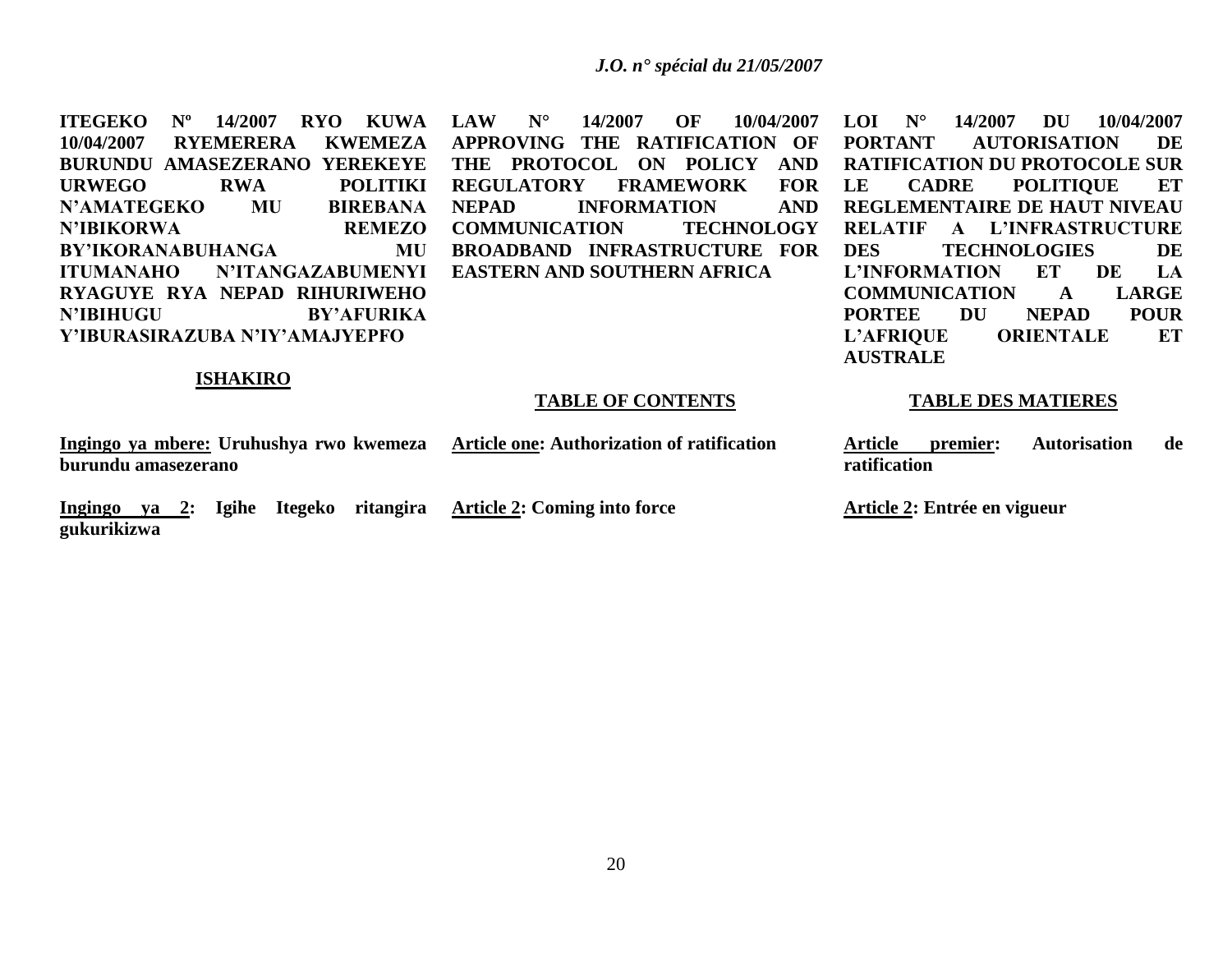**ITEGEKO Nº 14/2007 RYO KUWA 10/04/2007 RYEMERERA KWEMEZA BURUNDU AMASEZERANO YEREKEYE URWEGO RWA POLITIKI N'AMATEGEKO MU BIREBANA N'IBIKORWA REMEZO BY'IKORANABUHANGA MU ITUMANAHO N'ITANGAZABUMENYI RYAGUYE RYA NEPAD RIHURIWEHO N'IBIHUGU BY'AFURIKA Y'IBURASIRAZUBA N'IY'AMAJYEPFO**

**LAW N° 14/2007 OF 10/04/2007 APPROVING THE RATIFICATION OF THE PROTOCOL ON POLICY AND REGULATORY FRAMEWORK FOR NEPAD INFORMATION AND COMMUNICATION TECHNOLOGY BROADBAND INFRASTRUCTURE FOR EASTERN AND SOUTHERN AFRICA**

**LOI N° 14/2007 DU 10/04/2007 PORTANT AUTORISATION DE RATIFICATION DU PROTOCOLE SUR LE CADRE POLITIQUE ET REGLEMENTAIRE DE HAUT NIVEAU RELATIF A L'INFRASTRUCTURE DES TECHNOLOGIES DE L'INFORMATION ET DE LA COMMUNICATION A LARGE PORTEE DU NEPAD POUR L'AFRIQUE ORIENTALE ET AUSTRALE**

**Twebwe, KAGAME Paul**,

Perezida wa Repubulika;

**INTEKO ISHINGA AMATEGEKO YEMEJE, NONE NATWE DUHAMIJE, DUTANGAJE ITEGEKO RITEYE RITYA KANDI DUTEGETSE KO RYANDIKWA MU IGAZETI YA LETA YA REPUBULIKA Y'U RWANDA.**

#### **INTEKO ISHINGA AMATEGEKO:**

Umutwe w"Abadepite, mu nama yawo yo kuwa mbere Werurwe 2007.;

Umutwe wa Sena, mu nama yawo yo kuwa 16 Werurwe 2007;

**We, KAGAME Paul,** President of the Republic;

**THE PARLIAMENT HAS ADOPTED AND WE SANCTION, PROMULGATE THE FOLLOWING LAW AND ORDER IT BE PUBLISHED IN THE OFFICIAL GAZETTE OF THE REPUBLIC OF RWANDA.**

#### **THE PARLIAMENT:**

The Chamber of Deputies, in its session of March  $1<sup>st</sup>$ , 2 007;

The Senate, in its session of March 16, 2007;

**Nous , KAGAME Paul,**

Président de la République ;

**LE PARLEMENT A ADOPTE, ET NOUS SANCTIONNONS, PROMULGUONS LA LOI DONT LA TENEUR SUIT ET ORDONNONS QU'ELLE SOIT PUBLIEE AU JOURNAL OFFICIEL DE LA REPUBLIQUE DU RWANDA.**

## **LE PARLEMENT:**

La Chambre des Députés en sa séance du 1<sup>er</sup> mars 2007;

Le Sénat en sa séance du 16 mars 2007;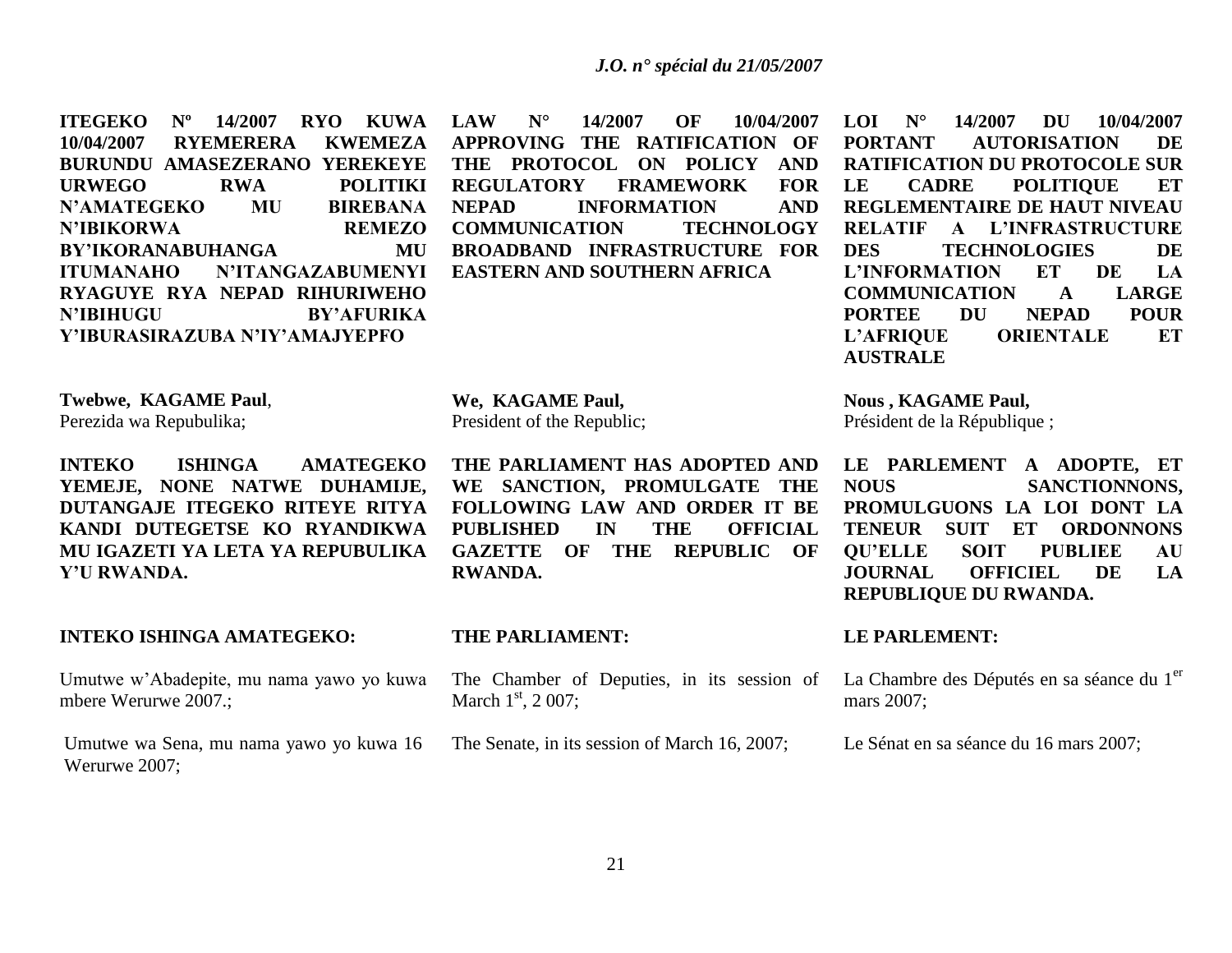Ishingiye ku Itegeko Nshinga ryo kuwa 04 Kamena 2003, nk"uko ryavuguruwe kugeza ubu, cyane cyane ingingo zaryo, iya 62, iya 66, iya 67, iya 88, iya 89, iya 90, iya 92, iya 93, iya 95, iya 108, iya 118, iya 189, iya 190 n"iya 201;

Imaze gusuzuma Amasezerano yerekeye urwego rwa politiki n"amategeko mu birebana n"ibikorwa remezo by"ikoranabuhanga mu itumanaho n"itangazabumenyi ryaguye rya NEPAD rihuriweho n"ibihugu by"Afurika y"Iburasirazuba n"iy"Amajyepfo yasinyiwe i Kigali kuwa 29 Kanama 2006;

#### **YEMEJE:**

# **Ingingo ya mbere: Uruhushya rwo kwemeza burundu amasezerano**

Amasezerano yerekeye urwego rwa politiki n"amategeko mu birebana n"ibikorwa by"ikoranabuhanga mu itumanaho n"itangazabumenyi ryaguye rya NEPAD rihuriweho n"ibihugu by"Afurika y"Iburasirazuba n"iy"Amajyepfo yasinyiwe i Kigali kuwa 29 Kanama 2006 yemerewe kwemezwa burundu.

Given the Constitution of the Republic of Rwanda of June 4, 2003 as amended, especially in Articles 62, 66, 67, 88, 89, 90, 92, 93, 95, 108, 118, 189, 190 and 201;

After consideration of the Protocol on Policy and Regulatory Framework for NEPAD Information and Communication Technology (ICT) Broadband Infrastructure For Eastern and Southern Africa, signed in Kigali, on the 29 August, 2006;

#### **ADOPTS:**

# **Article one: Authorization of ratification**

The Protocol on Policy and Regulatory Framework for NEPAD Information and Communication Technology (ICT) Broadband Infrastructure For Eastern and Southern Africa, signed in Kigali on the 29 August, 2006 is hereby authorized to be ratified.

Vu la Constitution de la République du Rwanda telle que révisée à ce jour, spécialement en ses articles 62, 66, 67, 88, 89, 90, 92, 93, 95, 108, 118, 189, 190 et 201;

Après examen du Protocole sur le Cadre Politique et Réglementaire de Haut Niveau relatif à l"infrastructure des Technologies de l"Information et de la Communication (TIC) à large portée du NEPAD pour l"Afrique Orientale et Australe signé à Kigali le 29 août 2006 ;

# **ADOPTE:**

# **Article premier : Autorisation de ratification**

Le Protocole sur le Cadre Politique et Réglementaire de Haut Niveau relatif à l"infrastructure des Technologies de l"Information et de la Communication (TIC) à large portée du NEPAD pour l"Afrique Orientale et Australe signé à Kigali le 29 août 2006 est autorisé à être ratifié.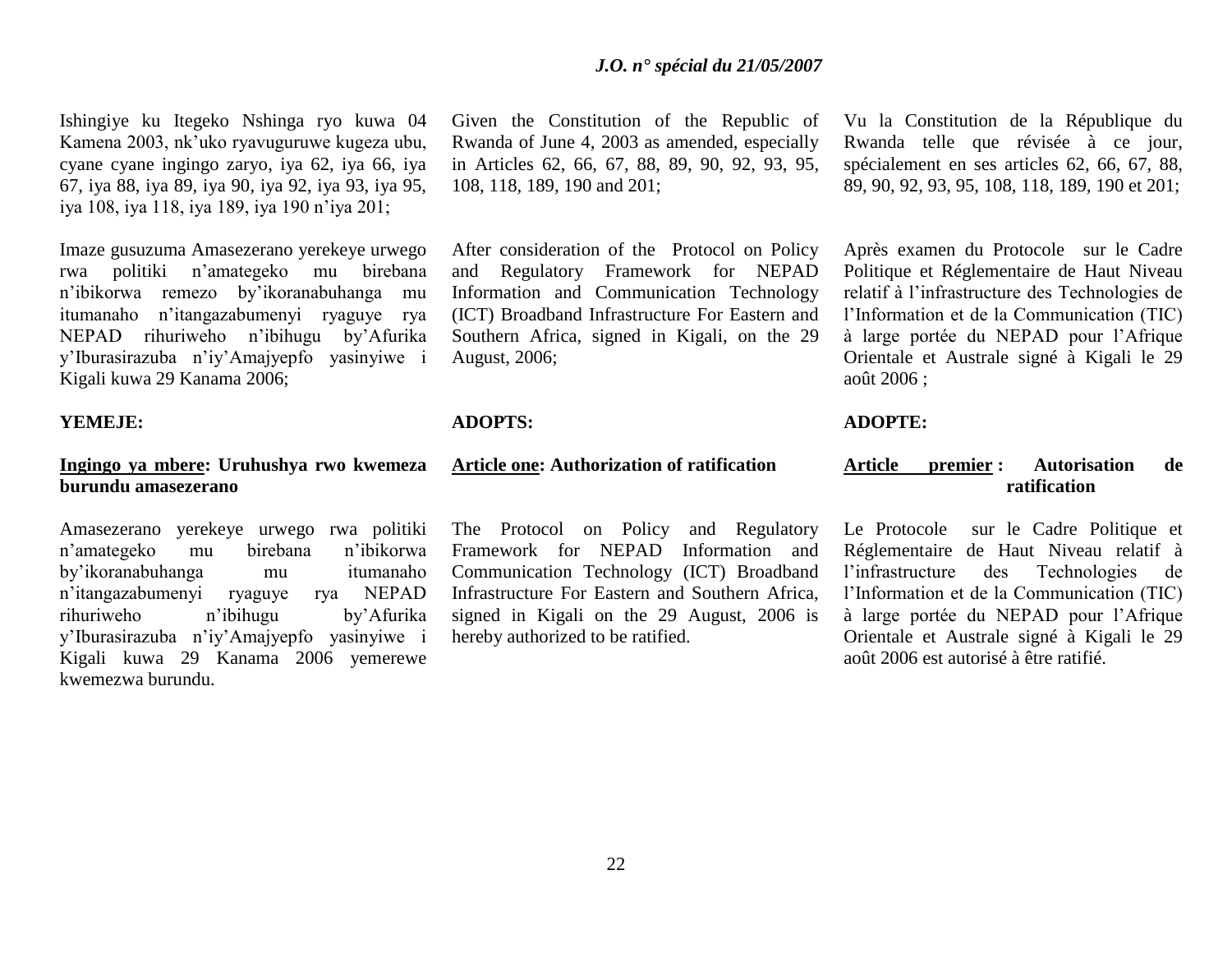**gukurikizwa** Iri Tegeko ritangira gukurikizwa ku munsi ritangarijweho mu Igazeti ya Leta ya Repubulika y"u Rwanda. Kigali, kuwa 10/04/2007 Perezida wa Repubulika **KAGAME Paul (sé)** Minisitiri w"Intebe **MAKUZA Bernard (sé)** Minisitiri w"Ububanyi n"Amahanga This Law shall come into force on the date of its publication in the Official Gazette of the Republic of Rwanda. Kigali, on 10/04/2007 The President of the Republic **KAGAME Paul (sé)** The Prime Minister **MAKUZA Bernard (sé)** The Minister of Foreign Affairs and Cooperation

**Article 2 : Coming into force**

n"Ubutwererane **Dr. MURIGANDE Charles (sé)**

**Ingingo ya 2: Igihe Itegeko ritangira** 

Minisitiri w"Ibikorwa Remezo **KAMANZI Stanislas (sé)**

Minisitiri w"Ubucuruzi, Inganda, Guteza imbere Ishoramari, Ubukerarugendo n"Amakoperative **MITALI K.Protais (sé)**

**Dr. MURIGANDE Charles (sé)**

> The Minister of Infrastructure **KAMANZI Stanislas (sé)**

The Minister of Commerce, Industry, Investment Promotion, Tourism and **Cooperatives MITALI K. Protais (sé)**

**Article 2: Entrée en vigueur**

La présente Loi entre en vigueur le jour de sa publication au Journal Officiel de la République du Rwanda.

Kigali, le 10/04/2007

Le Président de la République **KAGAME Paul (sé)**

> Le Premier Ministre **MAKUZA Bernard (sé)**

Le Ministre des Affaires Etrangères et de la Coopération **Dr. MURIGANDE Charles (sé)**

> Le Ministre des Infrastructures **KAMANZI Stanislas (sé)**

Le Ministre du Commerce, de l"Industrie, de la Promotion de l"investissement, du Tourisme et des Coopératives **MITALI K. Protais (sé)**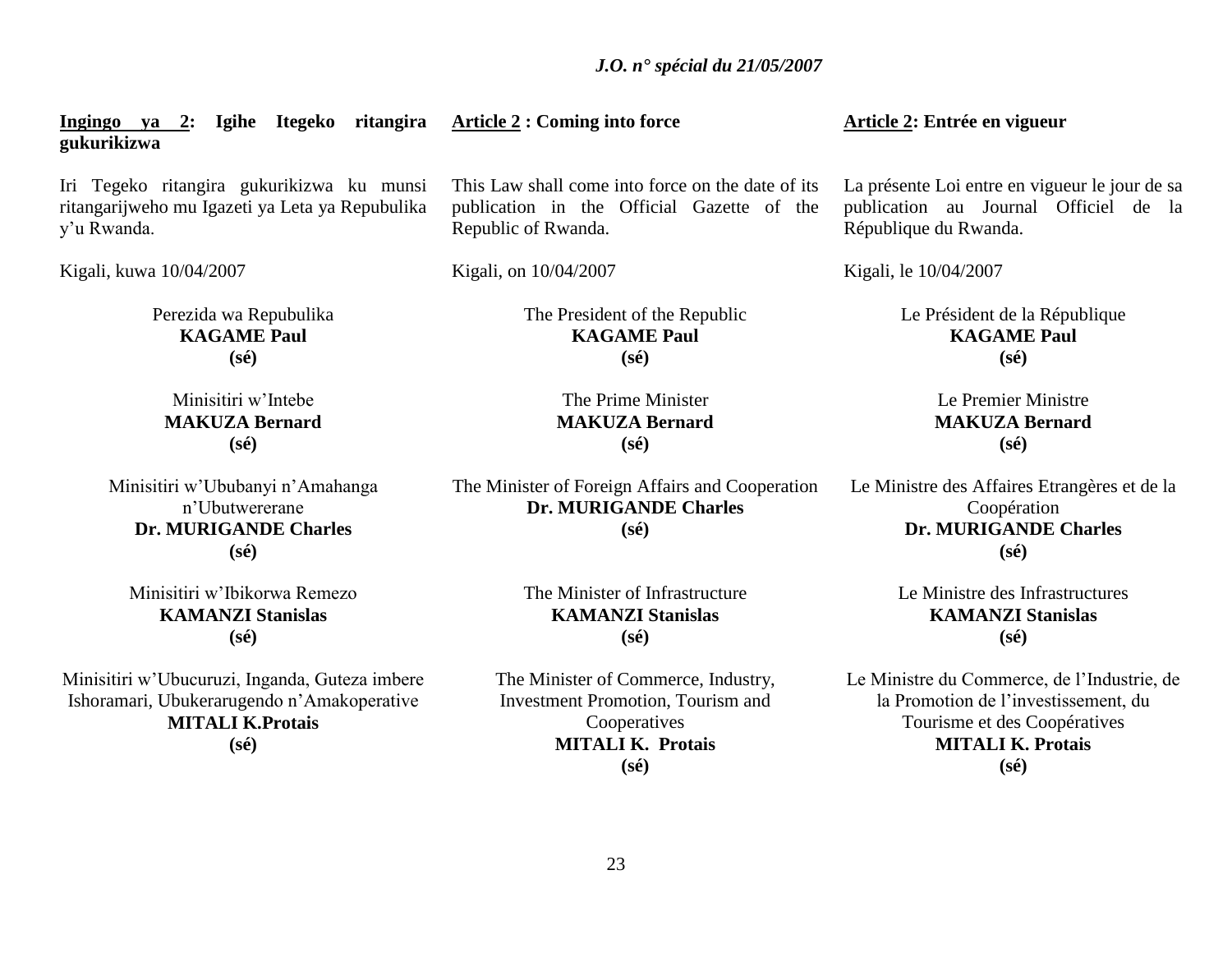Minisitiri w"Imari n"Igenamigambi **MUSONI James (sé)**

Umunyamabanga wa Leta ushinzwe Igenamigambi muri Minisiteri y"Imari n"Igenamigambi **NSANZABAGANWA Monique (sé)**

**Bibonywe kandi bishyizweho Ikirango cya Repubulika:**

The Minister of Justice **KARUGARAMA Tharcisse**

**(sé)**

Le Ministre de la Justice **KARUGARAMA Tharcisse (sé)**

Le Ministre des Finances et de la Planification Economique **MUSONI James (sé)**

Le Secrétaire d"Etat chargé de la Planification Economique au Ministère des Finances et de la Planification Economique **NSANZABAGANWA Monique (sé)**

**Vu et scellé du Sceau de la République :**

Minisitiri w"Ubutabera **KARUGARAMA Tharcisse (sé)**

**Seen and sealed with the Seal of the Republic:**

**MUSONI James (sé)**

The Minister of State in charge of Economic Planning in the Ministry of Finance and Economic Planning **NSANZABAGANWA Monique (sé)**

The Minister of Finance and Economic Planning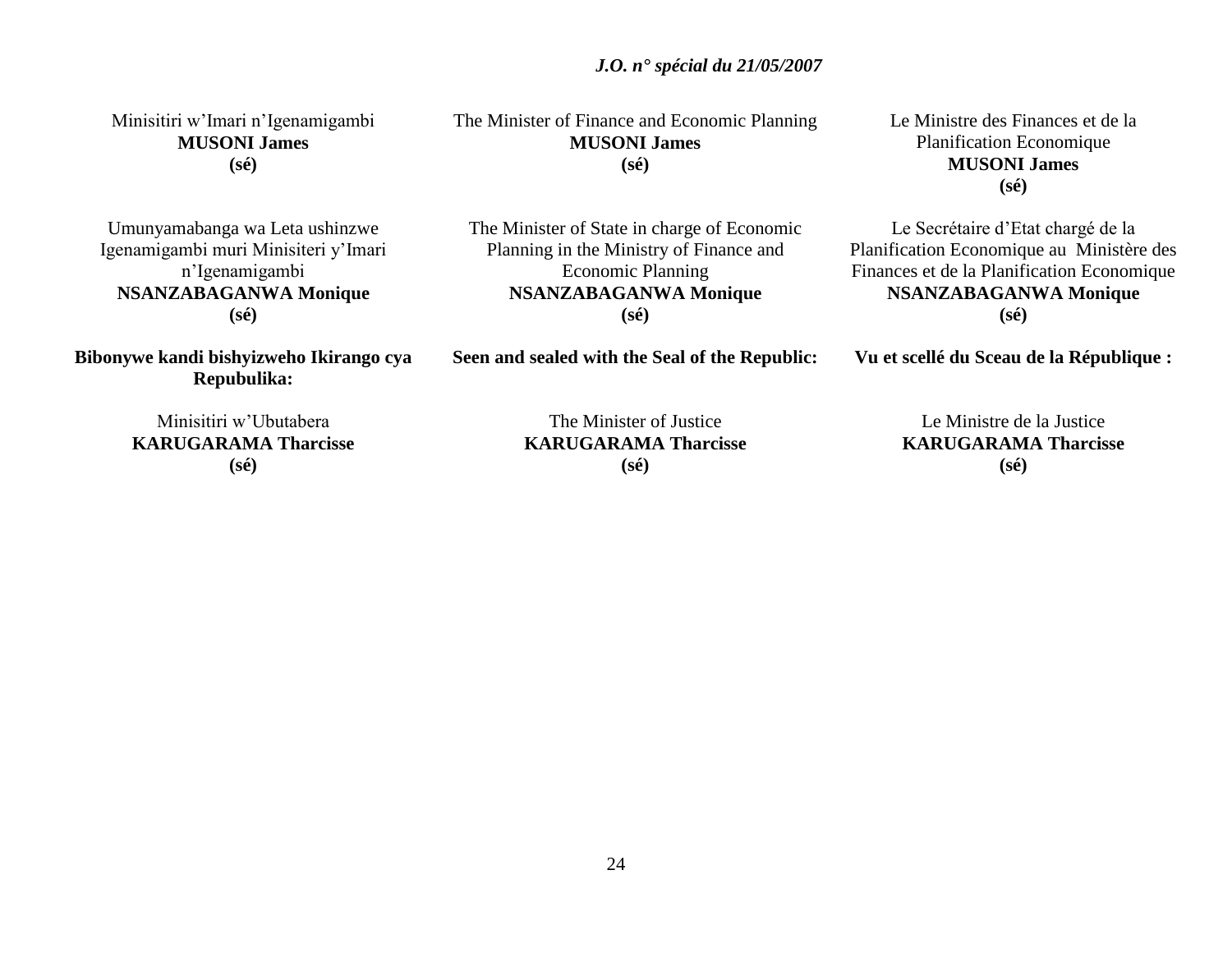**ITEGEKO Nº 15/2007 RYO KUWA LAW N° 15/2007 OF 10/04/2007 10/04/2007 RYEMERERA KWEMEZA BURUNDU AMASEZERANO Y'IMPANO YASHYIRIWEHO UMUKONO I TUNIS MURI TUNIZIYA KUWA 30 UKWAKIRA 2006, HAGATI YA REPUBULIKA Y'U RWANDA, REPUBULIKA Y'U BURUNDI N'IKIGEGA NYAFURIKA GITSURA AMAJYAMBERE (FAD), YEREKERANYE N'IMPANO INGANA NA MILIYONI MIRONGO ITATU N'IBIHUMBI MAGANA ABIRI ZA «UNITES DE COMPTE/UNITS OF ACCOUNT» (30.200.000 UC) AGENEWE UMUSHINGA W'UMUHANDA KICUKIRO-KIRUNDO**

**AUTHORISING THE RATIFICATION OF THE GRANT AGREEMENT SIGNED IN TUNIS, TUNISIA, ON OCTOBER 30, 2006, BETWEEN THE REPUBLIC OF RWANDA, THE REPUBLIC OF BURUNDI AND THE AFRICAN DEVELOPMENT FUND (ADF), RELATING TO THE GRANT OF THIRTY MILLION TWO HUNDRED THOUSAND UNITS OF ACCOUNT (UA 30,200,000) FOR THE KICUKIRO-KIRUNDO ROAD PROJECT**

**LOI N° 15/2007 DU 10/04/2007 AUTORISANT LA RATIFICATION DE L'ACCORD DE DON SIGNE A TUNIS, EN TUNISIE, LE 30 OCTOBRE 2006, ENTRE LA REPUBULIQUE DU RWANDA, LA REPUBULIQUE DU BURUNDI ET LE FONDS AFRICAIN DE DEVELOPPEMENT (FAD), RELATIF AU DON DE TRENTE MILLIONS DEUX CENT MILLE UNITES DE COMPTE (30.200.000 UC) POUR LE PROJET DE ROUTE KICUKIRO-KIRUNDO**

#### **ISHAKIRO**

#### **TABLE OF CONTENTS**

#### **TABLE DES MATIERES**

| Ingingo ya mbere: Uruhushya rwo kwemeza | <b>Article One: Authorization of ratification</b> | Article premier: Autorisation de ratification |
|-----------------------------------------|---------------------------------------------------|-----------------------------------------------|
| burundu amasezerano                     |                                                   |                                               |
|                                         |                                                   |                                               |

**Ingingo ya 2: Igihe Itegeko ritangira Article 2: Coming into force gukurikizwa**

**Article 2: Entrée en vigueur**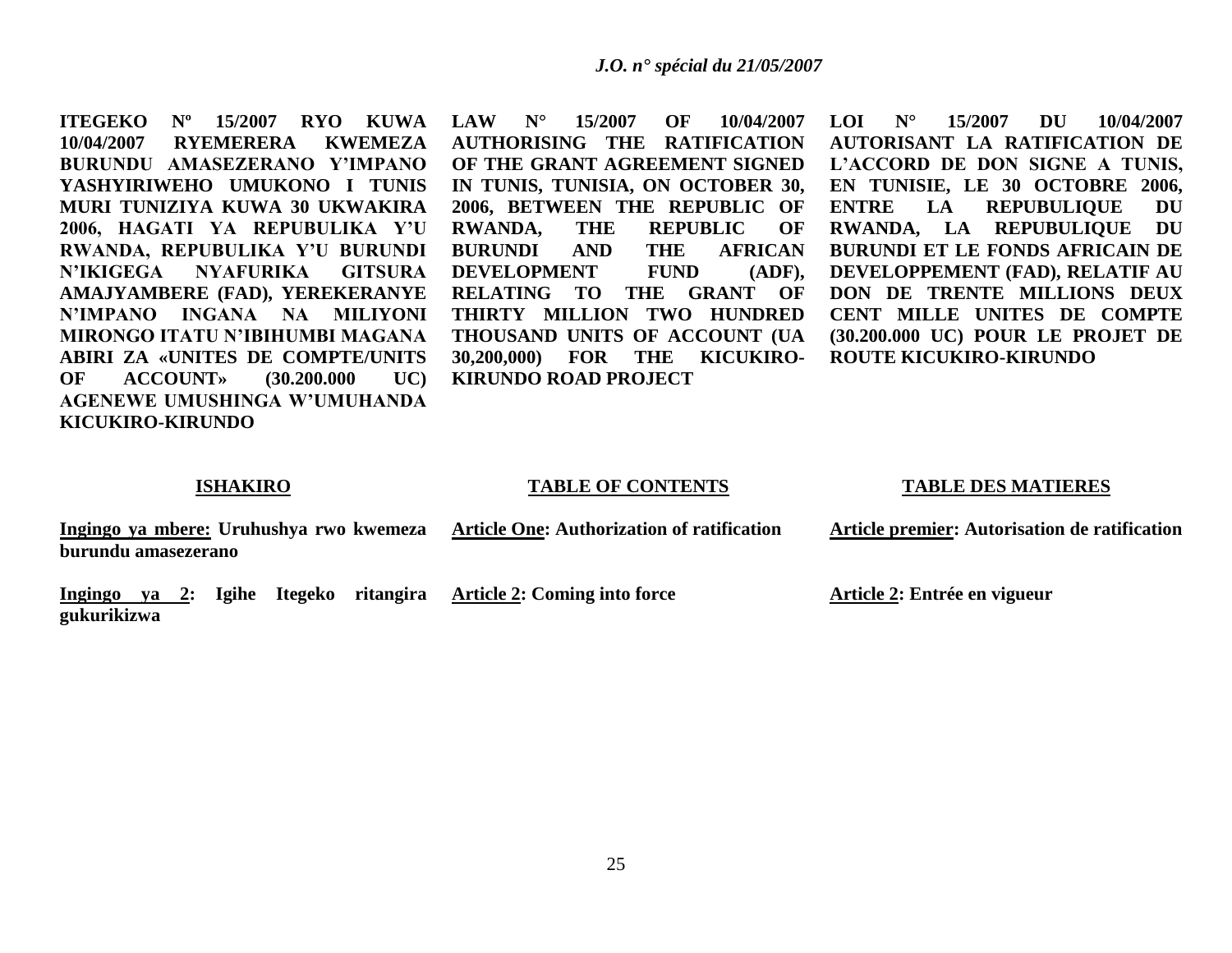**ITEGEKO Nº 15/2007 RYO KUWA LAW N° 15/2007 OF 10/04/2007 10/04/2007 RYEMERERA KWEMEZA BURUNDU AMASEZERANO Y'IMPANO YASHYIZWEHO UMUKONO I TUNIS MURI TUNIZIYA KUWA 30 UKWAKIRA 2006, HAGATI YA REPUBULIKA Y'U RWANDA, REPUBULIKA Y'U BURUNDI N'IKIGEGA NYAFURIKA GITSURA AMAJYAMBERE (FAD), YEREKERANYE N'IMPANO INGANA NA MILIYONI MIRONGO ITATU N'IBIHUMBI MAGANA ABIRI ZA «UNITES DE COMPTE/UNITS OF ACCOUNT» (30.200.000 UC) AGENEWE UMUSHINGA W'UMUHANDA KICUKIRO-KIRUNDO**

**Twebwe, KAGAME Paul**, Perezida wa Repubulika;

**INTEKO ISHINGA AMATEGEKO YEMEJE, NONE NATWE DUHAMIJE, DUTANGAJE ITEGEKO RITEYE RITYA KANDI DUTEGETSE KO RYANDIKWA MU IGAZETI YA LETA YA REPUBULIKA Y'U RWANDA.**

# **INTEKO ISHINGA AMATEGEKO:**

Umutwe w"Abadepite, mu nama yawo yo kuwa mbere Werurwe 2007;

Umutwe wa Sena, mu nama yawo yo kuwa 16 Werurwe 2007;

**AUTHORISING THE RATIFICATION OF THE GRANT AGREEMENT SIGNED IN TUNIS, TUNISIA, ON OCTOBER 30, 2006, BETWEEN THE REPUBLIC OF RWANDA, THE REPUBLIC OF BURUNDI AND THE AFRICAN DEVELOPMENT FUND (ADF), RELATING TO THE GRANT OF THIRTY MILLION TWO HUNDRED THOUSAND UNITS OF ACCOUNT (UA 30,200,000) FOR THE KICUKIRO-KIRUNDO ROAD PROJECT**

**LOI N° 15/2007 DU 10/04/2007 AUTORISANT LA RATIFICATION DE L'ACCORD DE DON SIGNE A TUNIS, EN TUNISIE, LE 30 OCTOBRE 2006, ENTRE LA REPUBULIQUE DU RWANDA, LA REPUBULIQUE DU BURUNDI ET LE FONDS AFRICAIN DE DEVELOPPEMENT (FAD), RELATIF AU DON DE TRENTE MILLIONS DEUX CENT MILLE UNITES DE COMPTE (30.200.000 UC) POUR LE PROJET DE ROUTE KICUKIRO-KIRUNDO**

**We, KAGAME Paul,** President of the Republic;

**THE PARLIAMENT HAS ADOPTED AND WE SANCTION, PROMULGATE THE FOLLOWING LAW AND ORDER IT BE PUBLISHED IN THE OFFICIAL GAZETTE OF THE REPUBLIC OF RWANDA.**

# **THE PARLIAMENT:**

The Chamber of Deputies, in its session of March  $1<sup>st</sup>$ , 2007;

The Senate, in its session of March 16, 2007;

**Nous, KAGAME Paul,** Président de la République ;

**LE PARLEMENT A ADOPTE, ET NOUS SANCTIONNONS, PROMULGUONS LA LOI DONT LA TENEUR SUIT ET ORDONNONS QU'ELLE SOIT PUBLIEE AU JOURNAL OFFICIEL DE LA REPUBLIQUE DU RWANDA.**

# **LE PARLEMENT:**

La Chambre des Députés en sa séance du 1<sup>er</sup> mars 2007 ;

Le Sénat en sa séance du 16 mars 2007;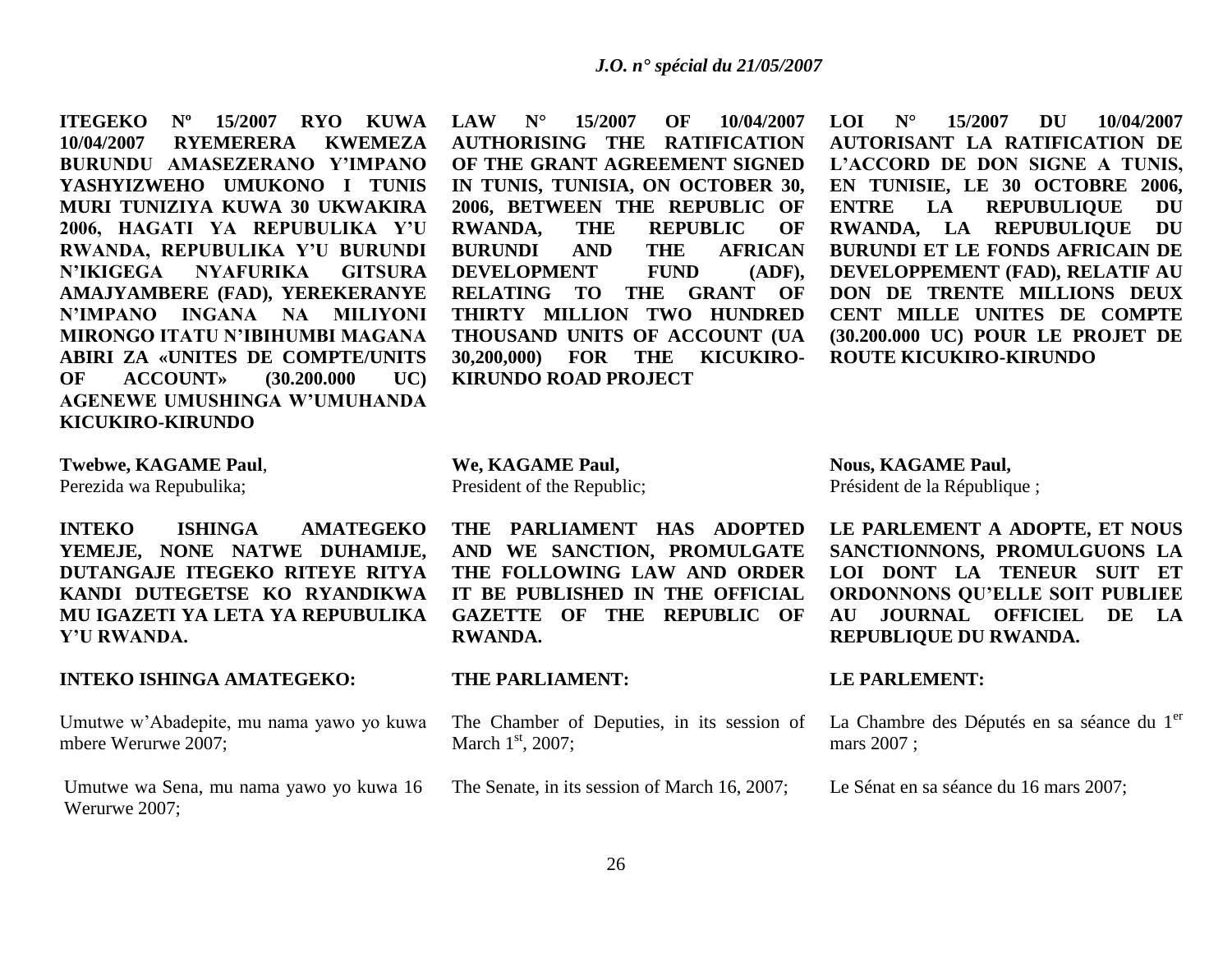Ishingiye ku Itegeko Nshinga ryo kuwa 04 Kamena 2003, nk"uko ryavuguruwe kugeza ubu, cyane cyane ingingo zaryo, iya 62, iya 66, iya 67, iya 88, iya 89, iya 90, iya 92, iya 93, iya 95, iya 108, iya 118, iya 189, iya 190 n"iya 201;

Imaze gusuzuma Amasezerano y"impano yashyiriweho umukono i Tunis muri Tuniziya kuwa 30 Ukwakira 2006, hagati ya Repubulika y"u Rwanda, Repubulika y"u Burundi n"Ikigega Nyafurika Gitsura Amajyambere (FAD), yerekeranye n"impano ingana na miliyoni mirongo itatu n"ibihumbi magana abiri za «unités de Compte/units of account» (30.200.000 UC) agenewe umushinga w"umuhanda Kicukiro-Kirundo;

# **YEMEJE:**

# **Ingingo ya mbere: Uruhushya rwo kwemeza burundu amasezerano**

Amasezerano y"impano yashyiriweho umukono i Tunis muri Tuniziya kuwa 30 Ukwakira 2006, hagati ya Repubulika y"u Rwanda, Repubulika y"u Burundi n"Ikigega Nyafurika Gitsura Amajyambere (FAD), yerekeranye n"impano ingana na miliyoni mirongo itatu n"ibihumbi magana abiri za «unités de Compte» (30.200.000 UC) agenewe umushinga w"umuhanda Kicukiro-Kirundo, yemerewe kwemezwa burundu.

Given the Constitution of the Republic of Rwanda of June 4, 2003, as amended, especially in Articles 62, 66, 67, 88, 89, 90, 92, 93, 95, 108, 118, 189,190 and 201;

After consideration of the grant Agreement signed in Tunis, Tunisia, on October 30, 2006, between the Republic of Rwanda, the Republic of Burundi and the African Development Fund (ADF), relating to the grant of thirty million two hundred thousand Units of Account (UA 30.200.000) for the Kicukiro-Kirundo road project;

#### **ADOPTS:**

#### **Article One: Authorisation of ratification**

The grant Agreement signed in Tunis, Tunisia, on October 30, 2006, between the Republic of Rwanda, the Republic of Burundi and the African Development Fund (ADF), relating to the grant of thirty million two hundred thousand Units of Account (UA 30.200.000) for the Kicukiro-Kirundo road project, is hereby authorised for ratification.

Vu la Constitution de la République du Rwanda telle que révisée à ce jour, spécialement en ses articles 62, 66, 67, 88, 89, 90, 92, 93, 95, 108, 118, 189,190 et 201;

Après examen de l"accord de don signé à Tunis en Tunisie, le 30 Octobre 2006, entre la République du Rwanda, la République du Burundi et le Fonds Africain de Développement (FAD), relatif au don de trente millions deux cent mille unités de compte (30.200.000 UC) pour le Project de Route Kicukiro-Kirundo;

# **ADOPTE:**

# **Article premier : Autorisation de ratification**

L"accord de don signé à Tunis en Tunisie, le 30 octobre 2006, entre la République du Rwanda, la République du Burundi et le Fonds Africain de Développement (FAD), relatif au don de trente millions deux cent mille unités de compte (30.200.000 UC) pour le Projet de Route Kicukiro-Kirundo est autorisé à être ratifié.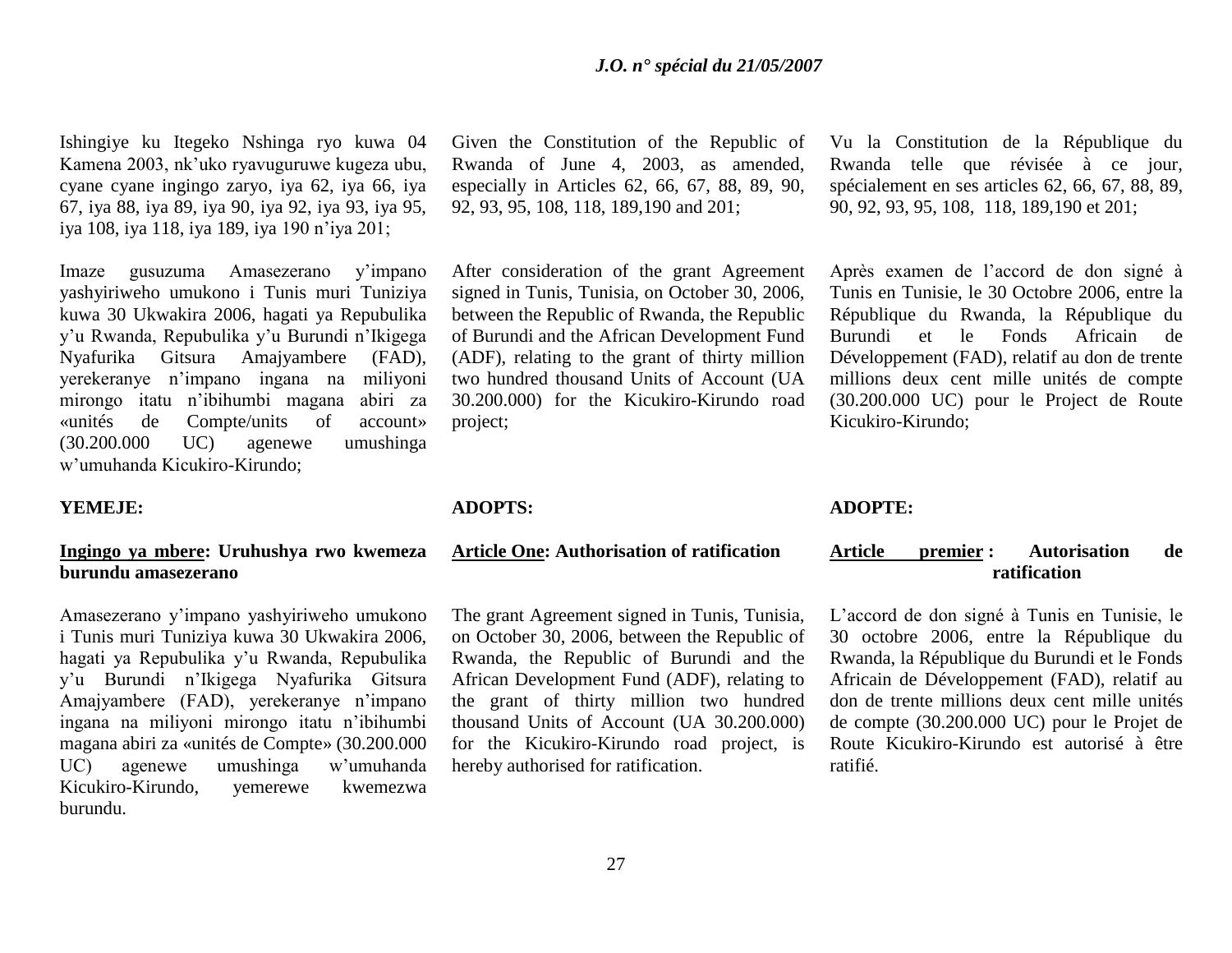| Ingingo ya 2: Igihe Itegeko ritangira<br>gukurikizwa                                                        | <b>Article 2: Coming into force</b>                                                                                    | Article 2: Entrée en vigueur                                                                                     |
|-------------------------------------------------------------------------------------------------------------|------------------------------------------------------------------------------------------------------------------------|------------------------------------------------------------------------------------------------------------------|
| Iri Tegeko ritangira gukurikizwa ku munsi<br>ritangarijweho mu Igazeti ya Leta ya Repubulika<br>y'u Rwanda. | This Law shall come into force on the date of<br>its publication in the Official Gazette of the<br>Republic of Rwanda. | La présente loi entre en vigueur le jour de sa<br>publication au Journal Officiel de la<br>République du Rwanda. |
| Kigali, kuwa 10/04/2007                                                                                     | Kigali, on 10/04/2007                                                                                                  | Kigali, le 10/04/2007                                                                                            |
| Perezida wa Repubulika<br><b>KAGAME Paul</b><br>$(s\acute{e})$                                              | The President of the Republic<br><b>KAGAME Paul</b><br>$(s\acute{e})$                                                  | Le Président de la République<br><b>KAGAME Paul</b><br>$(s\acute{e})$                                            |
| Minisitiri w'Intebe<br><b>MAKUZA Bernard</b><br>$(s\acute{e})$                                              | The Prime Minister<br><b>MAKUZA Bernard</b><br>$(s\acute{e})$                                                          | Le Premier Ministre<br><b>MAKUZA Bernard</b><br>$(s\acute{e})$                                                   |
| Minisitiri w'Imari n'Igenamigambi<br><b>MUSONI James</b><br>$(s\acute{e})$                                  | The Minister of Finance and Economic<br>Planning<br><b>MUSONI James</b><br>$(s\acute{e})$                              | Le Ministre des Finances et de la Planification<br>Economique<br><b>MUSONI James</b><br>$(s\acute{e})$           |
| Minisitiri w'Ububanyi n'Amahanga<br>n'Ubutwererane<br><b>Dr. MURIGANDE Charles</b><br>$(s\acute{e})$        | The Minister of Foreign Affairs and<br>Cooperation<br><b>Dr. MURIGANDE Charles</b><br>$(s\acute{e})$                   | Le Ministre des Affaires Etrangères et de la<br>Coopération<br><b>Dr. MURIGANDE Charles</b><br>$(s\acute{e})$    |
|                                                                                                             |                                                                                                                        |                                                                                                                  |
|                                                                                                             |                                                                                                                        |                                                                                                                  |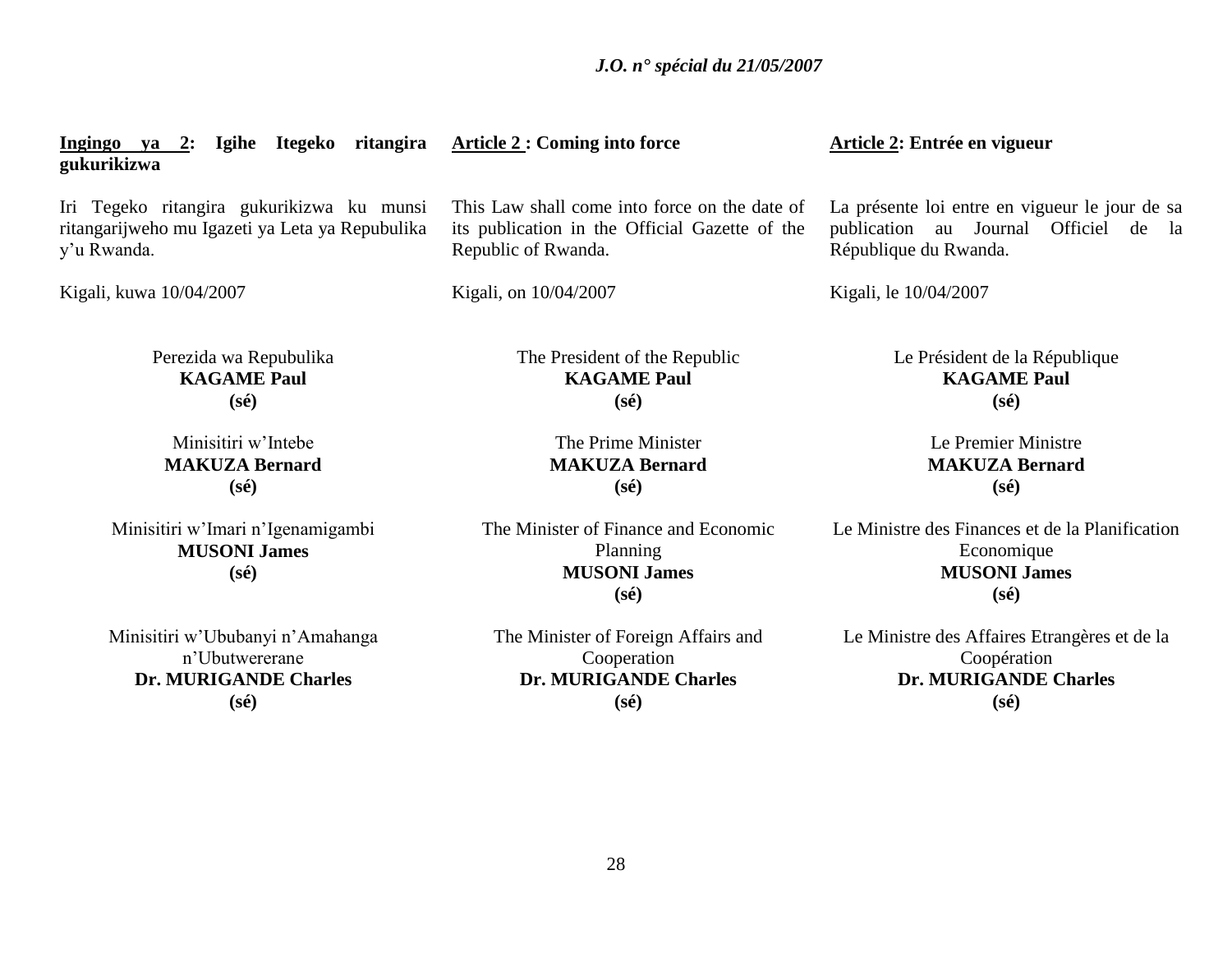Minisitiri w"Ibikorwa Remezo **KAMANZI Stanislas (sé)**

**Bibonywe kandi bishyizweho Ikirango cya Repubulika:**

> Minisitiri w"Ubutabera **KARUGARAMA Tharcisse (sé)**

The Minister of Infrastructure **KAMANZI Stanislas (sé)**

**Seen and sealed with the Seal of the Republic:**

> The Minister of Justice **KARUGARAMA Tharcisse (sé)**

Le Ministre des Infrastructures **KAMANZI Stanislas (sé)**

**Vu et scellé du Sceau de la République :**

Le Ministre de la Justice **KARUGARAMA Tharcisse (sé)**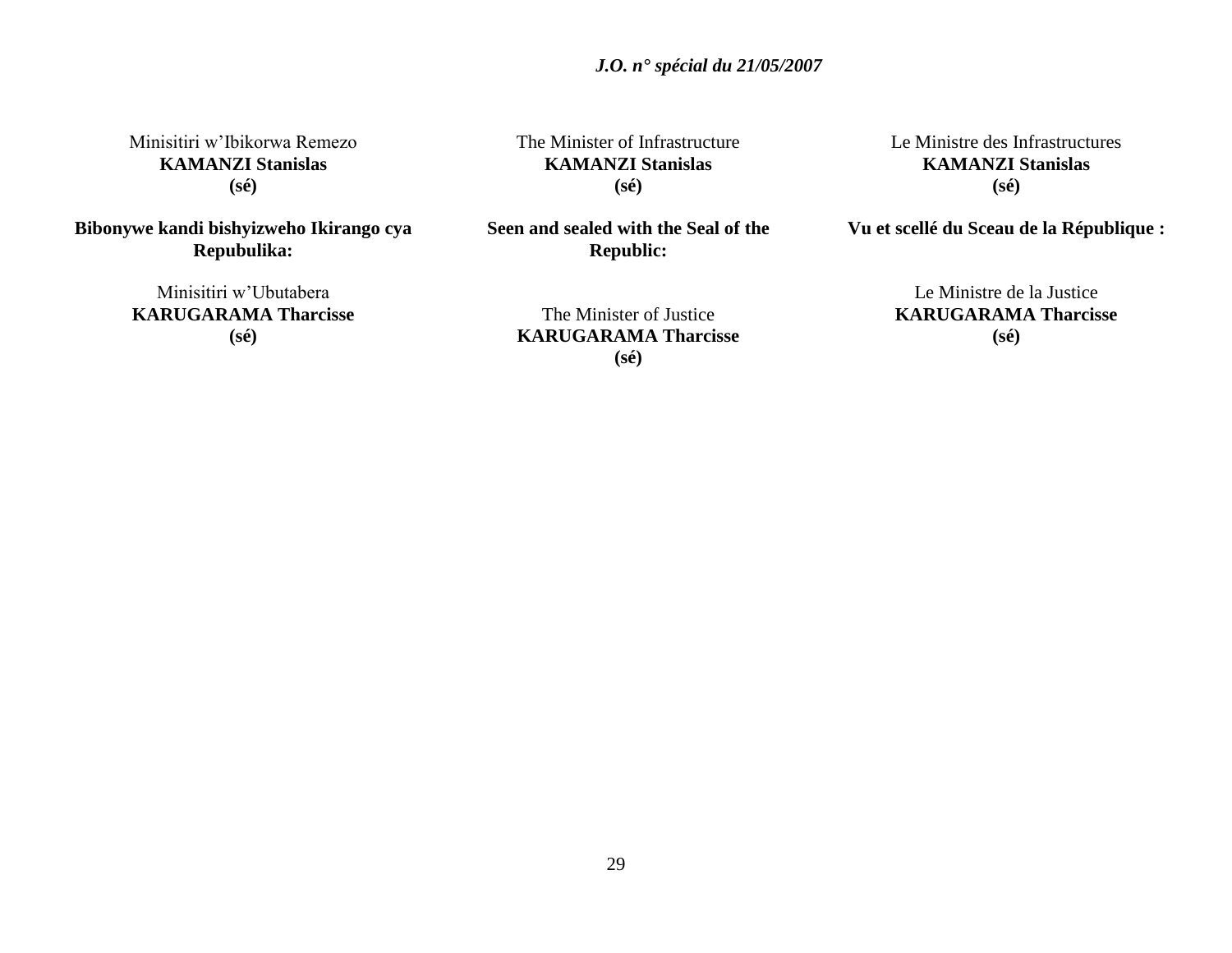**ITEGEKO N˚ 16/2007 RYO KUWA 18/04/2007 LAW N° 16/2007 OF 18/04/2007 RYEMERERA KWEMEZA** AMASEZERANO **YASHYIZWEHO UMUKONO I TUNIS TUNISIA, ON OCTOBER 11, 2006, EN TUNISIE, LE 11 OCTOBRE 2006, MURI TUNIZIYA KUWA 11 UKWAKIRA BETWEEN THE REPUBLIC OF RWANDA**  2006, HAGATI YA REPUBULIKA Y'U AND THE AFRICAN DEVELOPMENT RWANDA ET LE FONDS AFRICAIN **RWANDA N'IKIGEGA NYAFURIKA FUND (ADF), RELATING TO THE GRANT GITSURA AMAJYAMBERE YEREKERANYE N'IMPANO INGANA NA MILIYONI CUMI N'ESHANU ZA « UNITES PROGRAM SUPPORT FOR EDUCATION (15.000.000 UC) POUR LE DE COMPTE/UNITS OF ACCOUNT» SECTOR STRATEGIC PLAN 2006-2010 (15.000.000 UC) AGENEWE GAHUNDA YO GUTERA INKUNGA INGAMBA Z'URWEGO RW'UBUREZI 2006-2010 AUTHORISING RATIFICATION OF THE AUTORISANT RATIFICATION DE GRANT AGREEMENT SIGNED IN TUNIS, L'ACCORD DE DON SIGNE A TUNIS**  OF FIFTEEN MILLION UNITS OF RELATIF AU DON DE QUINZE  $(UA \t 15,000,000)$ **LOI N° 16/2007 DU 18/04/2007**  LA REPUBLIQUE DU **DE DEVELOPPEMENT (FAD), MILLIONS D'UNITES DE COMPTE PROGRAMME D'APPUI AU PLAN STRATEGIQUE DU SECTEUR DE L'EDUCATION 2006-2010**

## **ISHAKIRO**

#### **TABLE OF CONTENTS**

#### **TABLE DES MATIERES**

**Ingingo ya mbere : Uruhushya rwo kwemeza Article One** : **Authorization of ratification burundu amasezerano Article premier : Autorisation de ratification** 

Ingingo ya 2: Igihe Itegeko **gukurikizwa Article 2 : Coming into force Article 2 : Entrée en vigueur**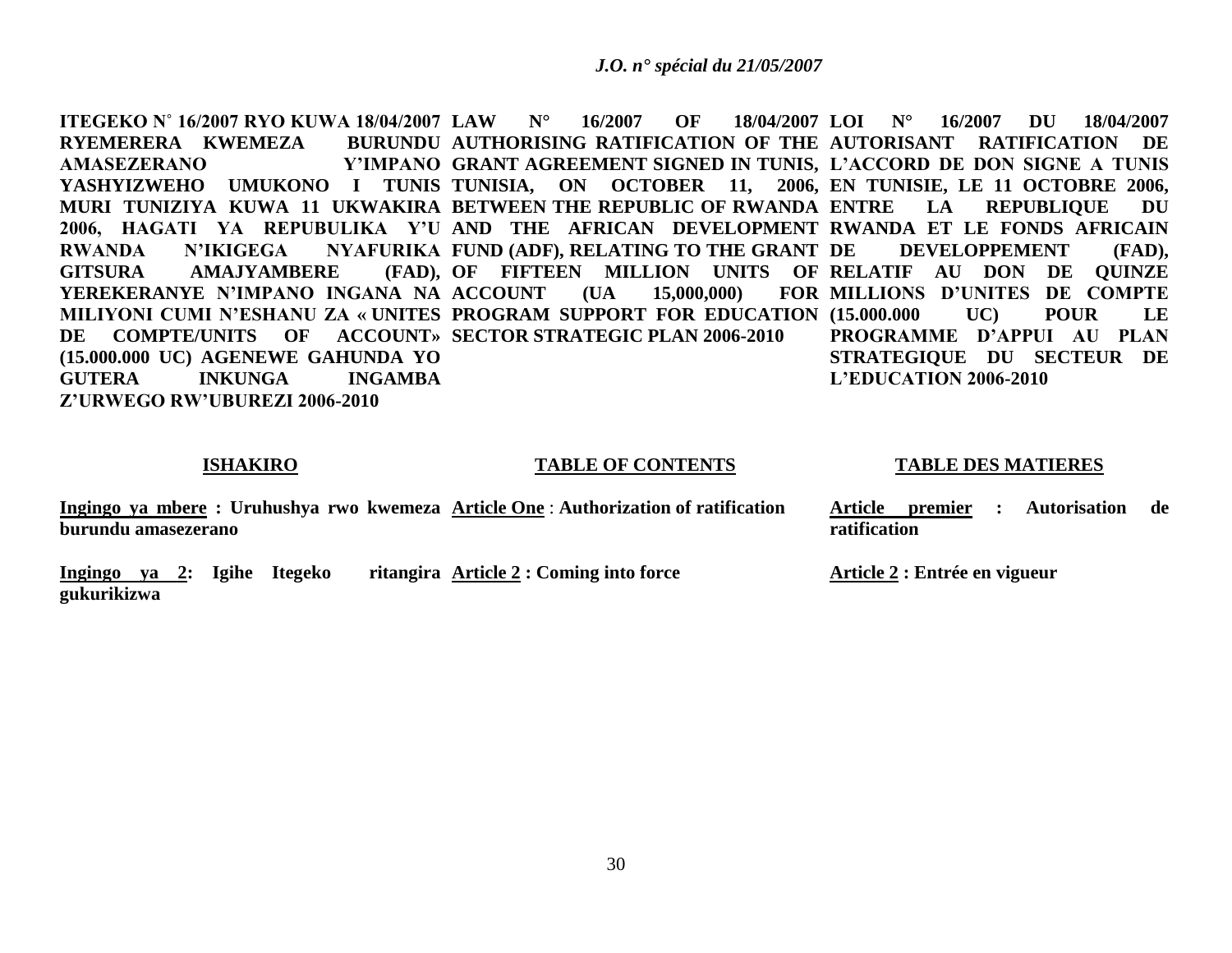**ITEGEKO N˚ 16/2007 RYO KUWA 18/04/2007 LAW N° 16/2007 OF 18/04/2007 RYEMERERA KWEMEZA** AMASEZERANO **YASHYIZWEHO UMUKONO I TUNIS TUNISIA, ON OCTOBER 11, 2006, EN TUNISIE, LE 11 OCTOBRE 2006, MURI TUNIZIYA KUWA 11 UKWAKIRA BETWEEN THE REPUBLIC OF RWANDA**  2006, HAGATI YA REPUBULIKA Y'U AND THE AFRICAN DEVELOPMENT RWANDA ET LE FONDS AFRICAIN **RWANDA N'IKIGEGA NYAFURIKA FUND (ADF), RELATING TO THE GRANT GITSURA AMAJYAMBERE YEREKERANYE N'IMPANO INGANA NA MILIYONI CUMI N'ESHANU ZA « UNITES PROGRAM SUPPORT FOR EDUCATION (15.000.000 UC) POUR LE DE COMPTE/UNITS OF ACCOUNT» SECTOR STRATEGIC PLAN 2006-2010 (15.000.000 UC) AGENEWE GAHUNDA YO GUTERA INKUNGA INGAMBA Z'URWEGO RW'UBUREZI 2006-2010 AUTHORISING RATIFICATION OF THE AUTORISANT RATIFICATION DE GRANT AGREEMENT SIGNED IN TUNIS, L'ACCORD DE DON SIGNE A TUNIS**  OF FIFTEEN MILLION UNITS OF RELATIF AU DON DE QUINZE  $(UA \t 15,000,000)$ **LOI N° 16/2007 DU 18/04/2007 EXTREPUBLIQUE DU DE DEVELOPPEMENT (FAD), MILLIONS D'UNITES DE COMPTE PROGRAMME D'APPUI AU PLAN STRATEGIQUE DU SECTEUR DE L'EDUCATION 2006-2010**

**Twebwe, KAGAME Paul,** Perezida wa Repubulika;

**We, KAGAME Paul,** President of the Republic; **Nous, KAGAME Paul,** Président de la République ;

**INTEKO ISHINGA AMATEGEKO YEMEJE, THE PARLIAMENT HAS ADOPTED AND LE PARLEMENT A ADOPTE, ET NONE NATWE DUHAMIJE, DUTANGAJE WE SANCTION, PROMULGATE THE ITEGEKO RITEYE RITYA DUTEGETSE KO RYANDIKWA MU PUBLISHED IN THE OFFICIAL IGAZETI YA LETA YA REPUBULIKA Y'U GAZETTE OF THE REPUBLIC OF QU'ELLE SOIT PUBLIEE AU RWANDA FOLLOWING LAW AND ORDER IT BE PROMULGUONS LA LOI DONT LA RWANDA SANCTIONNONS. OFFICIAL TENEUR SUIT ET ORDONNONS JOURNAL OFFICIEL DE LA** 

**REPUBLIQUE DU RWANDA**

# **INTEKO ISHINGA AMATEGEKO:**

# **THE PARLIAMENT**:

# **LE PARLEMENT:**

Umutwe w'Abadepite mu nama yawo yo kuwa 14 The Chamber of Deputies, in its session of La Chambre des Députés, en sa séance du 14 Werurwe 2007.; March 14, 2007; Mars 2007;

Umutwe wa Sena mu nama yawo yo kuwa 23 The Senate, in its session of March 23, 2007; Werurwe 2007; Le Sénat, en sa séance du 23 mars 2007;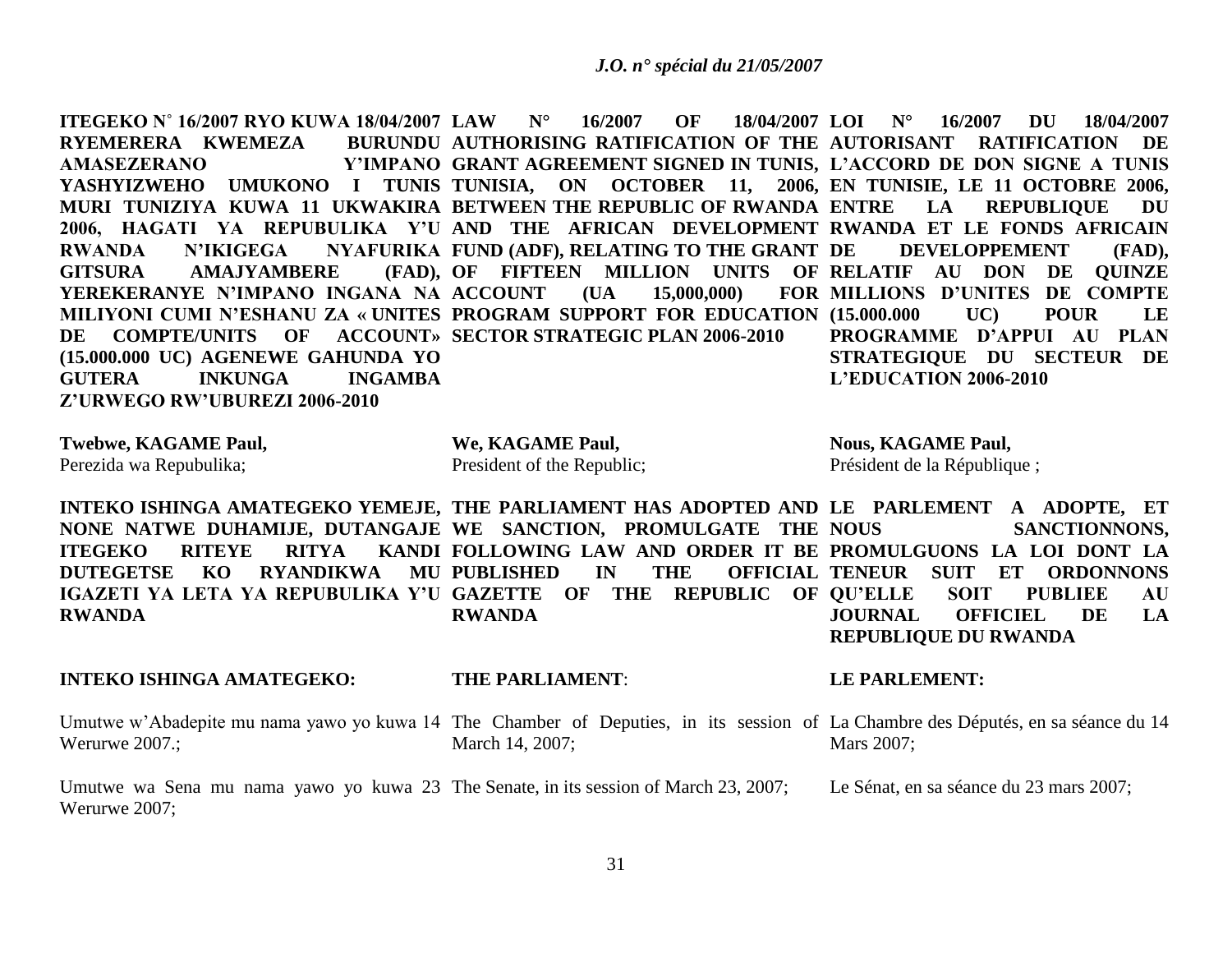Ishingiye ku Itegeko Nshinga rya Repubulika y'u Given the Constitution of the Republic of Vu la Constitution de la République du Rwanda ryo kuwa 4 Kamena 2003, nk"uko Rwanda of June 4, 2003, as amended, especially Rwanda du 04 juin 2003, telle que révisée à ryavuguruwe kugeza ubu, cyane cyane mu ngingo in Articles 62, 66, 67, 88, 89, 90, 93, 95, 108, ce jour, spécialement en ses articles 62, 66, zaryo iya 62, iya 66, iya 67, iya 88, iya 89, iya 90, 118, 189, 190 and 201; iya 93, iya 95, iya 108, iya 118, iya 189, iya 190 n"iya 201; 67, 88, 89, 90, 93, 95,108, 118, 189, 190 et 201 ;

Imaze gusuzuma amasezerano yashyiriweho umukono i Tunis muri Tuniziya signed in Tunis, Tunisia, on October 11, 2006, Tunis en Tunisie, le 11 octobre 2006, entre la kuwa 11 Ukwakira 2006, hagati ya Repubulika between the Republic of Rwanda and the République du Rwanda et le Fonds Africain y"u Rwanda n"Ikigega Nyafurika Gitsura African Development Fund (ADF), relating to de Développement (FAD), relatif au don de Amajyambere (FAD), yerekeranye n'impano the grant of fifteen million Units of Account quinze millions d'Unités de Compte ingana na miliyoni cumi n"eshanu za «Unités de (15,000,000 UC) for Program Support for the (15.000.000 UC) pour le Programme Compte/**Units of Account** » (15.000.000 UC) Education Sector Strategic Plan 2006-2010; agenewe gahunda yo gutera inkunga Ingamba After consideration of the grant Agreement Après avoir examiné l'accord de don signé à

z"Urwego rw"Uburezi 2006-2010;

#### **YEMEJE:**

# **ADOPTS:**

# **Ingingo ya mbere : Uruhushya rwo kwemeza Article One** : **Authorization of ratification burundu amasezerano**

Tunis muri Tuniziya kuwa 11 Ukwakira 2006, on October 11, 2006, between the Republic of 11 octobre 2006, entre la République du hagati ya Repubulika y'u Rwanda n'Ikigega Rwanda and the African Development Fund Rwanda et le Fonds Africain de Nyafurika Gitsura Amajyambere (FAD), (ADF), relating to the grant of fifteen million Développement (FAD), relatif au don de yerekeranye n'impano ingana miliyoni cumi Units of Account (15,000,000 UC) for Program quinze millions d'Unités de Compte n"eshanu za « Unités de Compte/ Units of Support for the Education Sector Strategic Plan (15.000.000 UC) pour le Programme Account » (15.000.000 UC) agenewe gahunda yo 2006-2010, is hereby authorized for ratification. d"Appui au Plan Stratégique du Secteur de gutera inkunga Ingamba z"Urwego rw"Uburezi 2006-2010, yemerewe kwemezwa burundu.

#### **ADOPTE :**

l"Education 2006-2010;

# **Article premier : Autorisation de ratification**

d"Appui au Plan Stratégique du Secteur de

Amasezerano y'impano yashyiriweho umukono i The grant Agreement signed in Tunis, Tunisia, L'accord de don signé à Tunis en Tunisie, le l"Education 2006-2010, est autorisé à être ratifié.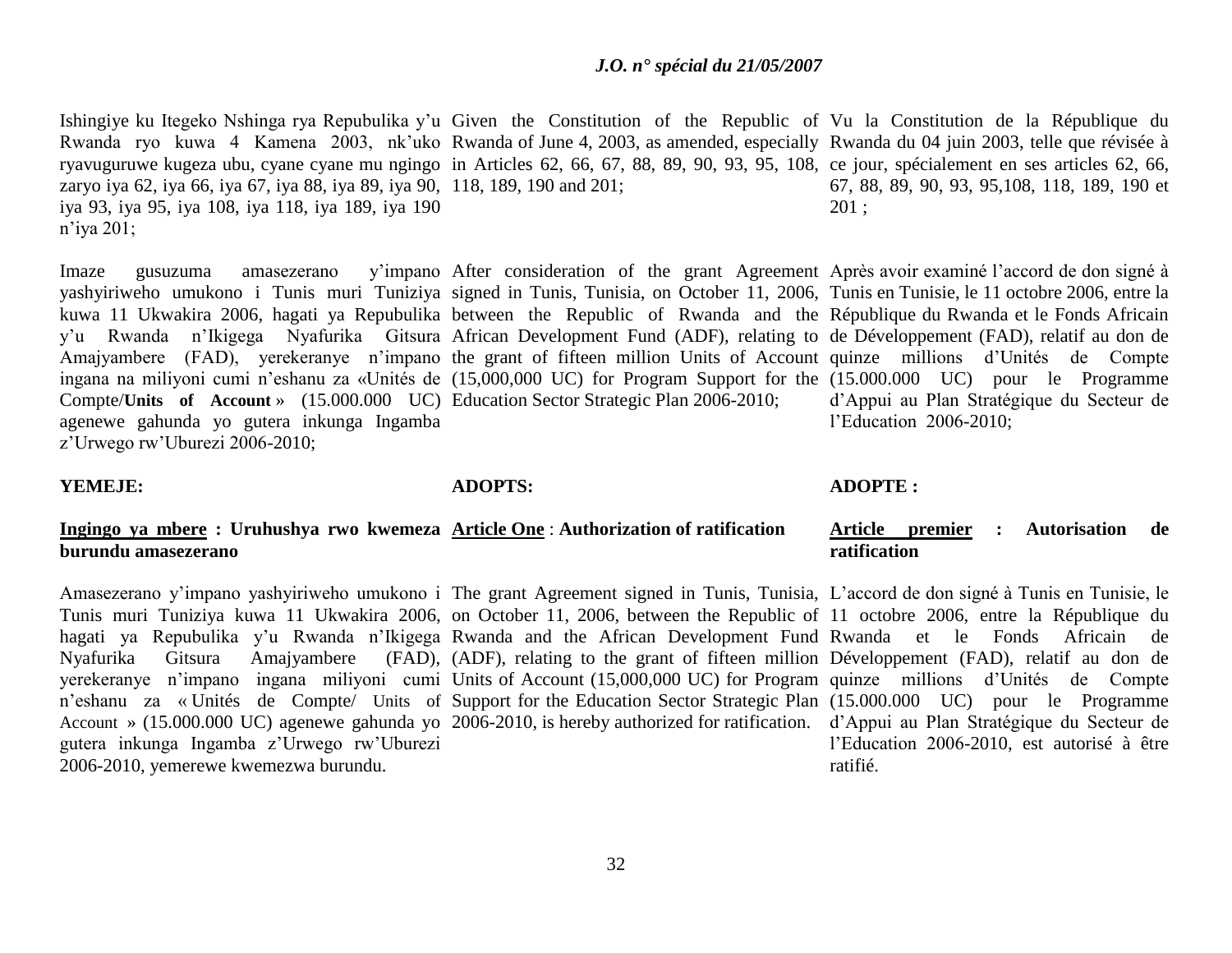| <u>Ingingo ya 2:</u> Igihe Itegeko ritangira Article 2: Coming into force<br>gukurikizwa                                                                                                                                                                                                      |                                                                                                                                                                      | Article 2 : Entrée en vigueur                                                                                                                                       |
|-----------------------------------------------------------------------------------------------------------------------------------------------------------------------------------------------------------------------------------------------------------------------------------------------|----------------------------------------------------------------------------------------------------------------------------------------------------------------------|---------------------------------------------------------------------------------------------------------------------------------------------------------------------|
| Iri Tegeko ritangira gukurikizwa ku munsi This Law shall come into force on the date of its La présente Loi entre en vigueur le jour de<br>ritangarijweho mu Igazeti ya Leta ya Repubulika publication in the Official Gazette of the sa publication au Journal Officiel de la<br>y'u Rwanda. | Republic of Rwanda.                                                                                                                                                  | République du Rwanda.                                                                                                                                               |
| Kigali, kuwa 18/04/2007                                                                                                                                                                                                                                                                       | Kigali, on 18/04/2007                                                                                                                                                | Kigali, le 18/04/2007                                                                                                                                               |
| Perezida wa Repubulika<br><b>KAGAME Paul</b><br>$(s\acute{e})$                                                                                                                                                                                                                                | The President of the Republic<br><b>KAGAME Paul</b><br>$(s\acute{e})$                                                                                                | Le Président de la République<br><b>KAGAME Paul</b><br>$(s\acute{e})$                                                                                               |
| Minisitiri w'Intebe<br><b>MAKUZA Bernard</b><br>$(s\acute{e})$                                                                                                                                                                                                                                | The Prime Minister<br><b>MAKUZA Bernard</b><br>$(s\acute{e})$                                                                                                        | Le Premier Ministre<br><b>MAKUZA Bernard</b><br>$(s\acute{e})$                                                                                                      |
| Minisitiri w'Imari n'Igenamigambi<br><b>MUSONI James</b><br>$(s\acute{e})$                                                                                                                                                                                                                    | The Minister of Finance and Economic Planning<br><b>MUSONI James</b><br>$(s\acute{e})$                                                                               | Le Ministre des Finances et de la<br>Planification Economique<br><b>MUSONI James</b><br>$(s\acute{e})$                                                              |
| Umunyamabanga wa Leta ushinzwe Igenamigami<br>muri Minisiteri y'Imari n'Igenamigambi<br><b>NSANZABAGANWA Monique</b><br>$(s\acute{e})$                                                                                                                                                        | The Minister of State in charge of Economic<br>Planning in the Ministry of Finance and<br><b>Economic Planning</b><br><b>NSANZABAGANWA Monique</b><br>$(s\acute{e})$ | Le Secrétaire d'Etat chargé de la<br>Planification au Ministère des Finances et<br>de la Planification Economique<br><b>NSANZABAGANWA Monique</b><br>$(s\acute{e})$ |
|                                                                                                                                                                                                                                                                                               |                                                                                                                                                                      |                                                                                                                                                                     |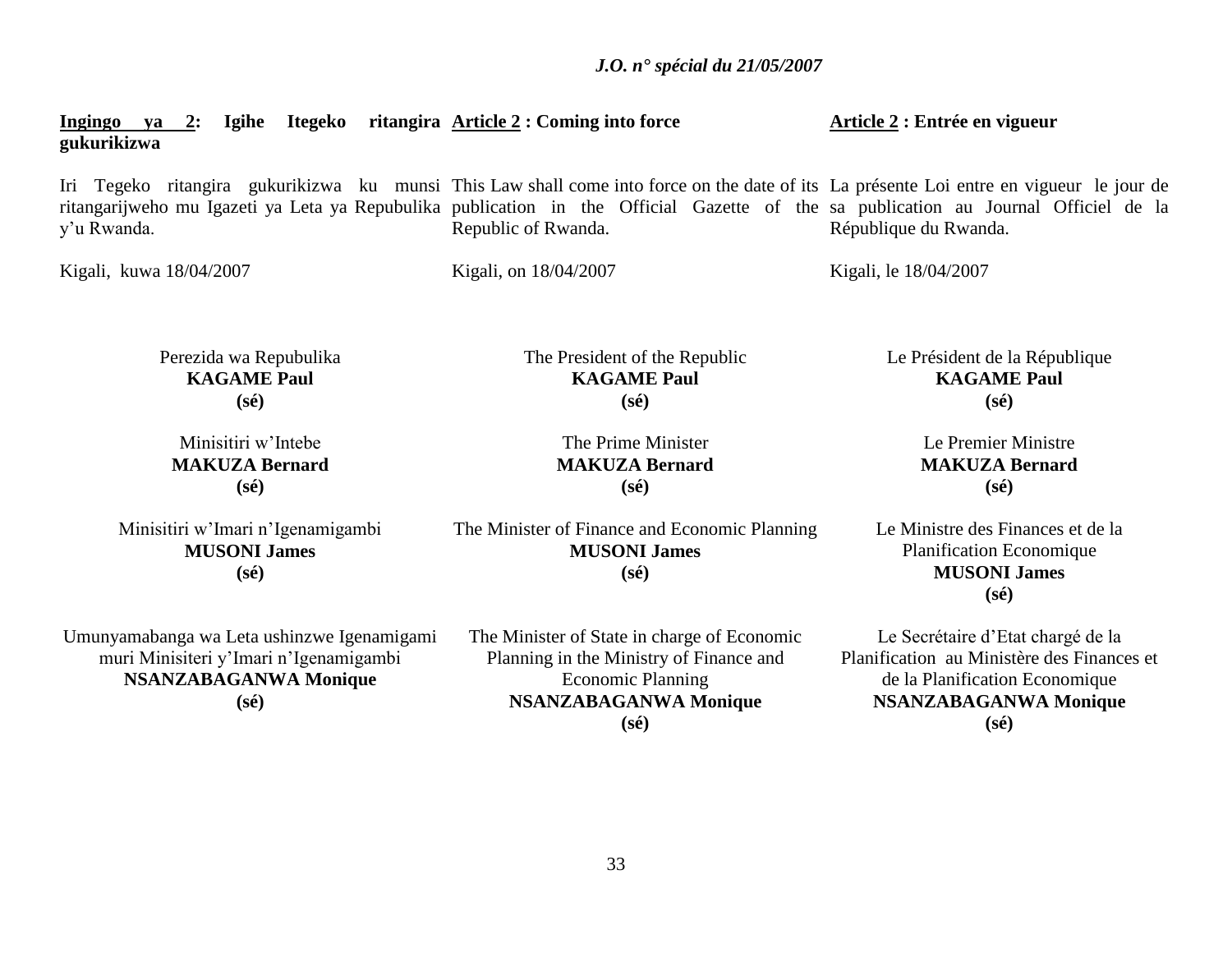34

 *J.O. n° spécial du 21/05/2007*

Minisitiri w"Ububanyi n"Amahanga n"Ubutwererane **Dr. MURIGANDE Charles (sé)**

Minisitiri w"Uburezi **Dr. MUJAWAMARIYA Jeanne d'Arc (sé)**

**Bibonywe kandi bishyizweho Ikirango cya Repubulika:**

> Minisitiri w"Ubutabera **KARUGARAMA Tharcisse (sé)**

The Minister of Foreign Affairs and Cooperation Le Ministre des Affaires Etrangères et de la **Dr. MURIGANDE Charles (sé)**

Coopération **Dr. MURIGANDE Charles (sé)**

The Minister of Education **Dr. MUJAWAMARIYA Jeanne d'Arc (sé)**

**Seen and sealed with the Seal of the Republic:**

Le Ministre de l"Education **Dr. MUJAWAMARIYA Jeanne d'Arc (sé)**

**Vu et scellé du Sceau de la République :**

The Minister of Justice **KARUGARAMA Tharcisse (sé)**

Le Ministre de la Justice **KARUGARAMA Tharcisse (sé)**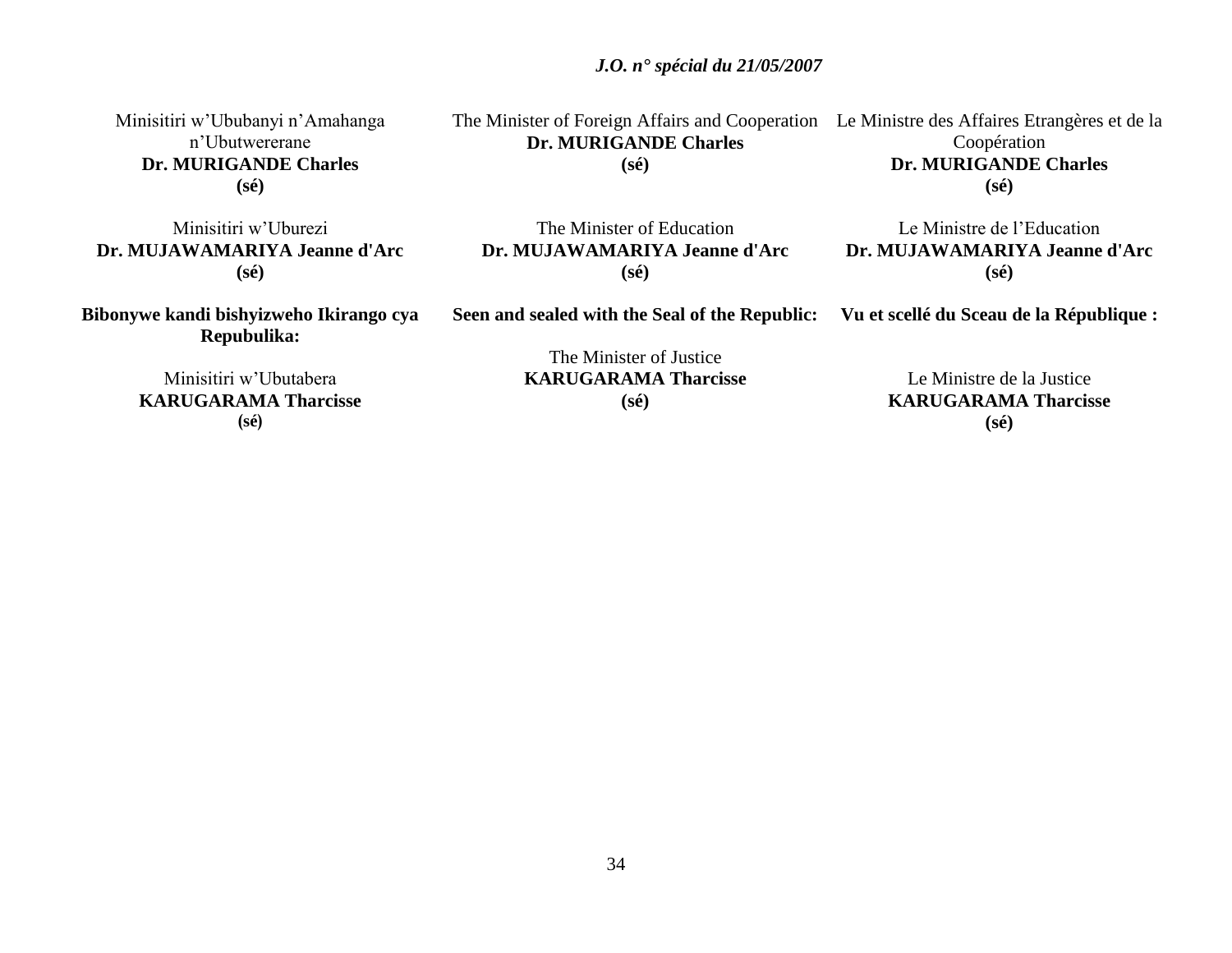**ITEGEKO Nº 17/2007 RYO KUWA 18/04/2007 LAW N° 17/2007 OF 18/04/2007 RYEMERERA KWEMEZA** AMASEZERANO **YASHYIZWEHO UMUKONO I TUNIS TUNISIA, ON OCTOBER 11, 2006, TUNISIE, LE 11 OCTOBRE 2006, ENTRE MURI TUNIZIYA KUWA 11 UKWAKIRA BETWEEN THE REPUBLIC OF RWANDA LA REPUBLIQUE DU RWANDA ET LE**  2006, HAGATI YA REPUBULIKA Y'U AND THE AFRICAN DEVELOPMENT FONDSAFRICAIN DE DEVELOPPEMENT RWANDA N'IKIGEGA NYAFURIKA FUND (ADF), RELATING TO THE GRANT (FAD), RELATIF AU DON DE DIX **GITSURA AMAJYAMBERE YEREKERANYE N'IMPANO INGANA NA (UA 10,000,000) FOR THE BUGESERA (10.000.000 UC) POUR LE PROJET MILIYONI ICUMI ZA « UNITES DE COMPTE/UNITS OF ACCOUNT» (10.000.000 SUPPORT PROJECT (PADAB) UC) AGENEWE UMUSHINGA WO GUFASHA ITERAMBERE RY'UBUHINZI MU BUGESERA (PADAB)** BURUNDU AUTHORISING RATIFICATION OF THE AUTORISANT **GRANT AGREEMENT SIGNED IN TUNIS, L'ACCORD DE DON SIGNE A TUNIS EN OF TEN MILLION UNITS OF ACCOUNT MILLIONS D'UNITES DE COMPTE DEVELOPMENT D'APPUI LOI N° 17/2007 DU 18/04/2007 RATIFICATION DE AU DEVELOPPEMENT AGRICOLE DU BUGESERA (PADAB)**

#### **ISHAKIRO**

#### **TABLE OF CONTENTS**

#### **TABLE DES MATIERES**

**Ingingo ya mbere : Uruhushya rwo kwemeza Article one** : **Authorization of ratification burundu amasezerano Article premier : Autorisation de ratification** 

**Ingingo ya 2: Igihe Itegeko ritangira Article 2 : Coming into force gukurikizwa Article 2 : Entrée en vigueur**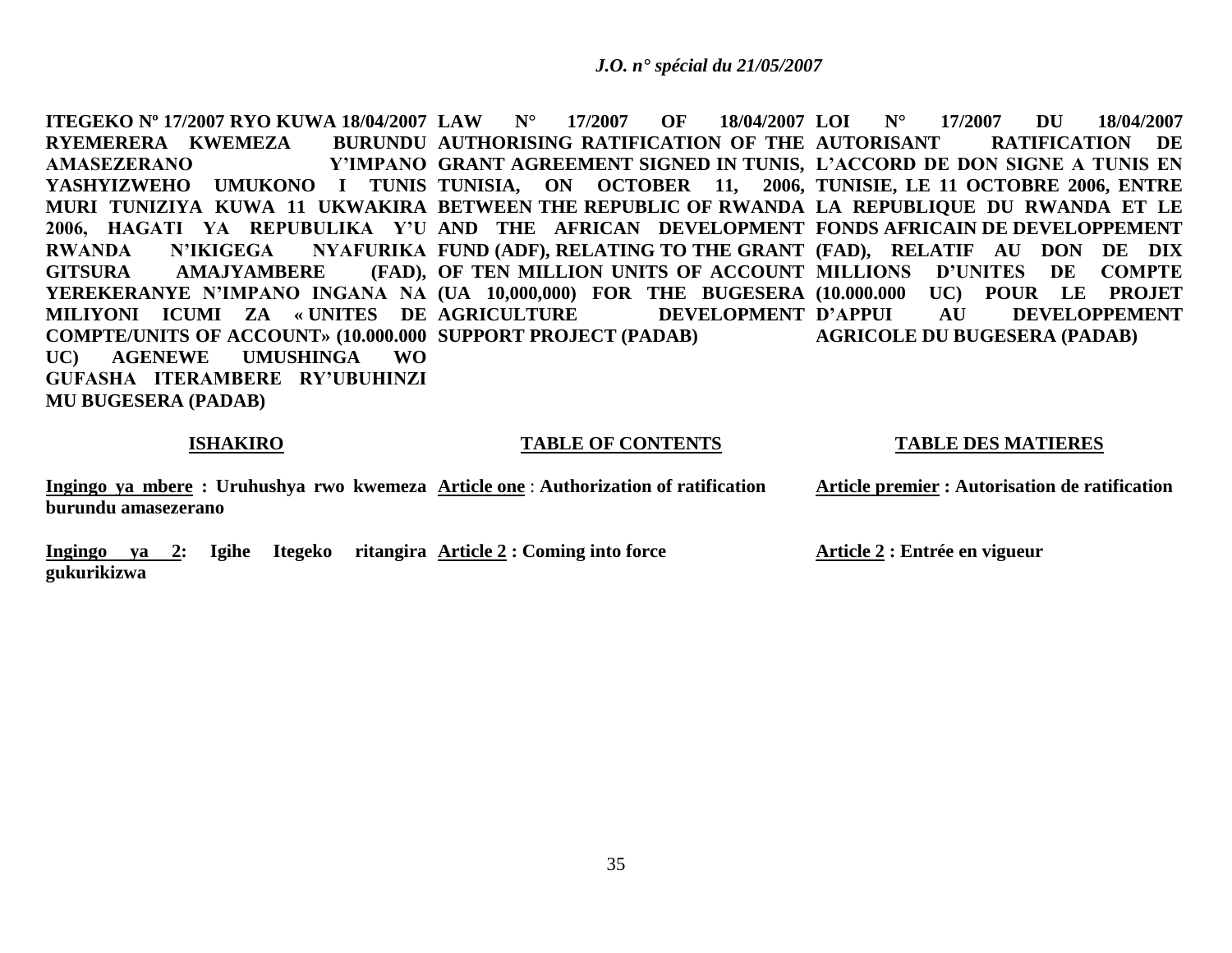**ITEGEKO Nº 17/2007 RYO KUWA 18/04/2007 LAW N° 17/2007 OF 18/04/2007 RYEMERERA KWEMEZA** AMASEZERANO **YASHYIZWEHO UMUKONO I TUNIS TUNISIA, ON OCTOBER 11, 2006, TUNISIE, LE 11 OCTOBRE 2006, ENTRE MURI TUNIZIYA KUWA 11 UKWAKIRA BETWEEN THE REPUBLIC OF RWANDA LA REPUBLIQUE DU RWANDA ET LE**  2006, HAGATI YA REPUBULIKA Y'U AND THE AFRICAN DEVELOPMENT FONDSAFRICAIN DE DEVELOPPEMENT RWANDA N'IKIGEGA NYAFURIKA FUND (ADF), RELATING TO THE GRANT (FAD), RELATIF AU DON DE DIX **GITSURA AMAJYAMBERE YEREKERANYE N'IMPANO INGANA NA (UA 10,000,000) FOR THE BUGESERA (10.000.000 UC) POUR LE PROJET MILIYONI ICUMI ZA « UNITES DE COMPTE/UNITS OF ACCOUNT» (10.000.000 SUPPORT PROJECT (PADAB) UC) AGENEWE UMUSHINGA WO GUFASHA ITERAMBERE RY'UBUHINZI MU BUGESERA (PADAB) AUTHORISING RATIFICATION OF THE AUTORISANT LA RATIFICATION DE GRANT AGREEMENT SIGNED IN TUNIS, L'ACCORD DE DON SIGNE A TUNIS EN OF TEN MILLION UNITS OF ACCOUNT MILLIONS D'UNITES DE COMPTE DEVELOPMENT D'APPUI LOI N° 17/2007 DU 18/04/2007 AU DEVELOPPEMENT AGRICOLE DU BUGESERA (PADAB)**

**Twebwe, KAGAME Paul,** Perezida wa Repubulika;

**We, KAGAME Paul,** President of the Republic; **Nous, KAGAME Paul,** Président de la République ;

**INTEKO ISHINGA AMATEGEKO YEMEJE, THE PARLIAMENT HAS ADOPTED AND LE PARLEMENT A ADOPTE, ET NOUS NONE NATWE DUHAMIJE, DUTANGAJE WE SANCTION, PROMULGATE THE SANCTIONNONS, PROMULGUONS LA ITEGEKO RITEYE RITYA DUTEGETSE KO RYANDIKWA MU PUBLISHED IN THE OFFICIAL IGAZETI YA LETA YA REPUBULIKA Y'U GAZETTE OF THE REPUBLIC OF AU JOURNAL OFFICIEL DE LA RWANDA FOLLOWING LAW AND ORDER IT BE LOI DONT LA TENEUR SUIT ET RWANDA ORDONNONS QU'ELLE SOIT PUBLIEE REPUBLIQUE DU RWANDA**

# **INTEKO ISHINGA AMATEGEKO:**

**THE PARLIAMENT**:

#### **LE PARLEMENT :**

Umutwe w'Abadepite mu nama yawo yo kuwa 14 The Chamber of Deputies, in its session of La Chambre des Députés, en sa séance du 14 Werurwe 2007; March 14, 2007; mars 2007:

Umutwe wa Sena mu nama yawo yo kuwa 23 The Senate, in its session of March 23, 2007; Werurwe 2007; Le Sénat, en sa séance du 23 mars 2007;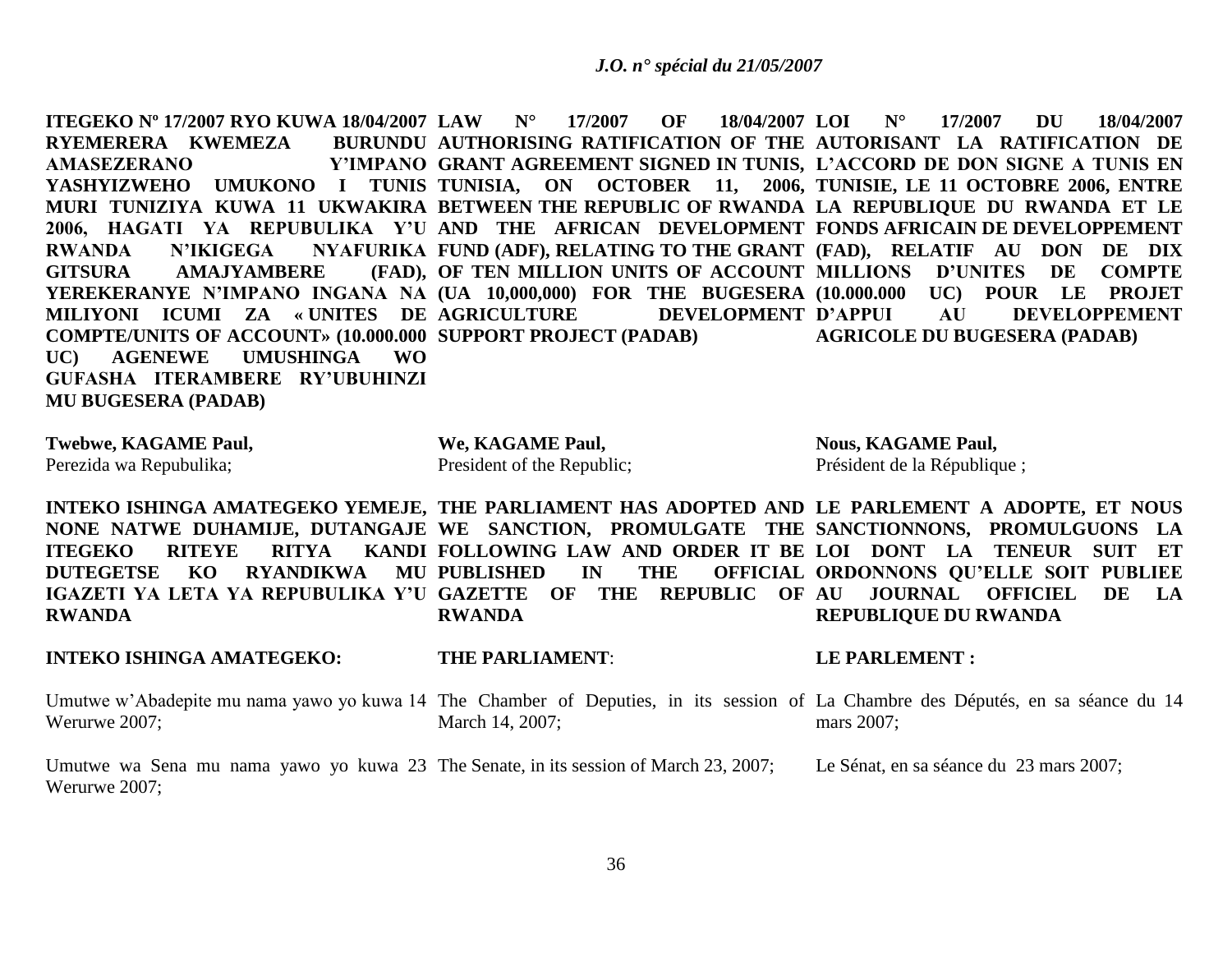Ishingiye ku Itegeko Nshinga rya Repubulika y'u Given the Constitution of the Republic of Vu la Constitution de la République du Rwanda Rwanda ryo kuwa 4 Kamena 2003, nk'uko Rwanda of June 4, 2003, as amended, especially du 04 juin 2003, telle que révisée à ce jour, ryavuguruwe kugeza ubu, cyane cyane mu ngingo in Articles 62, 66, 67, 88, 89, 90, 93, 95, 108, spécialement en ses articles 62, 66, 67, 88, 89, zaryo iya 62, iya 66, iya 67, iya 88, iya 89, iya 90, 118, 189, 190 and 201; iya 93, iya 95, iya 108, iya 118, iya 189, iya 190 n"iya 201; 90, 93, 95,108, 118, 189, 190 et 201 ;

Imaze gusuzuma amasezerano yashyiriweho umukono i Tunis muri Tuniziya signed in Tunis, Tunisia, on October 11, 2006, Tunis en Tunisie, le 11 octobre 2006, entre la kuwa 11 Ukwakira 2006, hagati ya Repubulika between the Republic of Rwanda and the République du Rwanda et le Fonds Africain de y"u Rwanda n"Ikigega Nyafurika Gitsura African Development Fund (ADF), relating to Développement (FAD), relatif au don de dix Amajyambere (FAD), yerekeranye n'impano the grant of ten million Units of Account (UA millions d'unités de compte (10.000.000 UC) ingana na miliyoni icumi za « Unités de 10,000,000) for the Bugesera Agriculture pour le Projet d"Appui au Développement Compte/Units of Account » (10.000.000 UC) Development Support Project (PADAB); agenewe umushinga wo gufasha Iterambere ry"Ubuhinzi mu Bugesera (PADAB);

After consideration of the grant Agreement Après avoir examiné l"accord de don signé à Agricole du Bugesera, est autorisé à être ratifié (PADAB);

### **YEMEJE:**

**ADOPTS:**

### **ADOPTE:**

#### **Ingingo ya mbere : Uruhushya rwo kwemeza Article One** : **Authorization of ratification burundu amasezerano Article premier : Autorisation de ratification**

Amasezerano y'impano yashyiriweho umukono i The grant Agreement signed in Tunis, Tunisia, L'accord de don signé à Tunis en Tunisie, le 11 Tunis muri Tuniziya kuwa 11 Ukwakira 2006, on October 11, 2006, between the Republic of octobre 2006, entre la République du Rwanda et hagati ya Repubulika y'u Rwanda n'Ikigega Rwanda and the African Development Fund le Fonds Africain de Développement (FAD), Nyafurika Gitsura Amajyambere (FAD), (ADF), relating to the grant of ten million Units relatif au don de dix millions d"unités de compte yerekeranye n"impano ingana na miliyoni icumi of Account (UA 10,000,000) for the Bugesera (10.000.000 UC) pour le Projet d"Appui au za « Unités de Compte/Units of Account» Agriculture Development Support Project Développement Agricole du Bugesera (PADAB) (10.000.000 UC) agenewe Umushinga wo gufasha (PADAB) is hereby authorized for ratification. est autorisé à être ratifié. Iterambere ry"Ubuhinzi mu Bugesera (PADAB) yemerewe kwemezwa burundu.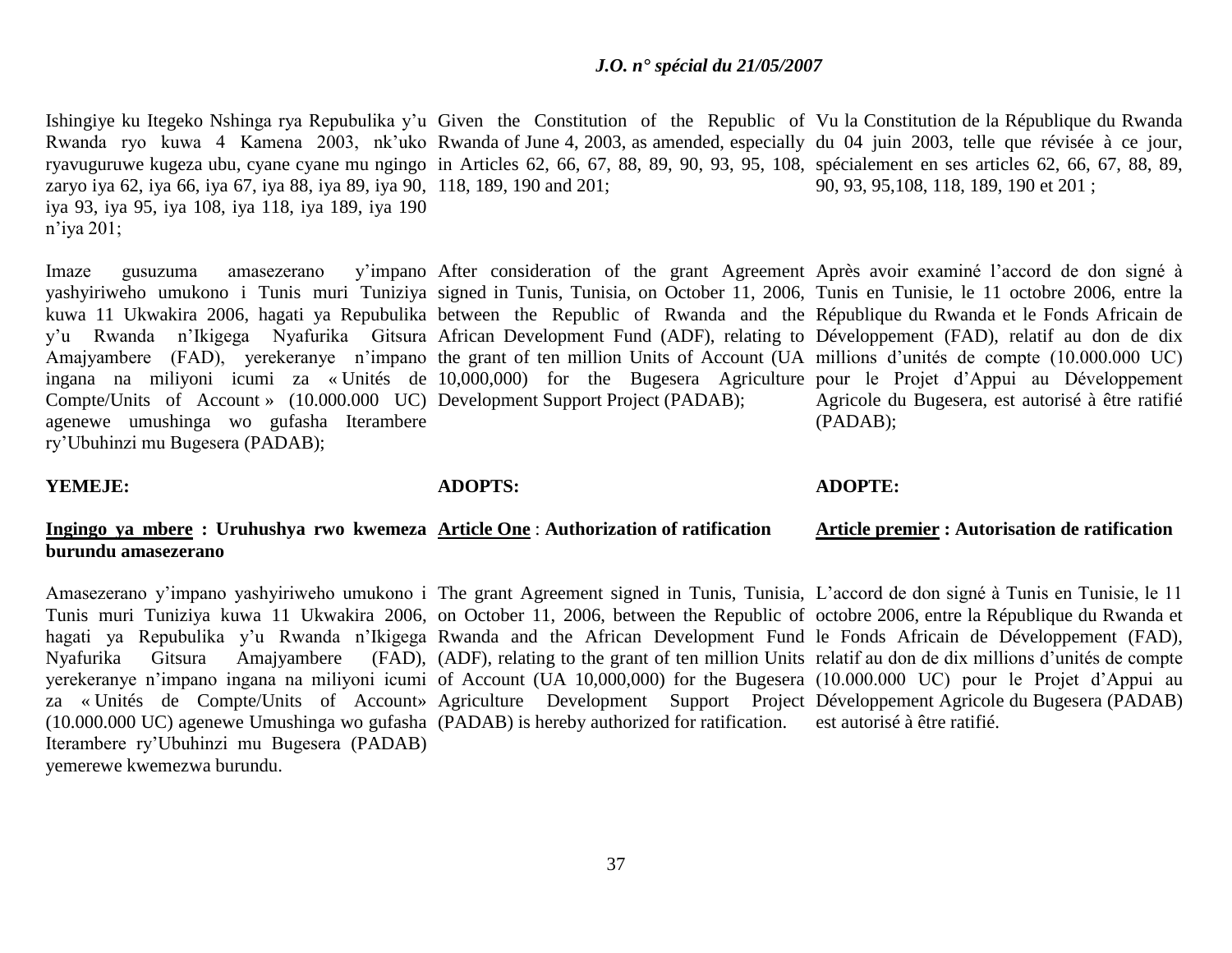**Ingingo ya 2: Igihe Itegeko ritangira Article 2: Coming into force gukurikizwa Article 2: Entrée en vigueur**

Kigali, on 18/04/2007

Iri Tegeko ritangira gukurikizwa ku munsi This Law shall come into force on the date of its La présente Loi entre en vigueur le jour de sa ritangarijweho mu Igazeti ya Leta ya Repubulika publication in the Official Gazette of the publication au Journal Officiel de la République y"u Rwanda. Republic of Rwanda. du Rwanda.

Kigali, kuwa 18/04/2007

Perezida wa Repubulika **KAGAME Paul (sé)**

Minisitiri w"Intebe **MAKUZA Bernard (sé)**

Minisitiri w"Imari n"Igenamigambi **MUSONI James (sé)**

Umunyamabanga wa Leta ushinzwe Igenamigami muri Minisiteri y"Imari n"Igenamigambi **NSANZABAGANWA Monique (sé)**

> Minisitiri w"Ububanyi n"Amahanga n"Ubutwererane **Dr. MURIGANDE Charles (sé)**

The President of the Republic **KAGAME Paul (sé)**

> The Prime Minister **MAKUZA Bernard (sé)**

The Minister of Finance and Economic Planning **MUSONI James (sé)**

The Minister of State in charge of Economic Planning in the Ministry of Finance and Economic Planning **NSANZABAGANWA Monique (sé)**

The Minister of Foreign Affairs and Cooperation **Dr. MURIGANDE Charles (sé)**

Le Président de la République **KAGAME Paul (sé)**

Kigali, le 18/04/2007

Le Premier Ministre **MAKUZA Bernard (sé)**

Le Ministre des Finances et de la Planification Economique **MUSONI James (sé)**

Le Secrétaire d"Etat chargé de la Planification au Ministère des Finances et de la Planification Economique **NSANZABAGANWA Monique (sé)**

Le Ministre des Affaires Etrangères et de la Coopération **Dr. MURIGANDE Charles (sé)**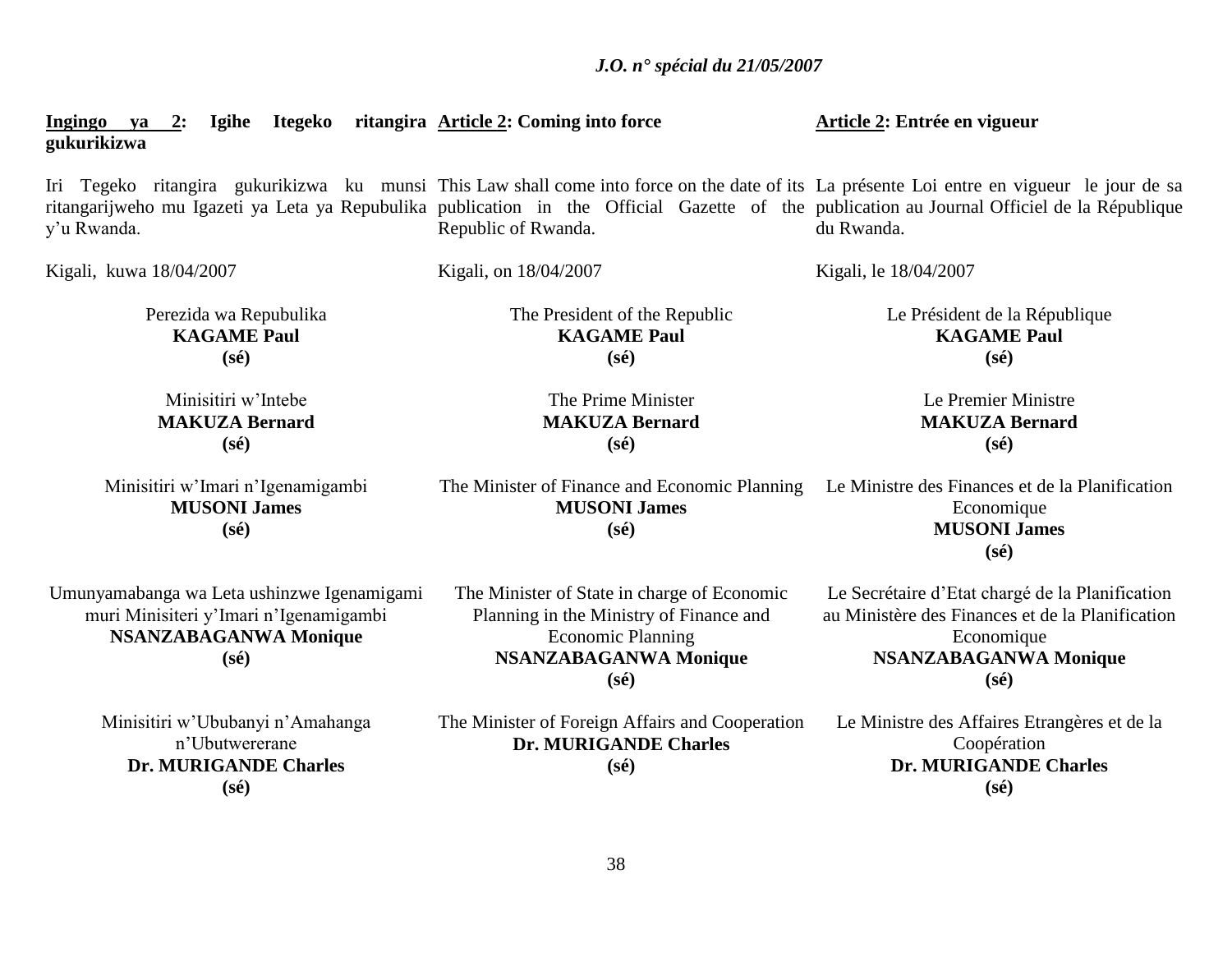Minisitiri w"Ubuhinzi n"Ubworozi **MUREKEZI Anastase (sé)**

The Minister of Agriculture and Animal Resources **MUREKEZI Anastase (sé)**

Le Ministre de l"Agriculture et de l"Elevage **MUREKEZI Anastase (sé)**

**Vu et scellé du Sceau de la République :**

**Bibonywe kandi bishyizweho Ikirango cya Repubulika:**

**Seen and sealed with the Seal of the Republic:**

The Minister of Justice **KARUGARAMA Tharcisse (sé)**

Le Ministre de la Justice **KARUGARAMA Tharcisse (sé)**

Minisitiri w"Ubutabera **KARUGARAMA Tharcisse (sé)**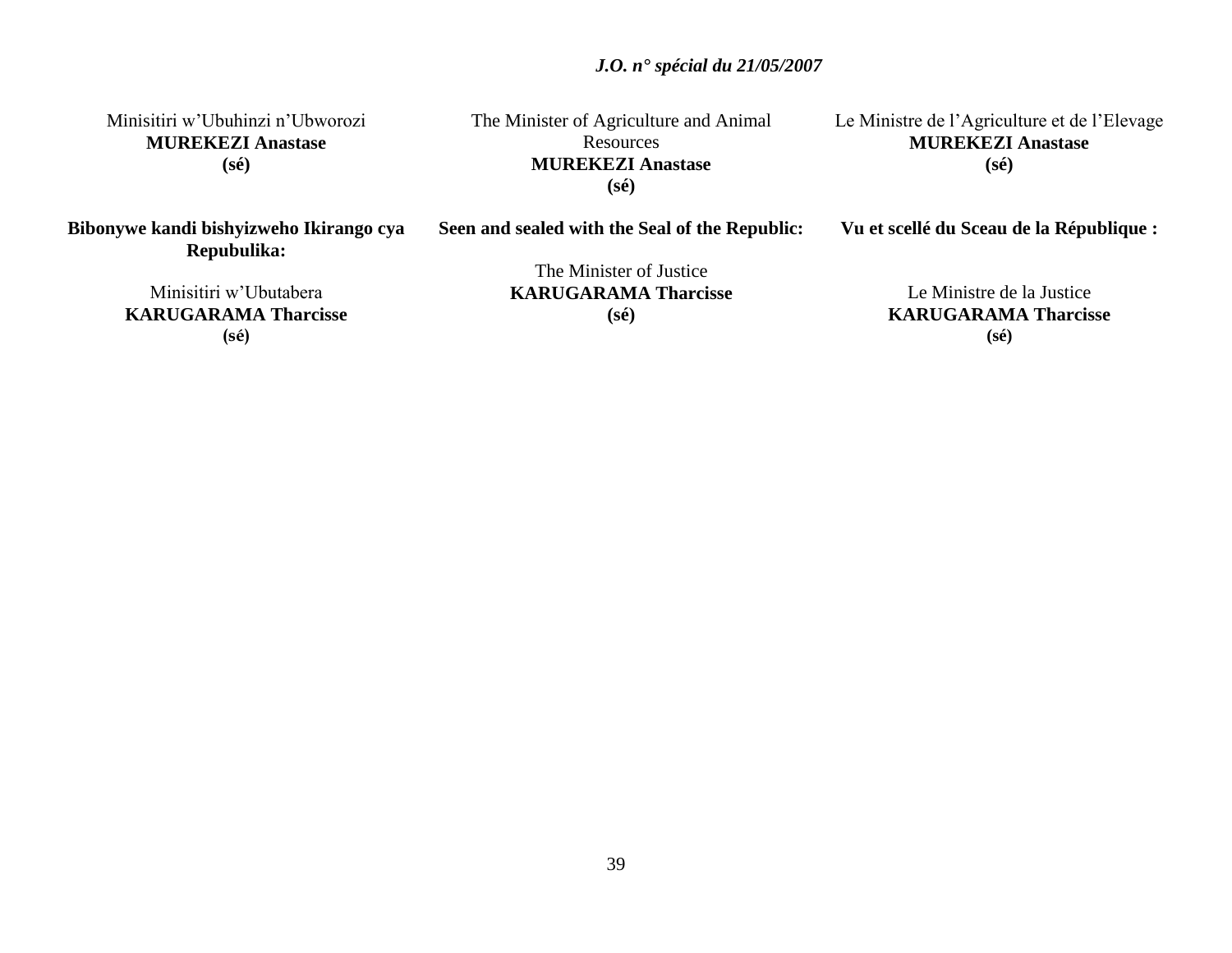**ITEGEKO N° 18/2007 RYO KUWA 19/04/2007 RYEREKEYE KWIMURA ABANTU KU MPAMVU Z'INYUNGU RUSANGE**

**Twebwe, KAGAME Paul,**

Perezida wa Repubulika ;

**INTEKO ISHINGA AMATEGEKO YEMEJE, NONE NATWE DUHAMIJE, DUTANGAJE ITEGEKO RITEYE RITYA KANDI DUTEGETSE KO RYANDIKWA MU IGAZETI YA LETA YA REPUBULIKA Y'U RWANDA**

# **INTEKO ISHINGA AMATEGEKO :**

Umutwe w"Abadepite mu nama yawo yo kuwa 26 Werurwe 2007;

Umutwe wa Sena mu nama yawo yo kuwa 16 Werurwe 2007;

Ishingiye ku Itegeko Nshinga rya Repubulika y"u Rwanda ryo kuwa 4 Kamena 2003 nk"uko ryavuguruwe kugeza ubu, cyane cyane mu ngingo zaryo, iya 11, iya 29, iya 30, iya 31, iya 62, iya 66, iya 67 iya 88, iya 89, iya 90, iya 91, iya 92, iya 93, iya 94, iya 95, iya 108, iya 118, iya 121 n"iya 201;

Ishingiye ku Itegeko Ngenga n° 08/2005 ryo kuwa 14/07/2005 rigena imikoreshereze n"imicungire y"ubutaka mu Rwanda;

**LAW N° 18/2007 OF 19/04/2007 RELATING TO EXPROPRIATION IN THE PUBLIC INTEREST**

**We, KAGAME Paul,** President of the Republic;

**THE PARLIAMENT HAS ADOPTED AND WE SANCTION, PROMULGATE THE FOLLOWING LAW AND ORDER IT BE PUBLISHED IN THE OFFICIAL GAZETTE OF THE REPUBLIC OF RWANDA**

#### **THE PARLIAMENT,**

The Chamber of Deputies, in its session of March 26, 2007 ;

The Senate, in its session of March 16, 2007 ;

Given the Constitution of the Republic of Rwanda of June 4, 2003 as amended to date especially in its Articles 11, 29, 30, 31, 62, 66, 67, 88, 89, 90, 91, 92, 93, 94, 95, 108, 118, 121 and 201 ;

Given Organic Law n<sup>o</sup> 08/2005 of July 14, 2005 determining the use and management of land in Rwanda ;

# **LOI N° 18/2007 DU 19/04/2007 PORTANT EXPROPRIATION POUR CAUSE D'UTILITE PUBLIQUE**

**Nous, KAGAME Paul,** Président de la République ;

**LE PARLEMENT A ADOPTE ET NOUS SANCTIONNONS, PROMULGUONS LA LOI DONT LA TENEUR SUIT ET ORDONNONS QU'ELLE SOIT PUBLIEE AU JOURNAL OFFICIEL DE LA REPUBLIQUE DU RWANDA**

#### **LE PARLEMENT :**

La Chambre des Députés, en sa séance du 26 mars 2007;

Le Sénat, en sa séance du 16 mars 2007;

Vu la Constitution de la République du Rwanda du 4 juin 2003, telle que révisée à ce jour, spécialement en ses articles 11, 29, 30, 31, 62, 66, 67, 88, 89, 90, 91, 92, 93, 94, 95, 108, 118, 121 et 201 ;

Vu la Loi Organique n° 08/2005 du 14/07/2005 portant régime foncier au Rwanda ;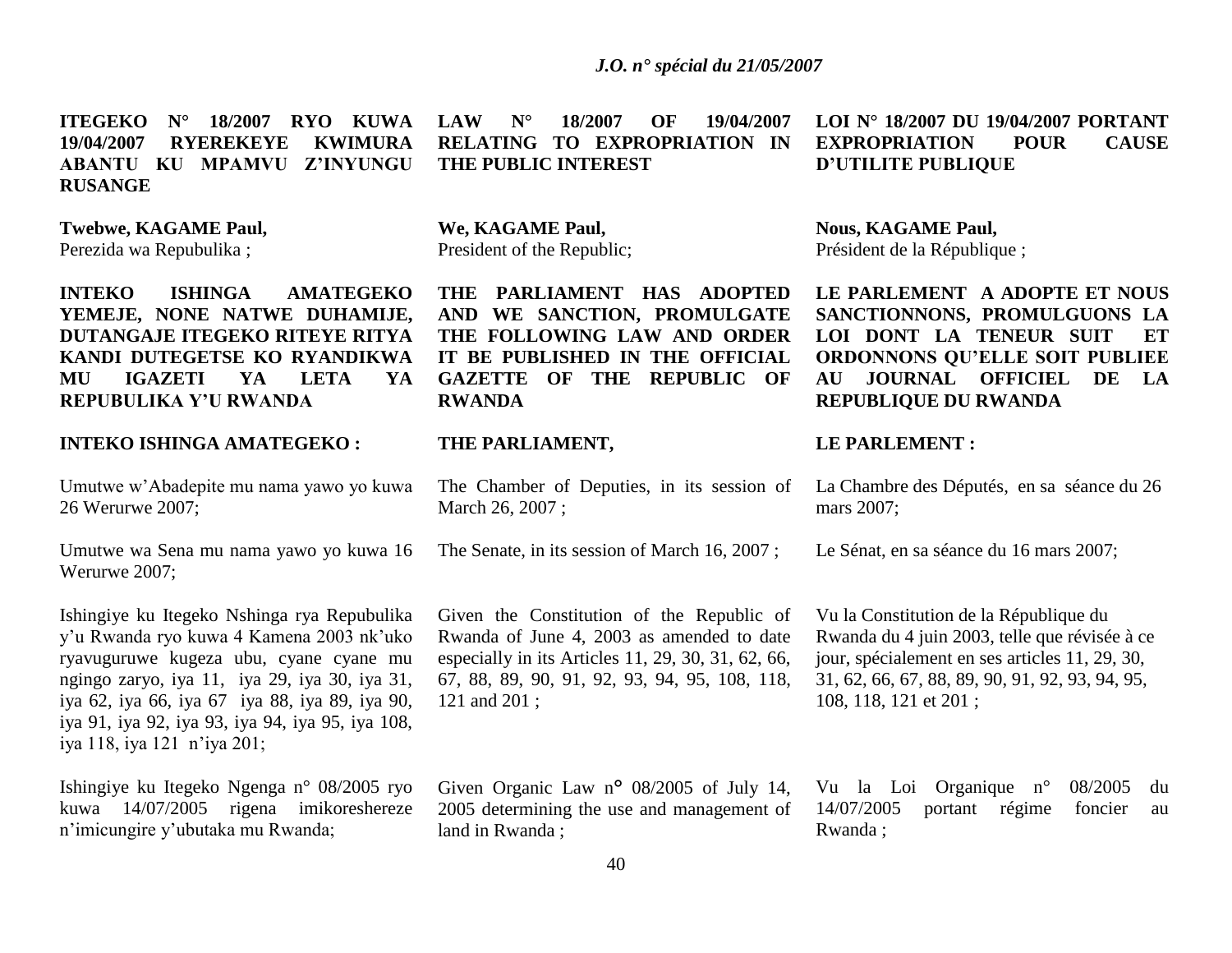Ishingiye ku Itegeko Ngenga n° 04/2005 ryo kuwa 08 Mata 2005 rigena uburyo bwo kurengera, kubungabunga no guteza imbere ibidukikije mu Rwanda;

Isubiye ku Itegeko-teka n° 21/79 ryo kuwa 23 Nyakanga 1979 ryerekeye kwimura abantu kubera imirimo ifitiye Igihugu akamaro, nk"uko ryemejwe n"Itegeko n° 01/82 ryo ku wa 26/01/1982.

### **YEMEJE:**

# **UMUTWE WA MBERE: IBYEREKEYE INGINGO RUSANGE**

#### **Ingingo ya mbere:**

Iri tegeko rigena uburyo kwimura abantu ku mpamvu z"inyungu rusange bikorwa.

### **Ingingo ya 2:**

Muri iri tegeko, amagambo akurikira asobanurwa ku buryo bukurikira:

1° **igikorwa cy'inyungu rusange**: igikorwa, cyaba icya Leta, icy"ibigo bya Leta, imiryango itegamiye kuri Leta, amashyirahamwe yemewe n"amategeko akorera mu Gihugu cyangwa icy"umuntu bwite, kikaba gifitiye akamaro abantu benshi;

Given Organic Law n° 04/2005 of April 8, 2005 determining the modalities of protecting, conserving and promoting the environment in Rwanda ;

Reviewing Decree Law n° 21/79 of July 23, 1979 relating to expropriation as confirmed by Law n<sup>o</sup> 01/82 of January 26, 1982 :

#### **ADOPTS :**

#### **CHAPTER ONE : GENERAL PROVISIONS**

#### **Article one :**

This law determines the procedures relating to expropriation in the public interest.

# **Article 2 :**

In this law, the following terms shall be defined as follows :

1° **act of public interest :** an act of Government, public institution, non governmental organization, legally accepted associations operating in the country or of an individual, with an aim of a public interest ;

Vu la Loi organique n° 04/2005 du 08/04/2005 portant modalités de protéger, sauvegarder et promouvoir l"environnement au Rwanda;

Revu le décret-loi n° 21/79 du 23 juillet 1979 portant expropriation pour cause d"utilité publique tel que confirmé par la loi n° 01/82 du 26/01/1982;

#### **ADOPTE:**

### **CHAPITRE PREMIER: DES DISPOSITIONS GENERALES**

### **Article premier :**

La présente loi détermine les procédures d"expropriation pour cause d"utilité publique.

### **Article 2 :**

Aux termes de la présente loi, les termes repris ci-après ont la signification suivante :

1° **opération d'utilité publique :** travaux de l"Etat, des établissements publics, des organisations non gouvernementales, des associations légalement reconnues oeuvrant dans le pays, ou ceux d"une personne physique, visant l"intérêt public;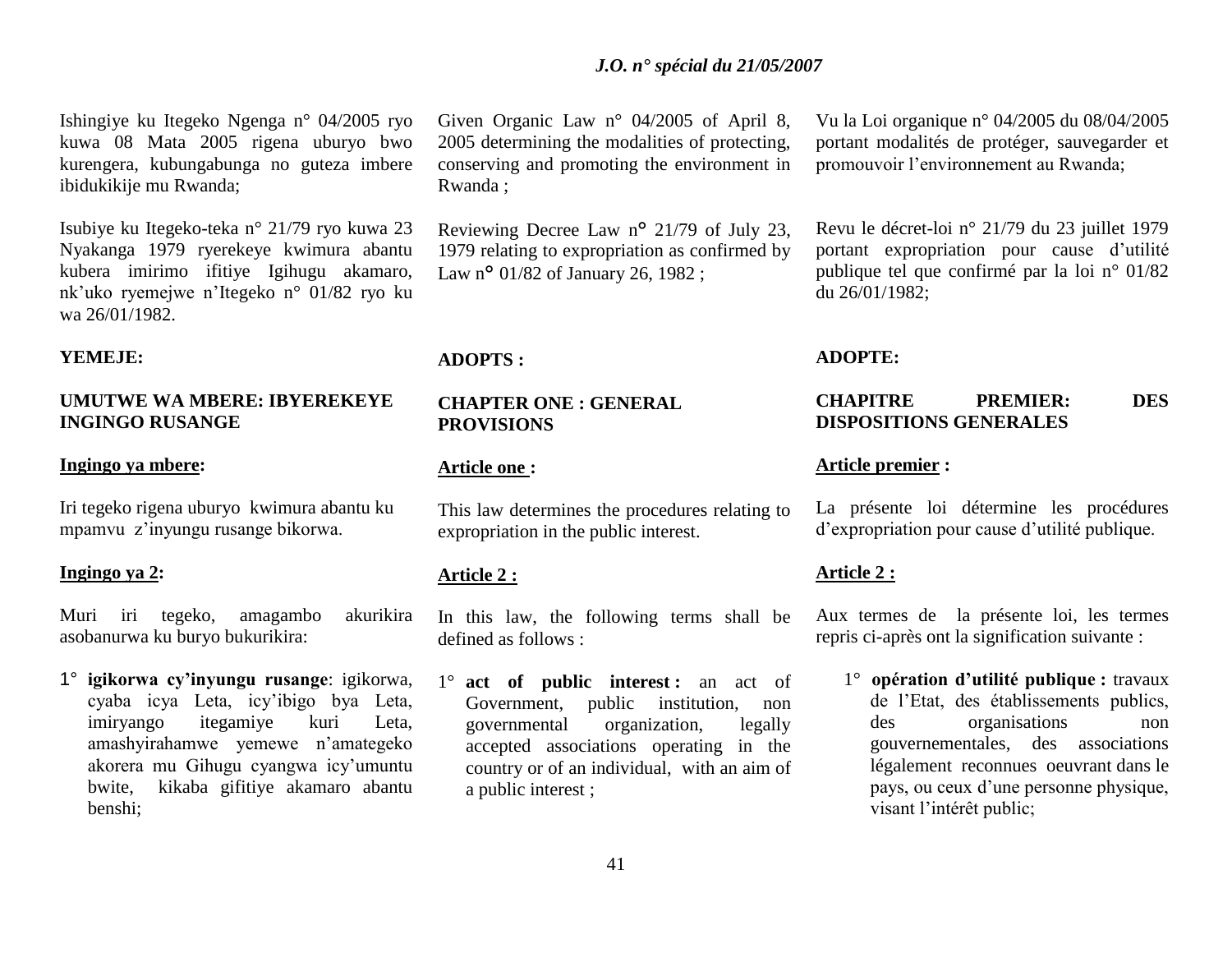- 2° **indishyi ikwiye**: indishyi y"agaciro k"ubutaka n"ibyabukoreweho ihabwa uwimurwa kandi ibarwa hashingiwe ku biciro biri ku isoko;
- 3° **kwimura abantu**: ugukura abantu mu byabo kubera inyungu rusange zigamije iterambere, imibereho myiza, umutekano n"ubusugire by"Igihugu;
- 4° **ubuyobozi bubifitiye ububasha**: urwego rumwe cyangwa nyinshi zifite ububasha buteganywa n"amategeko;
- 5° **usaba kwimura**: urwego rwa Leta, imiryango itegamiye kuri Leta, amashyirahamwe yemewe n"amategeko akorera mu Gihugu cyangwa umuntu ku giti cye, bifuza kwimura abantu kubera inyungu rusange, bakaba bagomba kubisaba uwimura;
- 6° **uwimura**: urwego rwa Leta rufite inshingano n"ububasha ruhabwa n"itegeko bwo kwimura abantu ku mpamvu z"inyungu rusange;
- 2° **just compensation :** an indemnity equivalent to the value of land and the activities performed thereon given to the expropriated person and calculated in consideration of market prices ;
- 3° **expropriation** : the taking of private property in the public interest aimed at development, social welfare, security and the territorial integrity ;
- 4° **competent authority :** one or more organ (s) which have authority provided for by the law ;
- 5° **person requesting for expropriation** : a State organ, non governmental organizations, legal associations operating in the country or an individual who intends to carry out the act of expropriation and who is obliged to apply to the expropriator ;
- 6° **expropriator** : a government organ with responsibilities and powers conferred by law to carry out expropriation due to public interest ;
- 2° **juste indemnité**: compensation équivalente à la valeur d"un terrain et des opérations qui y sont réalisées versée à l"exproprié et calculée en application du tarif du marché;
- 3° **expropriation** : action de déposséder, à des fins d"intérêt général, les personnes de la propriété de leurs biens en vue des activités de développement, de bien-être, de sécurité et d"intégrité nationale;
- 4° **autorité compétente** : un ou plusieurs organes investis des pouvoirs prévus par la loi;
- 5° **demandeur d'expropriation** : organe de l"Etat, organisations non gouvernementales, associations légalement reconnues oeuvrant dans le pays ou personne physique désirant procéder à l"expropriation pour cause d"utilité publique et qui doivent adresser leur demande à l"expropriant ;
- 6° **expropriant** : organe public ayant, en vertu de la loi, les attributions et les pouvoirs d"expropriation pour cause d'utilité publique ;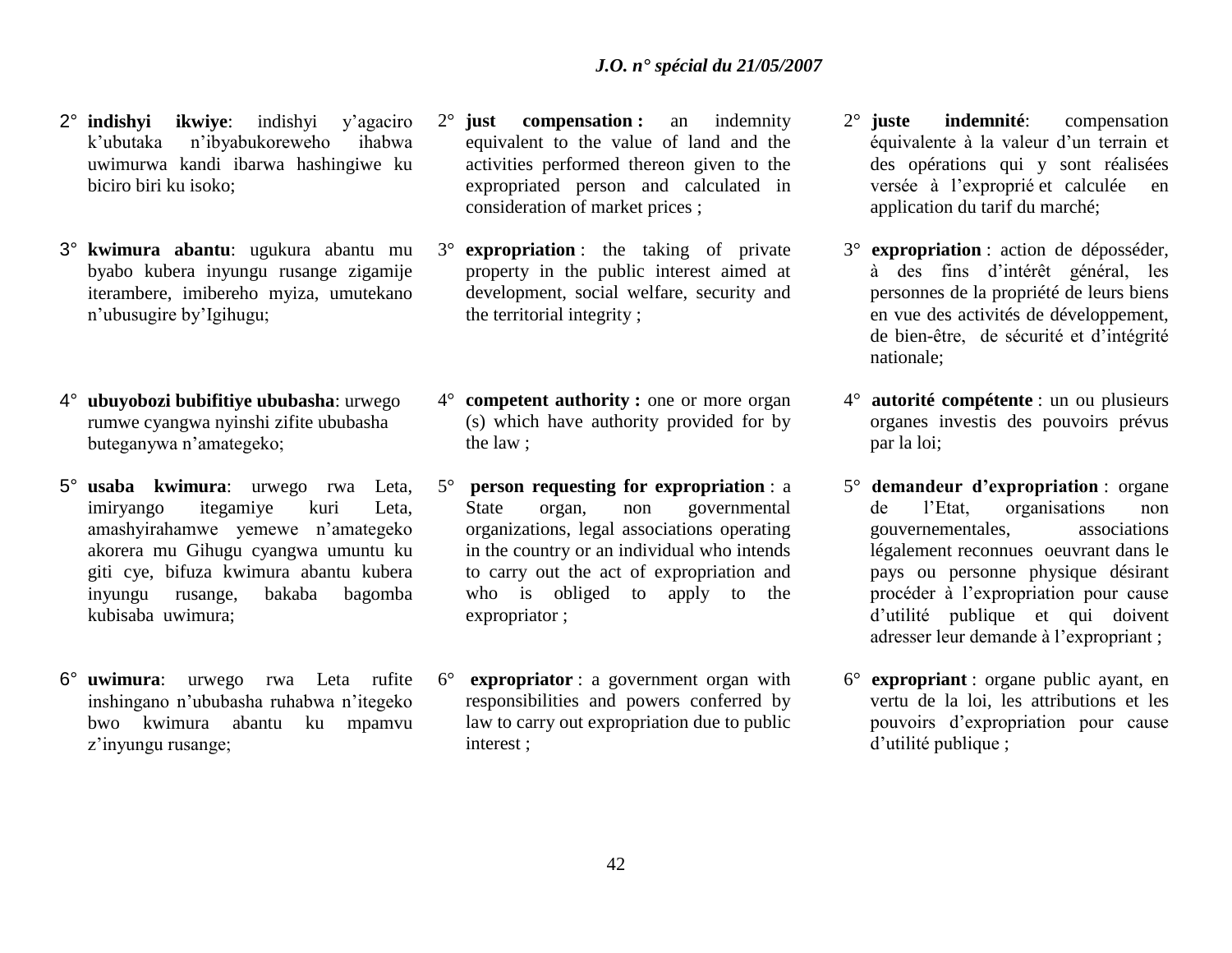7° **uwimurwa**: umuntu wese, cyangwa ishyirahamwe ryemewe n"amategeko rikorera mu Gihugu bagiye gukurwa mu byabo ku mpamvu z"inyungu rusange, kimwe n"inzego z"ibanze n"ibigo bya Leta byemewe n"amategeko.

### **Ingingo ya 3:**

Leta yonyine ni yo ishobora gutegeka kwimura ku mpamvu z"ibikorwa by"inyungu rusange.

Kwimura abantu nk"uko biteganywa muri iri tegeko, bikorwa gusa ku mpamvu z"inyungu rusange kandi habanje gutangwa indishyi ikwiye.

Nta wugomba kwitwaza inyungu ze bwite ngo abangamire ishyirwa mu bikorwa rya gahunda yo kwimura abantu ku mpamvu z"inyungu rusange.

Nyir"ubutaka ntashobora kubuza ibikorerwa mu kuzimu cyangwa hejuru y"ubutaka bwe bigamije inyungu rusange. Iyo ibyo bikorwa bimuteye igihombo abibonera indishyi ikwiye.

7° **person to be expropriated** : any person or a legally accepted association operating in the country who is to have his or her private property transferred due to public interest as well as legally accepted local administrative entities and public institutions.

# **Article 3 :**

Only Government shall carry out expropriation.

Expropriation as provided for in this law shall be carried out only in the public interest and with prior and just compensation.

No person shall hinder the implementation of the program of expropriation on pretext of self centered justifications.

No land owner shall oppose any underground or surface activity carried out on his or her land with an aim of public interest. In case it causes any loss to him or her, he or she shall receive just compensation for it.

7° **exproprié** : toute personne physique ou association légalement reconnue oeuvrant dans le pays devant faire l"objet d"une mesure d"expropriation pour cause d"utilité publique ainsi que les entités de base et les établissements publics dotés de la personnalité juridique.

# **Article 3 :**

L"Etat est seul habilité à ordonner l"expropriation pour cause d"utilité publique.

L"expropriation prévue par la présente loi n"a lieu qu"aux seules fins d"utilité publique et moyennant une juste et préalable indemnité.

Nul ne peut se prévaloir de ses propres intérêts pour compromettre la mise en œuvre du programme d"expropriation pour cause d"utilité publique.

Le propriétaire foncier ne peut s'opposer à l"exploitation du sous-sol ou de la partie superficielle de son terrain pour cause d'utilité publique. Lorsque l"exploitation lui est préjudiciable, il en réclame une juste indemnité.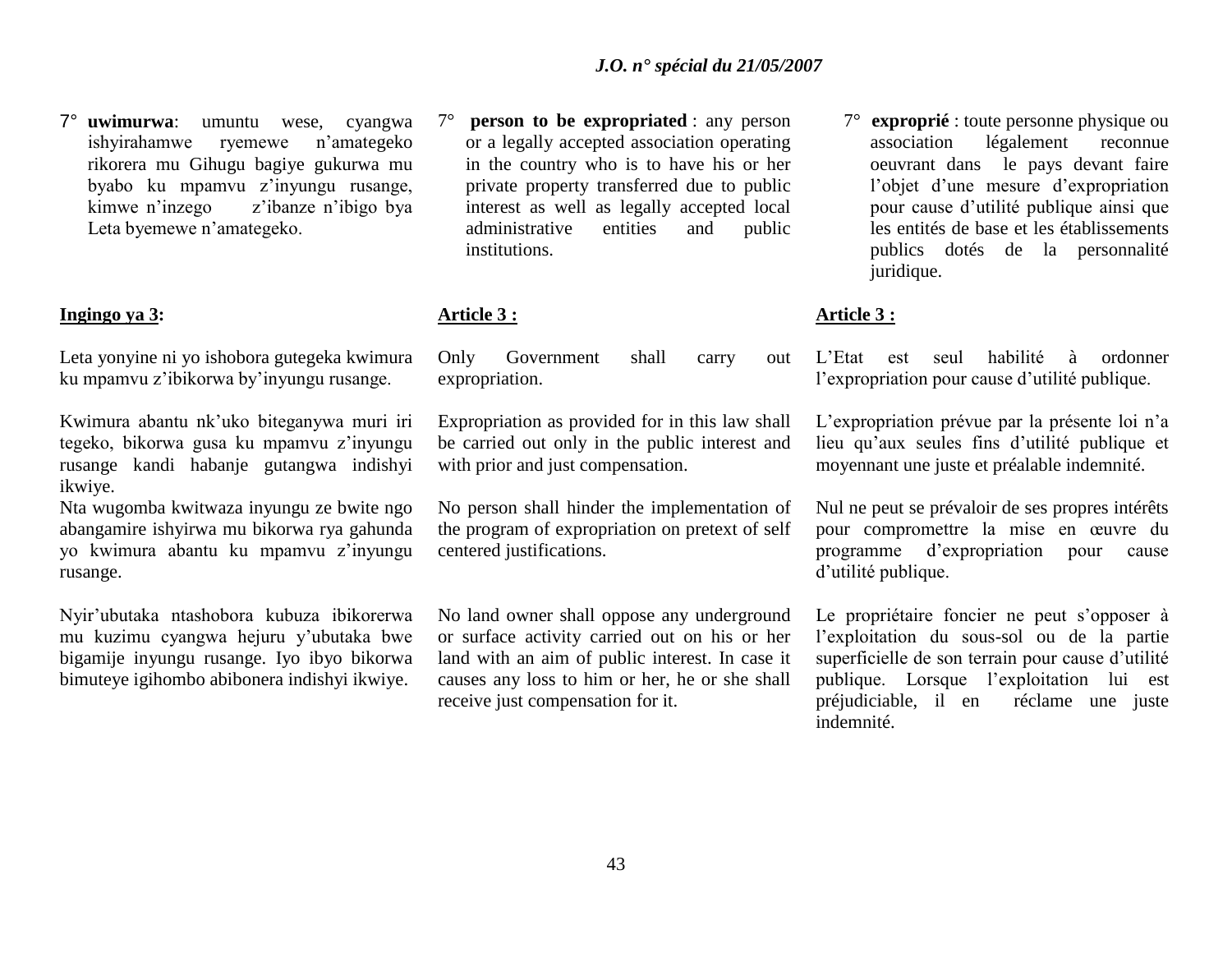### **Ingingo ya 4:**

Buri mushinga, ku rwego urwo ari rwo rwose, uteganya ibikorwa byo kwimura abantu ku mpamvu z"inyungu rusange ugomba guteganya amafaranga y"igikorwa cy"ibarura ry"umutungo w"uwimurwa n"ay"indishyi ikwiye.

# **UMUTWE WA II: IBYEREKEYE IBIKORWA BY'INYUNGU RUSANGE**

# **Ingingo ya 5:**

Ibikorwa by"inyungu rusange ni ibi bikurikira:

- 1° imihanda n"inzira ya gari ya moshi ;
- 2° imiyoboro y"amazi n"ibigega rusange by"amazi;
- 3° imiyoboro itwara amazi yanduye n"aho atunganyirizwa;
- 4° ingomero z"amazi;
- 5° imiyoboro y"amazi y"imvura ikorwa ku mihanda;
- 6° ahatunganyirizwa imyanda;
- 7° imiyoboro y"amashanyarazi;
- 8° imiyoboro ya gazi, peterori n"ibigega byabyo;
- 9° imiyoboro y"itumanaho;

 $10^{\circ}$  ibibuga by'indege;

11° aho bategera ibinyabiziga, gari ya moshi n"amato n"aho babyururukira;

# **Article 4 :**

Every project, at any level, which intends to carry out acts of expropriation in public interest shall provide funds for inventory of assets of the person to be expropriated and for just compensation on its budget.

# **CHAPTER II : ACTS OF PUBLIC INTEREST**

# **Article 5 :**

Acts of public interest are :

- 1° roads and railway lines ;
- 2° water canals and reservoirs ;
- 3° water sewage and treatment plants ;
- 4° water dams ;
- 5° rainwater canals built alongside the roads ;
- 6° waste treatment sites ; 7° electric lines ;
- 8° gas, oil, pipelines and tanks ;
- 9° communication lines ;
- 10°airports and airfields ;
- 11° motor car parks, train stations and ports ;

# **Article 4 :**

Tout projet qui, à n"importe quel niveau, envisage l"expropriation pour cause d"utilité publique doit prévoir sur son budget les fonds permettant l"évaluation des indemnités d'expropriation et le paiement d'une juste indemnité.

# **CHAPITRE II : DES TRAVAUX D'UTILITE PUBLIQUE**

# **Article 5 :**

Les travaux d'utilité publique sont les suivants :

- 1° les routes et les chemins de fer;
- 2° les canalisations d"eau et les réservoirs d'eau publics:
- 3° les égouts et les stations de traitement des eaux usées;
- 4° les barrages hydrauliques ;
- 5° les canalisations d"eaux pluviales sur les bordures des routes ;
- 6° les lieux de traitement des déchets ;
- 7° les passages des câbles électriques ;
- 8° les gazoducs et les oléoducs ainsi que les réservoirs de gaz et de pétrole;
- 9° les passages des câbles de télécommunication;
- 10°les aéroports ;
- 11°les gares routières, les gares ferroviaires et les ports;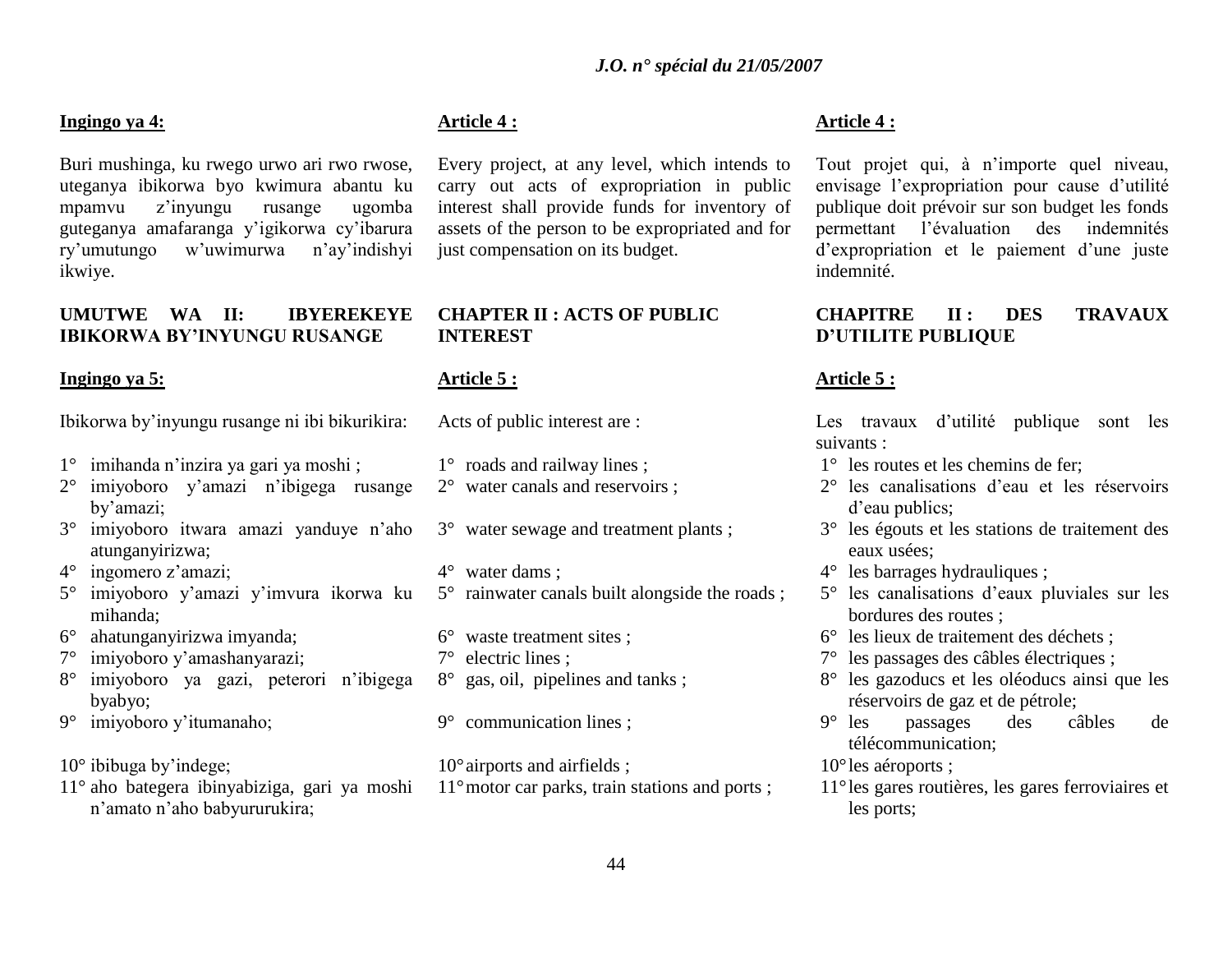- 12° ahantu hakomye hagamije kurengera urusobe rw"ibinyabuzima, umuco gakondo n"amateka y"Igihugu;
- 13° ibikorwa bigamije umutekano n"ubusugire bw"Igihugu;
- 14° ibitaro, ibigo nderabuzima, amavuriro n"izindi nyubako zifitanye isano n"ubuvuzi rusange;
- 15° amashuri n"izindi nyubako zifitanye isano na yo;
- 16° inyubako z"inzego z"ubuyobozi bwa Leta n"ibigo byayo, ibigo mpuzamahanga na za ambasade;
- 17° ibibuga n"inyubako bigenewe imikino n"imyidagaduro;
- 18° amasoko ;
- 19° amarimbi ;
- 20° inzibutso za jenoside;
- 21° imirimo yo gushyira mu bikorwa ibishushanyo mbonera by"imitunganyirize y"Imijyi n"iby"ubutaka bw"Igihugu muri rusange;
- 22° amabuye y"agaciro n"undi mutungo kamere biri mu bikorwa by"inyungu rusange;
- 23° ibikorwa remezo n" ibindi bikorwa byose bigamije inyungu rusange bitagaragajwe kuri uru rutonde byemezwa n"iteka rya Minisitiri ufite ibikorwa byo kwimura abantu ku mpamvu z"inyungu rusange mu nshingano ze abisabwe n"abo bireba.
- 12°biodiversity, cultural and historical reserved areas ;
- 13°acts meant for security and national sovereignty ;
- 14°hospitals, health centers, dispensaries and other public health related buildings ;

15°schools and other related buildings ;

- 16°Government administrative buildings and their parastatals, international organizations and embassies ;
- 17°public entertainment playgrounds and buildings ;
- 18°markets ;
- 19°cemeteries ;
- 20°genocide memorial sites ;
- 21°activities to implement master plans of the organization and management of cities and the national land in general ;
- 22°valuable minerals and other natural resources in the public domain ;
- 23°basic infrastructure and any other activities aimed at public interest which are not indicated on this list that are approved by an Order of the Minister in charge of expropriation, at own initiative or upon request by other concerned persons.
- 12°les domaines réservés à la préservation de la biodiversité; de la culture traditionnelle et de l"histoire du pays ;
- 13° les installations relatives à la sécurité et à l'intégrité nationale;
- 14°les hôpitaux, les centres de santé, les dispensaires et autres établissements de santé publique;
- 15°les écoles et les autres bâtiments y afférents;
- 16°les bâtiments administratifs publics et ceux des établissements publics, des organismes internationaux et des ambassades ;
- 17°les terrains et les bâtiments publics destinés aux sports et aux loisirs ;
- 18°les marchés ;
- 19°les cimetières ;
- 20°les mémoriaux du génocide ;
- 21°les travaux relatifs à l"exécution des plans directeurs d"urbanisme et d"aménagement du territoire national en général ;
- 22°les minerais et autres ressources naturelles d"intérêt général ;
- 23°les infrastructures et tous les autres travaux d"intérêt public ne figurant pas sur la présente liste déterminés par arrêté du Ministre ayant l"expropriation pour cause d"utilité publique dans ses attributions, de sa propre initiative ou à la demande des personnes concernées.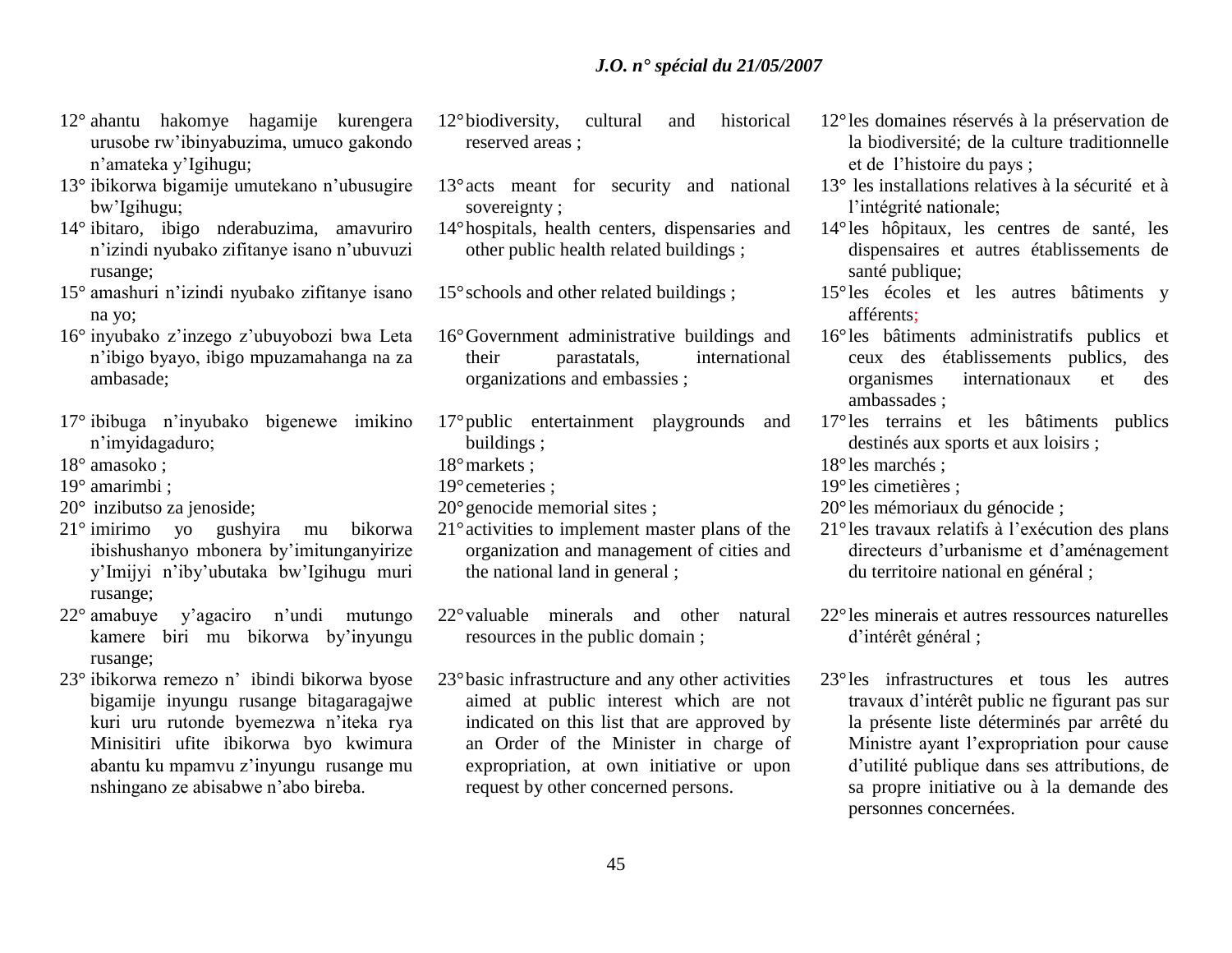# **Ingingo ya 6:**

Ibikorwa bigamije inyungu z"abantu ku giti cyabo ku buryo bw"umwihariko ntibishobora na rimwe kwitwa ko bigamije inyungu rusange.

Iyo bibaye ngombwa, nyir"ibyo bikorwa abanza kubyumvikanaho n"ushobora kwimurwa akamuha ikiguzi bumvikanyeho bashingiye ku mategeko abigenga kandi bikorewe imbere y"ubuyobozi bubifitiye ububasha.

Iyo bigaragaye ko iyo mirimo y"abantu ku giti cyabo ifitiye inyungu abantu benshi n"Igihugu muri rusange, iyo mirimo ifatwa nk"iy"inyungu rusange, ariko ba nyir"iyo mirimo ni bo bishyura amafaranga y"igikorwa cy"ibarura ry"umutungo w"uwimurwa n"ay"indishyi ikwiye.

### **Ingingo ya 7:**

Kwamburwa ubutaka bwangirika n"ubutabyajwe umusaruro nk"uko biteganywa n"ingingo ya 76 y"Itegeko Ngenga n° 08/2005 ryo kuwa 14/07/2005 rigena imikoreshereze n"imicungire y"ubutaka mu Rwanda bituma uwabwambuwe burundu atakaza uburenganzira ku ndishyi ikwiye igenerwa abimurwa ku mpamvu z"inyungu rusange.

# **Article 6 :**

In any case, individual activities meant for private interests, particularly, shall not be referred to as activities aimed at public interest.

If necessary, the owner of the activities shall negotiate with the person to be expropriated and shall give him or her just compensation in accordance with relevant laws and in consultation with competent authorities.

If it is clear that such individual activities are of public interest and the nation at large, they shall be considered as being in public interest, but the owners of the activities shall be liable for payment of charges for inventory of assets and of just compensation of the person to be expropriated.

# **Article 7 :**

Dispossession of degraded and unexploited land as provided for by article 76 of Organic Law n° 08/2005 of 14/07/2005 determining the use and management of land in Rwanda makes the person whose land has been definitively dispossessed be deprived of the right to just compensation paid to persons expropriated for public interest.

### **Article 6 :**

Les travaux à caractère d"intérêt privé ne peuvent, en aucun cas, faire l"objet de déclaration d"utilité publique.

En cas de nécessité, le propriétaire de ces travaux compose au préalable avec la personne à exproprier moyennant le versement d"une indemnité convenue conformément aux lois en la matière et devant l"autorité compétente.

Lorsqu'il est constaté que ces travaux d'intérêt privé présentent un intérêt collectif ou national en général, ils sont présumés d"intérêt général, sans toutefois libérer leurs propriétaires de l"obligation d"assurer à leurs frais le recencement des biens à exproprier et le paiement d"une juste indemnité.

# **Article 7 :**

La confiscation du terrain non exploité en cours de dégradation telle que prévue à l"article 76 de la Loi organique n° 08/2005 du 14/07/2005 portant régime foncier au Rwanda conduit à la perte du droit à la juste indemnité versée aux personnes expropriées pour cause d"utilité publique.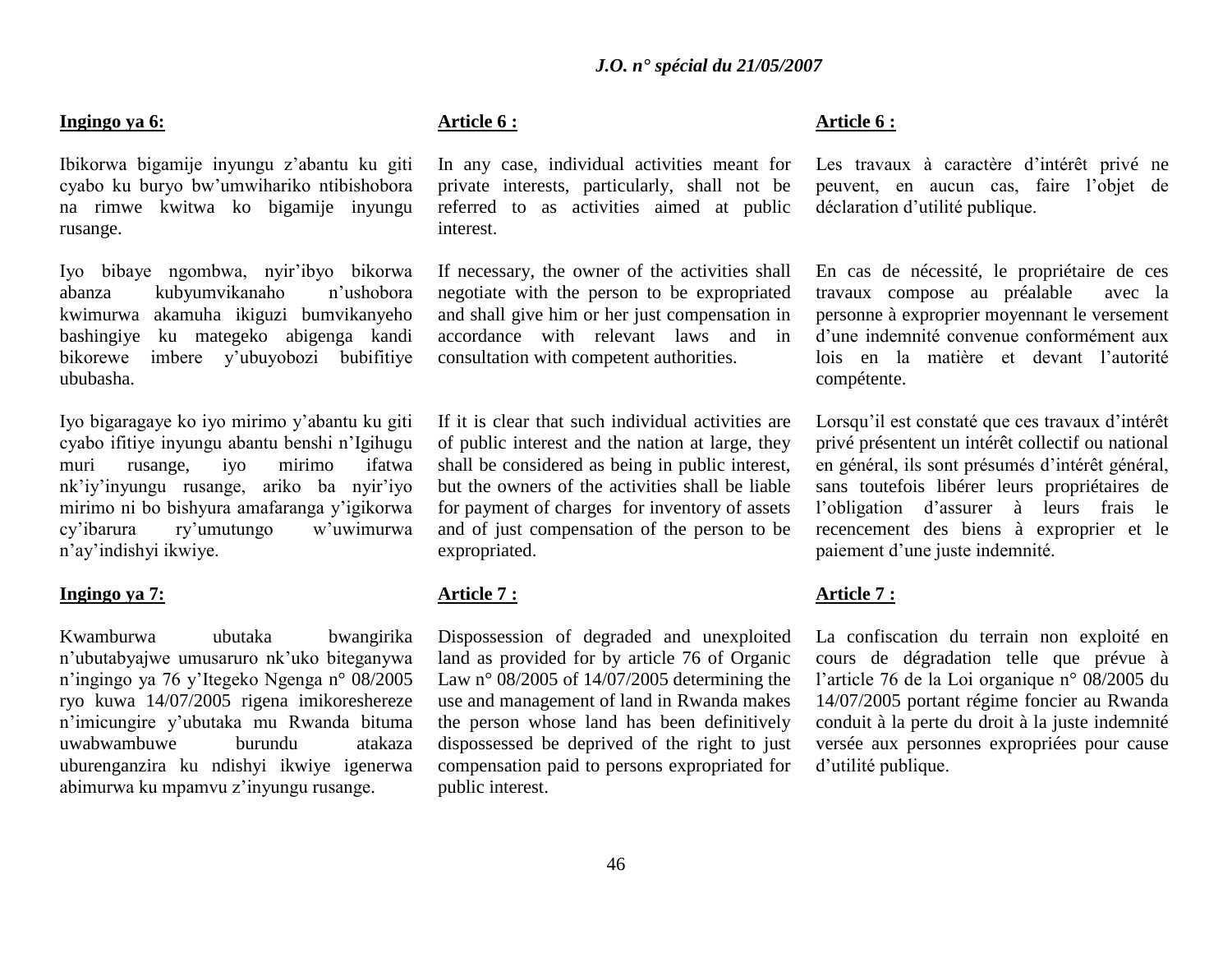**UMUTWE WA III: IBYEREKEYE INZEGO ZIFITE UBUBASHA BWO KWIMURA ABANTU, IMIHANGO IKURIKIZWA, UBURENGANZIRA BW'ABIMURWA N'UBW'ABIMURA KU MPAMVU Z'IMIRIMO Y'INYUNGU RUSANGE** 

**Icyiciro cya mbere: Ibyerekeye inzego zifite ububasha bwo kwimura abantu**

### **Ingingo ya 8:**

Inzego zigaragaza imishinga yo kwimura abantu ku mpamvu z"inyungu rusange ni izi zikurikira:

- 1° Komite Nyobozi ku rwego rw"Akarere, iyo imirimo ireba Akarere kamwe ;
- 2° Komite Nyobozi ku rwego rw"Umujyi wa Kigali, iyo imirimo ireba Akarere karenze kamwe mu mbago z"Umujyi wa Kigali;
- 3° Minisiteri bireba, iyo imirimo iteganyijwe ireba Uturere turenze kamwe cyangwa ari igikorwa cyo ku rwego rw"Igihugu, haseguriwe ibivugwa mu gace ka 2° k'iyi ngingo.

**CHAPTER III : COMPETENT ORGANS, PROCEDURES AND RIGHTS OF THE EXPROPRIATED PERSONS AND THE EXPROPRIETORS FOR PUBLIC INTEREST**

**Section one : Competent organs to carry out expropriation**

### **Article 8 :**

The organs which initiate expropriation proposals are as follows :

- 1° the Executive Committee at the District level, in case such activities concern one District :
- 2° the Executive Committee at the level of the City of Kigali, in case such activities concern more than one District in the boundaries of the City of Kigali ;
- 3° the relevant Ministry, in cases where such planned activities concern more than one District or if it is an activity at the national level, notwithstanding provisions referred to in point 2**°** of this article.

**CHAPITRE III: DE L'AUTORITE COMPETENTE, DES PROCEDURES ET DES DROITS DES EXPROPRIES ET DES EXPROPRIANTS DANS LE CADRE DE L'EXPRORIATION POUR CAUSE D'UTILITE PUBLIQUE** 

**Section première : De l'autorité compétente en expropriation.** 

### **Article 8 :**

Les organes qui déterminent les projets d"expropriation pour cause d"utilité publique sont les suivants :

- 1° le Comité exécutif au niveau du District lorsque les travaux concernent un District;
- 2° le Comité Exécutif au niveau de la Ville de Kigali lorsque les travaux concernent plus d"un District dans les limites de la Ville de Kigali ;
- 3° le Ministère concerné lorsque les travaux envisagés concernent plus d"un District ou lorsqu'il s'agit d'une opération au niveau national, sous réserve des dispositions du point 2° du présent article.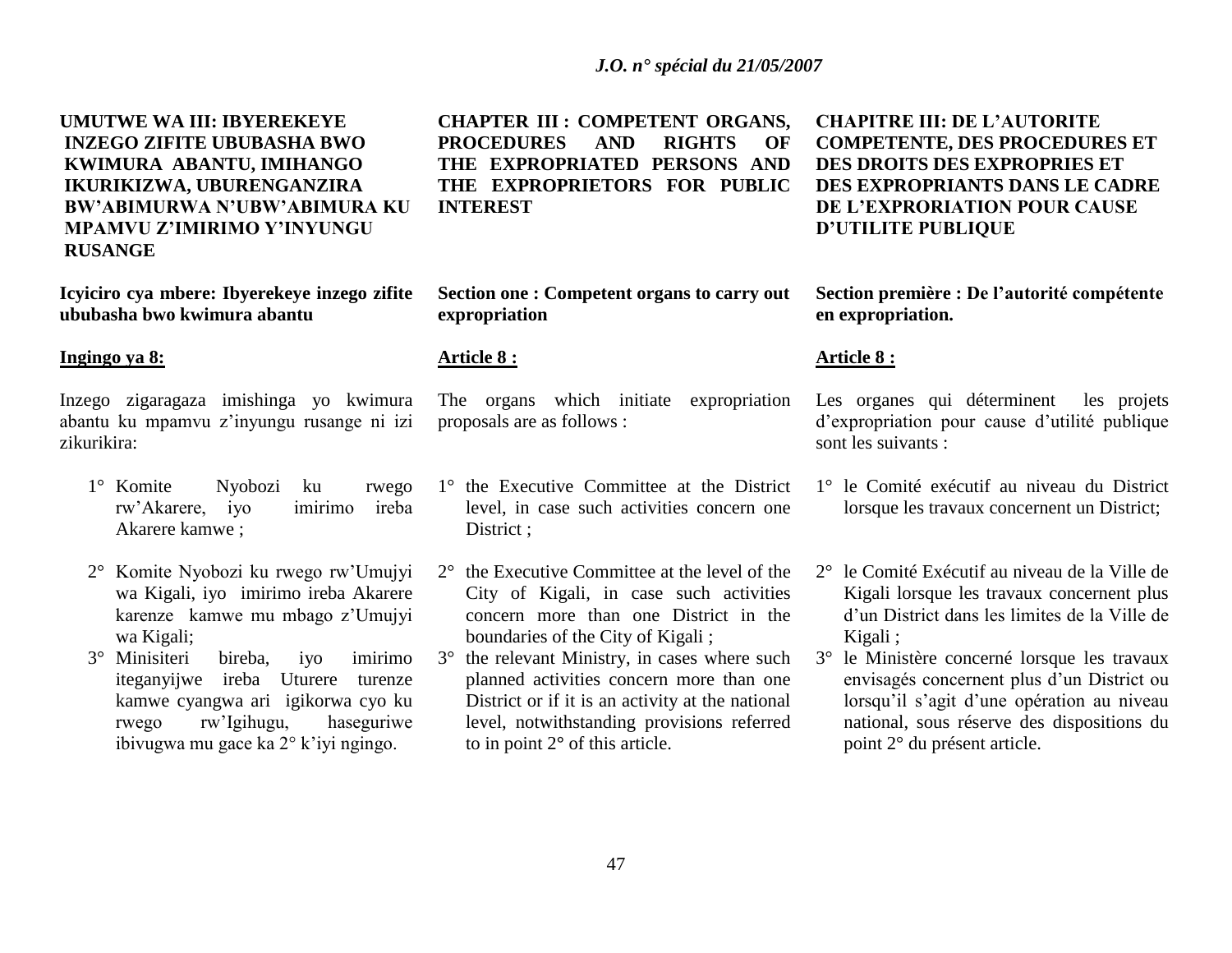# **Ingingo ya 9:**

Inzego zigenzura ko imishinga yo kwimura abantu ku mpamvu z"inyungu rusange yujuje ibya ngombwa ni izi zikurikira:

- 1° Komisiyo ishinzwe iby"ubutaka ku rwego rw"Akarere, iyo ari umushinga ureba Akarere kamwe;
- 2° Komisiyo ishinzwe iby"ubutaka ku rwego rw"Umujyi wa Kigali, iyo ari umushinga ureba Uturere turenze kamwe mu mbago z"Umujyi wa Kigali;
- 3° Komisiyo ishinzwe iby"ubutaka ku rwego rw"Igihugu, iyo ari umushinga ureba Uturere turenze kamwe cyangwa umushinga wo ku rwego rw"Igihugu, haseguriwe ibivugwa mu gace ka 2° k"iyi ngingo.

#### **Ingingo ya 10:**

Kwemeza ko abantu bimurwa ku mpamvu z"inyungu rusange bikorwa:

1° ku rwego rw" Akarere, n"Inama Njyanama y"Akarere ishingiye ku cyemezo cya Komisiyo ishinzwe iby"ubutaka ku rwego rw"Akarere;

# **Article 9 :**

The evaluation organs which approve that expropriation proposals fulfill the requirements are :

- 1° the Land Commission at the District level where the proposal is concerned with one District :
- 2° the Land Commission at the City of Kigali level where the proposal concerns more than one district in the boundaries of the City of Kigali ;
- 3° the Land Commission at the national level where the proposal concerns more than one District or a proposal at the national level, notwithstanding provisions referred to in point 2**°** of this article.

# **Article 10 :**

The organs approving for expropriation of persons are :

1° At the District level, expropriation shall be carried out by the District Council after considering the decision of the Land Commission at the District level ;

# **Article 9 :**

Les organes chargés de vérifier si les projets d"expropriation pour cause d"utilité publique satisfont aux conditions requises sont les suivants :

- 1° la Commission foncière au niveau du District lorsqu'il s'agit d'un projet qui concerne un District;
- 2° la Commission foncière au niveau de la Ville de Kigali lorsqu"il s"agit d"un projet qui concerne plus d"un District dans les limites de la Ville de Kigali ;
- 3° la Commission foncière au niveau national lorsqu'il s'agit d'un projet qui concerne plus d"un District ou d"un projet d"intérêt national, sous réserve des dispositions du point 2 du présent article.

### **Article 10 :**

La décision d"expropriation pour cause d"utilité publique relève des organes suivants :

1° le Conseil de District au niveau du district sur décision de la Commission foncière au niveau du District ;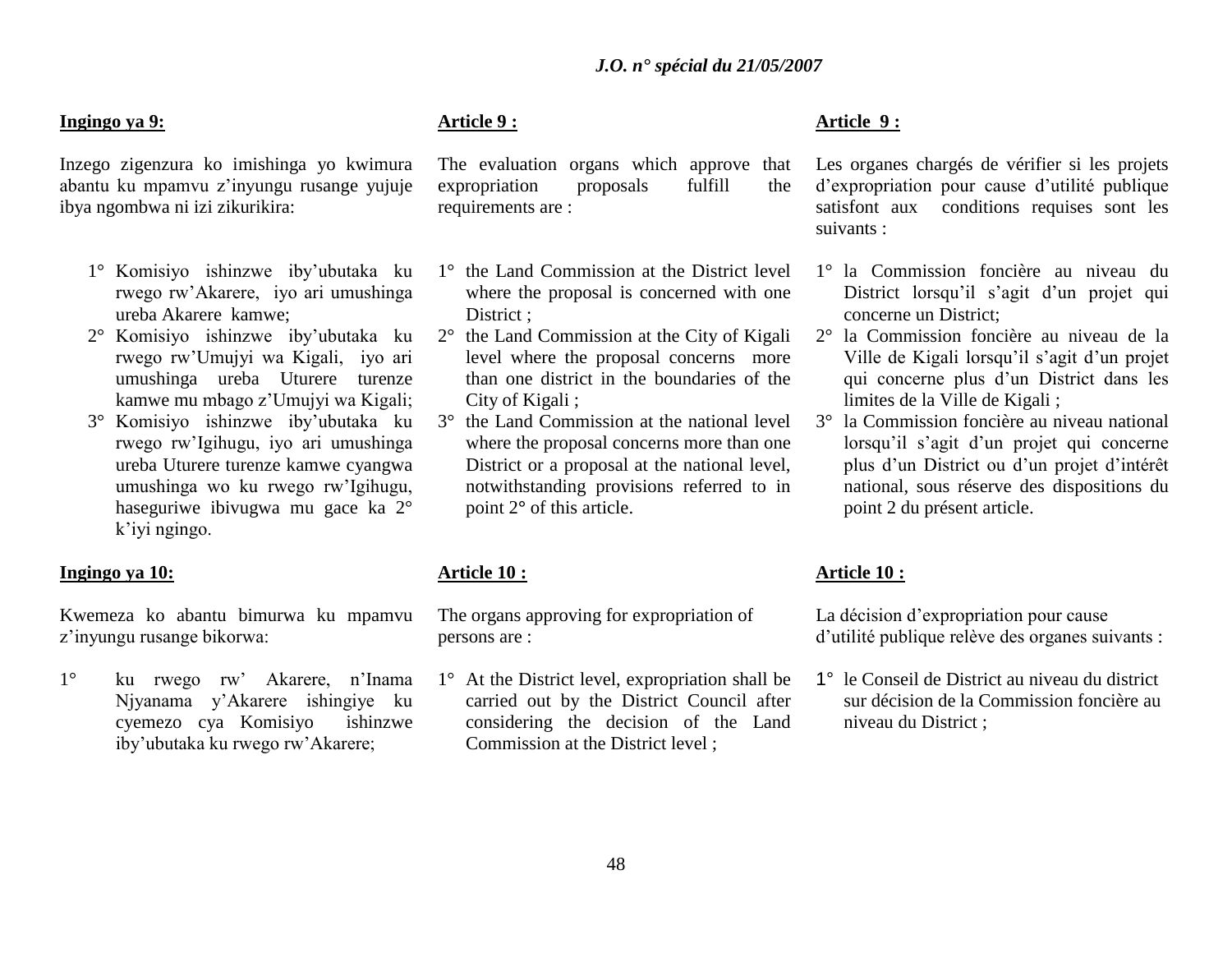- 2° ku rwego rw" Umujyi wa Kigali, iyo ari umushinga ureba Uturere turenze kamwe mu mbago z"Umujyi wa Kigali, n"Inama Njyanama y"Umujyi wa Kigali ishingiye ku cyemezo cya Komisiyo ishinzwe iby"ubutaka ku rwego rw"Umujyi wa Kigali;
- 3° ku rwego rw"Uturere turenze kamwe, hakoreshejwe Iteka rya Minisitiri ufite ubutaka mu nshingano ze, hashingiwe ku cyifuzo cya Komisiyo ishinzwe iby"ubutaka ku rwego rw"Igihugu, haseguriwe ibivugwa mu gace ka 2° k"iyi ngingo;
- 4° ku rwego rw"Igihugu, hakoreshejwe Iteka rya Minisitiri w"Intebe.

**Icyiciro cya 2: Ibyerekeye imihango ikurikizwa**

### **Ingingo ya 11:**

Inyandiko isaba kwimura abantu ku mpamvu z"inyungu rusange igomba kugaragaramo ibi bikurikira:

- 1° imiterere y"umushinga;
- 2° ikigaragaza ko umushinga ugamije inyungu rusange;
- 3° igishushanyo mbonera cy"ubutaka umushinga uzakorerwaho;
- 2° At the level of the City of Kigali, where the proposal concerns more than one District within the boundaries of the City of Kigali, expropriation shall be carried out by the Council of the City of Kigali after considering the decision of the Land Commission at the level of the City of Kigali ;
- 3° At the level of more than one District, expropriation shall be carried through an Order of the Minister in charge of land after considering the recommendation of the national Land Commission notwithstanding provisions of point 2 of this article ;
- 4° At the national level, it shall be carried out through an Order of the Prime Minister.

**Section 2 : Procedures**

# **Article 11 :**

The application for expropriation shall contain the following information:

- 1° the description of the project proposal;
- 2° the indication that the project is aimed at the public interest;
- 3° the land master plan on which the project shall be carried out;
- 2° le Conseil de la Ville de Kigali lorsqu"il s'agit d'un projet qui concerne plus d'un district dans les limites de la Ville de Kigali sur décision de la Commission foncière au niveau de la Ville de Kigali;
- 3° le Ministre ayant les terres dans ses attributions, par voie d"arrêté, lorsqu"il s'agit d'une opération qui concerne plus d"un District, sur proposition de la Commission foncière au niveau national sous réserve des dispositions du point 2 du présent article ;
- 4° Au niveau national, la décision est prise par voie d"Arrêté du Premier Ministre.

# **Section 2 : De la procédure d'expropriation**

# **Article 11 :**

Le dossier de requête en expropriation pour cause d"utilité publique doit comprendre les éléments suivants:

- 1° la nature du projet ;
- 2° les motifs et considérations justifiant le caractère d"intérêt général du projet;
- 3° le schéma directeur du terrain sur lequel le projet sera réalisé;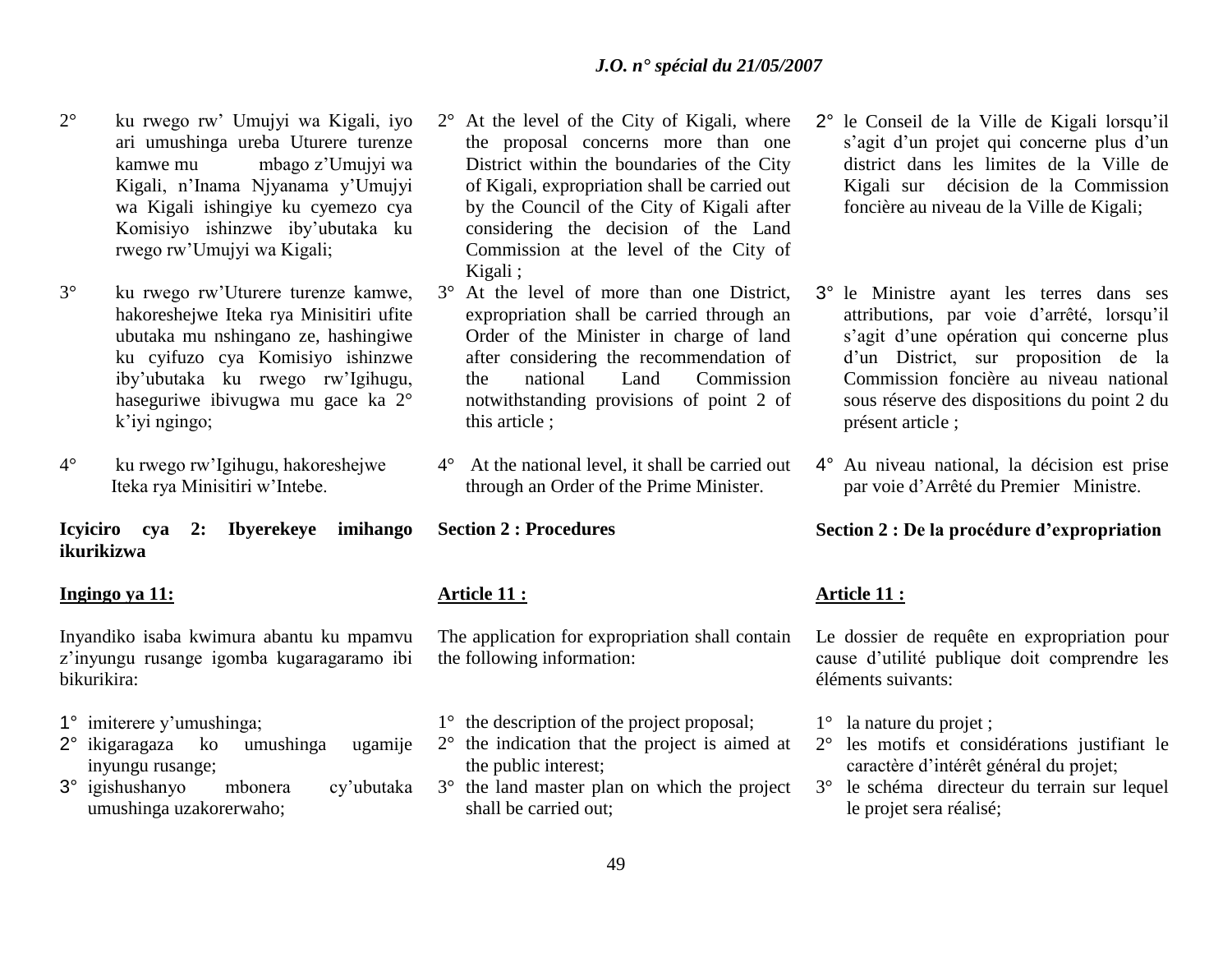- 4° inyandiko igaragaza ko umushinga utabangamiye ibidukikije;
- 5° ikimenyetso gihamya ko ikiguzi cy"indishyi ikwiye gihari;
- 6° isobanurampamvu igaragaza ko ubwo butaka cyangwa aho hantu ariho habereye uwo mushinga;
- 7° inyandikomvugo igaragaza ko abaturage bireba basobanuriwe iby"uwo mushinga n"akamaro ufite.

Igishushanyo mbonera kivugwa mu gace ka 3° k"iyi ngingo kigomba kugaragaramo ibi bikurikira :

- 1° igishushanyo cyangwa amakarita yerekana imbago z"ubutaka iyo mirimo izakorerwaho;
- 2° imiterere y"ibintu biri kuri ubwo butaka;
- 3° urutonde rugaragaza abafite uburenganzira kuri ubwo butaka;
- 4° urutonde rw"abafite uburenganzira ku bikorwa biri kuri ubwo butaka.

# **Ingingo ya 12:**

Komisiyo y"ubutaka ibishinzwe imaze kubona isabwa ryo kwimura abantu ku mpamvu z"inyungu rusange, isuzuma ishingiro ry"uwo mushinga.

- 4° the document indicating that the project does not degrade the environment;
- 5° proof confirming the availability of the value of just compensation;
- 6° the explanatory note to verify that such a land or place suits the project;
- 7° the minutes indicating that the concerned population was sensitized about the importance of the project.

The master plan mentioned in point 3**°** of this article shall indicate the following:

- 1° the plan or map indicating the land demarcations on which such activities shall be carried out;
- 2° the description of the items on that land;
- 3° the list indicating beneficiaries of that land;
- 4° the list of beneficiaries of activities on that land.

# **Article 12:**

The relevant Land Commission, after receiving the request for expropriation, shall examine the basis of that project proposal.

- 4° le document d"étude d"impact sur l"environnement ;
- 5° la preuve d"existence d"une juste indemnité;
- 6° l"exposé des motifs relatif à l"adéquation entre le projet et le terrain ;
- 7° le procès-verbal de la réunion consultative avec la population sur le projet et sur son intérêt.

Le schéma directeur prévu au point 3° du présent article doit comprendre les éléments suivants:

- 1° le schéma ou les cartes faisant état des limites du terrain sur lequel ces travaux seront réalisés;
- 2° la nature des biens situés dans le périmètre du terrain;
- 3° la liste des ayants droit;
- 4° la liste des propriétaires ou des ayants droit aux opérations réalisées sur le terrain.

# **Article 12:**

A la réception de la requête en expropriation pour cause d"utilité publique, la Commission foncière compétente procède à l"examentunité du projet.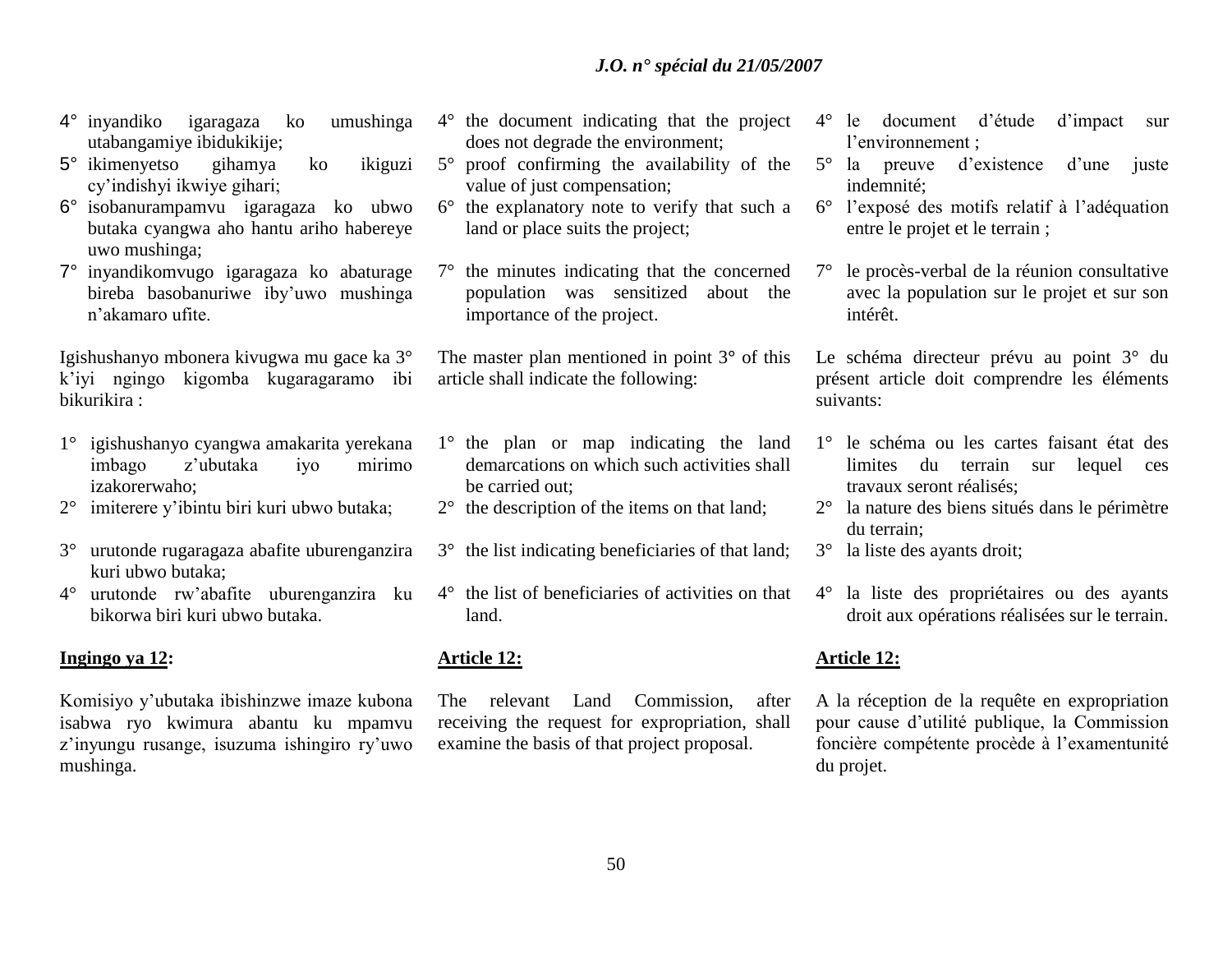Iyo isanze uwo mushinga ufite ishingiro, Komisiyo y"ubutaka ibishinzwe isaba mu nyandiko ubuyobozi bw"Akarere bireba gutumiza inama nyunguranabitekerezo y"abaturage aho ubwo butaka buherereye nibura mu minsi mirongo itatu (30) nyuma yo kubona isabwa ryo kwimura abantu ku mpamvu z"inyungu rusange, ibamenyesha itariki, isaha n" aho inama izabera.

Komisiyo y"ubutaka ibishinzwe igomba kuba yafashe icyemezo nibura mu gihe cy"iminsi cumi n'itanu (15) nyuma y'ikiganiro nyunguranabitekerezo n"abaturage.

### **Ingingo ya 13:**

Nyuma yo kungurana ibitekerezo n"abaturage, Komisiyo y"ubutaka ibishinzwe yongera guhura n"abaturage igatangaza mu ruhame icyemezo ntakuka yafashe kuri uwo mushinga.

Icyemezo Komisiyo y"ubutaka ibishinzwe ifashe kimanikwa ahagaragara ku biro by"Umujyi wa Kigali, iby"Akarere, iby"Umurenge n"iby"Akagari aho ubwo butaka buherereye, kikanatangazwa kuri Radiyo Rwanda no mu binyamakuru bya Leta kugira ngo abo bireba babimenye. Bibaye ngombwa gishobora kandi no kunyuzwa mu rindi tangazamakuru ryose rishoboka. Ibi bikorwa nibura mu minsi mirongo itatu (30) nyuma yo gufata icyo cyemezo.

In case it approves the basis of the project proposal, the relevant Land Commission shall request, in writing, the District authorities oncerned to convene a consultative meeting of the population where the land is located, at least within a period of thirty (30) days after receipt of the application for expropriation, and indicating the date, time and the venue where the meeting is to be held.

The relevant Land Commission shall take a decision within a period of at least fifteen (15) days after the consultative meeting with the population.

### **Article 13:**

Subsequent to consultative meeting with the population, the relevant Land Commission shall again meet the population and declare in public the final decision taken on the project proposal.

The decision the relevant Land Commission takes shall be posted in an open place at the City of Kigali, District, Sector and of the Cell offices where the land is located, and it shall also be announced on Radio Rwanda and through State newspapers in order for the concerned person or institution to be informed. If necessary, it may also be communicated through any other possible media. This shall be done in a period of at least thirty (30) days after taking the decision**.**

Lorsque la Commission foncière compétente constate l"opportunité du projet, elle demande par écrit aux autorités du District concerné de convoquer une réunion consultative avec la population du lieu de situation du terrain, trente (30) jours au moins après réception de la requête en expropriation pour cause d'utilité publique, en précisant la date, l"heure et le lieu de la réunion.

La Commission foncière compétente doit avoir pris la décision au moins dans les quinze (15) jours qui suivent la tenue de la réunion consultative avec la population.

# **Article 13 :**

Après la tenue de la réunion consultative avec la population, la Commission foncière compétente tient de nouveau une réunion avec la population pour lui communiquer publiquement la décision définitive qu"elle a prise sur le projet.

La décision de la Commission foncière compétente est affichée dans un lieu accessible au public au bureau de la Ville de Kigali, du District, du Secteur et de la Cellule de situation du terrain, et diffusée à la radio nationale et dans les media publics pour que les concernés en prennent connaissance. En cas de besoin, elle peut également être communiquée par tout autre moyen de la presse. Cela se fait au moins dans les trente (30) jours de la prise de la décision.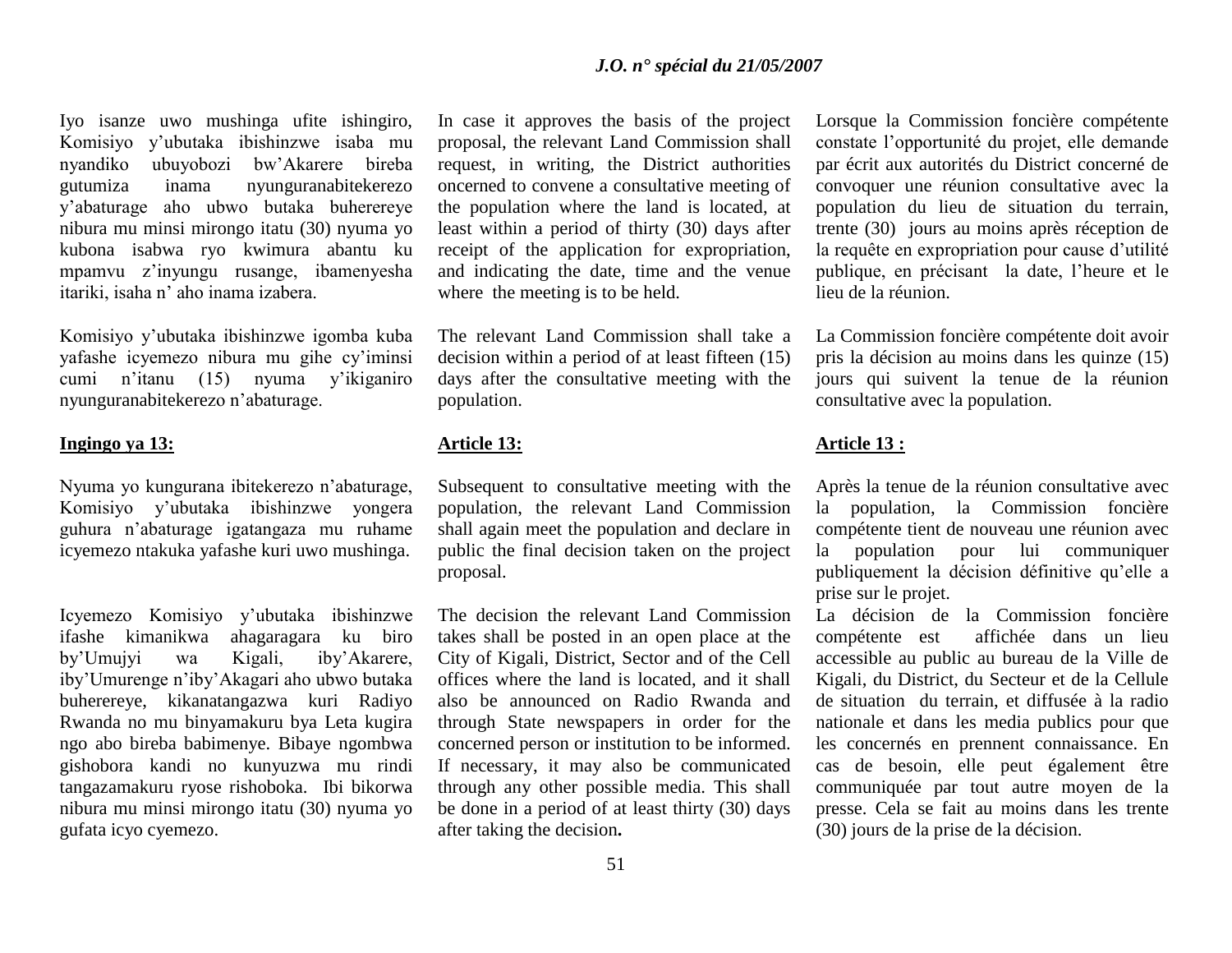### **Ingingo ya 14:**

Ugize Komisiyo y"ubutaka ibishinzwe abujijwe kuba mu bafata ibyemezo iyo inama isuzuma ibibazo bimureba, bireba ababyeyi be, abo bafitanye isano kugeza ku rwego rwa kabiri cyangwa iyo bireba abo bafitanye isano ry"ubushyingirane kugeza ku rwego rwa kabiri cyangwa iyo isuzuma ibyo afitemo inyungu. Uwo bireba abimenyesha mbere Komisiyo kandi akiheza muri Komisiyo igihe cyose hasuzumwa uwo mushinga w"iyimura.

Icyakora, afite uburenganzira bwo kwitabira inama nyunguranabitekerezo nk"abandi baturage bireba.

# **Ingingo ya 15:**

Iyo bigaragaye ko benshi cyangwa bose mu bagize Komisiyo y"ubutaka bafite inyungu kuri ubwo butaka busabwa gukorerwaho imirimo y"inyungu rusange ku buryo Komisiyo idashobora kugira umubare wa ngombwa kugira ngo iterane, umushinga wigwa na Komisiyo y"ubutaka yo ku rwego rwisumbuye. Iyo bireba abagize Komisiyo yo ku rwego rw"Igihugu, umushinga usuzumwa na Minisiteri ifite ubutaka mu nshingano zayo.

# **Article 14:**

A member of the relevant Land Commission is prohibited from being among the members who take decisions in case the meeting is examining issues concerning him or her, those of his or her parents, relatives up to the second degree or in laws up to the second degree or any issue in which he or she is interested. The concerned person shall inform the commission and shall disqualify him or herself at any time the project proposal of the expropriation is still under examination.

However, he or she shall have rights to participate in consultative meetings like any other concerned members of the population**.**

### **Article 15:**

In case it is clear that several or all members of the Land Commission has an interest in the land in which the activities of public interest are intended to be carried out, the project proposal shall be examined by the Land Commission at a higher level. In case it concerns the Land Commission at the national level, the project proposal shall be examined by the Ministry in charge of land.

### **Article 14 :**

Il est interdit à un membre de la Commission foncière de prendre part à la prise de décision lorsque la réunion traite des affaires qui le concernent personnellement, qui concernent ses parents, les membres de sa famille jusqu"au second degré ou les parents collatéraux jusqu"au second degré ou lorsqu"elle traite des affaires touchant à ses intérêts. Il le notifie au préalable à la Commission et se retire de la réunion de la Commission aussi longtemps que ce projet d"expropriation est en cours d"examen.

Toutefois, il a le droit de participer à la réunion consultative comme toute autre personne intéressée.

### **Article 15:**

Lorsqu'il s'avère que plusieurs ou tous les membres de la Commission foncière ont un intérêt sur le terrain faisant l"objet de requête en expropriation pour cause d"utilité publique, le projet est examiné par la Commission foncière au niveau directement supérieur. Lorsque le terrain présente un intérêt pour les membres de la Commission foncière au niveau national, l"examen du projet est assuré par le Ministère ayant les terres dans ses attributions.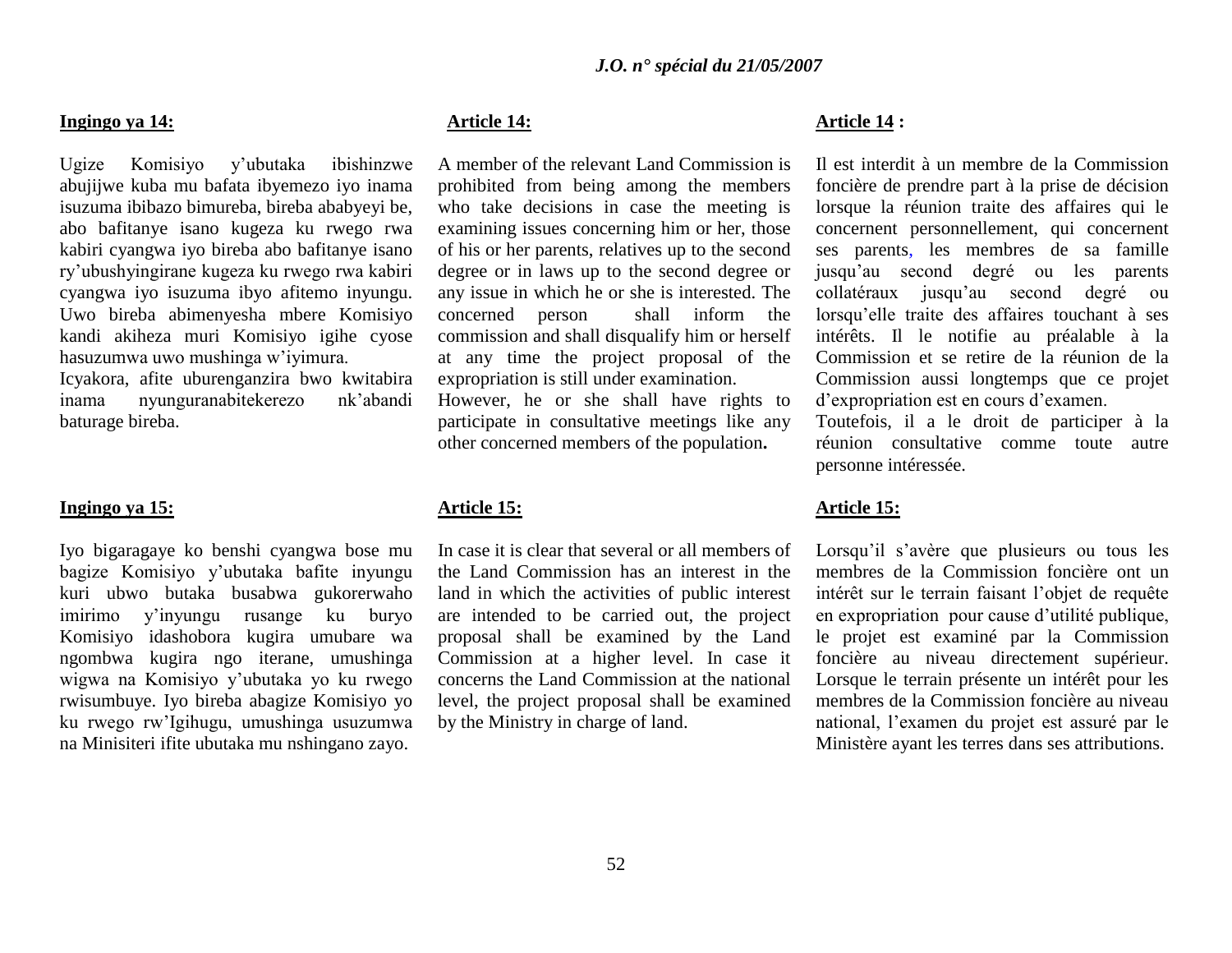### **Ingingo ya 16:**

Nyuma yo gutangaza icyemezo ntakuka cy"iyimura ku mpamvu z"inyungu rusange, Komisiyo y"ubutaka ibishinzwe ikora urutonde nyarwo rwa ba nyir"uburenganzira ku butaka n"ibikorwa byabukoreweho kandi rukamanikwa ahagaragara ku biro by"Akarere, iby"Umurenge n"iby"Akagari ubwo butaka buherereyemo kugira ngo abo bireba babimenye.

Imihango ikurikizwa mu iyimura ntishobora kurenza igihe cy"amezi ane (4) guhera ku munsi inzego zivugwa mu ngingo ya 10 y"iri tegeko zibyemeje.

**Icyiciro cya 3: Uburenganzira bw'abimurwa n'ubw'abimura ku mpamvu z'imirimo y'inyungu rusange**

#### **Ingingo ya 17:**

Uwimurwa ku mpamvu z"imirimo y"inyungu rusange agomba kumenyeshwa igihe ipima n"ibarura by"ubutaka bwe n"ibyabukoreweho bizatangirira.

Imirimo y"ipima n"ibarura ikorwa ubifiteho uburenganzira ahari cyangwa ahagarariwe hari kandi n"abahagarariye ubuyobozi bw"inzego z"ibanze.

# **Article 16:**

Subsequent to declaration of the final decision relating to expropriation, the relevant commission shall publish and post an actual list of beneficiaries of the activities carried out on land at the District, Sector and Cell level where the land is located to enable the concerned population to be informed.

The procedures to be respected in expropriation shall not exceed a period of four (4) months from the day organs mentioned in article 10 of this law approve it.

# **Section 3: Rights of the expropriated persons and the expropriators**

# **Article 17:**

A person to be expropriated shall be informed of the beginning of the process of the land survey and the inventory of the properties thereon.

Land survey and inventory activities shall be carried out in presence of the beneficiary or representatives as well the representatives of the local administrative entities.

### **Article 16 :**

Après la publication de la décision définitive sur l'expropriation pour cause d'utilité publique, la Commission foncière compétente dresse une liste exhaustive des propriétaires ou des ayants droit au terrain et aux travaux réalisés sur le fonds. Cette liste est affichée dans un lieu accessible au public au Bureau du District, du Secteur et de la Cellule de situation du terrain pour que les concernés en prennent connaissance.

La procédure d"expropriation ne peut pas dépasser une période de quatre (4) mois à dater de la prise de la décision sur l"expropriation par les organes visés à l"article 10 de la présente loi.

**Section 3 : Des droits de l'exproprié et de l'expropriant pour cause d'utilité publique**

### **Article 17 :**

L"exproprié pour cause d"utilité publique doit être notifié du début du mesurage et du calcul des indemnités d"expropriation.

Les travaux de mesurage et de calcul des indemnités d"expropriation se déroulent en présence du propriétaire ou des ayants droit ou de leurs représentants et des représentants des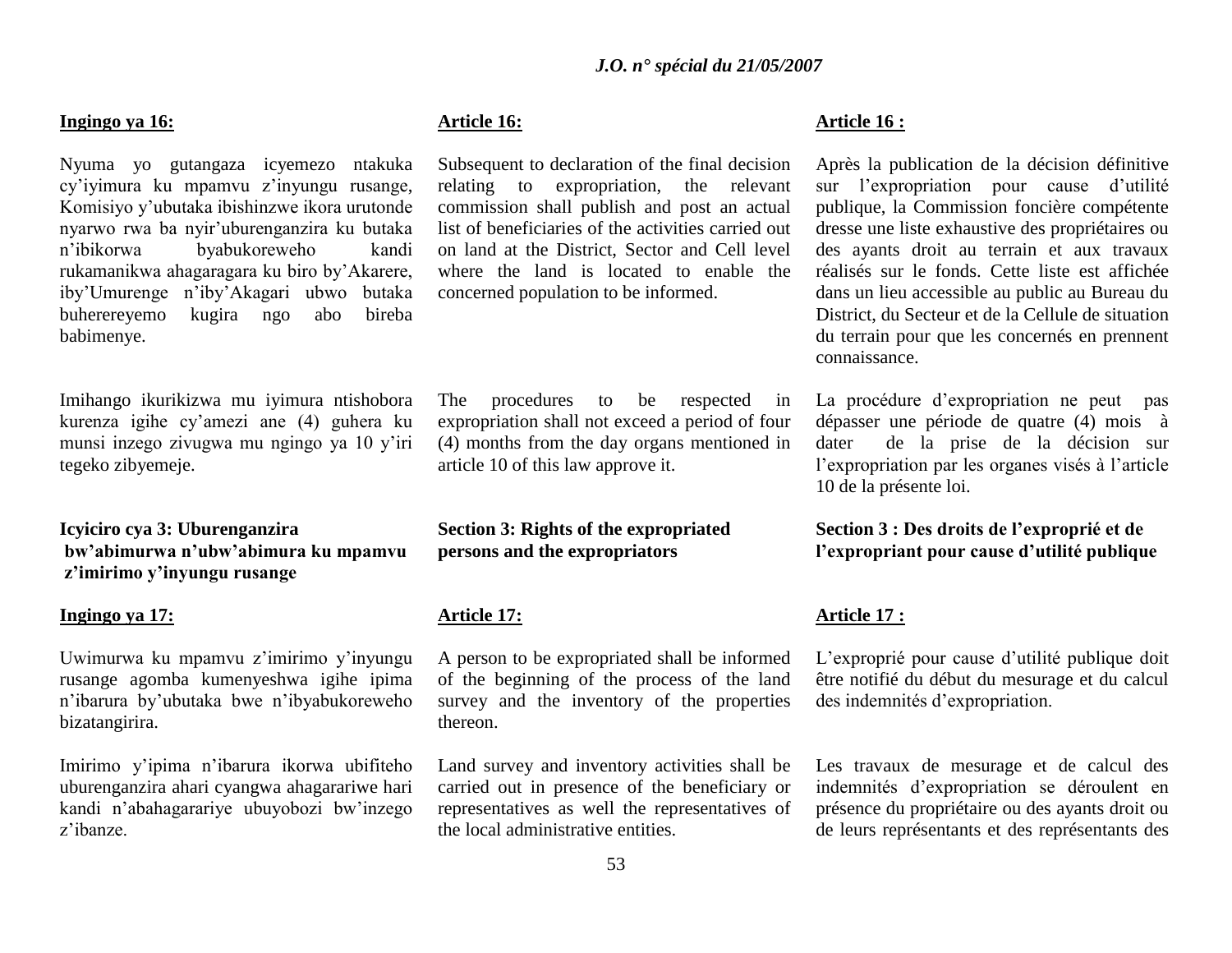Nyuma yo gupima ubwo butaka, kubarura ibikorwa biburiho no kubyemeranywaho n"ubifiteho uburenganzira nta bindi bikorwa nyir"ubutaka yemerewe kuhakorera. Iyo abikoze, nta gaciro bihabwa mu iyimurwa.

Iyo nyiri ibikorwa atabonetse kandi yarabimenyeshejwe mu buryo buteganyijwe muri iri tegeko, bikorerwa inyandikomvugo ishyirwaho umukono n"abahagarariye ubuyobozi bw"inzego z"ibanze hamwe n"abakoze ipima n"ibarura.

### **Ingingo ya 18:**

Umuntu ufite ubutaka bwagenewe imirimo y"inyungu rusange agomba kugaragaza ibimenyetso bihamya ko ubwo butaka n"ibyabukoreweho abifiteho uburenganzira n"icyemezo cy"uko imiryango ye ibyemera.

Mu bimenyetso bihamya ko ubwo butaka n"ibyabukoreweho ari ibye harimo ibi bikurikira:

- 1° ibimenyetso byanditse bigaragaza ko ubutaka yabuguze, yabuhawe, yaburazwe, cyangwa se yabuzunguye;
- 2° inyandiko cyangwa se imvugo y"abayobozi b"ibanze ko uwo muntu afite uburenganzira ku butaka yimurwaho;

The owner of the land is not allowed to carry out any activities after the land survey and the inventory of the properties thereon and coming to terms with the beneficiaries. In case he or she carries out any activities, they shall not be valued in the process of expropriation.

In case the owner of the activity who was informed through procedures provided by this law does not appear, a report shall be made and signed by the representatives of the local administrative entities as well as those who conducted the survey and the inventory**.**

### **Article 18:**

The person who owns land intended for public interest shall provide evidence to confirm that he or she possesses rights on that land and presents a certificate of acknowledgement of the members of his or her family.

Among the evidence to confirm ownership of the land, there shall be included:

- 1° written evidence indicating that he or she purchased the land, received it as a donation or as a legacy or a successor;
- 2° a document or a statement of local administrative entities indicating rights of the expropriated person on the land;

autorités locales.

Après le mesurage du terrain, l"inventaire des travaux qui y sont réalisés et l"accord avec les propriétaires ou les ayants droit, le propriétaire du terrain n"a pas droit d"y réaliser d"autres activités. Au cas contraire, ces activités ne sont pas prises en compte lors de l"expropriation.

En cas d"absence du propriétaire des travaux alors qu"il a été notifié conformément aux dispositions de la présente loi, il en est dressé un procès-verbal cosigné par les représentants des autorités locales et les auteurs du mesurage et du calcul des indemnités d"expropriation.

# **Article 18 :**

La personne dont le terrain est destiné aux travaux d"utilité publique doit présenter des pièces attestant son droit à ce terrain ainsi que la procuration des membres de sa famille.

Parmi les pièces attestant son droit à ce terrain peuvent figurer:

- 1° des pièces écrites attestant l"acquisition du terrain par achat, don, legs ou héritage ;
- 2° une attestation écrite ou le témoignage des autorités locales justifiant que la personne concernée a droit au terrain dont elle est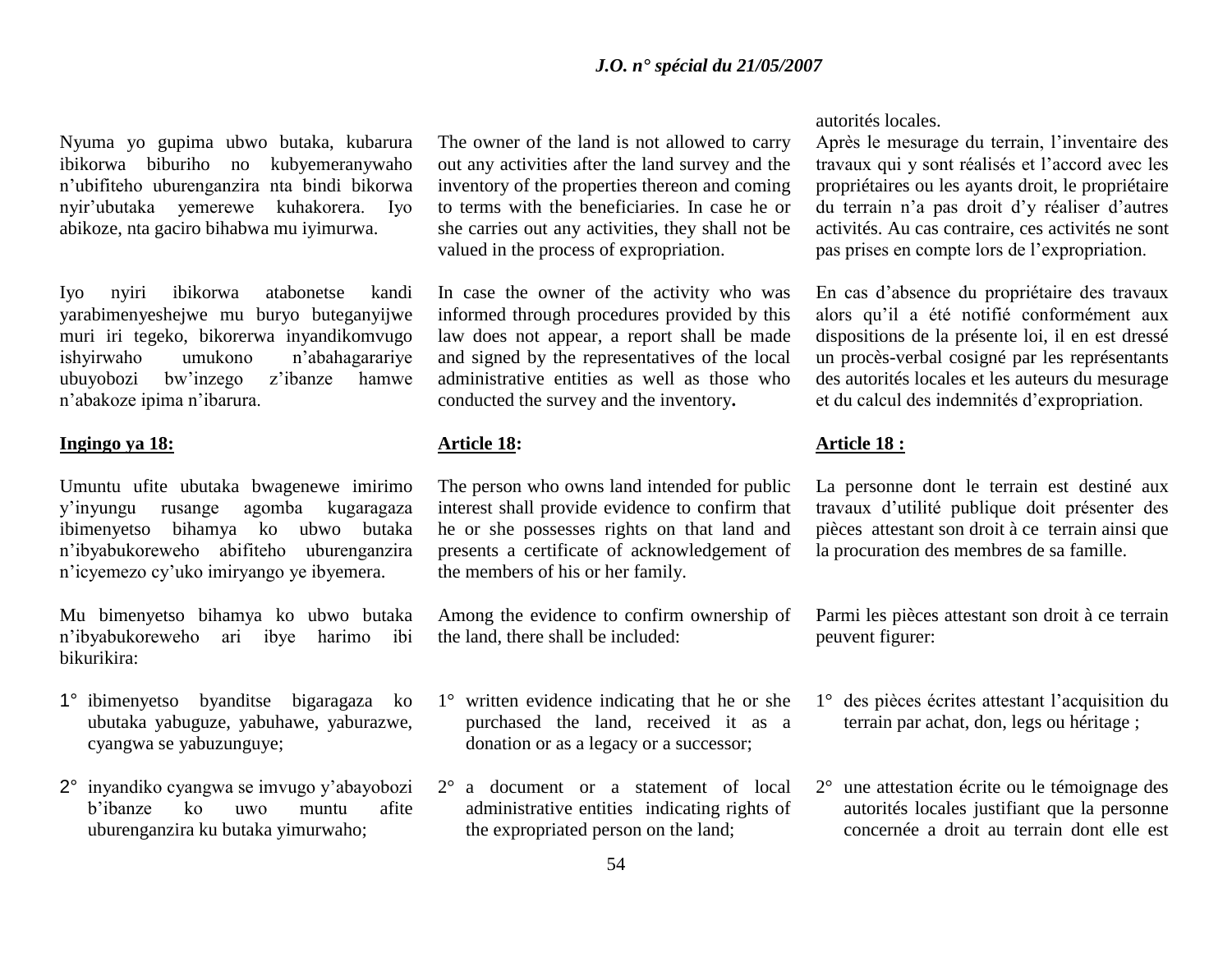- 3° inyandiko cyangwa ubuhamya bw"abaturanyi byemeza ko ubwo butaka ari ubwe koko;
- 4° icyemezo cy"urukiko.

Umuntu ufite ubutaka bwagenewe imirimo y"inyungu rusange agomba kugaragaza kandi icyemezo cy"uwo bashakanye iyo ari abashakanye hakurikije ivangamutungo rusange cyangwa ivangamutungo w"umuhahano.

Uwituje cyangwa uwakoreye ibikorwa ku butaka bubujijwe guturwaho nyuma y"uko amategeko abigenga ajyaho, nta ndishyi ahabwa.

### **Ingingo ya 19:**

Uwimurwa ku mpamvu z"inyungu rusange afite uburenganzira bwo kujuririra icyemezo cyafashwe na Komisiyo y"ubutaka ibishinzwe muri Komisiyo y"ubutaka yo ku rwego rwisumbuye mu minsi mirongo itatu (30) nyuma y"ifatwa ry"icyemezo. Binaniranye, hiyambazwa urukiko rubifitiye ububasha.

Mu bishingirwaho mu bujurire harimo:

- 1° kugaragaza ko umushinga utagamije inyungu rusange koko;
- 2° kugaragaza ko ubwo butaka bwemejwe, aho buri n"imbibi zabwo bidakwiranye

3° a document or testimony of the neighbors confirming the ownership of the land;

4° a Court certificate.

The person who owns land intended for public interest shall also indicate a certificate of his or her spouse if legally married in accordance with community of property or limited community of acquests.

The person who occupied reserved land after the publication of relevant laws shall not be entitled to any compensation.

### **Article 19:**

The expropriated person has the right to appeal against any decision taken by the relevant Land Commission to the immediate superior Land Commission in thirty (30) days after the decision is taken. In case of failure, the case shall be referred to a competent Court.

The points to be considered in the appeal are:

- 1° an indication that the project does not actually aim at public interest;
- 2° an indication that the approved land, its location and its boundaries do not actually

expropriée;

- 3° une attestation ou le témoignage des voisins justifiant que ce terrain lui appartient ;
- 4° une ordonnance du tribunal.

La personne dont le terrain est destiné aux travaux d"intérêt public doit également présenter une attestation de son conjoint s"ils ont contracté le mariage par communauté universelle des biens ou par communauté réduite aux acquêts.

La personne qui s'est installée sur le terrain réservé après l"adoption des lois y relatives n"a pas droit à l"indemnité.

### **Article 19 :**

La personne expropriée pour cause d'utilité publique a droit de recours contre la décision prise par la Commission foncière compétente à la Commission foncière du niveau directement supérieur dans les trente (30) jours de la prise de la décision. A défaut de satisfaction, le cas est référé à la juridiction compétente.

Les motivations du recours peuvent être les suivantes :

- 1° prouver que le projet n"est pas réellement d"utilité publique ;
- 2° prouver que le terrain choisi, son emplacement et ses bornes ne sont pas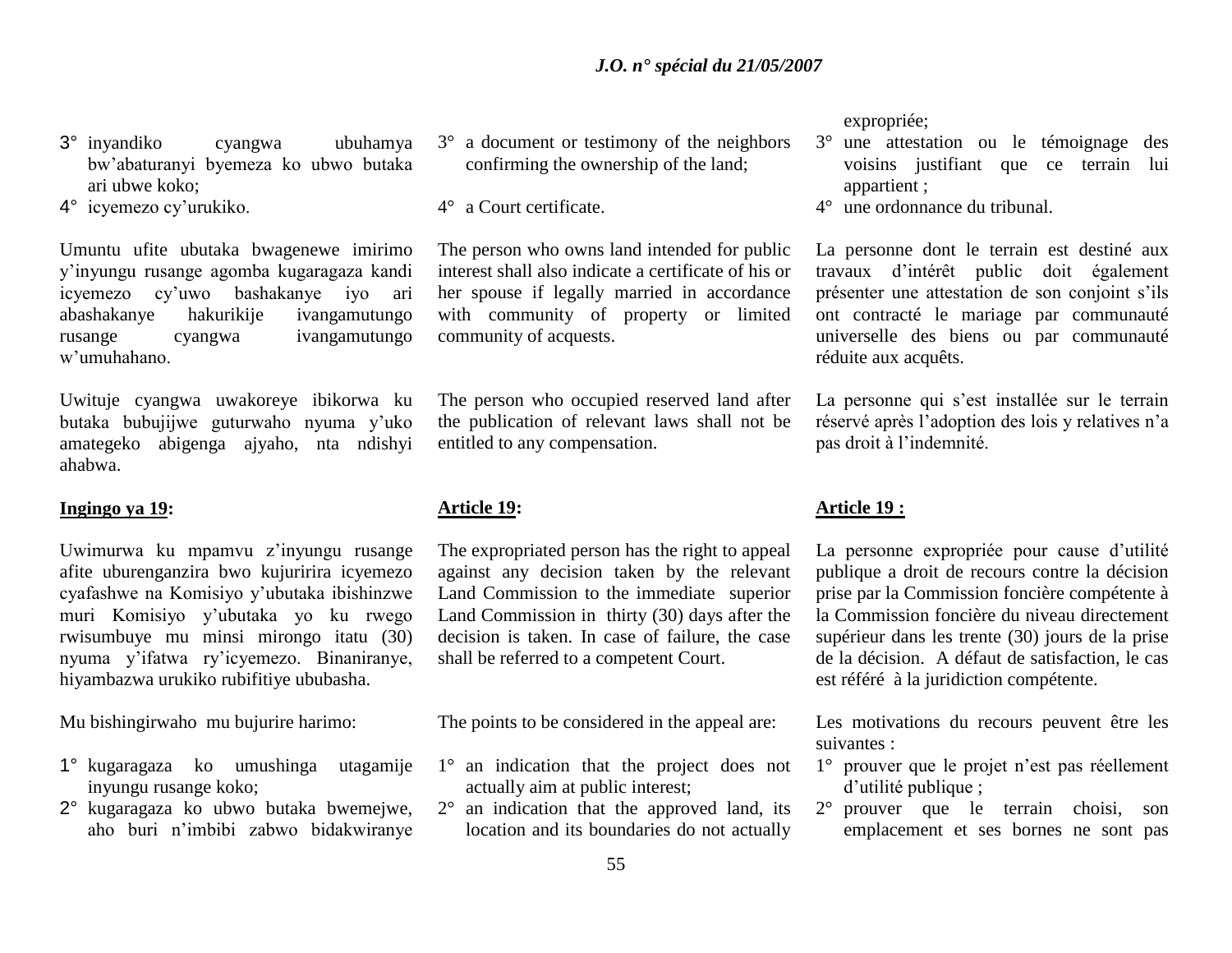koko n"uwo mushinga;

- 3° kugaragaza ko ubwo butaka bwemejwe gukorerwaho uwo mushinga butubahiriza Itegeko Ngenga n° 04/2005 ryo ku wa 08 Mata 2005 rigena uburyo bwo kurengera, kubungabunga no guteza imbere ibidukikije mu Rwanda n"Itegeko Ngenga n° 08/2005 ryo kuwa 14/07/2005 rigena imikoreshereze n"imicungire y"ubutaka mu Rwanda;
- 4° kugaragaza ko abafite uburenganzira kuri ubwo butaka bose batari ku rutonde rw"abagomba kwimurwa.

### **Ingingo ya 20:**

Usaba kwimura ku mpamvu z"inyungu rusange afite uburenganzira bwo kujuririra icyemezo cyafashwe na Komisiyo y"ubutaka ibishinzwe muri Komisiyo y"ubutaka yo ku rwego rwisumbuye mu minsi mirongo itatu (30) nyuma y"ifatwa ry"icyemezo. Binaniranye, hiyambazwa urukiko rubifitiye ububasha.

Mu bishingirwaho mu bujurire harimo:

- 1° kugaragaza ko umushinga ugamije inyungu rusange koko;
- 2° kugaragaza ko ubwo butaka bwemejwe, aho buri n"imbibi zabwo bikwiranye koko n"uwo mushinga;

suit that project;

- 3° an indication that the approved land for the operations of the project does not respect Organic Law n° 04/2005 of April 8, 2005 determining the modalities of protection, conservation and promotion of the environment in Rwanda and the Law n° 08/2005 of 14/07/2005 determining the use and management of land in Rwanda;
- an indication that all the beneficiaries of such a land are not on the list of persons to be expropriated.

# **Article 20:**

The person who applies for expropriation has rights to appeal against the decision taken by the relevant land commission at an immediate superior land commission in thirty (30) days after the decision is taken. In case of failure, the case shall be referred to a competent court.

The points to be considered in the appeal are:

- 1° an indication that the project actually aims at public interest,
- 2° an indication that such an approved land, its location and its boundaries actually suits the planned project,

appropriés à ce projet ;

- 3° prouver que le terrain choisi pour l"exécution du projet ne respecte pas la Loi Organique n° 04/2005 du 08/04/2005 portant modalités de protéger, sauvegarder et promouvoir l"environnement au Rwanda et la Loi Organique n° 08/2005 du 14/07/2005 portant régime foncier au Rwanda ;
- 4° prouver que tous les ayants droit à ce terrain ne figurent pas sur la liste des personnes devant être expropriées.

# **Article 20:**

Le demandeur d"expropriation pour cause d"utilité publique a droit de recours contre la décision prise par la Commission foncière compétente à la Commission foncière du niveau directement supérieur dans les trente (30) jours de la prise de la décision. A défaut de satisfaction, le cas est référé à la juridiction compétente.

Les motivations du recours peuvent être les suivantes :

- 1° prouver que le projet est réellement d'utilité publique ;
- 2° prouver que le terrain choisi, son emplacement et ses bornes sont appropriés à ce projet ;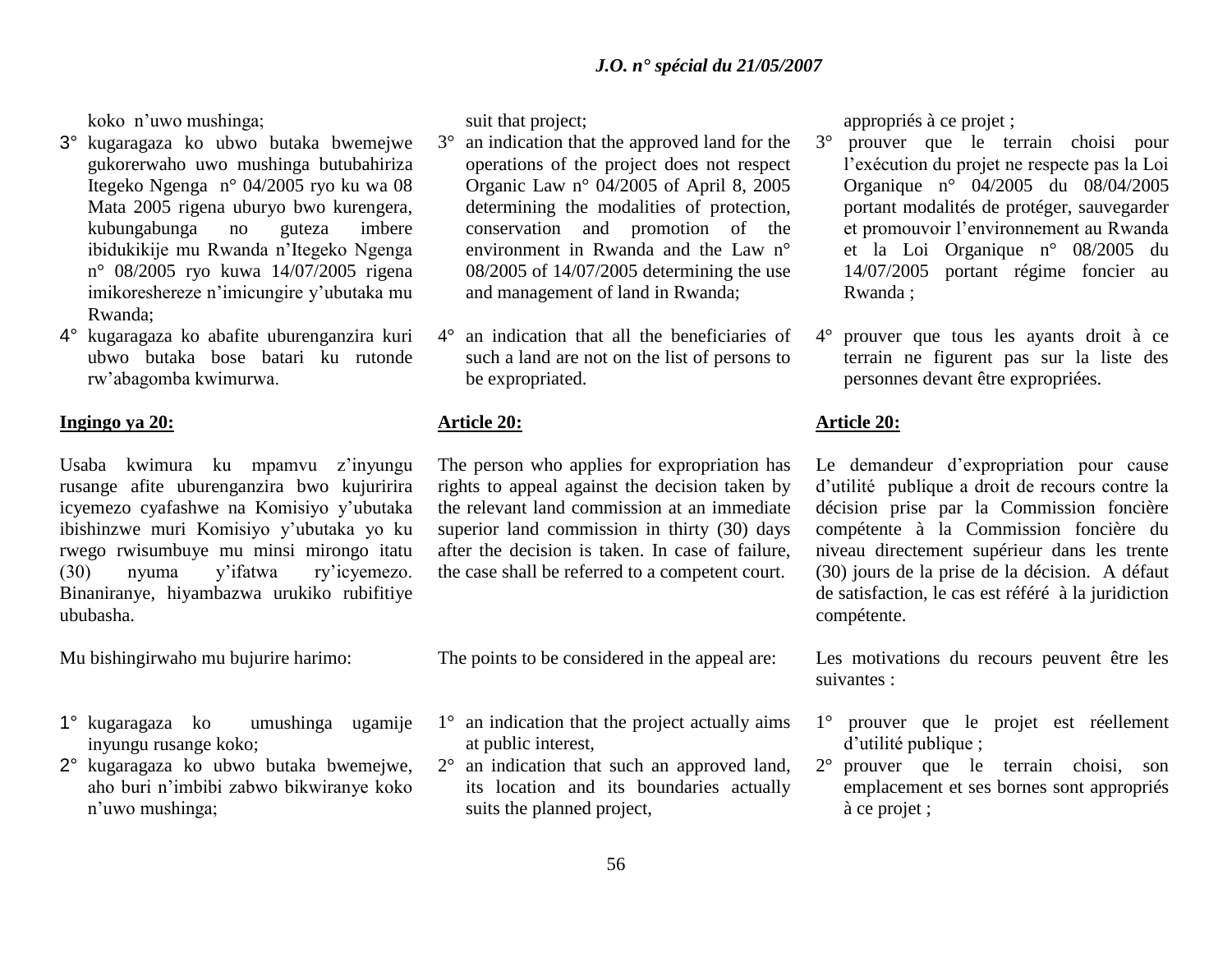- 3° kugaragaza ko ubwo butaka bwemejwe gukorerwaho uwo mushinga bwubahiriza Itegeko Ngenga n° 04/2005 ryo kuwa 08 Mata 2005 rigena uburyo bwo kurengera, kubungabunga no guteza imbere ibidukikije mu Rwanda n"Itegeko Ngenga n° 08/2005 ryo kuwa 14/07/2005 rigena imikoreshereze n"imicungire y"ubutaka mu Rwanda;
- 4° kugaragaza ko abafite uburenganzira kuri ubwo butaka bose bari ku rutonde rw"abagomba kwimurwa.

# **UMUTWE WA IV: IBYEREKEYE GUHA AGACIRO UBUTAKA N'IBYABUKOREWEHO NO GUTANGA INDISHYI IKWIYE**

**Icyiciro cya mbere: Ibyerekeye guha agaciro ubutaka n'ibyabukoreweho**

### **Ingingo ya 21:**

Ibintu bibarurwa kugira ngo bihabwe agaciro ko kuriha indishyi zikwiye z"abimuwe ku mpamvu z"inyungu rusange ni ibi bikurikira:

- 1° ubutaka,
- 2° ibikorwa byakorewe ku butaka nk"ibihingwa binyuranye, amashyamba, inyubako izo ari zo zose cyangwa ibindi bikorwa bigamije gukoresha neza ubutaka cyangwa kububyaza umusaruro.
- an indication that such an approved land on which the project shall operate respects Organic Law n° 04/2005 of April 8, 2005 determining the modalities of protecting, conservation and promotion of the environment in Rwanda and Organic Law n° 08/2005 of July 14, 2005 determining the use and management of land in Rwanda,
- 4° an indication that all the beneficiaries of that land are on the list of those to be expropriated.

**CHAPTER IV: VALUATION OF LAND AND PROPERTY THEREON AND AWARD OF JUST COMPENSATION** 

**Section one: Valuation of land and property thereon** 

# **Article 21:**

The properties to be valued for just compensation due to expropriation are:

1° land;

2° activities that were carried out on the land including different crops, forests, any buildings or any other activity aimed at efficient use of land or its productivity.

- 3° prouver que le terrain choisi pour l"exécution de ce projet respecte la Loi Organique n° 04/2005 du 08/04/2005 portant modalités de protéger, sauvegarder et promouvoir l"environnement au Rwanda et la Loi Organique n° 08/2005 du 14/07/2005 portant régime foncier au Rwanda ;
- 4° prouver que tous les ayants droit à ce terrain figurent sur la liste des expropriés.

# **CHAPITRE IV: DE LA VALORISATION DU TERRAIN ET DES TRAVAUX QUI Y SONT REALISES ET DU PAIEMENT D'UNE JUSTE INDEMNITE**

**Section première: De la valorisation du terrain et des travaux qui y sont réalisés** 

# **Article 21 :**

Les biens faisant l'objet de calcul d'une juste indemnité d"expropriation pour cause d"utilité publique sont les suivants :

- 1° le terrain;
- 2° les travaux qui ont été réalisés sur ce terrain tels que les cultures variées, les forêts, les bâtiments de toute sorte ou toutes autres activités visant la meilleure gestion du terrain ou son exploitation rationnelle.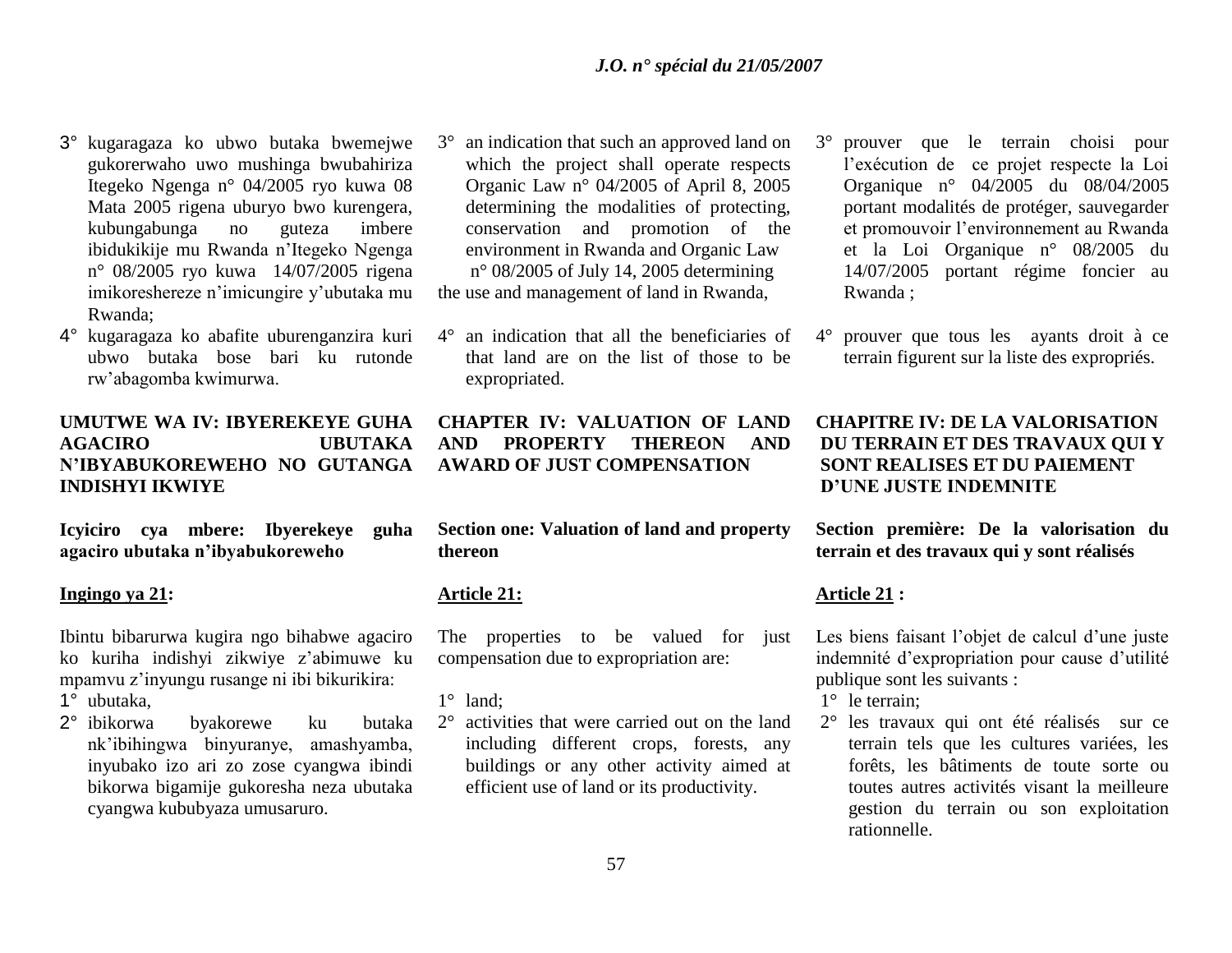### **Ingingo ya 22:**

Bitabangamiye andi mategeko, agaciro k"ubutaka n"agaciro k"ibikorwa byakorewe ku butaka bwimurwaho abantu ku mpamvu z"inyungu rusange, bibarwa hitawe ku ngano, imiterere yabyo n"aho biherereye kandi hashingiwe ku biciro biri ku isoko.

**Icyiciro cya 2: Ibyerekeye gutanga indishyi ikwiye** 

### **Ingingo ya 23:**

Ku bwumvikane bw"uwimura n"uwimurwa, indishyi ikwiye ishobora kuba amafaranga, ubundi butaka, inyubako cyangwa ibindi bikorwa bihwanye n"indishyi ikwiye yabaruwe mu mafaranga.

Iyo indishyi ikwiye yabaruwe mu mafaranga isumbije agaciro ubutaka bundi uwimurwa ahawe, amafaranga asagukaho ahabwa uwimurwa.

Kugira ngo iyimurwa ryemerwe, indishyi ikwiye ihabwa uwimurwa igomba kurihwa mbere y"uko yimuka.

# **Article 22:**

Without prejudice to other laws, the value of land and the activities thereon that belong to the person expropriated shall be calculated considering their size, nature and location and considering the prevailing market prices.

### **Section 2: Awarding just compensation**

#### **Article 23:**

Through agreement between the person to expropriate and the one to be expropriated, the just compensation may be monetary or an alternative land and a building equivalent to the determination of just monetary compensation.

In case the determination of just compensation exceeds in value the alternative land given to the person expropriated, the difference shall be paid to the expropriated person.

In order for the expropriation to be implemented, the just compensation shall be awarded to the expropriated person before he or she relocates.

#### **Article 22 :**

Sans préjudice d"autres lois, la valeur du terrain et celle des travaux qui y ont été réalisés soumis à l"expropriation pour cause d"utilité publique sont calculées sur base de leur importance, leur nature et leur situation ainsi que sur base des tarifs du marché.

# **Section 2 : Du paiement d'une juste indemnité**

### **Article 23 :**

Sur base d"un accord entre l"expropriant et l"exproprié, la juste indemnité peut se faire en espèces ou par échange d'un terrain ou des bâtiments dont la valeur est équivalente à la juste indemnité calculée en espèces.

Lorsque la valeur de la juste indemnité calculée en espèces est supérieure à celle du terrain restitué à l"exproprié, l"excédent en espèces lui est attribué.

Pour que l"expropriation soit autorisée, la juste indemnité destinée à l"exproprié doit être versée avant le déménagement.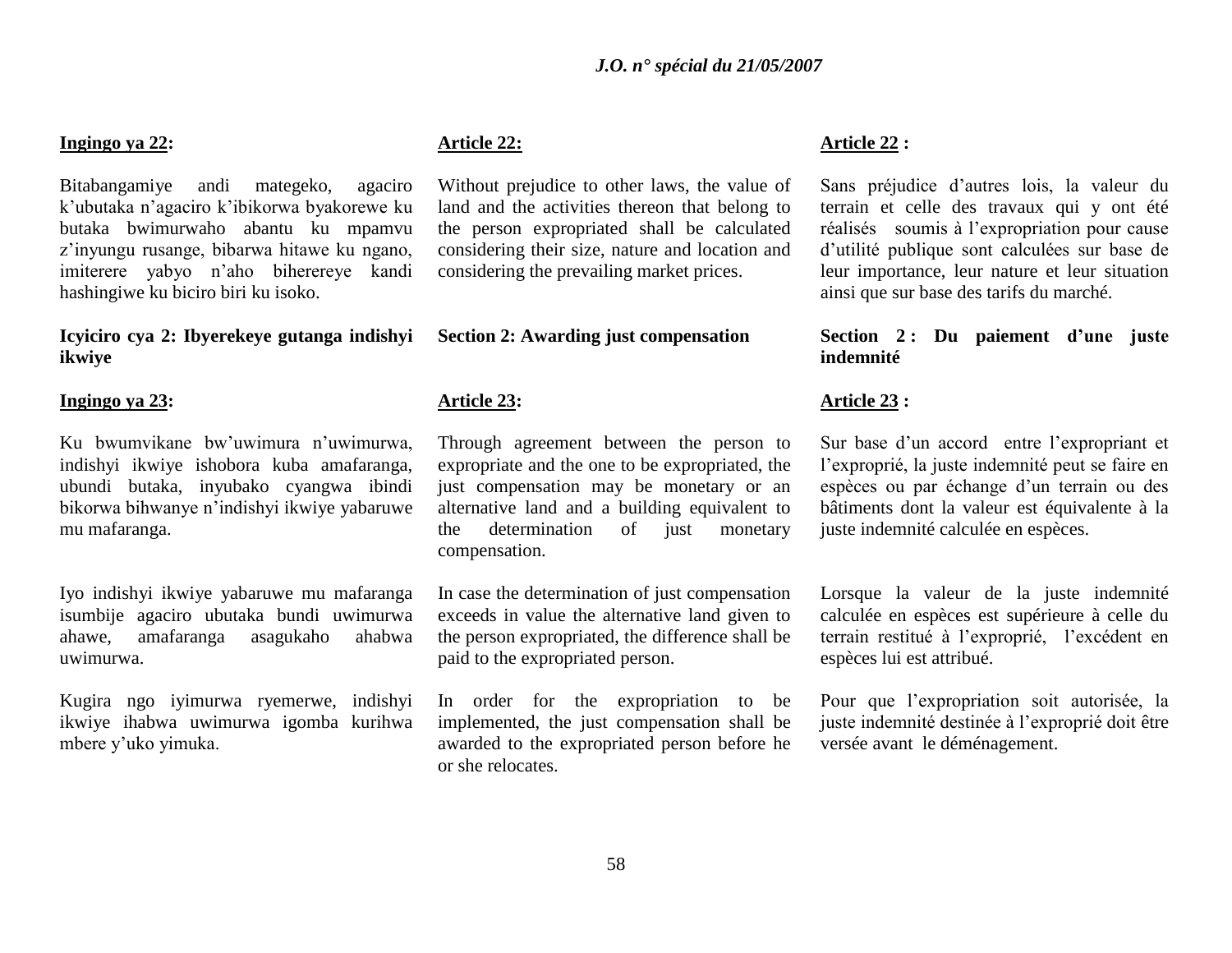### **Ingingo ya 24:**

Indishyi ikwiye yemejwe na Komisiyo y"ubutaka yishyurwa mu gihe kitarenze iminsi ijana na makumyabiri (120) uhereye igihe iyo ndishyi ikwiye yemerejwe.

Iyo birenze icyo gihe, iyimurwa riba ritaye agaciro keretse uwimurwa n"uwimura babyiyumvikaniye.

Nyuma yo kwakira indishyi ikwiye, uwimuwe afite igihe kitarenze iminsi mirongo cyenda (90) kugira ngo abe yimutse.

Igihe cyose uwimurwa agitegereje kwishyurwa, afite uburenganzira bwo guhinga ibihingwa bitarenza mu murima we iminsi mirongo cyenda (90) no gusarura imyaka ye ikiri mu murima.

### **Ingingo ya 25:**

Amafaranga y"indishyi ikwiye ashyirwa kuri konti y"uwimurwa muri banki iri mu Gihugu cyangwa mu kigo cy"imari kiri mu Gihugu cyemewe n"amategeko kandi yihitiyemo.

# **Article 24:**

The just compensation approved by the Land Commission shall be paid within a period not exceeding one hundred and twenty (120) days from the day of approval of the just compensation.

In case it exceeds that period, the expropriation shall be invalid except in case the person to expropriate and the one to be expropriated come to terms.

Subsequent to receiving just compensation, the expropriated person has a period that does not exceed ninety (90) days, in order to relocate.

At any time the person to be expropriated is still waiting for payment, he or she has right to cultivate crops within a period not exceeding ninety days (90) and harvest the crops still on his or her land.

# **Article 25:**

The amount for just compensation shall be deposited into the account of the person to be expropriated in a bank or any financial institution recognized by law and of his or her own choice in the country.

### **Article 24 :**

La juste indemnité déterminée par la Commission foncière est versée dans un délai ne dépassant pas cent vingt (120) jours à compter du jour de sa détermination.

Passé ce délai, l"expropriation devient nulle et non avenue sauf par accord amiable entre l"exproprié et l"expropriant.

Après le paiement de l"indemnité, l"exproprié bénéficie d"un délai de déménagement ne dépassant pas quatre-vingt-dix (90) jours.

Aussi longtemps que l"exproprié attend le paiement de son indemnité, il a le droit de cultiver sur son terrain des cultures ne dépassant pas quatre-vingt-dix (90) jours et de récolter ses cultures sur pied.

# **Article 25 :**

La juste indemnité est versée au compte de l"exproprié ouvert dans une banque locale ou dans une institution financière locale agréé de son choix.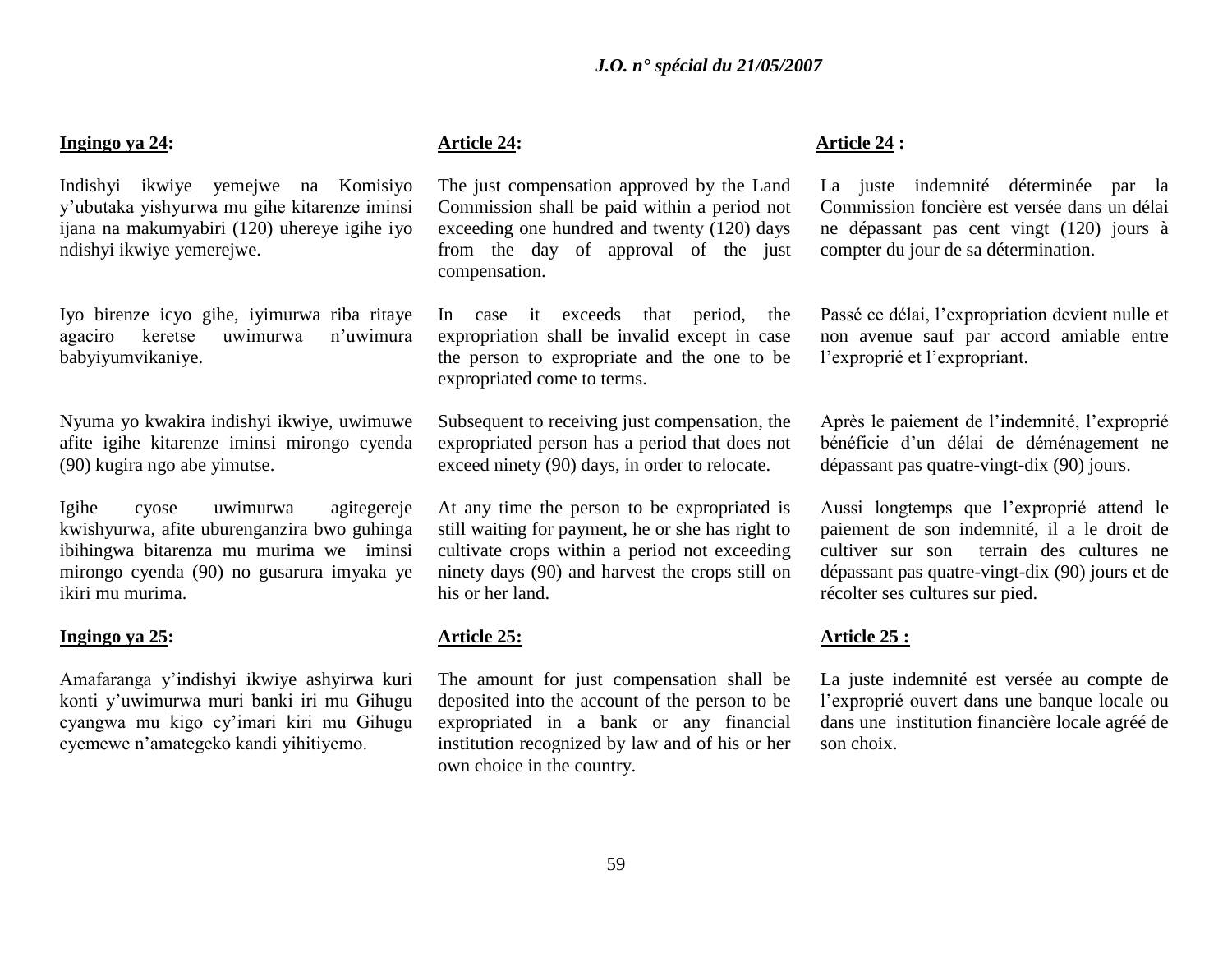Mu gihe indishyi zikwiye zigomba guhabwa abimurwa barenze umwe iyo basangiye uburenganzira kuri uwo mutungo nk"umuryango cyangwa se umugore n"umugabo bashakanye mu buryo bwemewe n"amategeko, amafaranga ashyirwa kuri konti basangiye ku buryo bisaba ko ugiye kuyabikuza ahabwa uruhushya rwanditse rw"abo bayisangiye.

Iyo umutungo w"uwimurwa wafashweho ingwate muri banki, amafaranga y"indishyi ikwiye ashyirwa kuri konti yumvikanyeho n"iyo banki.

Haseguriwe ibivugwa mu gika cya 2 cy"iyi ngingo, iyo uwimurwa atagaragaje nomero ya konti amafaranga y"ibintu yabaruriwe yashyirwaho mu gihe kitarenze iminsi mirongo itatu (30) uhereye igihe abimenyesherejweho, ayo mafaranga ashyirwa kuri konti y"Akarere uwo mutungo uherereyemo akaba ari ho azayafatira.

In case the just compensation is to be paid to more than one person to be expropriated, if they share the rights on that property as a family or as a legally married spouse, the amount shall be deposited on a joint account such that any person wishing to withdraw money from the account shall receive written permission from those with whom they share the account.

In case the property of the person to be expropriated is mortgaged to the bank as a security, the amount for just compensation shall be deposited on the account which he or she agrees with the bank.

Notwithstanding provisions of paragraph 2 of this article, if the person to be expropriated does not provide the account on which the determined amount shall be deposited in a period that does not exceed thirty (30) days from the day he or she is informed, the amount shall be deposited at the account of the District where the property is located from where he or she shall withdraw it.

Lorsque, en cas de copropriété, la juste indemnité doit être payée à plusieurs personnes telle que la famille, ou les conjoints sous le contrat du mariage légal, l"indemnité est versée au compte joint, de sorte que la personne devant retirer cet argent doit se munir d"une procuration écrite de ses co-titulaires.

Lorsque les biens de l"exproprié sont soumis à la garantie bancaire, la juste indemnité est versée au compte convenu avec cette banque.

Sous réserve des dispositions de l"alinéa 2 du présent article, lorsque l"exproprié ne signale pas le numéro de compte sur lequel la juste indemnité doit être versée dans un délai de trente (30) jours à compter du jour où il en a été informé, l"indemnité est versée au compte du District de situation des biens à partir duquel il la retirera.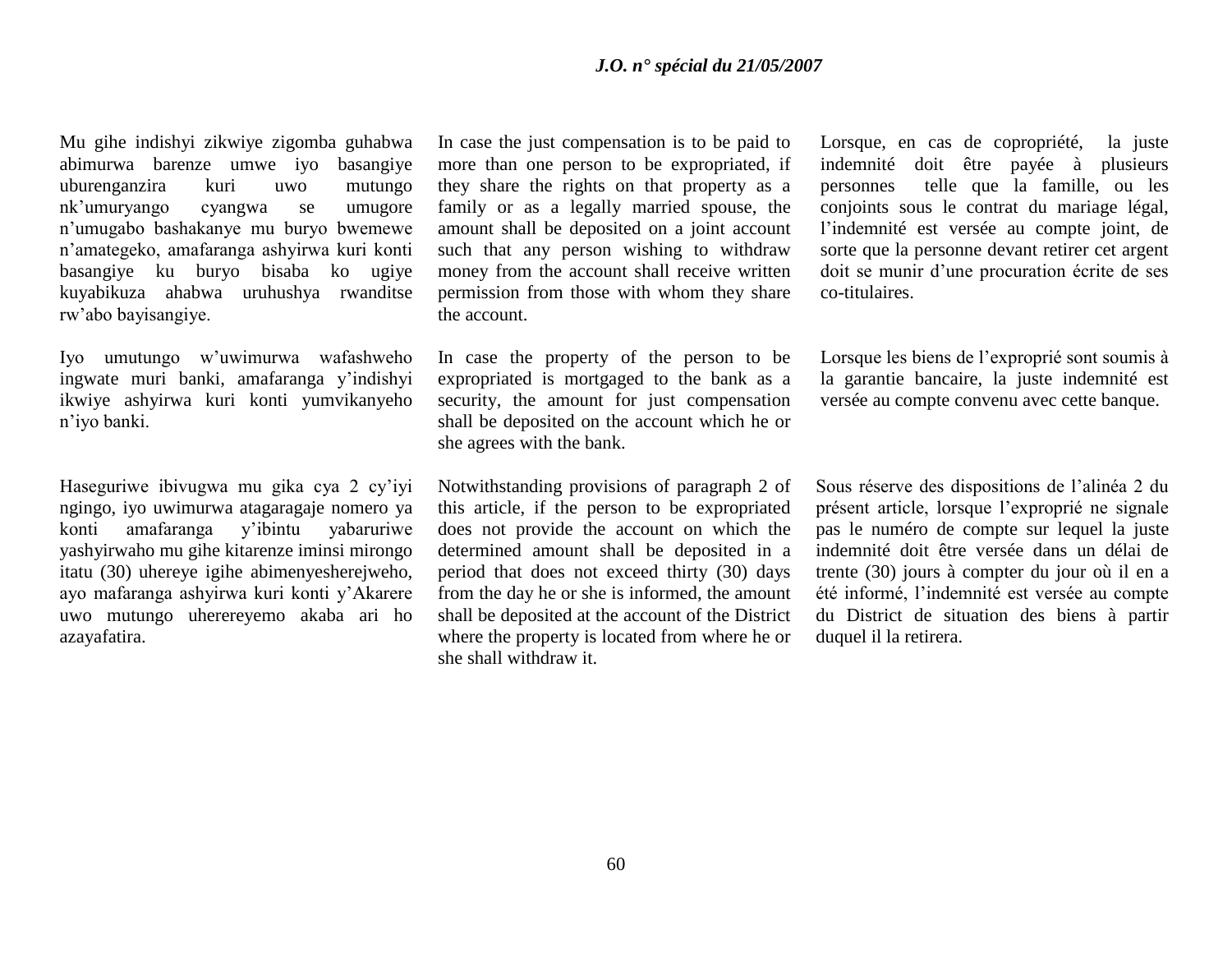#### **Ingingo ya 26:**

Iyo uwimurwa atanyuzwe n"agaciro kahawe ubutaka n"ak"ibikorwa byabukoreweho, Komisiyo y"ubutaka yo ku rwego ikibazo kiriho imusaba mu nyandiko kwishyiriraho impuguke cyangwa ibiro by"inyigo yihembera byazobereye mu ibaruragaciro kandi byemewe n"amategeko kugira ngo bigaragaze agaciro mvuguruza.

Iyo ako gaciro mvuguruza katemewe na Komisiyo yari yabisabye, uwimurwa ajuririra Komisiyo y"ubutaka y"urwego rwisumbuye mu gihe kitarenze iminsi cumi n"itanu (15) y"akazi na yo igatanga umwanzuro mu gihe kitarenze iminsi mirongo itatu (30) uhereye ku munsi yakiriyeho ubwo bujurire.

Iyo uwimurwa atanyuzwe n"umwanzuro wa Komisiyo y"ubutaka yajuririyemo, aregera inkiko zibifitiye ububasha.

Agaciro kemejwe na Komisiyo y"ubutaka y"urwego rwajuririwe gahabwa uwimurwa kugira ngo ibikorwa bidahagarara mu gihe hagitegerejwe icyemezo cy"urukiko.

# **Article 26:**

In case the person expropriated is not satisfied with the value determined for the land and the activities carried out thereon, the Land Commission at the level on which the issue is, shall request him or her in writing, to hire a legally accepted expert or the survey office as professionals in value verification for which he or she shall pay, in order to provide an alternative value.

In case the alternative value is rejected by the commission that requested for it, the expropriated person shall appeal to the Land Commission at the immediate superior level within a period not exceeding fifteen  $(15)$ working days which shall also provide a decision in a period not exceeding thirty (30) days from the day of receipt of the appeal.

In case the expropriated person is not satisfied with the decision of the Land Commission appealed to, he or she shall file the case with a competent Court.

The value approved by the Land Commission at the immediate superior level shall be given to the expropriated person in order not to stop the activities while waiting for the court decision.

# **Article 26 :**

Lorsque l'exproprié n'est pas satisfait de la valeur attribuée à son terrain et aux travaux réalisés sur son fonds, la Commission foncière du niveau concerné lui demande par écrit de constituer à ses frais, un groupe d"experts ou un bureau d"étude agréé, en vue de calculer la valeur de la contre-expertise.

Lorsque la valeur issue de la contre-expertise n"est pas acceptée par la commission requérante, l"exproprié introduit son recours auprès de la commission foncière de niveau directement supérieur dans un délai ne dépassant pas quinze (15) jours ouvrables qui, à son tour, délibère endéans trente (30) jours à compter du recours.

Lorsque l"exproprié n"est pas satisfait de la décision de la commission auprès de laquelle il a introduit le recours, le cas est référé aux juridictions compétentes.

La valeur déterminée par la Commission foncière de recours est donnée à l"exproprié pour que les activités ne s"arrêtent pas en attendant la décision du juge.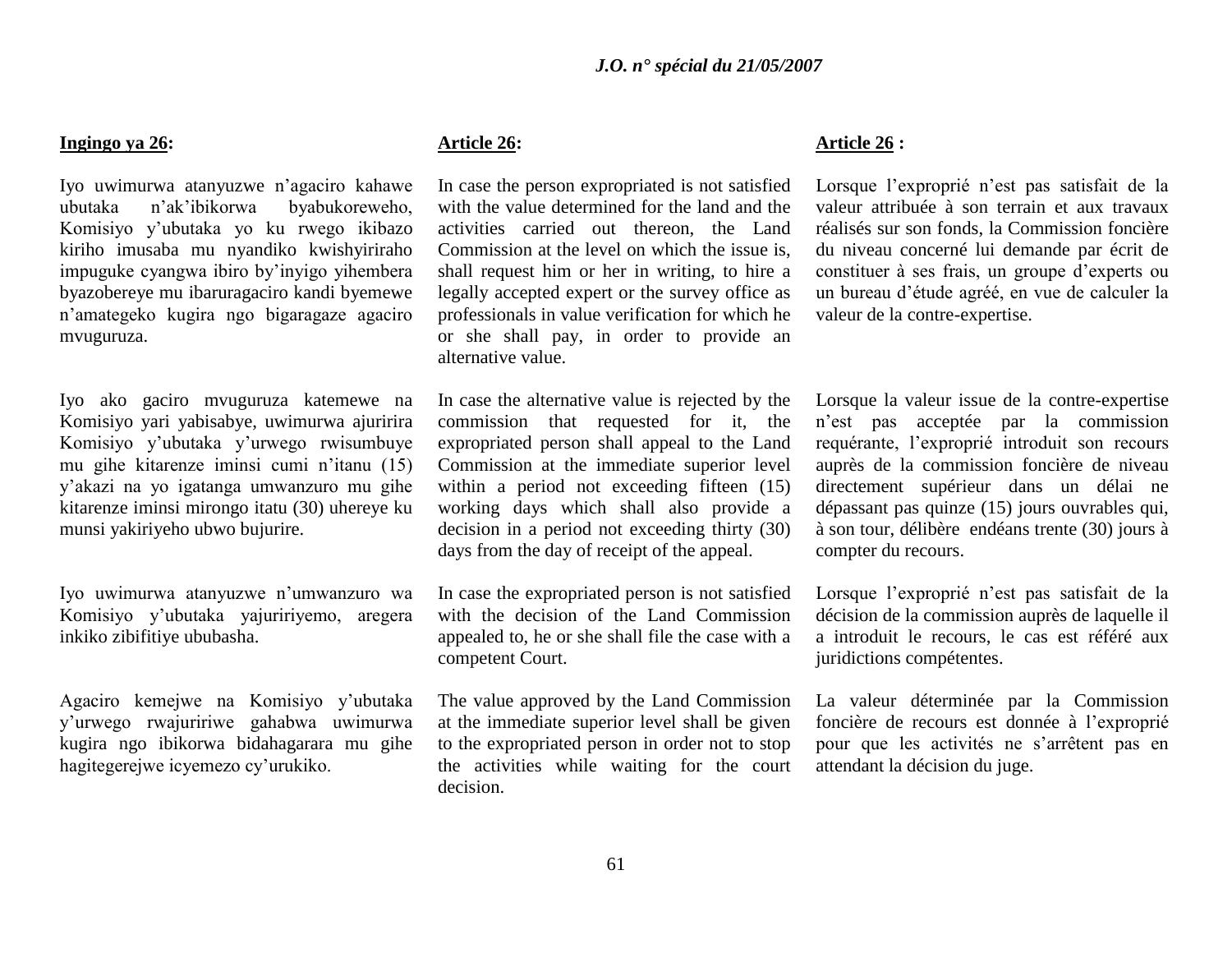### **Ingingo ya 27:**

Bitabangamiye ibihano biteganywa n"Igitabo cy"amategeko ahana, umuntu wese wishyuwe indishyi ikwiye iteganywa n"iri tegeko agasaba kubarurirwa no kwishyurwa inshuro irenze imwe yirengagije ko yari yabaruriwe kandi yarishyuwe mbere, ahanishwa igihano cy"igifungo kuva ku mezi atandatu (6) kugeza ku myaka ibiri (2) n"ihazabu y"amafaranga y"u Rwanda kuva ku bihumbi ijana (100.000 Frw) kugeza kuri miliyoni eshanu (5.000.000 Frw) cyangwa se kimwe muri ibyo bihano.

Iyo bigaragaye ko uwimurwa yishyuwe inshuro irenze imwe, agomba gusubiza indishyi yari yahawe kandi agahanishwa ibiteganywa n"ingingo z"amategeko zikubiye mu Gitabo cy"amategeko ahana ibyaha.

# **Ingingo ya 28:**

Mu gihe uwishyura indishyi zikwiye atazitangiye igihe cyagenwe kivugwa mu ngingo ya 24 y"iri tegeko yishyura indishyi y"ubukerererwe ya 5% buri mwaka yiyongera kuri iyo ndishyi ihabwa uwimurwa. Icyo gihe ntigishobora kurenga imyaka ibiri (2).

# **Article 27:**

Without prejudice to penalties provided by the Penal Code, any person awarded just compensation provided by this law, and who requests for valuation and paid more than once, and deliberately ignores prior compensation, shall be punished by an imprisonment of six (6) months to two (2) years and a fine of one hundred thousand (100.000) to five million (5.000.000) Rwandan francs or one of the two penalties.

In case it is evident that the expropriated person was compensated more than once, he or she shall refund the just compensation awarded and shall be punished in accordance with legal provisions stipulated in the Penal Code.

# **Article 28:**

In case the expropriator does not pay the agreed just compensation on time as provided by article 24, he or she shall pay an annual interest on delays of 5% in addition to the just compensation agreed or awarded to the expropriated person. Such a period shall not exceed two (2) years.

# **Article 27 :**

Sans préjudice des peines prévues au Code Pénal, toute personne qui a reçu une juste indemnité prévue par la présente loi et qui réclame le calcul des indemnités d"expropriation et leur paiement plus d"une fois alors que son terrain avait fait l"objet de calcul et de paiement des indemnités, est passible d"une peine d"emprisonnement de six (6) mois à deux (2) ans et d"une amende de cent mille (100.000) à cinq millions (5.000.000) de francs rwandais ou de l"une de ces peines.

Lorsqu'il est remarqué que l'exproprié a été indemnisé plus d"une fois, il doit restituer l"indemnité qu"il avait reçue et est passible des peines prévues par les dispositions du Code Pénal.

# **Article 28 :**

Lorsque la personne qui doit payer la juste indemnité ne s"acquitte pas de ses obligations dans les délais visés à l"article 24, il est tenu de payer les intérêts moratoires au taux de cinq pour cent (5%) l"an qui s"ajoutent à la juste indemnité. Ce délai ne peut pas dépasser deux (2) ans.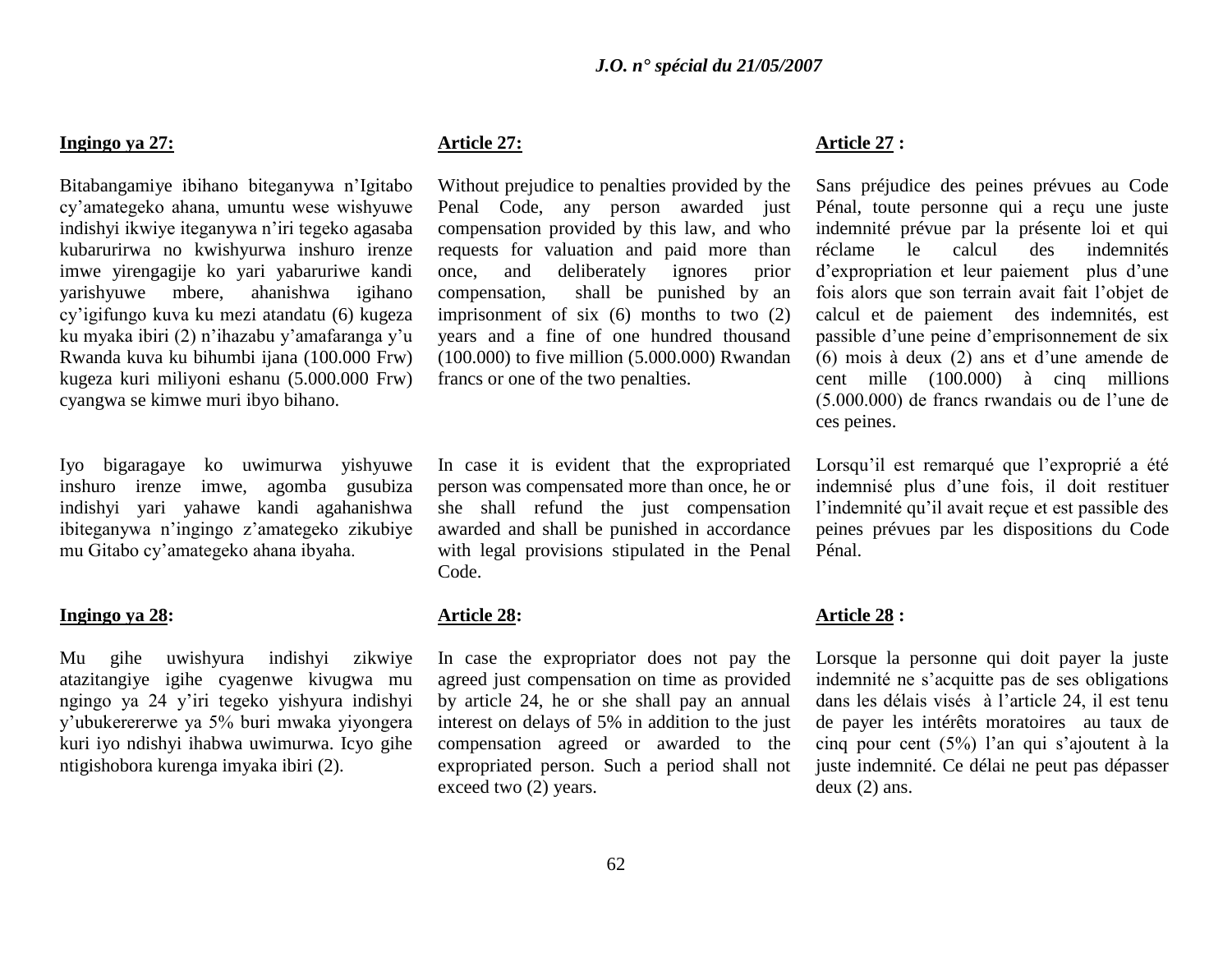Iyo uwimura yisubiyeho nyuma y"igihe kivugwa mu ngingo ya 24 y"iri tegeko, ntibibuza uwimura gutanga indishyi ivugwa mu gika cya mbere cy"iyi ngingo ku wo yagombaga kwimura.

Mu gihe uwimurwa atimutse mu gihe cyateganyijwe kandi yaramaze kwishyurwa, yimurwa ku ngufu z"ubuyobozi bubifitiye ububasha.

Mu gihe ibivugwa muri iyi ngingo bigezweho ari uko byaciye mu nkiko, uwatsinzwe urubanza ni we wishyura amafaranga y"ikurikiranwa ry"urubanza agenwa n"urukiko.

### **UMUTWE WA GATANU: INGINGO Z'INZIBACYUHO N'IZISOZA**

#### **Ingingo ya 29:**

Haseguriwe ibivugwa mu ngingo ya 10 y'iri tegeko, mu gihe Komisiyo z"ubutaka ku rwego rw"Umujyi wa Kigali no ku rw"Akarere zitarashyirwaho, kugenzura no kwemeza imishinga yo kwimura abantu ku mpamvu z"inyungu rusange bikorwa n"Inama Njyanama y"Umujyi wa Kigali cyangwa iy"Akarere ubutaka buherereyemo.

In case the expropriator retracts after the period mentioned in article 24 of this law, it does not exonerate the expropriator from paying the interest on delays mentioned in this article to the person to be expropriated.

In case the person to be expropriated does not relocate within the period provided in this law subsequent to his or her compensation, he or she shall be forcefully relocated by competent authorities.

In case provisions of this article are realised through Court procedures, the losing party shall pay the court fees determined by the court.

### **CHAPTER V: TRANSITIONAL AND FINAL PROVISIONS**

### **Article 29:**

Notwithstanding provisions of article 10 of this law, in case the Land Commissions at the City of Kigali and District levels are not yet established, examination and approval of project proposals of expropriation shall be carried out by the Council of the City of Kigali or of the District in which the land is located.

Lorsque l"expropriant se rétracte après un délai prévu à l"article 24, alinéa premier de la présente loi, il n"est pas pour autant exempt des intérêts moratoires visés au présent article.

Lorsque l'exproprié n'a pas pu démenager dans un délai prévu alors qu"il est déjà indemnisé, il est démenagé par la force de l"autorité publique compétente.

Lorsque les dispositions du présent article sont mises en œuvre après recours judiciaire, la partie qui a perdu le procès est tenue de payer les frais de justice.

# **CHAPITRE V : DES DISPOSITIONS TRANSITOIRES ET FINALES**

### **Article 29 :**

Sous réserve des dispositions de l"article 10 de la présente loi, en attendant la mise en place des Commissions foncières au niveau de la Ville de Kigali et du District, le contrôle et l"approbation des projets d"expropriation pour cause d"utilité publique sont assurés par le Conseil de la Ville de Kigali ou celui du District de situation du terrain.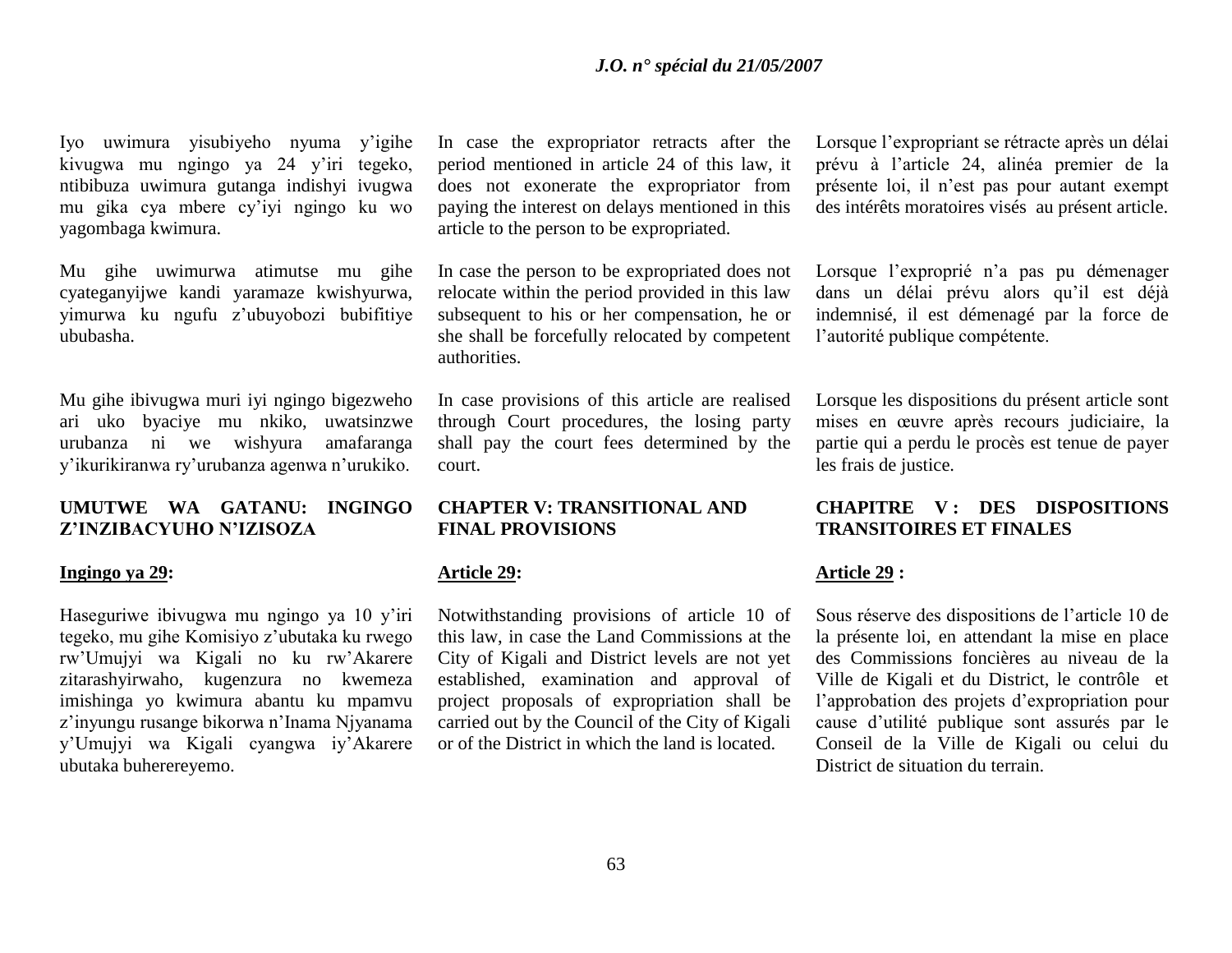Mu gihe Komisiyo y"ubutaka ku rwego rw"Igihugu itarashyirwaho, kugenzura no kwemeza imishinga yo kwimura abantu ku mpamvu z"inyungu rusange bikorwa na Minisiteri ifite ubutaka mu nshingano zayo.

### **Ingingo ya 30:**

Itegeko-teka n<sup>o</sup> 21/79 ryo kuwa 23 Nyakanga 1979 ryerekeye kwimura abantu kubera imirimo ifitiye Igihugu akamaro ryemejwe n"Itegeko n° 01/82 ryo kuwa 26/01/1982 n"ingingo zose z"amategeko abanziriza iri kandi zinyuranye na ryo bivanyweho.

### **Ingingo ya 31:**

Iri tegeko ritangira gukurikizwa ku munsi ritangarijweho mu Igazeti ya Leta ya Repubulika y"u Rwanda.

Kigali, kuwa 19/04/2007

Perezida wa Repubulika **KAGAME Paul (sé)**

Minisitiri w"Intebe **MAKUZA Bernard (sé)**

In case the Land Commission at the national level is not yet established, examination and approval of the project proposals of expropriation shall be carried out by the Ministry in charge of lands.

### **Article 30:**

Decree Law n° 21/79 of July 23, 1979 relating to expropriation as confirmed by Law n° 01/82 of 26/01/1982 and other previous legal provisions contrary to this law are abrogated.

# **Article 31:**

This law shall come into force on the day of its publication in the Official Gazette of the Republic of Rwanda.

Kigali, on 19/04/2007

The President of the Republic **KAGAME Paul (sé)**

> The Prime Minister **MAKUZA Bernard (sé)**

En attendant la création de la Commission foncière au niveau nationale, le contrôle et l"approbation des projets d"expropriation pour cause d"utilité publique sont assurés par le Ministère ayant les terres dans ses attributions.

### **Article 30 :**

Le décret-loi n° 21/79 du 23 juillet 1979 portant expropriation pour cause d"utilité publique confirmée par la loi n° 01/82 du 26/01/82 ainsi que toutes les dispositions légales antérieures contraires à la présente loi sont abrogés.

### **Article 31:**

La présente loi entre en vigueur le jour de sa publication au Journal Officiel de la République du Rwanda.

Kigali, le 19/04/2007

Le Président de la République **KAGAME Paul (sé)**

> Le Premier Ministre **MAKUZA Bernard (sé)**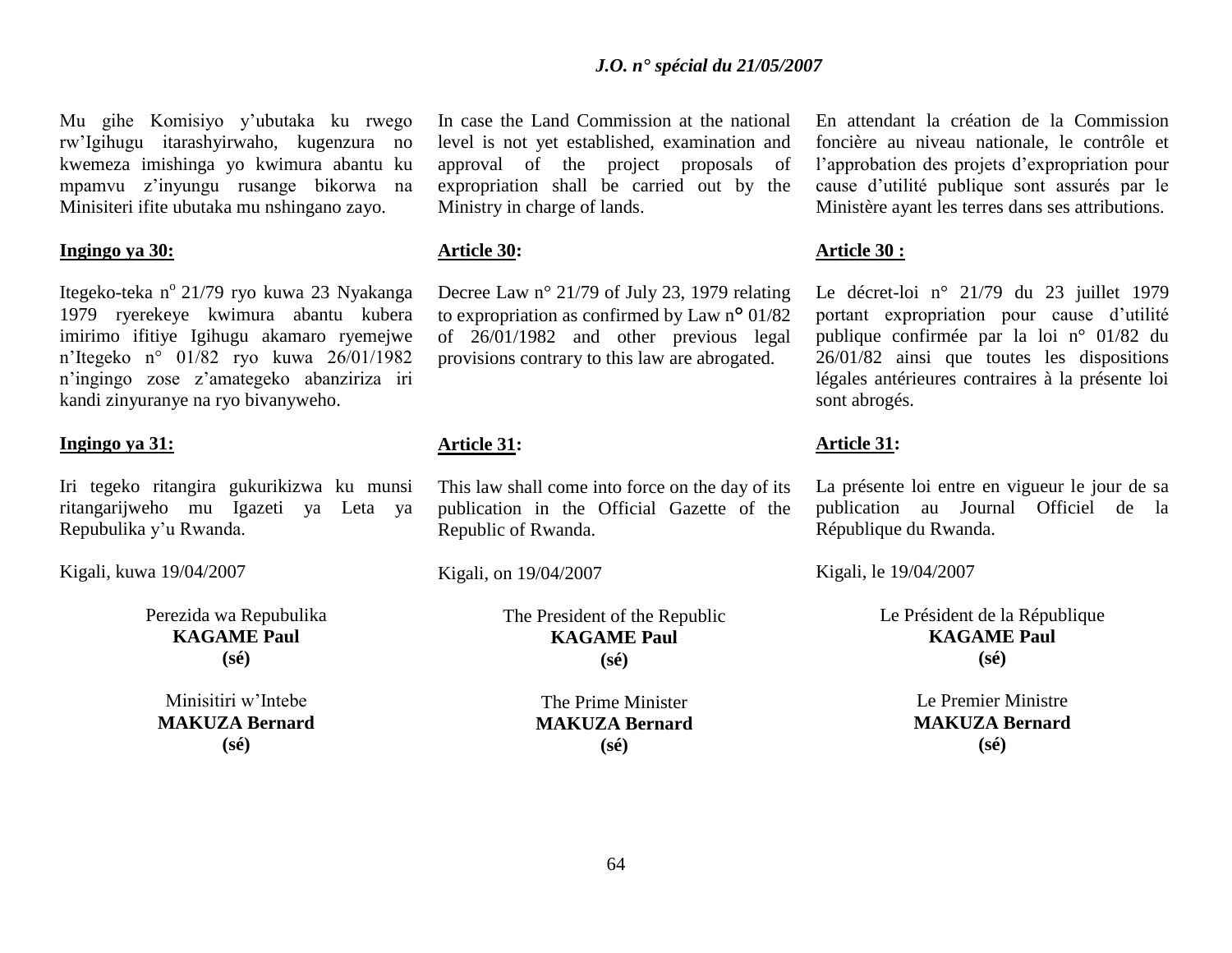Minisitiri w"Ubutaka, Ibidukikije, Amashyamba, Amazi na Mine **BAZIVAMO Christophe (sé)**

Minisitiri w"Ubutegetsi bw"Igihugu, Imiyoborere Myiza, Amajyambere Rusange n"Imibereho Myiza y"Abaturage **MUSONI Protais (sé)**

Minisitiri w"Imari n"Igenamigambi **MUSONI James (sé)**

Minisitiri w"Ubuhinzi n"Ubworozi

**MUREKEZI Anastase**

**(sé)**

Minisitiri w"Ibikorwa Remezo **KAMANZI Stanislas (sé)** Umunyamabanga wa Leta ushinzwe Ubutaka n"Ibidukikije **HAJABAKIGA Patricia (sé) Bibonywe kandi bishyizweho Ikirango cya Repubulika:** Minisitiri w"Ubutabera **KARUGARAMA Tharcisse (sé)**

The Minister of Lands, Environment, Forestry, Water and Mines **BAZIVAMO Christophe (sé)**

The Minister of Local Government, Good Governance, Community Development and Social Affairs **MUSONI Protais (sé)**

The Minister of Finance and Economic Planning **MUSONI James (sé)**

The Minister of Agriculture and Animal Resources **MUREKEZI Anastase (sé)**

The Minister of Infrastructure **KAMANZI Stanislas (sé)** The Minister of State in charge of Lands and Environment **HAJABAKIGA Patricia (sé) Seen and sealed with the Seal of the Republic:** The Minister of Justice **KARUGARAMA Tharcisse**

**(sé)**

Le Ministre des Terres, de l"Environnement, des Forêts, de l"Eau et des Mines **BAZIVAMO Christophe (sé)**

Le Ministre de l"Administration Locale, de la Bonne Gouvernance, du Développement Communautaire et des Affaires Sociales **MUSONI Protais (sé)**

Le Ministre des Finances et de la Planification Economique **MUSONI James (sé)**

Le Ministre de l"Agriculture et des Ressources Animales **MUREKEZI Anastase (sé)**

Le Ministre des Infrastructures **KAMANZI Stanislas (sé)** Le Secrétaire d"Etat chargé des Terres et de l"Environnement **HAJABAKIGA Patricia (sé) Vu et scellé du Sceau de la Républiqu**e**:** Le Ministre de la Justice **KARUGARAMA Tharcisse (sé)**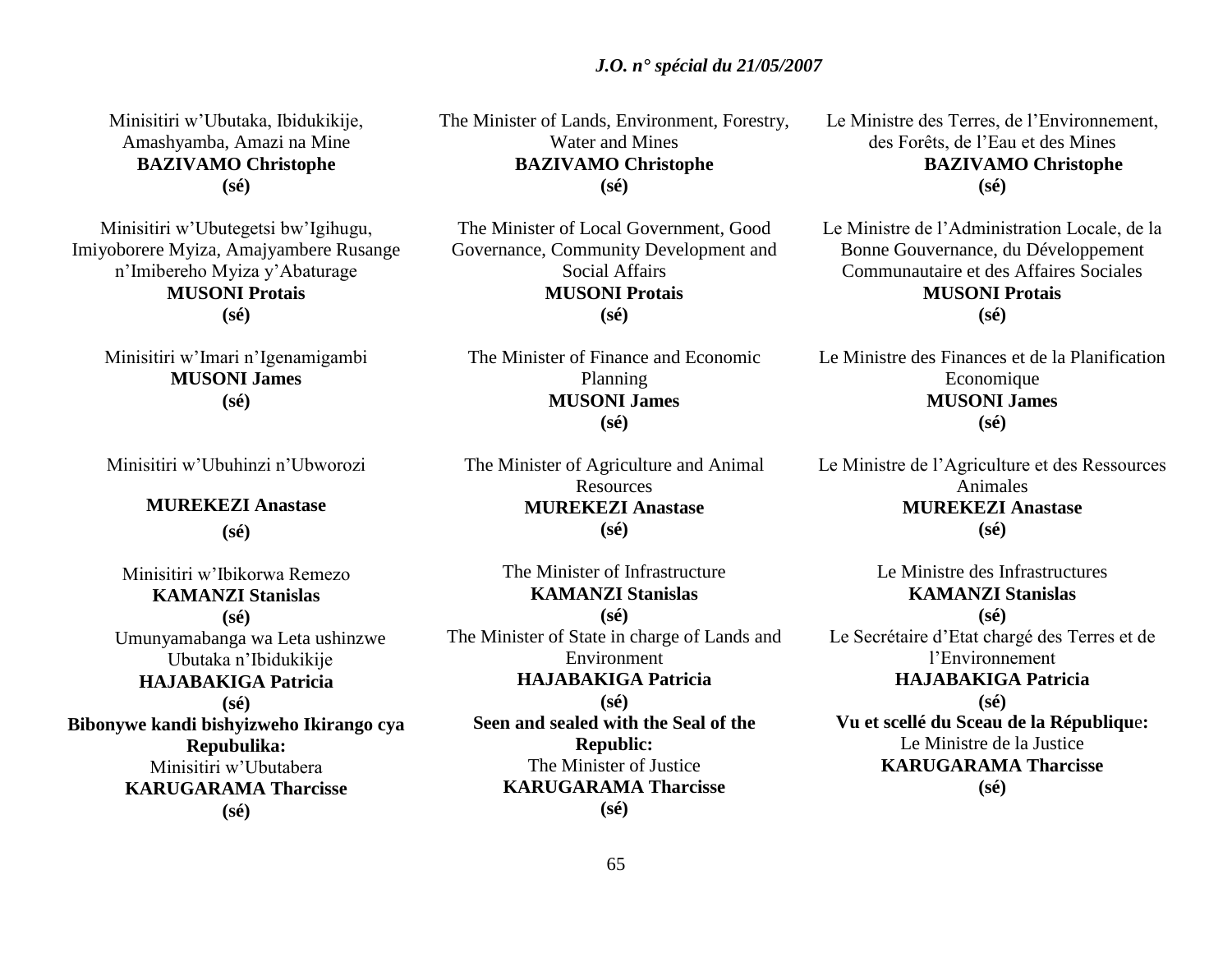**ITEKA RYA PEREZIDA Nº 16/01 RYO KU WA 03/05/2007 RYEMEZA BURUNDU AMASEZERANO Y'IMPANO YASHYIRIWEHO UMUKONO I TUNIS MURI TUNIZIYA KUWA 30 UKWAKIRA 2006, HAGATI YA REPUBULIKA Y'U RWANDA, REPUBULIKA Y'U BURUNDI N'IKIGEGA NYAFURIKA GITSURA AMAJYAMBERE (FAD), YEREKERANYE N'IMPANO INGANA NA MILIYONI MIRONGO ITATU N'IBIHUMBI MAGANA ABIRI ZA « UNITES DE COMPTE/UNITS OF ACCOUNT» (30.200.000 UC) AGENEWE UMUSHINGA W'UMUHANDA KICUKIRO - KIRUNDO**

**PRESIDENTIAL ORDER N° 16/01 OF 03/05/2007 RATIFYING THE GRANT AGREEMENT SIGNED IN TUNIS, TUNISIA, ON 30th OCTOBER 2006, BETWEEN THE REPUBLIC OF RWANDA, THE REPUBLIC OF BURUNDI AND THE AFRICAN DEVELOPMENT FUND (ADF), RELATING TO THE GRANT OF THIRTY MILLION TWO HUNDRED THOUSAND UNITS OF ACCOUNT (UA 30,200,000) FOR THE KICUKIRO-KIRUNDO ROAD PROJECT**

**ARRETE PRESIDENTIEL N° 16/01 DU 03/05/2007 RATIFIANT L'ACCORD DE DON SIGNE A TUNIS, EN TUNISIE, LE 30 OCTOBRE 2006, ENTRE LA REPUBULIQUE DU RWANDA, LA REPUBULIQUE DU BURUNDI ET LE FONDS AFRICAIN DE DEVELOPPEMENT (FAD), RELATIF AU DON DE TRENTE MILLIONS DEUX CENT MILLE UNITES DE COMPTE (30.200.000 UC) POUR LE PROJET DE ROUTE KICUKIRO-KIRUNDO**

#### **ISHAKIRO**

#### **TABLE OF CONTENTS**

#### **TABLE DES MATIERES**

| Ingingo ya mbere : Kwemeza burundu                                           | <b>Article One: Ratification</b>                             | <b>Article premier: Ratification</b>                      |
|------------------------------------------------------------------------------|--------------------------------------------------------------|-----------------------------------------------------------|
| Abashinzwe<br>ishvirwa<br>Ingingo<br><b>2:</b><br>va<br>mu<br>bikorwa        | Article 2 : Authorities<br>responsible for<br>implementation | Article 2 : Autorités chargées de la mise<br>en exécution |
| kw'ingingo<br>Kuvanwaho<br>$ya \quad 3:$<br>Ingingo<br>zinyuranye n'iri Teka | <b>Article 3: Repealing of inconsistent</b><br>provisions    | <b>Article 3 : Disposition abrogatoire</b>                |
| Ingingo ya 4: Igihe Iteka ritangira gukurikizwa                              | <b>Article 4: Coming into force</b>                          | Article 4 : Entrée en vigueur                             |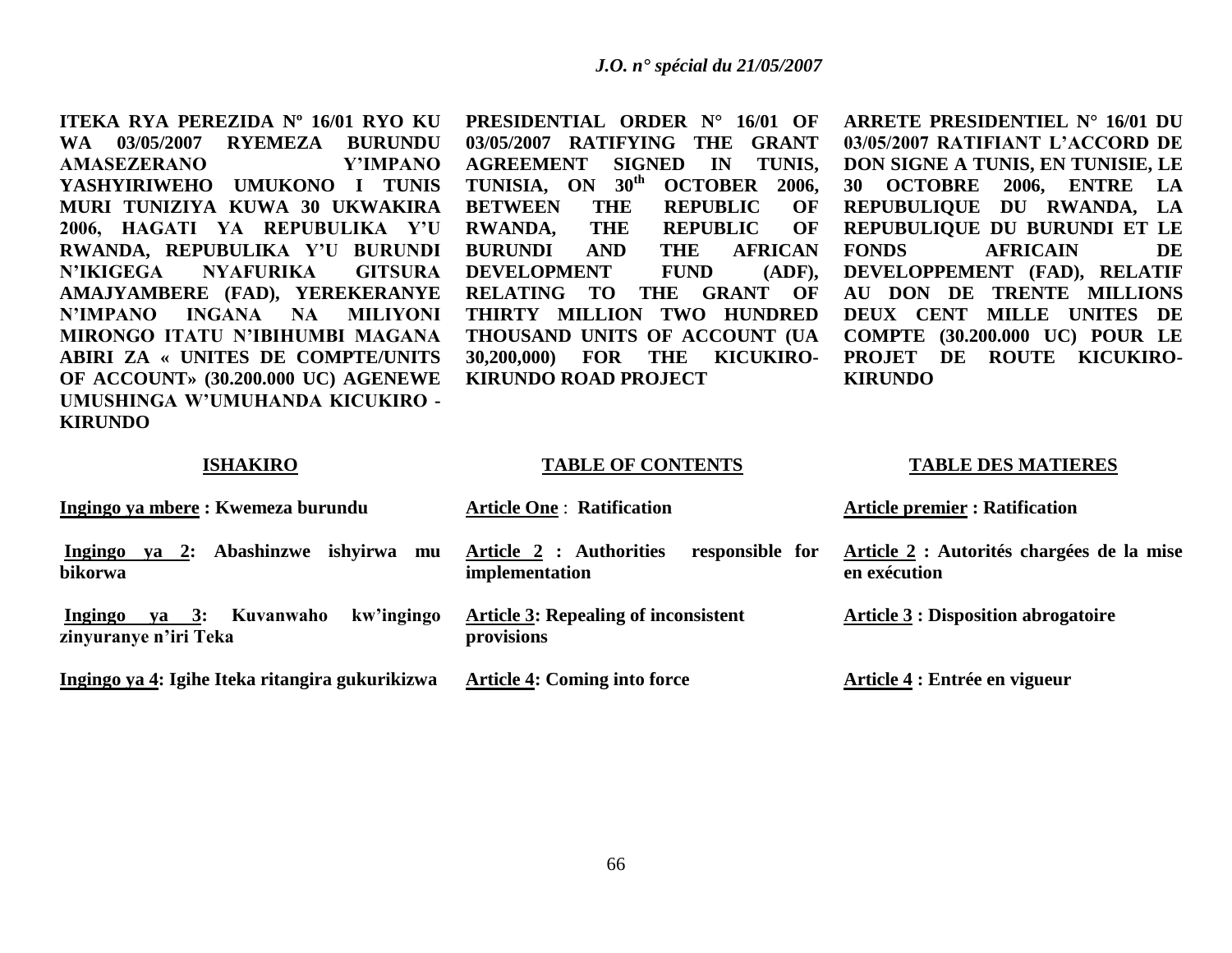**ITEKA RYA PEREZIDA Nº 16/01 RYO KU WA 03/05/2007 RYEMEZA BURUNDU AMASEZERANO Y'IMPANO YASHYIRIWEHO UMUKONO I TUNIS MURI TUNIZIYA KUWA 30 UKWAKIRA 2006, HAGATI YA REPUBULIKA Y'U RWANDA, REPUBULIKA Y'U BURUNDI N'IKIGEGA NYAFURIKA GITSURA AMAJYAMBERE (FAD), YEREKERANYE N'IMPANO INGANA NA MILIYONI MIRONGO ITATU N'IBIHUMBI MAGANA ABIRI ZA « UNITES DE COMPTE/UNITS OF ACCOUNT» (30.200.000 UC) AGENEWE UMUSHINGA W'UMUHANDA KICUKIRO – KIRUNDO**

# **PRESIDENTIAL ORDER N° 16/01 OF 03/05/2007 RATIFYING THE GRANT AGREEMENT SIGNED IN TUNIS, TUNISIA, ON 30th OCTOBER 2006, BETWEEN THE REPUBLIC OF RWANDA, THE REPUBLIC OF BURUNDI AND THE AFRICAN DEVELOPMENT FUND (ADF), RELATING TO THE GRANT OF THIRTY MILLION TWO HUNDRED THOUSAND UNITS OF ACCOUNT (UA 30,200,000) FOR THE KICUKIRO-KIRUNDO ROAD PROJECT**

**ARRETE PRESIDENTIEL N° 16/01 DU 03/05/2007 RATIFIANT L'ACCORD DE DON SIGNE A TUNIS, EN TUNISIE, LE 30 OCTOBRE 2006, ENTRE LA REPUBULIQUE DU RWANDA, LA REPUBULIQUE DU BURUNDI ET LE FONDS AFRICAIN DE DEVELOPPEMENT (FAD), RELATIF AU DON DE TRENTE MILLIONS DEUX CENT MILLE UNITES DE COMPTE (30.200.000 UC) POUR LE PROJET DE ROUTE KICUKIRO-KIRUNDO**

#### **Twebwe, KAGAME Paul,**

Perezida wa Repubulika;

Dushingiye ku Itegeko Nshinga rya Repubulika y"u Rwanda ryo kuwa 04 Kamena 2003, nk"uko ryavuguruwe kugeza ubu, cyane cyane ingingo zaryo iya 98 igika cya 3, iya 112, iya 113, iya 189, iya 190 n"iya 201;

Dushingiye ku Itegeko n°15/2007 ryo kuwa 10/04/2007 ryemerera kwemeza burundu Amasezerano y"impano yashyiriweho umukono i Tunis muri Tuniziya kuwa 30 Ukwakira 2006, hagati ya Repubulika y"u Rwanda, Repubulika y"u Burundi n"Ikigega Nyafurika Gitsura Amajyambere (FAD), yerekeranye n"impano

### **We, KAGAME Paul,** President of the Republic;

Given the Constitution of the Republic of Rwanda of  $4<sup>th</sup>$  June 2003 as amended, especially in Articles 98 paragraph 3, 112, 113, 189, 190 and 201;

Given Law n°15/2007 of 10/04/2007 authorising the ratification of the grant Agreement signed in Tunis, Tunisia, on  $30<sup>th</sup>$ October, 2006, between the Republic of Rwanda, the Republic of Burundi and the African Development Fund (ADF), relating to the grant of thirty million two hundred **Nous, KAGAME Paul,** Président de la République ;

Vu la Constitution de la République du Rwanda du 04 juin 2004, telle que révisée à ce jour, spécialement en ses articles 98 alinéa 3, 112, 113, 189, 190 et 201 ;

Vu la loi n°15/2007 du 10/04/2007 autorisant la ratification de l"accord de don signé à Tunis en Tunisie, le 30 Octobre 2006, entre la République du Rwanda, la République du Burundi et le Fonds Africain de Développement (FAD), relatif au don de trente millions deux cent mille unités de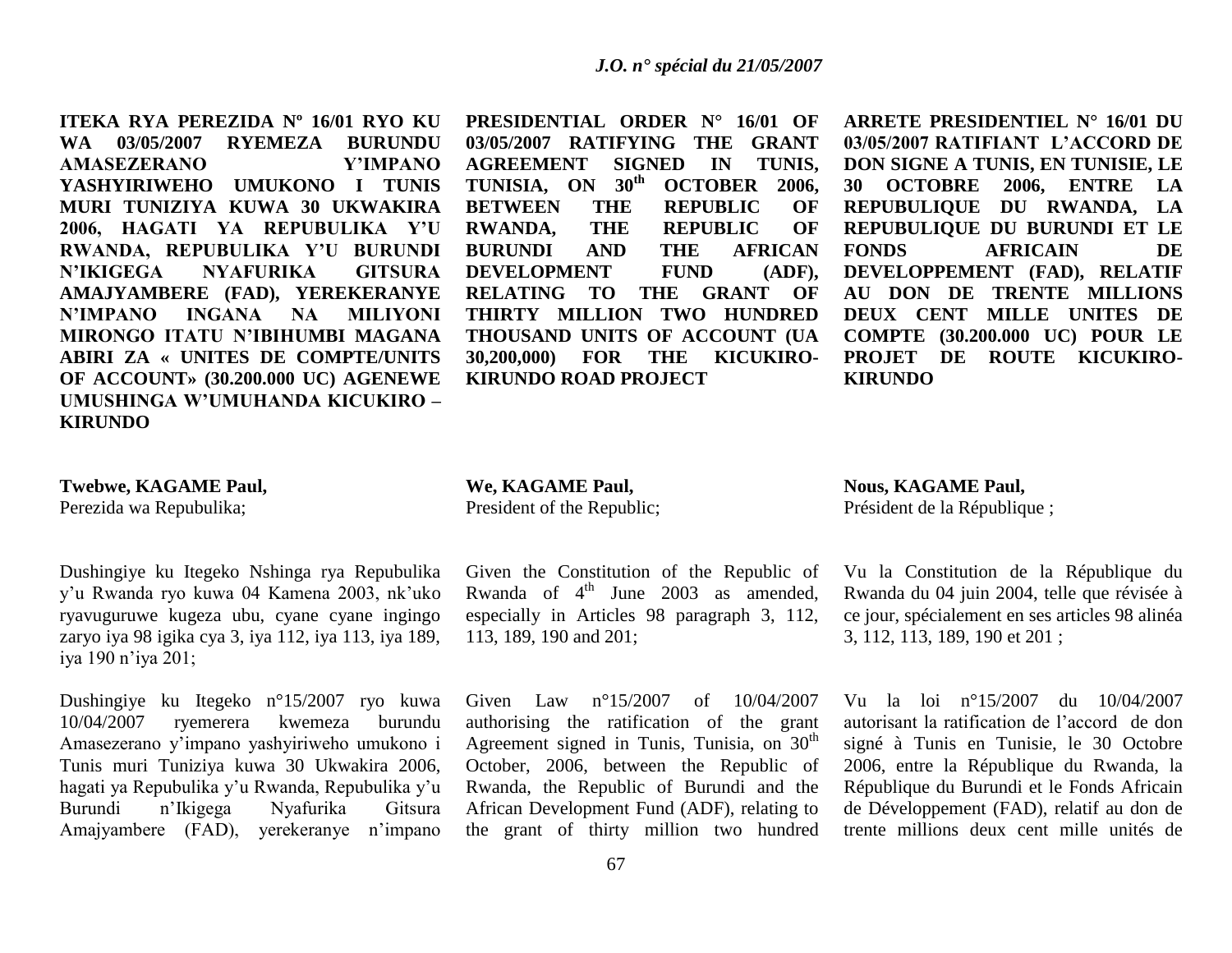ingana na miliyoni mirongo itatu n"ibihumbi magana abiri za «Unités de Compte/Units of Account» (30.200.000 UC) agenewe umushinga w"umuhanda Kicukiro-Kirundo;

Tumaze kubona Amasezerano y"impano yashyiriweho umukono i Tunis muri Tuniziya ku wa 30 Ukwakira 2006, hagati ya Repubulika y"u Rwanda, Repubulika y"u Burundi n"Ikigega Nyafurika Gitsura Amajyambere (FAD), yerekeranye n"impano ingana na miliyoni mirongo itatu n"ibihumbi magana abiri za «Unités de Compte/Units of Account» (30.200.000 UC) agenewe umushinga w"umuhanda Kicukiro-Kirundo;

Bisabwe na Minisitiri w"Imari n"Igenamigambi;

Inama y"Abaminisitiri yo kuwa 13 Ukuboza 2006 imaze kubisuzuma no kubyemeza;

# **TWATEGETSE KANDI DUTEGETSE:**

# **Ingingo ya mbere: Kwemeza burundu**

Amasezerano y"impano yashyiriweho umukono i Tunis muri Tuniziya kuwa 30 Ukwakira 2006, hagati ya Repubulika y"u Rwanda, Repubulika y"u Burundi n"Ikigega Nyafurika Gitsura Amajyambere (FAD), yerekeranye n"impano ingana na miliyoni mirongo itatu n"ibihumbi thousand Units of Account (UA 30.200.000) for the Kicukiro-Kirundo road project;

Given the grant Agreement signed in Tunis, Tunisia, on  $30<sup>th</sup>$  October 2006, between the Republic of Rwanda, the Republic of Burundi and the African Development Fund (ADF), relating to the grant of thirty million two hundred thousand Units of Account (UA 30.200.000) for the Kicukiro-Kirundo road project;

On proposal by the Minister of Finance and Economic Planning;

After consideration and approval by the Cabinet in its session of  $13<sup>th</sup>$  December 2006;

# **HAVE ORDERED AND HEREBY ORDER:**

# **Article One** : **Ratification**

The grant Agreement signed in Tunis, Tunisia, on 30th October 2006, between the Republic of Rwanda, the Republic of Burundi and the African Development Fund (ADF), relating to the grant of thirty million two hundred thousand Units of Account (UA 30.200.000) Compte (30.200.000 UC) pour le Project de Route Kicukiro-Kirundo;

Considérant l"accord de don signé à Tunis en Tunisie, le 30 Octobre 2006, entre la République du Rwanda, la République du Burundi et le Fonds Africain de Développement (FAD), relatif au don de trente millions deux cent mille Unités de Compte (30.200.000 UC) pour le Project de Route Kicukiro-Kirundo;

Sur proposition du Ministre des Finances et de la Planification Economique ;

Après examen et adoption par le Conseil des Ministres réuni en sa séance du 13 décembre 2006 ;

### **AVONS ARRETE ET ARRETONS:**

# **Article premier : Ratification**

L"accord de don signé à Tunis en Tunisie, le 30 Octobre 2006, entre la République du Rwanda, la République du Burundi et le Fonds Africain de Développement (FAD), relatif au don de trente millions deux cent mille Unités de Compte (30.200.000 UC)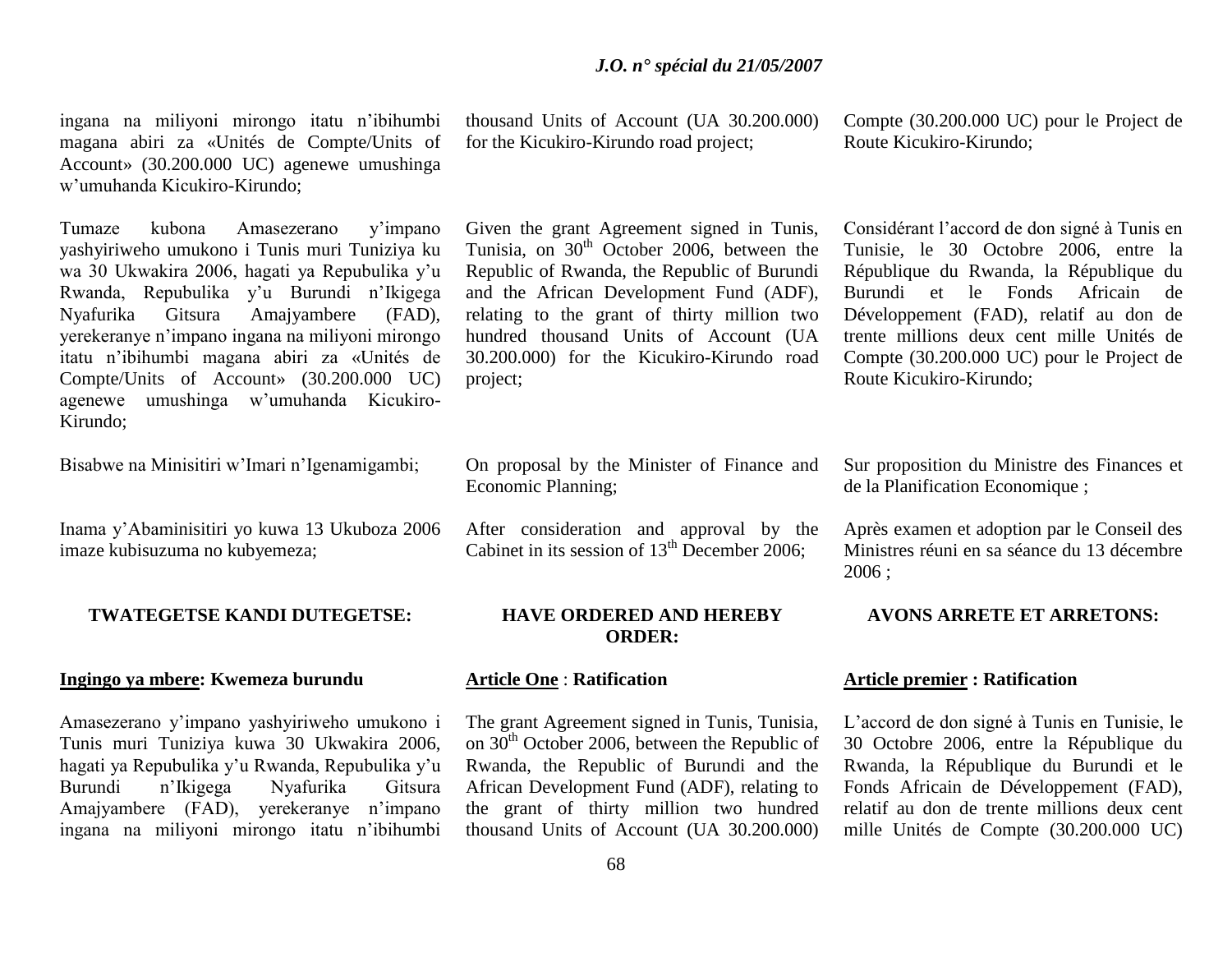magana abiri za «Unités de Compte/Units of Account» (30.200.000 UC) agenewe umushinga w"umuhanda Kicukiro-Kirundo, yemejwe burundu kandi atangiye gukurikizwa mu ngingo zayo zose.

### **Ingingo ya 2: Abashinzwe ishyira mu bikorwa**

Minisitiri w"Intebe, Minisitiri w"Imari n"Igenamigambi na Minisitiri w"Ibikorwa Remezo basabwe kubahiriza iri Teka.

# **Ingingo ya 3: Kuvanwaho kw'ingingo zinyuranye n'iri Teka**

Izindi ngingo z"amateka abanziriza iri kandi zinyuranye naryo zivanyweho**.**

# **Ingingo ya 4: Igihe Iteka ritangira gukurikizwa**

Iri Teka ritangira gukurikizwa ku munsi ritangarijweho mu Igazeti ya Leta ya Repubulika y"u Rwanda.

Kigali, ku wa 03/05/2007

for the Kicukiro-Kirundo road project, is hereby ratified and becomes fully effective.

# **Article 2: Authorities responsible for implementation**

The Prime Minister, the Minister of Finance and Economic Planning and the Minister of Infrastructure are entrusted with implementing this Order.

# **Article 3: Repealing of inconsistent provisions**

All previous provisions contrary to this Order are hereby repealed.

### **Article 4 : Coming into force**

This Order shall come into force on the date of its publication in the Official Gazette of the Republic of Rwanda.

Kigali, on 03/05/2007

pour le Projet de Route Kicukiro-Kirundo est ratifié et sort son plein et entier effet.

# **Article 2: Autorités chargées de la mise en exécution**

Le Premier Ministre, le Ministre des Finances et de la Planification Economique et le Ministre des Infrastructures sont chargés de l"exécution du présent Arrêté.

# **Article 3 : Disposition abrogatoire**

Toutes les dispositions antérieures contraires au présent Arrêté sont abrogées.

### **Article 4 : Entrée en vigueur**

Le présent arrêté entre en vigueur le jour de sa publication au Journal Officiel de la République du Rwanda.

Kigali, le 03/05/2007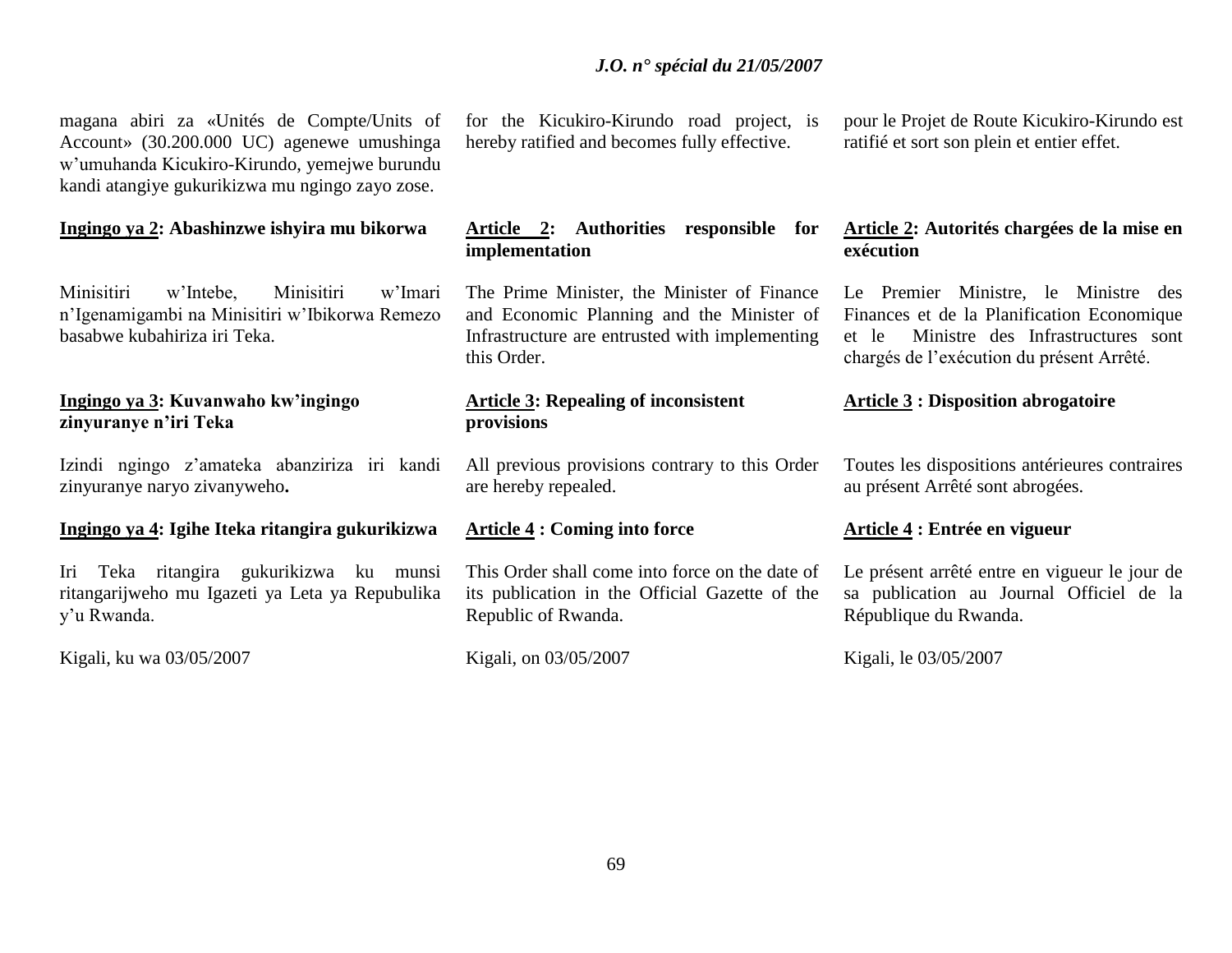Perezida wa Repubulika **KAGAME Paul (sé)**

Minisitiri w"Intebe **MAKUZA Bernard (sé)**

Minisitiri w"Imari n"Igenamigambi **MUSONI James (sé)**

Minisitiri w"Ububanyi n"Amahanga n"Ubutwererane **Dr. MURIGANDE Charles (sé)**

Minisitiri w"Ibikorwa Remezo **KAMANZI Stanislas (sé)**

**Bibonywe kandi bishyizweho Ikirango cya Repubulika:**

> Minisitiri w"Ubutabera **KARUGARAMA Tharcisse (sé)**

The President of the Republic **KAGAME Paul (sé)**

> The Prime Minister **MAKUZA Bernard (sé)**

The Minister of Finance and Economic Planning **MUSONI James (sé)**

The Minister of Foreign Affairs and Cooperation **Dr. MURIGANDE Charles (sé)**

The Minister of Infrastructure **KAMANZI Stanislas (sé)**

**Seen and sealed with the Seal of the Republic:**

The Minister of Justice **KARUGARAMA Tharcisse (sé)**

Le Président de la République **KAGAME Paul (sé)**

> Le Premier Ministre **MAKUZA Bernard (sé)**

Le Ministre des Finances et de la Planification Economique **MUSONI James (sé)**

Le Ministre des Affaires Etrangères et de la Coopération **Dr. MURIGANDE Charles (sé)**

> Le Ministre des Infrastructures **KAMANZI Stanislas (sé)**

**Vu et scellé du Sceau de la République :**

Le Ministre de la Justice **KARUGARAMA Tharcisse (sé)**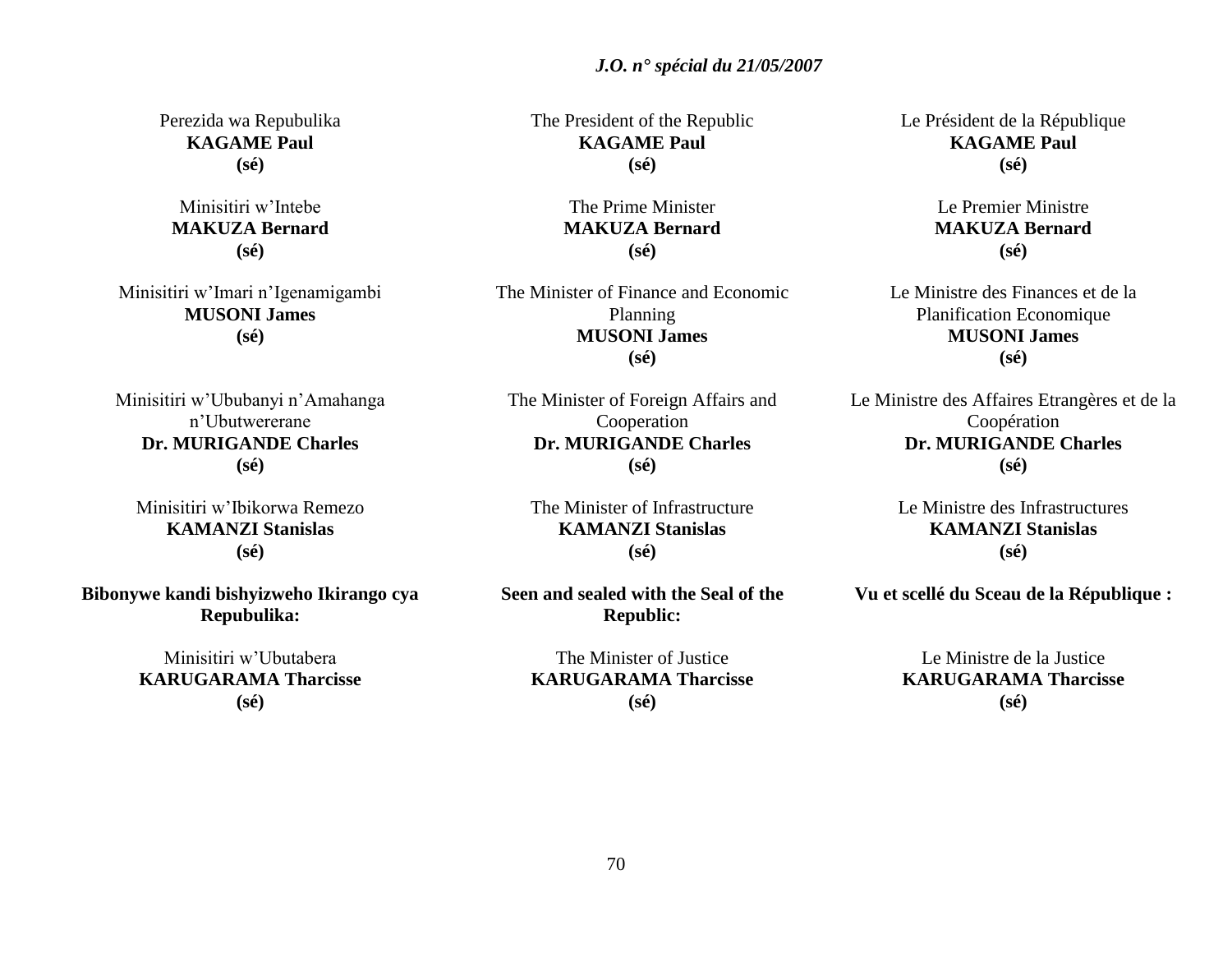**ITEKA RYA PEREZIDA N˚ 17/01 RYO KUWA 03/05/2007 RYEMEZA BURUNDU AMASEZERANO Y'IMPANO YASHYIZWEHO UMUKONO I TUNIS MURI TUNIZIYA KU WA 11 UKWAKIRA 2006, HAGATI YA REPUBULIKA Y'U RWANDA N'IKIGEGA NYAFURIKA GITSURA AMAJYAMBERE (FAD), YEREKERANYE N'IMPANO INGANA NA MILIYONI CUMI N'ESHANU ZA « UNITES DE COMPTE/UNITS OF ACCOUNT» (15.000.000 UC) AGENEWE GAHUNDA YO GUTERA INKUNGA INGAMBA Z'URWEGO RW'UBUREZI 2006-2010**

**PRESIDENTIAL ORDER N° 17/01 OF 03/05/2007 RATIFYING THE GRANT AGREEMENT SIGNED IN TUNIS, TUNISIA, ON 11th OCTOBER 2006, BETWEEN THE REPUBLIC OF RWANDA AND THE AFRICAN DEVELOPMENT FUND (ADF), RELATING TO THE GRANT OF FIFTEEN MILLION UNITS OF ACCOUNT (UA 15,000,000) FOR PROGRAM SUPPORT FOR EDUCATION SECTOR STRATEGIC PLAN 2006-2010**

**ARRETE PRESIDENTIEL N° 17/01 DU 03/05/2007 RATIFIANT L'ACCORD DE DON SIGNE A TUNIS EN TUNISIE, LE 11 OCTOBRE 2006, ENTRE LA REPUBLIQUE DU RWANDA ET LE FONDS AFRICAIN DE DEVELOPPEMENT (FAD), RELATIF AU DON DE QUINZE MILLIONS D'UNITES DE COMPTE (15.000.000 UC) POUR LE PROGRAMME D'APPUI AU PLAN STRATEGIQUE DU SECTEUR DE L'EDUCATION 2006-2010**

#### **ISHAKIRO**

#### **TABLE OF CONTENTS**

### **TABLE DES MATIERES**

| Ingingo ya mbere : Kwemeza burundu                                             | <b>Article One: Ratification</b>                                      | <b>Article premier : Ratification</b>                    |
|--------------------------------------------------------------------------------|-----------------------------------------------------------------------|----------------------------------------------------------|
| Ingingo ya 2: Abashinzwe ishvirwa<br>mu<br>bikorwa                             | Article 2:<br><b>Authorities</b><br>responsible for<br>implementation | Article 2: Autorités chargées de la mise en<br>exécution |
| Ingingo ya 3: Kuvanwaho kw'ingingo<br>zinyuranye n'iri Teka.                   | <b>Article 3: Repealing of inconsistent</b><br>provisions             | <b>Article 3 : Disposition abrogatoire</b>               |
| ritangira<br><b>Igihe</b><br><b>Iteka</b><br>ya $4:$<br>Ingingo<br>gukurikizwa | <b>Article 4: Coming into force</b>                                   | Article 4 : Entrée en vigueur                            |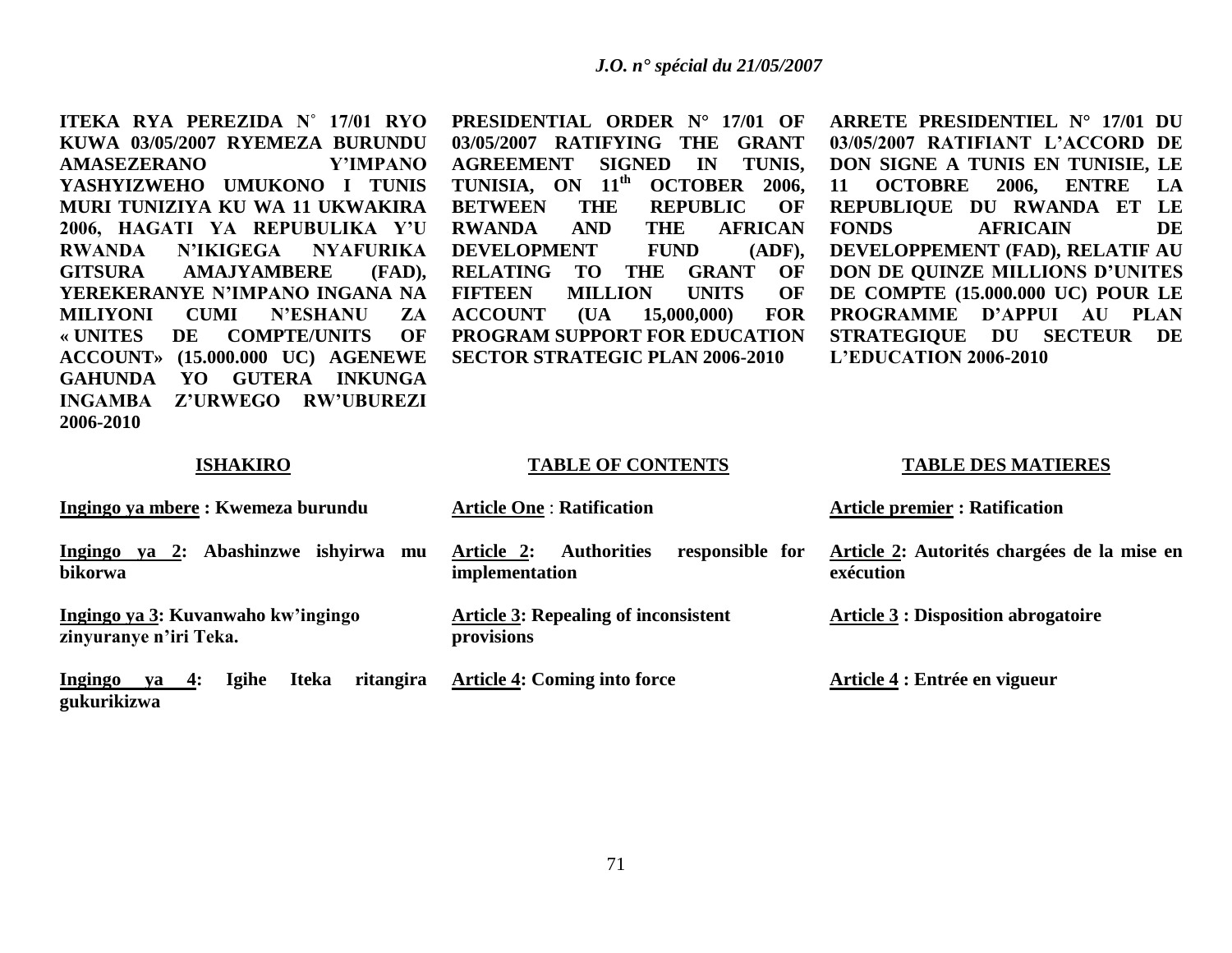**ITEKA RYA PEREZIDA Nº 17/01 RYO KUWA 03/05/2007 RYEMEZA BURUNDU AMASEZERANO Y'IMPANO YASHYIZWEHO UMUKONO I TUNIS MURI TUNIZIYA KUWA 11 UKWAKIRA 2006, HAGATI YA REPUBULIKA Y'U RWANDA N'IKIGEGA NYAFURIKA GITSURA AMAJYAMBERE (FAD), YEREKERANYE N'IMPANO INGANA NA MILIYONI CUMI N'ESHANU ZA « UNITES DE COMPTE/UNITS OF ACCOUNT» (15.000.000 UC) AGENEWE GAHUNDA YO GUTERA INKUNGA INGAMBA Z'URWEGO RW'UBUREZI 2006-2010**

#### **Twebwe, KAGAME Paul,**

Perezida wa Repubulika;

Ishingiye ku Itegeko Nshinga rya Repubulika y"u Rwanda ryo kuwa 4 Kamena 2003, nk"uko ryavuguruwe kugeza ubu, cyane cyane mu ngingo zaryo iya 98 igika cya 3, iya 112, iya 113, iya 189, iya 190 n"iya 201;

Dushingiye ku Itegeko n˚16/2007 ryo kuwa 18/04/2007 ryemerera kwemeza burundu amasezerano y"impano yashyizweho umukono i Tunis muri Tuniziya ku wa 11 Ukwakira 2006, hagati ya Repubulika y"u rwanda n"Ikigega Nyafurika Gitsura Amajyambere (FAD), yerekeranye n"impano ingana na miliyoni icumi n"eshanu za « Unités de Compte/Units of Account» (15.000.000 UC) agenewe gahunda yo gutera inkunga ingamba z"urwego rw"uburezi 2006-2010;

**PRESIDENTIAL ORDER N° 17/01 OF 03/05/2007 RATIFYING THE GRANT AGREEMENT SIGNED IN TUNIS, TUNISIA, ON 11th OCTOBER 2006, BETWEEN THE REPUBLIC OF RWANDA AND THE AFRICAN DEVELOPMENT FUND (ADF), RELATING TO THE GRANT OF FIFTEEN MILLION UNITS OF ACCOUNT (UA 15,000,000) FOR PROGRAM SUPPORT FOR EDUCATION SECTOR STRATEGIC PLAN 2006-2010**

#### **We, KAGAME Paul,**

President of the Republic;

Given the Constitution of the Republic of Rwanda of  $4<sup>th</sup>$  June 2003, as amended, especially in Articles 98 paragraph 3, 112, 113, 189, 190 and 201;

Given Law n°16/2007 of 18/04/2007 authorising the ratification of the grant Agreement signed in Tunis, Tunisia, on  $11<sup>th</sup>$  October 2006, between the Republic of Rwanda and the African Development Fund (ADF), relating to the grant of fifteen million Units of Account (UA 15,000,000) for program support for the education sector strategic plan 2006-2010;

**ARRETE PRESIDENTIEL N° 17/01 DU 03/05/2007 RATIFIANT L'ACCORD DE DON SIGNE A TUNIS EN TUNISIE, LE 11 OCTOBRE 2006, ENTRE LA REPUBLIQUE DU RWANDA ET LE FONDS AFRICAIN DE DEVELOPPEMENT (FAD), RELATIF AU DON DE QUINZE MILLIONS D'UNITES DE COMPTE (15.000.000 UC) POUR LE PROGRAMME D'APPUI AU PLAN STRATEGIQUE DU SECTEUR DE L'EDUCATION 2006-2010**

**Nous, KAGAME Paul** Président de la République ;

Vu la Constitution de la République du Rwanda du 04 juin 2003, telle que révisée à ce jour, spécialement en ses articles 98 alinéa 3, 112, 113, 189, 190 et 201 ;

Vu la loi n°16/2007 du 18/04/2007 autorisant la ratification de l"accord de don signé à Tunis en Tunisie, le 11 octobre 2006, entre la République du Rwanda et le Fonds Africain de Développement (FAD), relatif au don de quinze millions d"unités de compte (15.000.000 UC) pour le programme d"appui au plan stratégique du secteur de l"éducation 2006-2010 ;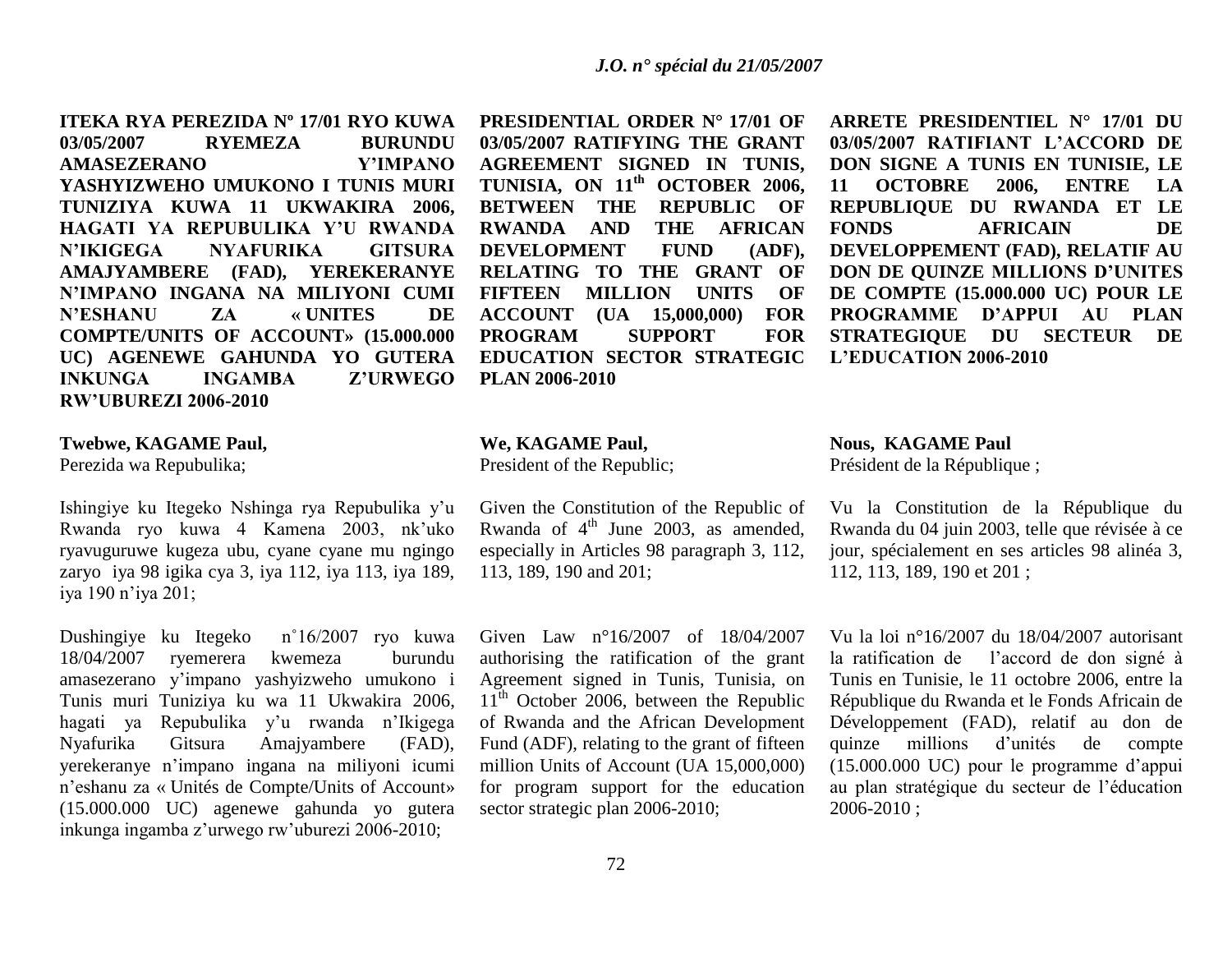Tumaze kubona amasezerano y"impano yashyizweho umukono i Tunis muri Tuniziya kuwa 11 Ukwakira 2006, hagati ya Repubulika y"u Rwanda n"Ikigega Nyafurika Gitsura Amajyambere (FAD) yerekeranye n"impano ingana na miliyoni cumi n"eshanu za « Unités de Compte/Units of Account» (15.000.000 UC) agenewe gahunda yo gutera inkunga ingamba z"urwego rw"uburezi 2006- 2010;

Bisabwe na Minisitiri w"Imari n"Igenamigambi;

Inama y"Abaminisitiri yo kuwa 17 Mutarama 2007 imaze kubisuzuma no kubyemeza;

### **ATEGETSE KANDI DUTEGETSE:**

### **Ingingo ya mbere : Kwemeza burundu amasezerano**

Amasezerano y"impano yashyizweho umukono i Tunis muri Tuniziya kuwa 11 Ukwakira 2006, hagati ya Repubulika y'u Rwanda n'Ikigega Nyafurika Gitsura Amajyambere (FAD), yerekeranye n"impano ingana na miliyoni cumi n"eshanu za « Unités de Compte/Units of Account» (15.000.000 UC) agenewe gahunda yo gutera inkunga ingamba z"urwego rw"uburezi 2006-2010, yemejwe burundu kandi atangiye gukurikizwa mu ngingo zayo zose.

Given the grant Agreement signed in Tunis, Tunisia, on 11<sup>th</sup> October 2006, between the Republic of Rwanda and the African Development Fund (ADF), relating to the grant of fifteen million Units of Account (UA 15,000,000) for program support for the education sector strategic plan 2006-2010;

On proposal by the Minister of Finance and Economic Planning;

After consideration and approval by the Cabinet in its session of  $17<sup>th</sup>$  January 2007;

#### **HAVE ORDERED AND HEREBY ORDER:**

### **Article One** : **Ratification**

The grant Agreement signed in Tunis, Tunisia, on  $11^{th}$  October 2006, between the Republic of Rwanda and the African Development Fund (ADF), relating to the grant of fifteen million Units of Account (UA 15,000,000) for program support for the education sector strategic plan 2006- 2010, is hereby ratified and becomes fully effective.

Considérant l"accord de don signé à Tunis en Tunisie, le 11 Octobre 2006, entre la République du Rwanda et le Fonds Africain de Développement (FAD), relatif au don de quinze millions d"Unités de Compte (15.000.000 UC) pour le programme d"appui au plan stratégique du secteur de l"éducation 2006-2010 ;

Sur proposition du Ministre des Finances et de la Planification Economique ;

Après examen et adoption par le Conseil des Ministres réuni en sa séance du 17 janvier 2007 ;

#### **AVONS ARRETE ET ARRETONS:**

#### **Article premier : Ratification**

L"Accord de don signé à Tunis en Tunisie, le 11 Octobre 2006, entre la République du Rwanda et le Fonds Africain de Développement (FAD), relatif au don de quinze millions d"Unités de Compte (15.000.000 UC) pour le programme d"appui au plan stratégique du secteur de l"éducation 2006-2010, est ratifié et sort son plein et entier effet.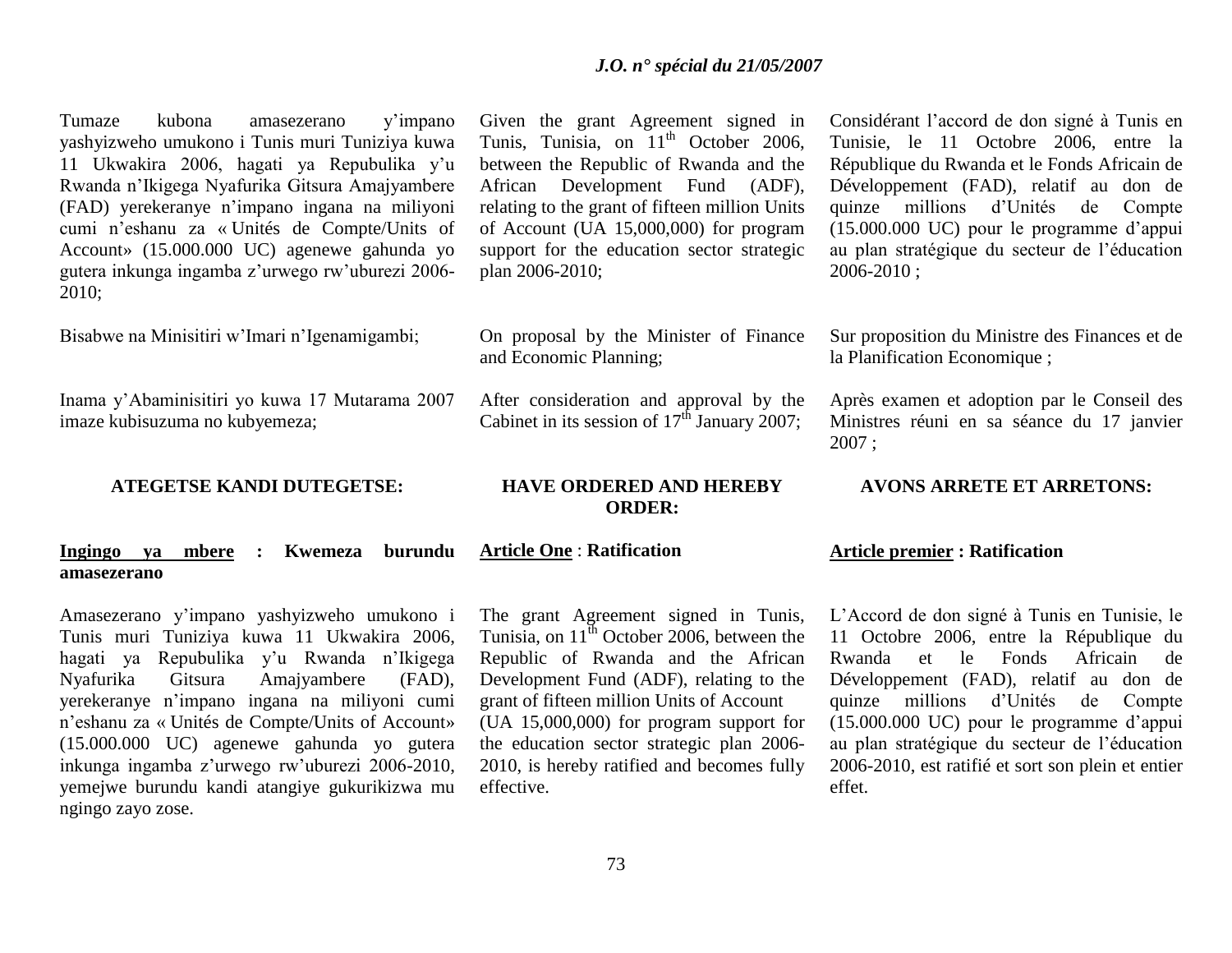**Ingingo ya 2: Abashinzwe ishyirwa mu bikorwa**

Minisitiri w"Intebe, Minisitiri w"Imari n"Igenamigambi na Minisitiri w"Uburezi basabwe kubahiriza iri Teka.

### **Ingingo ya 3: Kuvanwaho kw'ingingo zinyuranye n'iri Teka**

Izindi ngingo z"amateka abanziriza iri kandi zinyuranye naryo zivanyweho**.**

# **Ingingo ya 4: Igihe Iteka ritangira gukurikizwa**

Iri Teka ritangira gukurikizwa umunsi ritangarijweho mu Igazeti ya Leta ya Repubulika y"u Rwanda.

Kigali, kuwa 03/05/2007

Perezida wa Repubulika **KAGAME Paul (sé)**

Minisitiri w"Intebe **MAKUZA Bernard (sé)**

# **Article 2: Authorities responsible for implementation**

The Prime Minister, the Minister of Finance and Economic Planning and the Minister of Education are entrusted with implementing this Order.

# **Article 3: Repealing of inconsistent provisions**

All previous provisions contrary to this Order are hereby repealed.

# **Article 4: Coming into force**

This Order shall come into force on the day of its publication in the Official Gazette of the Republic of Rwanda.

Kigali, on 03/05/2007

The President of the Republic **KAGAME Paul (sé)**

> The Prime Minister **MAKUZA Bernard (sé)**

# **Article 2: Autorités chargées de la mise en exécution**

Le Premier Ministre, le Ministre des Finances et de la Planification Economique et le Ministre de l"Education sont chargés de l"exécution du présent Arrêté.

# **Article 3 : Disposition abrogatoire**

Toutes les dispositions antérieures contraires au présent Arrêté sont abrogées.

## **Article 4 : Entrée en vigueur**

Le présent Arrêté entre en vigueur le jour de sa publication au Journal Officiel de la République du Rwanda.

Kigali, le 03/05/2007

Le Président de la République **KAGAME Paul (sé)**

> Le Premier Ministre **MAKUZA Bernard (sé)**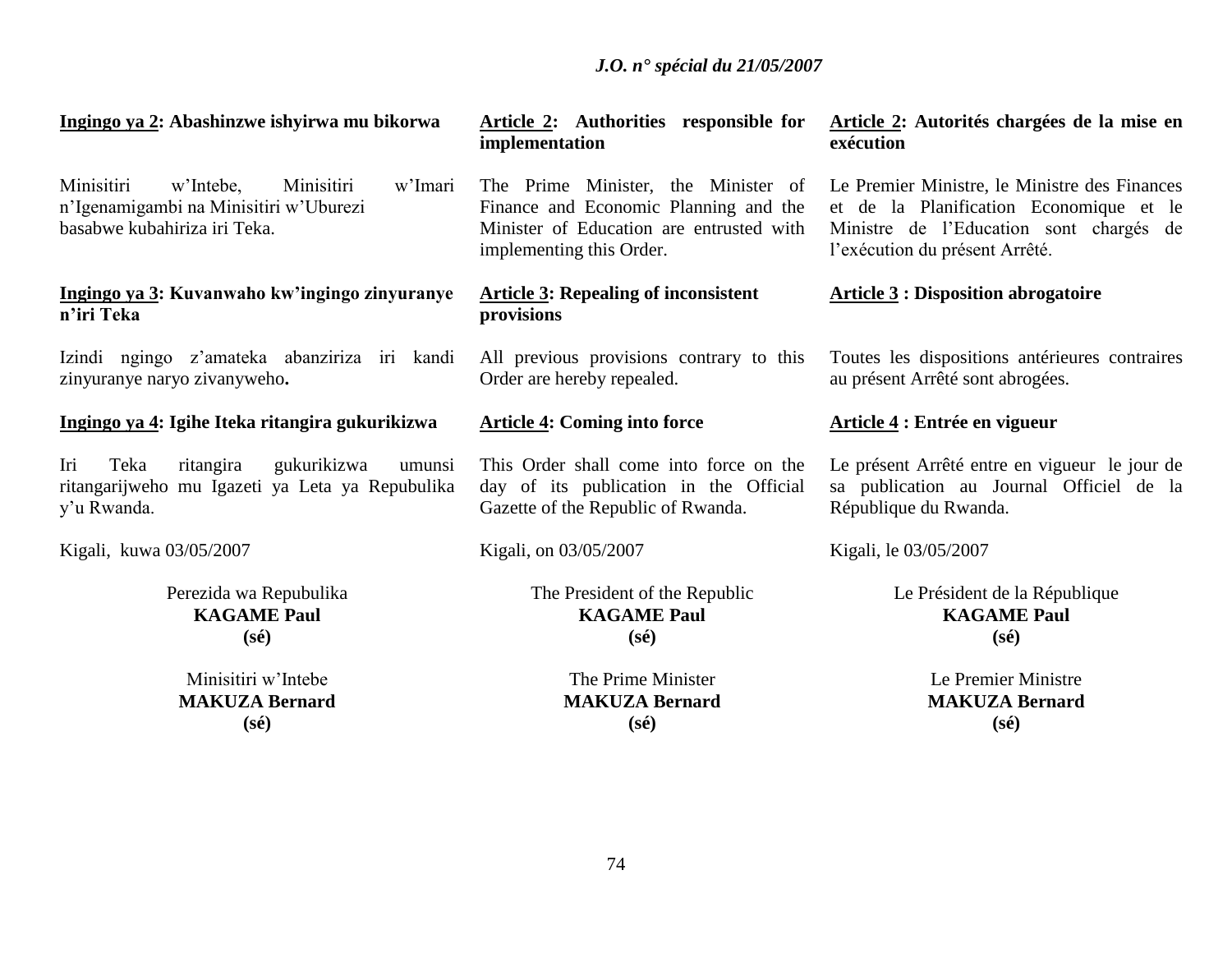**KARUGARAMA Tharcisse (sé)**

Le Ministre des Finances et de la Planification **Economique MUSONI James (sé)**

Le Secrétaire d"Etat chargé de la Planification au Ministère des Finances et de la Planification Economique **NSANZABAGANWA Monique (sé)**

Le Ministre des Affaires Etrangères et de la Coopération **Dr. MURIGANDE Charles (sé)**

Le Ministre de l"Education **Dr. MUJAWAMARIYA Jeanne d'Arc (sé)**

**Vu et scellé du Sceau de la République :**

Le Ministre de la Justice **KARUGARAMA Tharcisse (sé)**

### Minisitiri w"Imari n"Igenamigambi **MUSONI James**  $(sé)$

Umunyamabanga wa Leta ushinzwe Igenamigami muri Minisitiri w"Imari n"Igenamigambi **NSANZABAGANWA Monique (sé)**

> Minisitiri w"Ububanyi n"Amahanga n"Ubutwererane **Dr. MURIGANDE Charles (sé)**

Minisitiri w"Uburezi **Dr. MUJAWAMARIYA Jeanne d'Arc (sé)**

**Bibonywe kandi bishyizweho Ikirango cya Repubulika:**

> Minisitiri w"Ubutabera **KARUGARAMA Tharcisse (sé)**

The Minister of Finance and Economic Planning **MUSONI James (sé)**

 *J.O. n° spécial du 21/05/2007*

The Minister of State in charge of Economic Planning in the Ministry of Finance and Economic Planning **NSANZABAGANWA Monique (sé)**

The Minister of Foreign Affairs and Cooperation **Dr. MURIGANDE Charles (sé)**

The Minister of Education **Dr. MUJAWAMARIYA Jeanne d'Arc (sé)**

**Seen and sealed with the Seal of the Republic**

The Minister of Justice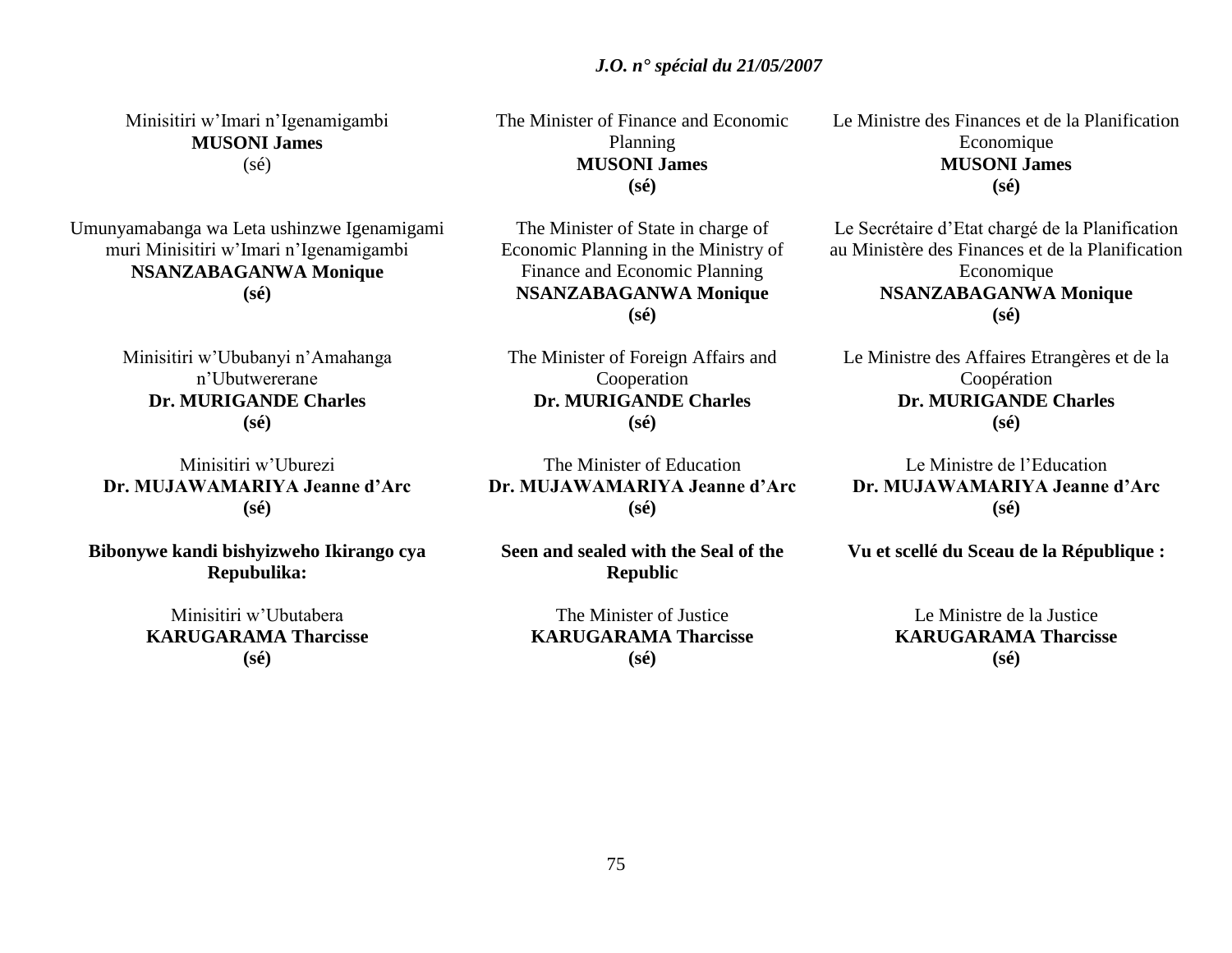**ITEKA RYA PEREZIDA Nº 18/01 RYO KUWA 03/05/2007 RYEMEZA BURUNDU AMASEZERANO Y'IMPANO YASHYIZWEHO UMUKONO I TUNIS MURI TUNIZIYA KU WA 11 UKWAKIRA 2006, HAGATI YA REPUBULIKA Y'U RWANDA N'IKIGEGA NYAFURIKA GITSURA AMAJYAMBERE (FAD), YEREKERANYE N'IMPANO INGANA NA MILIYONI ICUMI ZA « UNITES DE COMPTE/UNITS OF ACCOUNT» (10.000.000 UC) AGENEWE UMUSHINGA WO GUFASHA ITERAMBERE RY'UBUHINZI MU BUGESERA (PADAB)**

**PRESIDENTIAL ORDER N° 18/01 OF 03/05/2007 RATIFYING THE GRANT AGREEMENT SIGNED IN TUNIS, TUNISIA, ON 11th OCTOBER 2006, BETWEEN THE REPUBLIC OF RWANDA AND THE AFRICAN DEVELOPMENT FUND (ADF), RELATING TO THE GRANT OF TEN MILLIONS UNITS OF ACCOUNT (UA 10,000,000) FOR THE BUGESERA AGRICULTURE DEVELOPMENT SUPPORT PROJECT (PADAB)**

**ARRETE PRESIDENTIEL N° 18/01 DU 03/05/2007 RATIFIANT L'ACCORD DE DON SIGNE A TUNIS EN TUNISIE, LE 11 OCTOBRE 2006, ENTRE LA REPUBLIQUE DU RWANDA ET LE FONDS AFRICAIN DE DEVELOPPEMENT (FAD), RELATIF AU DON DE DIX MILLIONS D'UNITES DE COMPTE (10.000.000 UC) POUR LE PROJET D'APPUI AU DEVELOPPEMENT AGRICOLE DU BUGESERA (PADAB)**

#### **ISHAKIRO**

#### **TABLE OF CONTENTS**

#### **TABLE DES MATIERES**

| Ingingo ya mbere : Kwemeza burundu                                           | <b>Article One: Ratification</b>                             | <b>Article premier : Ratification</b>                     |
|------------------------------------------------------------------------------|--------------------------------------------------------------|-----------------------------------------------------------|
| ishvirwa<br>Abashinzwe<br>Ingingo<br><b>2:</b><br>va<br>mu<br>bikorwa        | Article 2 : Authorities<br>responsible for<br>implementation | Article 2 : Autorités chargées de la mise en<br>exécution |
| kw'ingingo<br>$ya \quad 3:$<br>Kuvanwaho<br>Ingingo<br>zinyuranye n'iri Teka | <b>Article 3: Repealing of inconsistent</b><br>provisions    | <b>Article 3 : Disposition abrogatoire</b>                |
| Ingingo ya 4: Igihe Iteka ritangira gukurikizwa                              | Article 4: Coming into force                                 | Article 4 : Entrée en vigueur                             |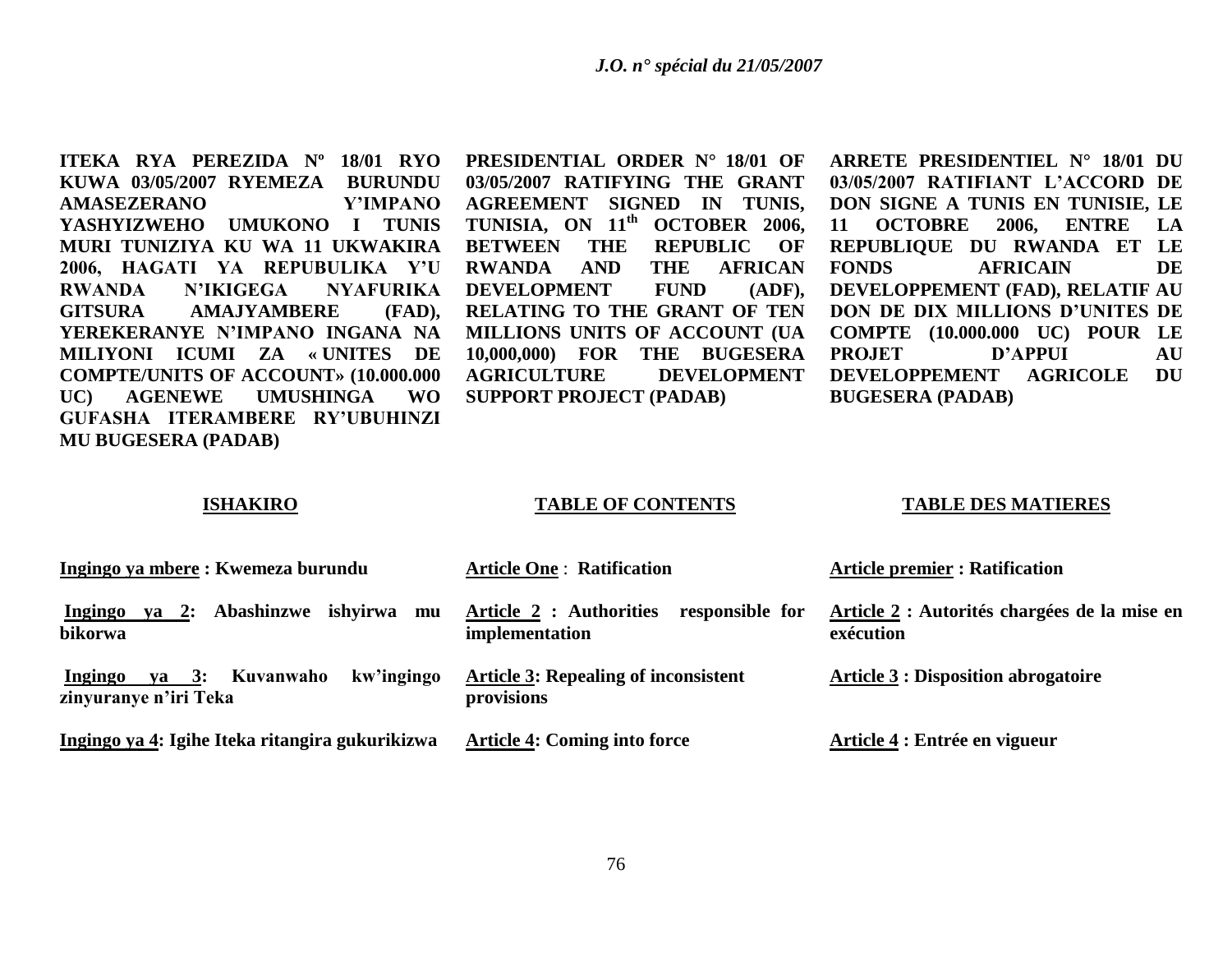**ITEKA RYA PEREZIDA Nº 18/01 RYO KUWA 03/05/2007 RYEMEZA BURUNDU AMASEZERANO Y'IMPANO YASHYIZWEHO UMUKONO I TUNIS MURI TUNIZIYA KUWA 11 UKWAKIRA 2006, HAGATI YA REPUBULIKA Y'U RWANDA N'IKIGEGA NYAFURIKA GITSURA AMAJYAMBERE (FAD), YEREKERANYE N'IMPANO INGANA NA MILIYONI ICUMI ZA « UNITES DE COMPTE/UNITS OF ACCOUNT» (10.000.000 UC) AGENEWE UMUSHINGA WO GUFASHA ITERAMBERE RY'UBUHINZI MU BUGESERA (PADAB)**

#### **Twebwe, KAGAME Paul,**

Perezida wa Repubulika;

Ishingiye ku Itegeko Nshinga rya Repubulika y"u Rwanda ryo kuwa 4 Kamena 2003, nk"uko ryavuguruwe kugeza ubu, cyane cyane mu ngingo zaryo iya 98 igika cya 3, iya 112, iya 113, iya 189, iya 190 n"iya 201;

Dushingiye ku Itegeko nº17/2007 ryo kuwa 18/04/2007 ryemerera kwemeza burundu amasezerano y"impano yashyizweho umukono i Tunis muri Tuniziya ku wa 11 Ukwakira 2006, hagati ya Repubulika y"u Rwanda n"Ikigega Nyafurika Gitsura Amajyambere (FAD), yerekeranye n"impano ingana na miliyoni icumi za « Unités de Compte/Units of Account» (10.000.000 UC) agenewe Umushinga wo Gufasha Iterambere ry"Ubuhinzi mu Bugesera (PADAB);

**PRESIDENTIAL ORDER N° 18/01 OF 03/05/2007 RATIFYING THE GRANT AGREEMENT SIGNED IN TUNIS, TUNISIA, ON 11th OCTOBER 2006, BETWEEN THE REPUBLIC OF RWANDA AND THE AFRICAN DEVELOPMENT FUND (ADF), RELATING TO THE GRANT OF TEN MILLIONS UNITS OF ACCOUNT (UA 10,000,000) FOR THE BUGESERA AGRICULTURE DEVELOPMENT SUPPORT PROJECT (PADAB)**

**We, KAGAME Paul,**

President of the Republic;

Given the Constitution of the Republic of Rwanda of  $4<sup>th</sup>$  June 2003, as amended, especially in Articles 98 paragraph 3, 112, 113, 189, 190 and 201;

Given Law n°17/2007 of 18/04/2007 authorising the ratification of the grant Agreement signed in Tunis, Tunisia, on  $11<sup>th</sup>$  October 2006, between the Republic of Rwanda and the African Development Fund (ADF), relating to the grant of ten millions Units of Account (UA 10,000,000) for the Bugesera Agriculture Development Support Project (PADAB);

**ARRETE PRESIDENTIEL N° 18/01 DU 03/05/2007 RATIFIANT L'ACCORD DE DON SIGNE A TUNIS EN TUNISIE, LE 11 OCTOBRE 2006, ENTRE LA REPUBLIQUE DU RWANDA ET LE FONDS AFRICAIN DE DEVELOPPEMENT (FAD), RELATIF AU DON DE DIX MILLIONS D'UNITES DE COMPTE (10.000.000 UC) POUR LE PROJET D'APPUI AU DEVELOPPEMENT AGRICOLE DU BUGESERA (PADAB)**

**Nous, KAGAME Paul**

Président de la République;

Vu la Constitution de la République du Rwanda du 04 juin 2003, telle que révisée à ce jour, spécialement en ses articles 98 alinéa 3, 112, 113, 189, 190 et 201;

Vu la loi n°17/2007 du 18/04/2007 autorisant la ratification de l"Accord de don signe à Tunis en Tunisie, le 11 Octobre 2006, entre la République du Rwanda et le Fonds Africain de Développement (FAD), relatif au don de dix millions d"Unités de Compte (10.000.000 UC) pour le Projet d"Appui au Développement Agricole du Bugesera (PADAB**);**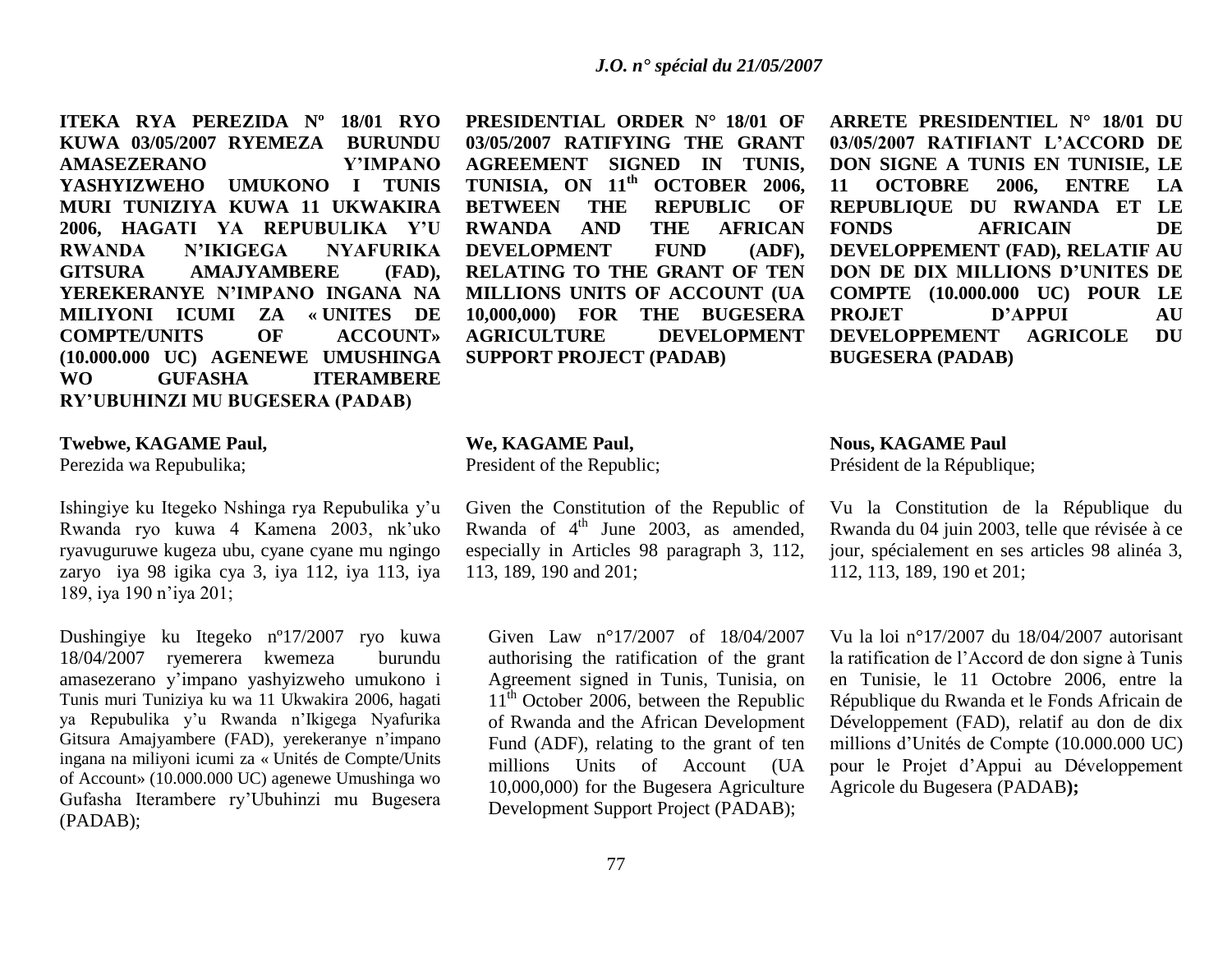Tumaze kubona amasezerano y"impano yashyiriweho umukono i Tunis muri Tuniziya ku wa 11 Ukwakira 2006, hagati ya Repubulika y"u Rwanda n"Ikigega Nyafurika Gitsura Amajyambere (FAD), yerekeranye n"impano ingana na miliyoni icumi za « Unités de Compte/Units of Account » (10.000.000 UC) agenewe Umushinga wo gufasha Iterambere ry"Ubuhinzi mu Bugesera (PADAB);

Bisabwe na Minisitiri w"Imari n"Igenamigambi;

Inama y"Abaminisitiri yo kuwa 17 Mutarama 2007 imaze kubisuzuma no kubyemeza;

#### **ATEGETSE KANDI DUTEGETSE:**

#### **Ingingo ya mbere : Kwemeza burundu**

Amasezerano y"impano yashyiriweho umukono i Tunis muri Tuniziya kuwa 11 Ukwakira 2006, hagati ya Repubulika y"u Rwanda n"Ikigega Nyafurika Gitsura Amajyambere (FAD), yerekeranye n"impano ingana na miliyoni icumi za « Unités de Compte /Units of Account» (10.000.000 UC) agenewe Umushinga wo Gufasha Iterambere ry"Ubuhinzi mu Bugesera (PADAB), yemejwe burundu kandi atangiye gukurikizwa mu ngingo zayo zose.

Given the grant Agreement signed in Tunis, Tunisia, on  $11<sup>th</sup>$  October 2006, between the Republic of Rwanda, the Republic of Burundi and the African Development Fund (ADF), relating to the grant of ten millions Units of Account (UA 10,000,000) the Bugesera Agriculture Development Support Project (PADAB);

On proposal by the Minister of Finance and Economic Planning;

After consideration and approval by the Cabinet in its session of  $17<sup>th</sup>$  January 2007;

#### **HAVE ORDERED AND HEREBY ORDER:**

#### **Article One** : **Ratification**

The grant Agreement signed in Tunis, Tunisia, on  $11^{\text{th}}$  October 2006, between the Republic of Rwanda and the African Development Fund (ADF), relating to the grant of ten millions Units of Account (UA 10,000,000) the Bugesera Agriculture Development Support Project (PADAB), is hereby ratified and becomes fully effective.

Considérant l"Accord de don signé à Tunis en Tunisie, le 11 octobre 2006, entre la République du Rwanda, la République du Burundi et le Fonds Africain de Développement (FAD), relatif au don de dix millions d"Unités de Compte (10.000.000 UC) pour le Projet d"Appui au Développement Agricole du Bugesera, est autorisé à être ratifié (PADAB);

Sur proposition du Ministre des Finances et de la Planification Economique ;

Après examen et adoption par le Conseil des Ministres réuni en sa séance du 17 janvier 2007 ;

### **AVONS ARRETE ET ARRETONS:**

#### **Article premier : Ratification**

L"Accord de don signé à Tunis en Tunisie, le 11th Octobre 2006, entre la République du Rwanda et le Fonds Africain de Développement (FAD), relatif au don de dix millions d"Unités de Compte (10.000.000 UC) pour le Projet d"Appui au Développement Agricole du Bugesera (PADAB), est ratifié et sort son plein et entier effet.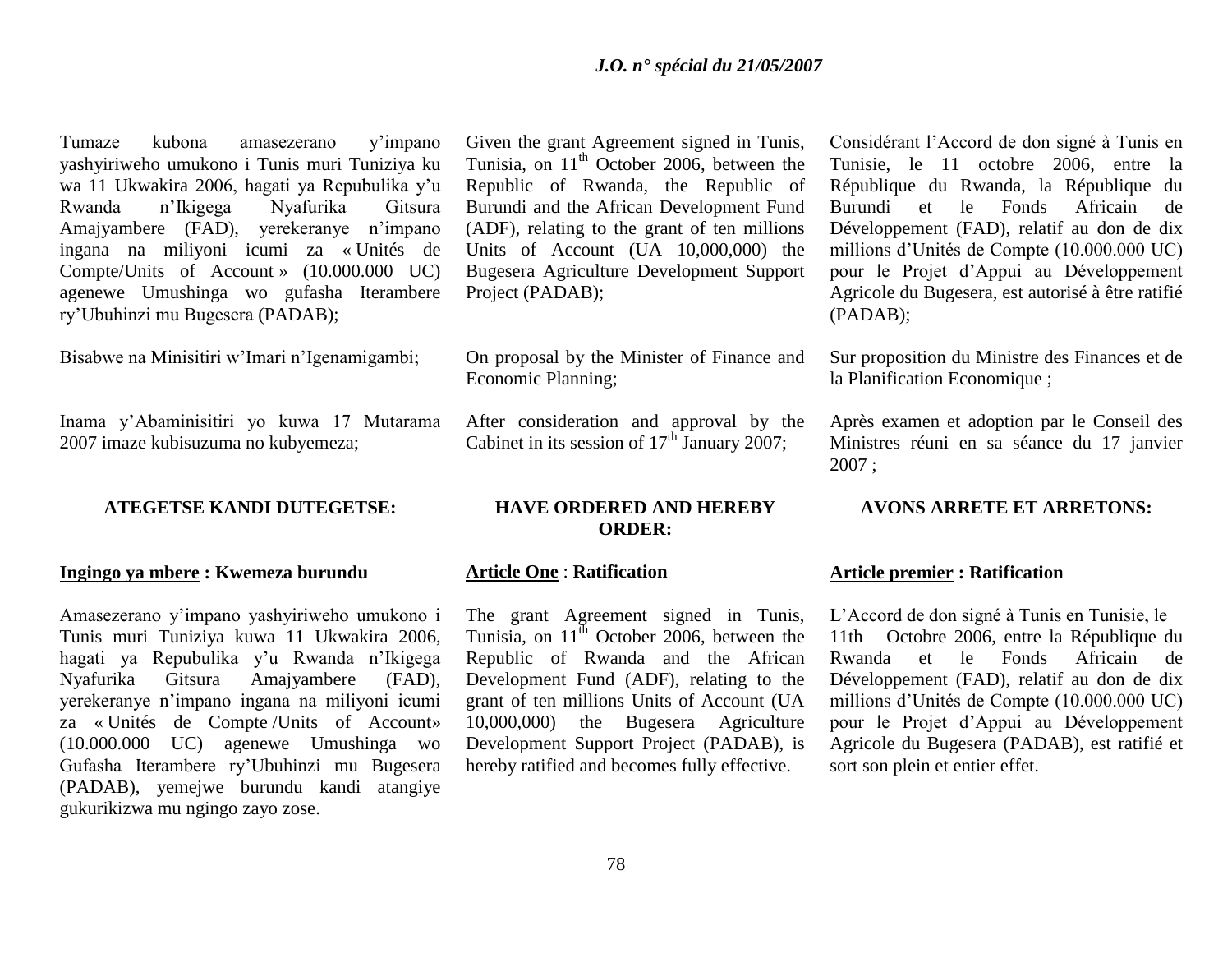| Ingingo ya 2: Abashinzwe ishyirwa mu bikorwa                                                                                                    | Authorities responsible for<br>Article 2:<br>implementation                                                                                                                 | Article 2: Autorités chargées de la mise en<br>exécution                                                                                                                                |
|-------------------------------------------------------------------------------------------------------------------------------------------------|-----------------------------------------------------------------------------------------------------------------------------------------------------------------------------|-----------------------------------------------------------------------------------------------------------------------------------------------------------------------------------------|
| Minisitiri<br>w'Intebe,<br>Minisitiri<br>w'Imari<br>n'Igenamigambi<br>Minisitiri<br>w'Ubuhinzi<br>na<br>n'Ubworozi basabwe kubahiriza iri Teka. | The Prime Minister, the Minister of Finance<br>and Economic Planning and the Minister of<br>Agriculture and Animal Resources are<br>entrusted with implementing this Order. | Le Premier Ministre, le Ministre des Finances<br>et de la Planification Economique et le<br>Ministre de l'Agriculture et de l'Elevage sont<br>chargés de l'exécution du présent Arrêté. |
| Ingingo ya 3: Kuvanwaho kw'ingingo<br>zinyuranye n'iri Teka.                                                                                    | <b>Article 3: Repealing of inconsistent</b><br>provisions                                                                                                                   | <b>Article 3: Disposition abrogatoire</b>                                                                                                                                               |
| Izindi ngingo z'amateka abanziriza iri kandi<br>zinyuranye naryo zivanyweho.                                                                    | All previous provisions contrary to this<br>Order are hereby repealed.                                                                                                      | Toutes les dispositions antérieures contraires<br>au présent Arrêté sont abrogées.                                                                                                      |
| Ingingo ya 4: Igihe Iteka ritangira gukurikizwa                                                                                                 | <b>Article 4: Coming into force</b>                                                                                                                                         | Article 4 : Entrée en vigueur                                                                                                                                                           |
| Teka<br>ritangira<br>gukurikizwa<br>Iri<br>umunsi<br>ritangarijweho mu Igazeti ya Leta ya Repubulika<br>y'u Rwanda.                             | This Order shall come into force on the day<br>of its publication in the Official Gazette of<br>the Republic of Rwanda.                                                     | Le présent Arrêté entre en vigueur le jour de<br>sa publication au Journal Officiel de la<br>République du Rwanda.                                                                      |
| Kigali, ku wa 03/05/2007                                                                                                                        | Kigali, on 03/05/2007                                                                                                                                                       | Kigali, le 03/05/2007                                                                                                                                                                   |
| Perezida wa Repubulika<br><b>KAGAME Paul</b><br>$(s\acute{e})$                                                                                  | The President of the Republic<br><b>KAGAME Paul</b><br>$(s\acute{e})$                                                                                                       | Le Président de la République<br><b>KAGAME Paul</b><br>$(s\acute{e})$                                                                                                                   |
| Minisitiri w'Intebe<br><b>MAKUZA Bernard</b><br>$(s\acute{e})$                                                                                  | The Prime Minister<br><b>MAKUZA Bernard</b><br>$(s\acute{e})$                                                                                                               | Le Premier Ministre<br><b>MAKUZA Bernard</b><br>$(s\acute{e})$                                                                                                                          |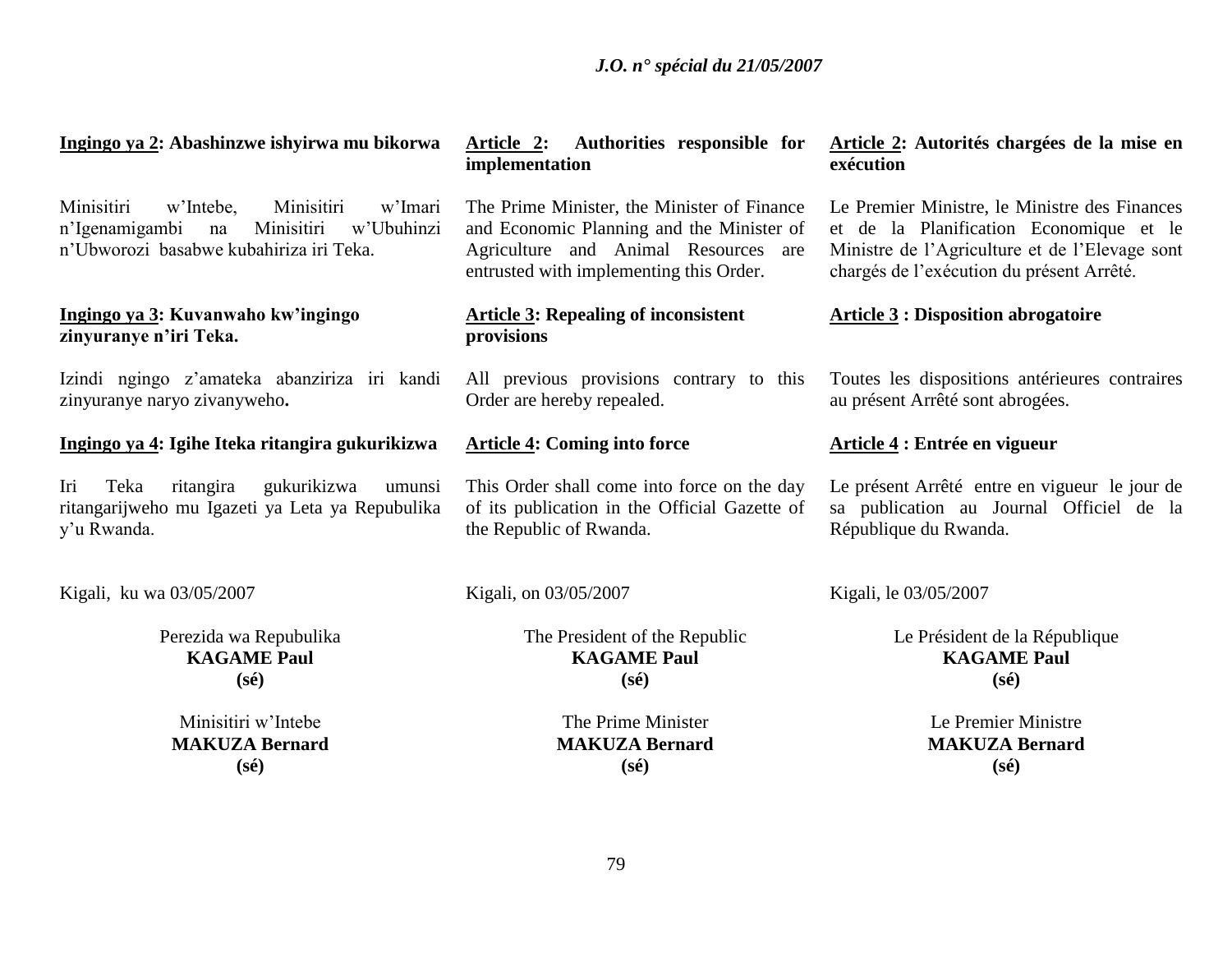Minisitiri w"Imari n"Igenamigambi **MUSONI James (sé)**

Umunyamabanga wa Leta ushinzwe Igenamigami muri Minisitiri w"Imari n"Igenamigambi **NSANZABAGANWA Monique (sé)**

> Minisitiri w"Ububanyi n"Amahanga n"Ubutwererane **Dr. MURIGANDE Charles (sé)**

Minisitiri w"Ubuhinzi n"Ubworozi **MUREKEZI Anastase (sé)**

**Bibonywe kandi bishyizweho Ikirango cya Repubulika:**

> Minisitiri w"Ubutabera **KARUGARAMA Tharcisse (sé)**

The Minister of Finance and Economic Planning **MUSONI James (sé)**

The Minister of State in charge of Economic Planning in the Ministry of Finance and Economic Planning **NSANZABAGANWA Monique (sé)**

The Minister of Foreign Affairs and Cooperation **Dr. MURIGANDE Charles (sé)**

The Minister of Agriculture and Animal Resources **MUREKEZI Anastase (sé)**

**Seen and sealed with the Seal of the Republic**

> The Minister of Justice **KARUGARAMA Tharcisse (sé)**

Le Ministre des Finances et de la Planification Economique **MUSONI James (sé)**

Le Secrétaire d"Etat chargé de la Planification au Ministère des Finances et de la Planification Economique **NSANZABAGANWA Monique (sé)**

Le Ministre des Affaires Etrangères et de la Coopération **Dr. MURIGANDE Charles (sé)**

Le Ministre de l"Agriculture et de l"Elevage **MUREKEZI Anastase (sé)**

**Vu et scellé du Sceau de la République :**

Le Ministre de la Justice **KARUGARAMA Tharcisse (sé)**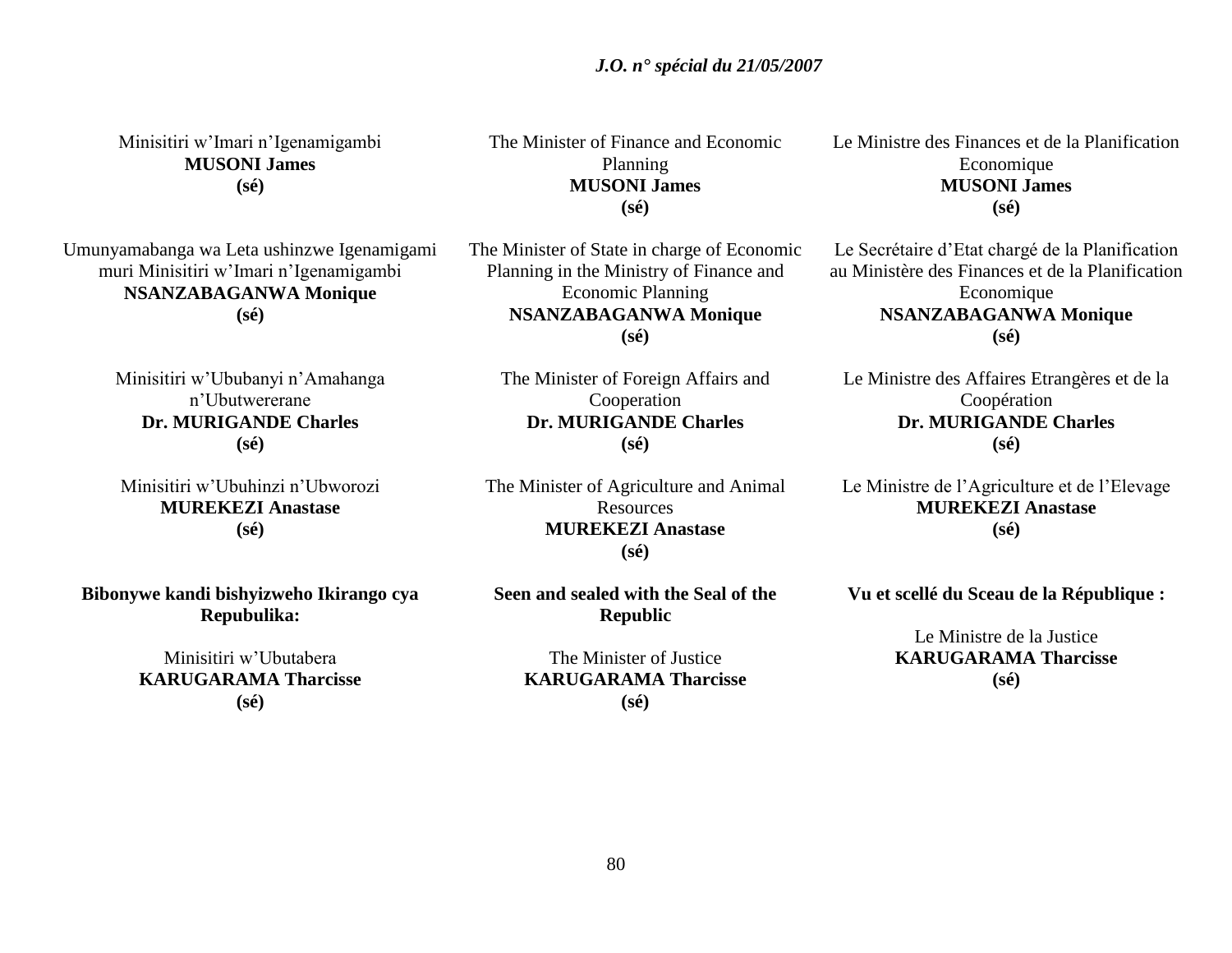### *J.O. n° spécial du 21/05/2007*

#### **ITEKA RYA PEREZIDA N° 19/01 RYO PRESIDENTIAL ORDER N° 19/01 OF ARRETE PRESIDENTIEL N° 19/01 DU KUWA 07/05/2007 RISHYIRAHO 07/05/2007 APPOINTING A GOVERNOR 07/05/2007 PORTANT NOMINATION GUVERINERI W'INTARA OF PROVINCE D'UN GOUVERNEUR DE PROVINCE**

#### **ISHAKIRO**

#### **TABLE OF CONTENTS**

#### **TABLE DES MATIERES**

**Ingingo ya mbere: Ishyirwaho rya Article One: Appointment of the Governor. Guverineri. Article premier : Nomination d'un Gouverneur.**

**Ingingo ya 2: Abashinzwe gushyira mu Article 2: Authorities responsible for bikorwa iri Teka. implementation of this Order. Article 2 : Autorités chargées de l'application de cet Arrêté.**

**Ingingo ya 3: Ivanwaho ry'ingingo Article 3: Repealing provision. zinyuranye n'iri Teka. Article 3 : Disposition abrogatoire.**

**Ingingo ya 4: Igihe Iteka ritangira Article 4: Coming into force. gukurikizwa. Article 4 : Entrée en vigueur.**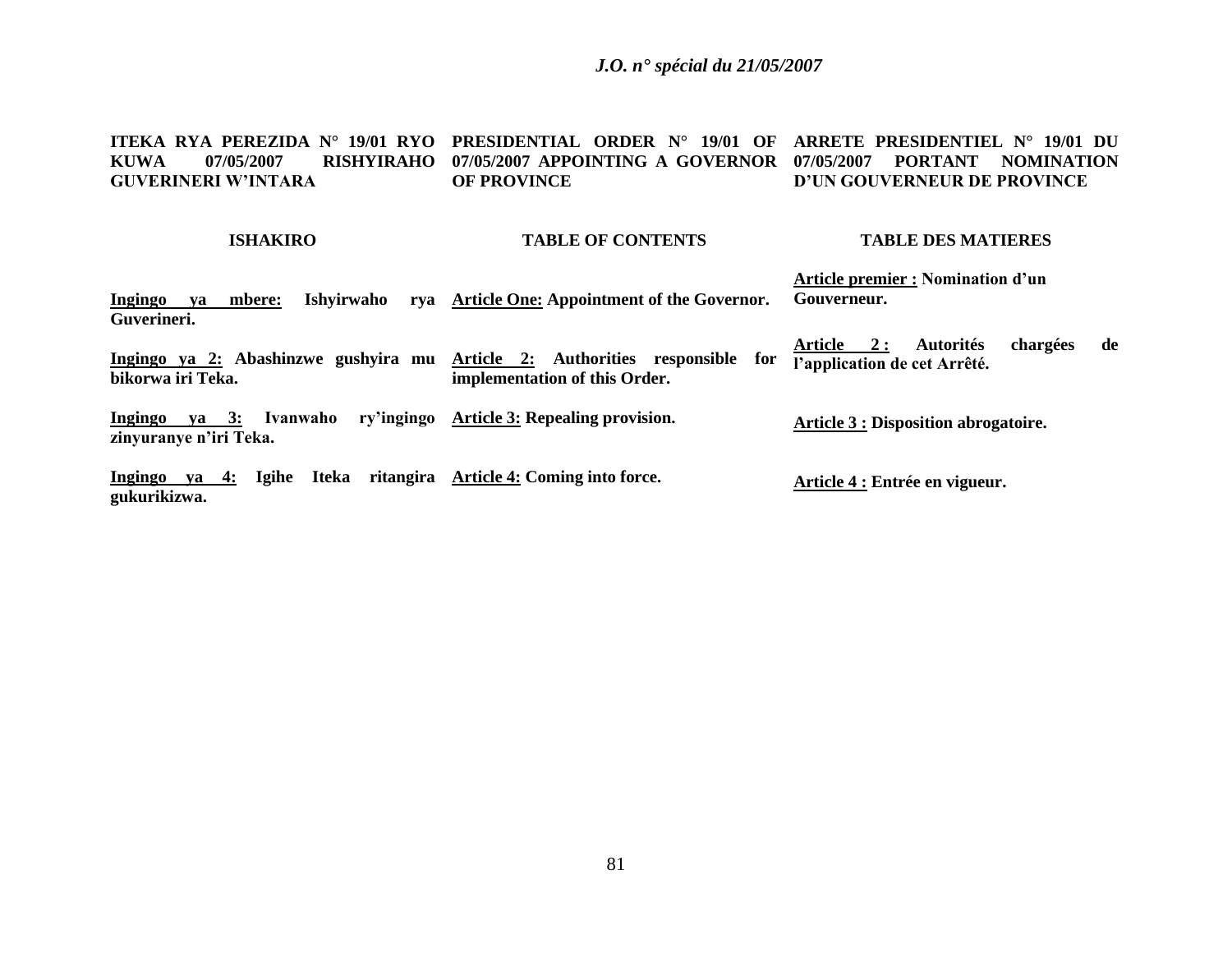| <b>KUWA</b><br>07/05/2007<br><b>RISHYIRAHO</b><br><b>GUVERINERI W'INTARA</b>                                                                                                                                         | 07/05/2007 APPOINTING A GOVERNOR<br><b>OF PROVINCE</b>                                                                                                            | 07/05/2007<br><b>PORTANT</b><br><b>NOMINATION</b><br>D'UN GOUVERNEUR DE PROVINCE                                                                                           |
|----------------------------------------------------------------------------------------------------------------------------------------------------------------------------------------------------------------------|-------------------------------------------------------------------------------------------------------------------------------------------------------------------|----------------------------------------------------------------------------------------------------------------------------------------------------------------------------|
| Twebwe, KAGAME Paul,<br>Perezida wa Repubulika;                                                                                                                                                                      | We, KAGAME Paul,<br>President of the Republic;                                                                                                                    | <b>Nous, KAGAME Paul,</b><br>Président de la République;                                                                                                                   |
| Dushingiye<br>ku Itegeko<br>Nshinga<br>rya<br>Repubulika y'u Rwanda ryo kuwa 04 Kamena<br>2003, nk'uko ryavuguruwe kugeza ubu, cyane<br>cyane mu ngingo zaryo iya 88, iya 89, iya 113-<br>$6^{\circ}$ -m) n'iya 121; | Given the Constitution of the Republic of<br>Rwanda of 04 June 2003, as amended to date,<br>especially in its Articles 88, 89, 113-6 <sup>0</sup> -m) and<br>121: | Vu la Constitution de la République du<br>Rwanda du 04 juin 2003, telle que révisée à ce<br>jour, spécialement en ses articles 88, 89, 113-<br>$6^0$ -m) et 121;           |
| Dushingiye ku Itegeko Ngenga n° 29/2005 ryo<br>kuwa 31/12/2005 rigena Inzego z'Imitegekere<br>y'Igihugu cy'u Rwanda, cyane cyane mu<br>ngingo yaryo ya 8;                                                            | Given Organic Law $n^{\circ}$ 29/2005 of 31/12/2005<br>determining the Administrative Entities of the<br>Republic of Rwanda, especially in its Article<br>8;      | Vu la Loi Organique nº 29/2005 du<br>31/12/2005 portant Organisation des Entités<br>Administratives de la République du Rwanda,<br>spécialement en son article 8 ;         |
| <b>Bisabwe</b><br>Minisitiri<br>na<br>bw'Igihugu,<br>Imiyoborere<br>Myiza,<br>Amajyambere Rusange n'Imibereho Myiza<br>y'Abaturage;                                                                                  | w'Ubutegetsi On proposal by the Minister of Local<br>Government, Good Governance, Community<br>Development and Social Affairs;                                    | proposition<br>Sur<br>Ministre<br>du<br>de<br>l'Administration Locale,<br>Bonne<br>de la<br>Gouvernance,<br>du<br>Développement<br>Communautaire et des Affaires Sociales; |
| kubyemeza<br>kuwa<br>mu<br>nama<br>yayo<br><b>VO</b><br>07/03/2007;                                                                                                                                                  | Inama y'Abaminisitiri imaze kubisuzuma no After consideration and approval by Cabinet in<br>its session of $07/03/2007$ ;                                         | Après examen et adoption par le Conseil des<br>Ministres dans sa séance du 07/03/2007;                                                                                     |
| Bimaze<br>y'Inteko Rusange yayo yo kuwa 26/03/2007;                                                                                                                                                                  | kwemezwa na Sena mu Nama After approval by the Senate in its plenary Après adoption par le Sénat en sa séance<br>meeting of 26/03/2007;                           | plénière du 26/03/2007;                                                                                                                                                    |

**ITEKA RYA PEREZIDA N° 19/01 RYO PRESIDENTIAL ORDER N° 19/01 OF ARRETE PRESIDENTIEL N° 19/01 DU**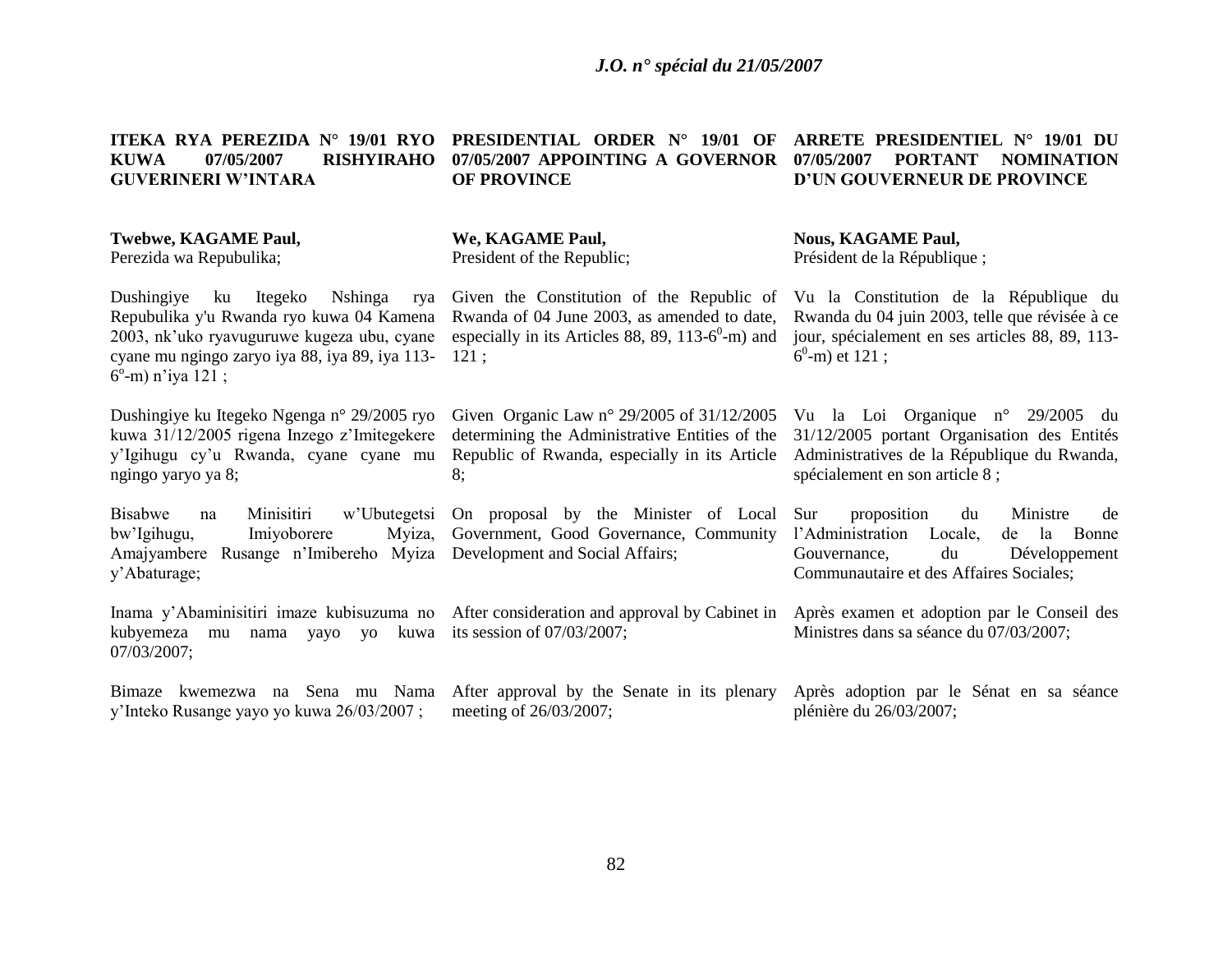| TWATEGETSE KANDI DUTEGETSE:                                                                                                                                                                                                                                           | <b>HAVE ORDERED AND HEREBY</b><br><b>ORDER:</b>                                                                                                                                                                                                                         | <b>AVONS ARRETE ET ARRETONS:</b>                                                                                                                                                                                                                                                                                                                |
|-----------------------------------------------------------------------------------------------------------------------------------------------------------------------------------------------------------------------------------------------------------------------|-------------------------------------------------------------------------------------------------------------------------------------------------------------------------------------------------------------------------------------------------------------------------|-------------------------------------------------------------------------------------------------------------------------------------------------------------------------------------------------------------------------------------------------------------------------------------------------------------------------------------------------|
| Ishyirwaho<br><b>Ingingo</b><br>mbere:<br>ya<br>Guverineri.                                                                                                                                                                                                           | rya Article one: Appointment of the Governor.                                                                                                                                                                                                                           | <b>Article premier: Nomination d'un</b><br>Gouverneur.                                                                                                                                                                                                                                                                                          |
| <b>NDAYISABA</b><br>Bwana<br>Fidèle<br>Guverineri w'Intara y'Amajyepfo.                                                                                                                                                                                               | agizwe Mr. NDAYISABA Fidèle is<br>appointed<br>Governor of Sudden Province.                                                                                                                                                                                             | Monsieur NDAYISABA Fidèle est nommé<br>Gouverneur de la Province du Sud.                                                                                                                                                                                                                                                                        |
| bikorwa iri Teka.                                                                                                                                                                                                                                                     | Ingingo ya 2: Abashinzwe gushyira mu Article 2: Authorities responsible for<br>implementation of this Order.                                                                                                                                                            | Article 2: Les autorités chargées de<br>l'application de cet Arrêté.                                                                                                                                                                                                                                                                            |
| Minisitiri w'Intebe, Minisitiri w'Ubutegetsi<br>bw'Igihugu,<br>Imiyoborere<br>Myiza,<br>Amajyambere Rusange n'Imibereho Myiza<br>y'Abaturage, Minisitiri w'Abakozi ba Leta<br>n'Umurimo<br>Minisitiri<br>w'Imari<br>na<br>n'Igenamigambi basabwe kubahiriza iri Teka. | The Prime Minister, the Minister of Local<br>Government, Good Governance, Community<br>Development and Social Affairs, the Minister<br>of Public Service and Labour and the Minister<br>of Finance and Economic Planning are<br>entrusted with implementing this Order. | Premier Ministre, le Ministre de<br>Le<br>l'Administration Locale,<br>de la Bonne<br>Gouvernance,<br>du<br>Développement<br>Communautaire, et des Affaires Sociales, le<br>Ministre de la Fonction Publique et du Travail<br>et le Ministre des Finances et de la<br>Planification Economique sont chargés de<br>l'exécution du présent Arrêté. |
| Ingingo ya 3: Kuvanwaho kw' ingingo Article 3: Repealing provision.<br>zinyuranye n'iri Teka.                                                                                                                                                                         |                                                                                                                                                                                                                                                                         | <b>Article 3: Disposition abrogatoire.</b>                                                                                                                                                                                                                                                                                                      |
| zinyuranye naryo zivanyweho.                                                                                                                                                                                                                                          | Ingingo zose z'Amateka abanziriza iri kandi All prior provisions contrary to this Order are<br>hereby repealed.                                                                                                                                                         | Toutes les dispositions antérieures contraires<br>au présent Arrêté sont abrogées.                                                                                                                                                                                                                                                              |
| Ingingo ya 4: Igihe Iteka ritangira Article 4: Coming into force.<br>gukurikizwa.                                                                                                                                                                                     |                                                                                                                                                                                                                                                                         | Article 4: Entrée en vigueur.                                                                                                                                                                                                                                                                                                                   |
| Iri Teka ritangira<br>rishyiriweho umukono. Agaciro karyo gahera its signature. It takes effect as of 26/03/2007.<br>kuwa 26/03/2007.                                                                                                                                 | gukurikizwa umunsi This Order shall come into force on the date of                                                                                                                                                                                                      | Le présent Arrêté entre en vigueur le jour de sa<br>signature. Il sort ses effets à partir du<br>26/03/2007.                                                                                                                                                                                                                                    |
| Kigali, ku wa 07/05/2007                                                                                                                                                                                                                                              | Kigali, on 07/05/2007                                                                                                                                                                                                                                                   | Kigali, le 07/05/2007                                                                                                                                                                                                                                                                                                                           |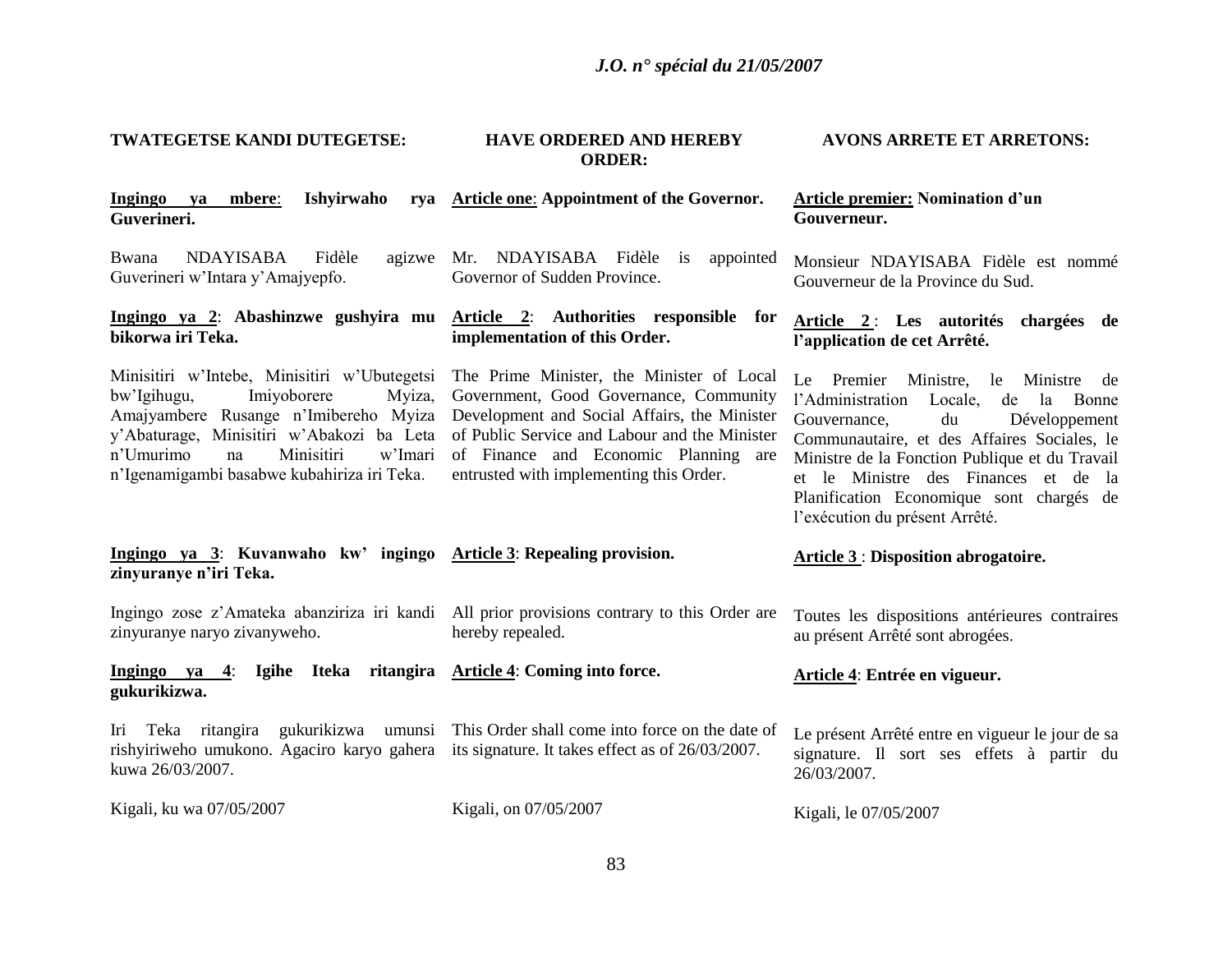*J.O. n° spécial du 21/05/2007*

Perezida wa Repubulika **KAGAME Paul (sé)** Minisitiri w"Intebe **MAKUZA Bernard (sé)** Minisitiri w"Ubutegetsi bw"Igihugu, Imiyoborere Myiza, Amajyambere Rusange n"Imibereho Myiza y"Abaturage **MUSONI Protais (sé)** Minisitiri w"Abakozi ba Leta n"Umurimo **Prof. NSHUTI Manasseh (sé)** Minisitiri w' Imari n' Igenamigambi **MUSONI James (sé) Bibonywe kandi bishyizweho Ikirango cya Repubulika:** Minisitiri w"Ubutabera **KARUGARAMA Tharcisse (sé)** The President of the Republic **KAGAME Paul (sé)** The Prime Minister **MAKUZA Bernard (sé)** The Minister of Local Government, Good Governance, Community Development and Social Affairs **MUSONI Protais (sé)** The Minister of Public Service and Labour **Prof. NSHUTI Manasseh (sé)** The Minister of Finance and Economic Planning **MUSONI James (sé) Seen and sealed with the Seal of the Republic:** The Minister of Justice **KARUGARAMA Tharcisse** Le Président de la République **KAGAME Paul (sé)** Le Premier Ministre **MAKUZA Bernard (sé)** Le Ministre de l"Administration Locale, de la Bonne Gouvernance, du Développement Communautaire et des Affaires Sociales **MUSONI Protais (sé)** Le Ministre de la Fonction Publique et du Travail **Prof. NSHUTI Manasseh (sé)** Le Ministre des Finances et de la Planification Economique **MUSONI James (sé) Vu et scellé du Sceau de la République:** Le Ministre de la Justice **KARUGARAMA Tharcisse (sé)**

**(sé)**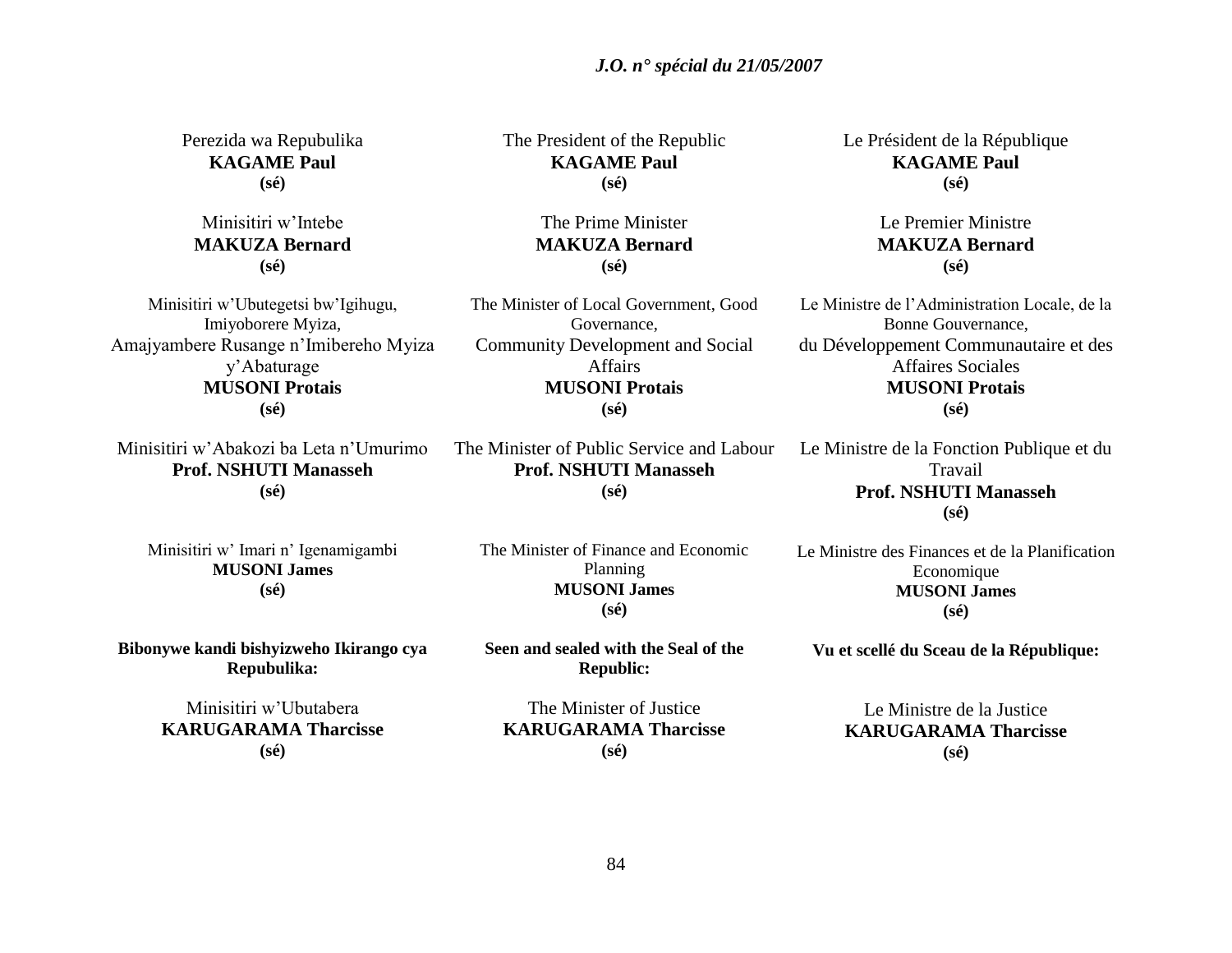**ITEKA RYA MINISITIRI N° 01/2007 RYO KUWA 11/05/2007 RIGENA IMITERERE N'IMIKORERE Y'IHURIRO RY'IGIHUGU RY'URUBYIRUKO RWO MU MASHURI YISUMBUYE NO MU MASHURI MAKURU**

#### **IBIRIMO**

### **UMUTWE WA MBERE : INGINGO RUSANGE**

Ingingo ya mbere: Icyo iteka rigamije

Ingingo ya 2: Urubyiruko rwo mu mashuri yisumbuye n"amashuri makuru

Ingingo ya 3: Ihuriro

Ingingo ya 4: Icyicaro

**UMUTWE WA II : INSHINGANO Z'IHURIRO RY'IGIHUGU RY'URUBYIRUKO RWO MU MASHURI YISUMBUYE NO MU MASHURI MAKURU**

Ingingo ya 5: Inshingano

**MINISTERIAL ORDER N° 01/2007 OF 11/05/2007 ESTABLISHING THE ORGANISATION AND FUNCTIONING OF THE NATIONAL YOUTH FORUM OF SECONDARY AND HIGHER EDUCATION STUDENTS**

#### **TABLE OF CONTENTS**

**CHAPTER ONE: GENERAL PROVISIONS** 

Article One: Purpose of the order

Article 2: Secondary and higher education Youth

Article 3: Forum

Article 4: Headquarters

**CHAPTER II: ATTRIBUTIONS OF THE NATIONAL YOUTH FORUM FOR SECONDARY AND HIGHER EDUCATION STUDENTS**

Article 5: Attributions

**ARRETE MINISTERIEL N° 01/2007 DU 11/05/2007 PORTANT ORGANISATION ET FONCTIONNEMENT DU FORUM NATIONAL DES JEUNES ELEVES ET ETUDIANTS DE L'ENSEIGNEMENT SECONDAIRE ET SUPERIEUR** 

#### **TABLE DES MATIERES**

### **CHAPITRE PREMIER: DES DISPOSITIONS GENERALES**

Article premier: L'objectif de l'arrêté

Article 2: Les jeunes élèves et étudiants de l"enseignement secondaire et supérieur

Article 3: Le Forum

Article 4: Le siège

**CHAPITRE II : DES ATTRIBUTIONS DU FORUM NATIONAL DES JEUNES ELEVES ET ETUDIANTS DE L'ENSEIGNEMENT SECONDAIRE ET SUPERIEUR** 

Article 5: Les attributions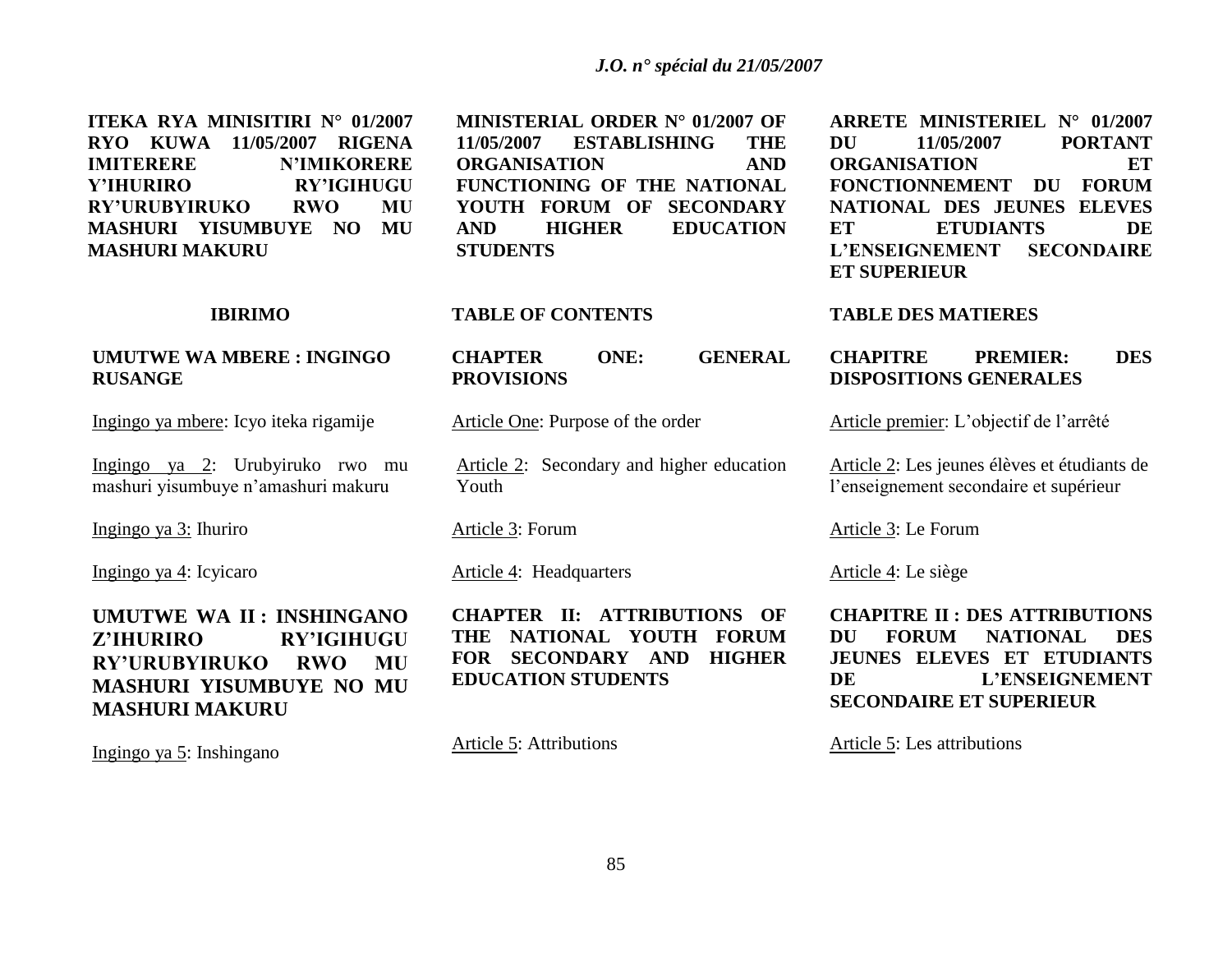**UMUTWE WA III : IMITERERE Y'IHURIRO RY'IGIHUGU RY'URUBYIRUKO RWO MU MASHURI YISUMBUYE NO MU MASHURI MAKURU** 

Ingingo ya 6: Inzego

**Icyiciro cya mbere: Inteko Rusange**

Ingingo ya 7: Inshingano

Ingingo ya 8: Inzego

Ingingo ya 9: Ku rwego rw"Igihugu

Ingingo ya 10: Ku rwego rw"Akarere

Ingingo ya 11: Ku rwego rw"Umurenge

Ingingo ya 12: Ku rwego rw"Ikigo cy"amashuri

Ingingo ya 13: Inama z"Inteko Rusange

Ingingo ya 14: Ubuyobozi bw"inama

Ingingo ya 15: Inama zisanzwe

Ingingo ya 16: Inama zidasanzwe

**CHAPTER III: ORGANISATION OF THE NATIONAL YOUTH FORUM FOR SECONDARY AND HIGHER EDUCATION STUDENTS**

Article 6: Organs

**Section one: The General Assembly** 

Article 7: Attributions

Article 8: Levels

Article 9: At the National level

Article 10: At the District level

Article 11: At the Sector level

Article 12: At the school and learning institution level

Article 13: Meetings of the General Assembly

Article 14: Leadership of the meeting

Article 15: Ordinary meetings

Article 16: Extraordinary meetings

**CHAPITRE III : LA STRUCTURE DU FORUM NATIONAL DES JEUNES ELEVES ET ETUDIANTS DE L'ENSEIGNEMENT SECONDAIRE ET SUPERIEUR** 

Article 6 : Les organes

**Section première : L'Assemblée Général**

Article 7 : Attributions

Article 8 : Les échelons

Article 9 : A l"échelon national

Article 10: A l"échelon du District

Article 11 : A l"échelon du Secteur

Article 12 : A l"échelon de l"Etablissement d"enseignement

Article 13: Les réunions de l"Assemblée Générale

Article 14 : La présidence de la réunion

Article 15 : Les réunions ordinaires

Article 16 : Les réunions extraordinaires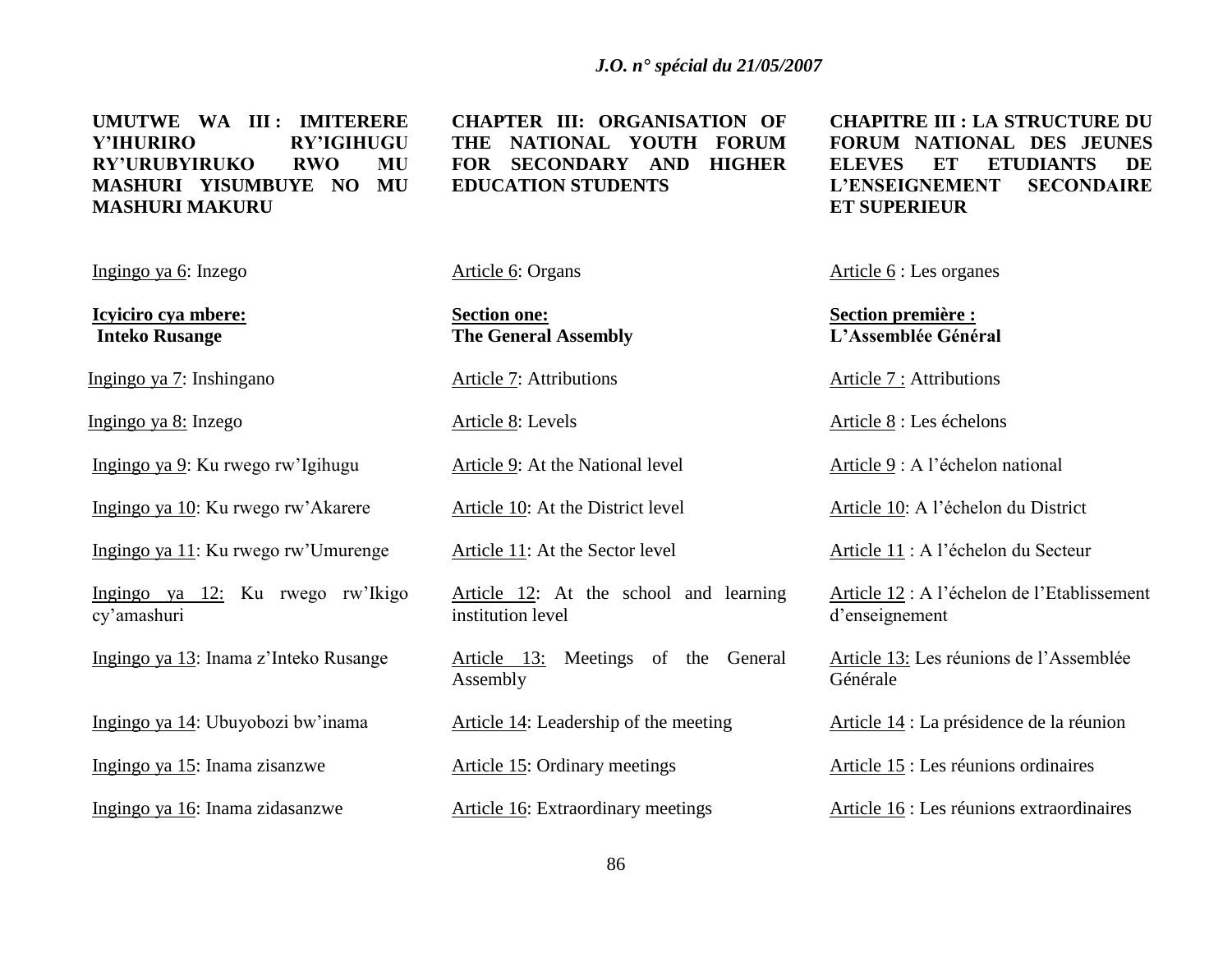# *J.O. n° spécial du 21/05/2007*

Ingingo ya 17: Ifatwa ry"ibyemezo

Ingingo ya 18: Inyandikomvugo y"Inteko Rusange

#### **Icyiciro cya 2: Komite Nyobozi**

Ingingo ya 19: Umubare w"abagize Komite Nyobozi

Ingingo ya 20: Abagize Komite Nyobozi

Ingingo ya 21: Manda y"abagize Komite Nyobozi

### **Icyiciro cya 3: Biro**

Ingingo ya 22: Abagize Biro

Ingingo ya 23: Inshingano z"Umuhuzabikorwa

Ingingo ya 24: Inshingano z"Umuhuzabikorwa wungirije

Ingingo ya 25: Inshingano z"Umunyamabanga

Ingingo ya 26: Inshingano z"abandi bagize Komite Nyobozi Ingingo ya 27: Inshingano za Komite Nyobozi ku rwego rw"Igihugu

Article 17: Decision making

Article 18: Minutes of the General Assembly

#### **Section 2: The Executive Committee**

Article 19: The number of Executive Committee members

Article 20: Composition of Executive **Committee** 

Article 21: Term of office of members of Executive Committee

#### **Section 3: The Bureau**

Article 22: Composition of the Bureau

Article 23: Attributions of the Coordinator

Article 24: Attributions of the Deputy Coordinator

Article 25: Attributions of the Secretary

Article 26: Attributions of other members of the Executive Committee Article 27: Attributions of the Executive Committee at the naional level

Article 17 : La prise des décisions

Article 18 : Le procès verbal de l"Assemblée Générale

#### **Section 2 : Du Comité Exécutif**

Article 19 : Le nombre des membres du Comité Exécutif

Article 20 : Les membres du Comité Exécutif

Article 21 : Le mandat des membres du Comité Exécutif

#### **Section 3: Du Bureau**

Article 22 : Les membres du Bureau

Article 23 : Les attributions du **Coordinateur** 

Article 24: Les attributions du Coordinateur Adjoint

Article 25 : Les attributions du Secrétaire

Article 26 : Les attributions des autres membres du Comité Exécutif Article 27 : Les attributions du Conseil Exécutif au niveau national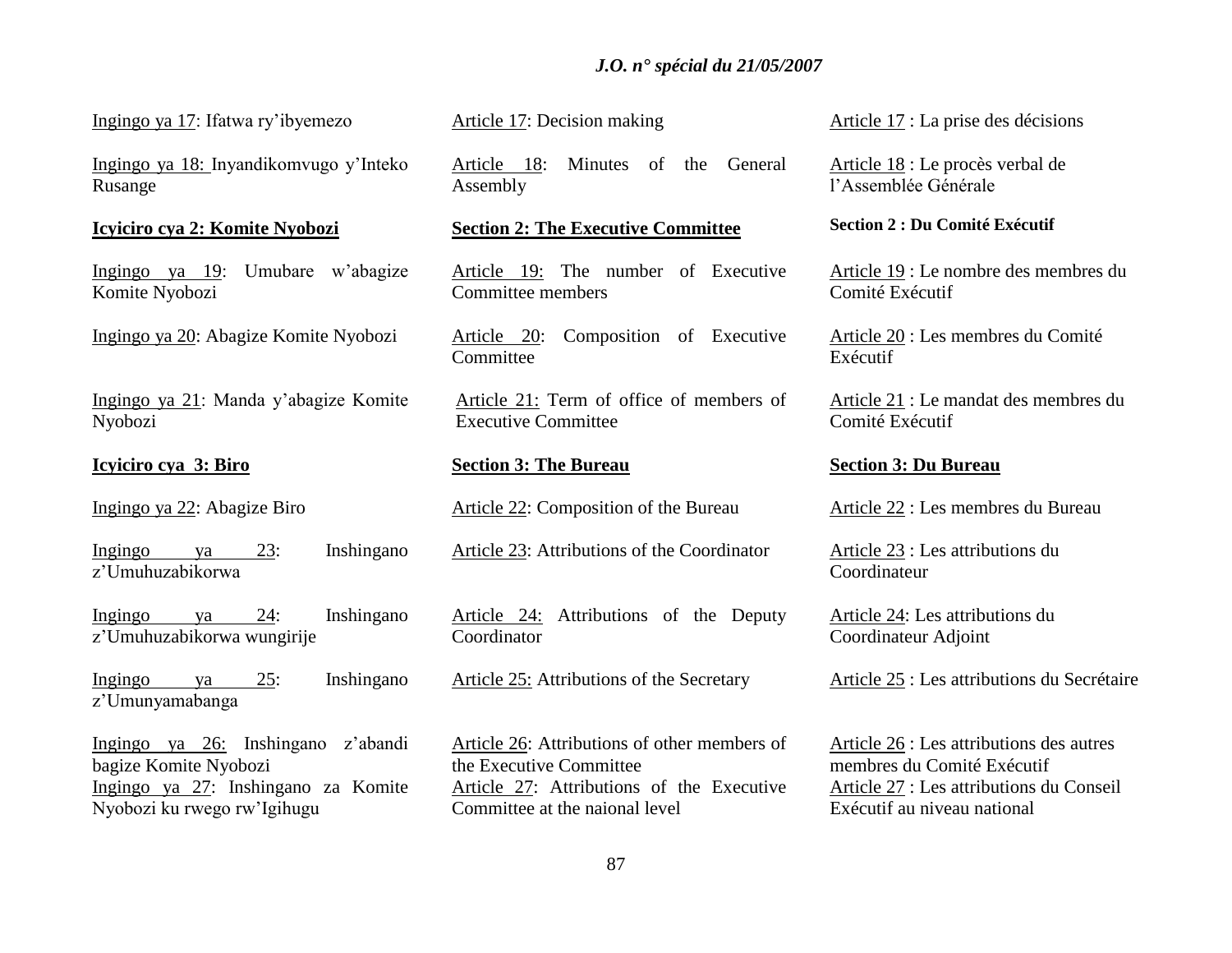# **UMUTWE WA IV: ISESWA, IHAGARIKWA, IYIRUKANWA RY'ABAGIZE INZEGO Z'IHURIRO RY'IGIHUGU RY'URUBYIRUKO**

Ingingo ya 28 : Iseswa ry"Inteko Rusange

Ingingo ya 29 : Iseswa rya Komite Nyobozi

Ingingo ya 30: Ihagarikwa rya Komite Nyobozi

Ingingo ya 31 : Kwirukana cyangwa gusimbura umwe mu bagize Komite Nyobozi

Ingingo ya 32 : Ihagarikwa ry"agateganyo ry"umwe mu bagize Komite Nyobozi

# **UMUTWE WA V: UMUTUNGO N'IMARI BY'IHURIRO RY'IGIHUGU RY'URUBYIRUKO RWO MU MASHURI YISUMBUYE NO MASHURI MAKURU**

Ingingo ya 33: Inkomoko y"umutungo

Ingingo ya 34: Ishyirwaho ry"Umugenzuzi w"imari

**CHAPTER IV: DISSOLUTION, SUSPENSION AND REMOVAL FROM OFFICE OF MEMBERS OF ORGANS OF THE NATIONAL YOUTH FORUM** 

Article 28: Dissolution of the General Assembly

Article 29: Dissolution of the Executive **Committee** 

Article 30: Suspension of the Executive **Committee** 

Article 31: Removal from office and substitution of a member of the Executive Committee

Article 32: Suspension of a member of the Executive Committee

**CHAPTER V: PATRIMONY AND FINANCE OF THE NATIONAL YOUTH FORUM FOR SECONDARY AND HIGHER EDUCATION STUDENTS.** 

Article 33: Sources of the patrimony

Article 34: Appointment of auditors

**CHAPITRE IV : DE LA DISSOLUTION, DE LA SUSPENSION, DE LA REVOCATION DES MEMBRES DES ORGANES DU FORUM NATIONAL DES JEUNES**

Article 28 : La dissolution de l"Assemblée Générale

Article 29 : La dissolution du Comité Exécutif

Article 30. : Suspension du Comité Exécutif

Article 31 : L"exclusion ou le remplacement d"un membre du Comité Exécutif

Article 32: Suspension d'un membre du Comité Exécutif

# **CHAPITRE V : DU PATRIMOINE DU FORUM NATIONAL DES JEUNES ELEVES ET ETUDIANTS DE L'ENSEIGNEMENT SECONDAIRE ET SUPERIEUR**

Article 33 : La provenance du patrimoine

Article 34 : La nomination du Commissaire aux comptes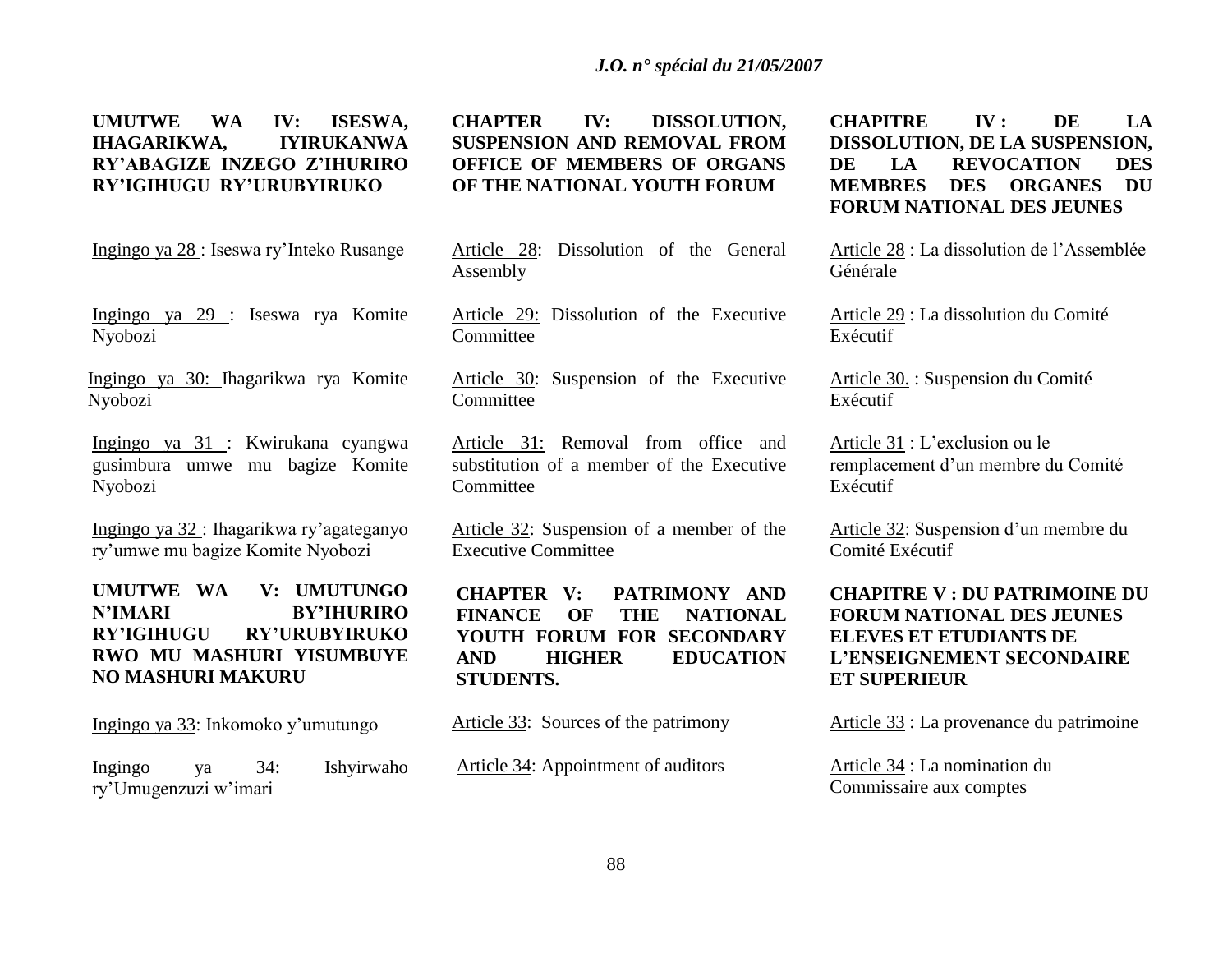# *J.O. n° spécial du 21/05/2007*

| Ingingo ya 35: Gusubira mu makonti                                      | Article 35: Financial auditing                                | Article 35 : La révision des comptes                    |
|-------------------------------------------------------------------------|---------------------------------------------------------------|---------------------------------------------------------|
| <b>INGINGO</b><br><b>UMUTWE</b><br>VI:<br><b>WA</b><br><b>ZISOZA</b>    | <b>CHAPTER VI: FINAL PROVISIONS</b>                           | <b>CHAPITRE VI:</b><br><b>DES DISPOSITIONS FINALES</b>  |
| Ingingo ya 36:<br>Imikoranire<br>n'izindi nzego                         | Collaboration<br>Article 36:<br>other<br>with<br>institutions | Article 36: Collaboration avec d'autres<br>institutions |
| Ingingo ya 37: Gukorera ubushake                                        | Article 37: Voluntary work                                    | Article 37 : Le bénévolat                               |
| Ingingo ya 38: Amatora y'Ihuriro                                        | Article 38: Elections of the Forum                            | Article 38 : Les élections du Forum                     |
| Ingingo ya 39: Ivanwaho ry'ingingo<br>z'amateka zinyuranyije n'iri teka | Article 39: Repealing provisions                              | Article 39 : Dispositions abrogatoires                  |
| Ingingo ya 40: Igihe iteka ritangira<br>gukurikizwa                     | Article 40: Coming into force                                 | Article 40 : L'entrée en vigueur                        |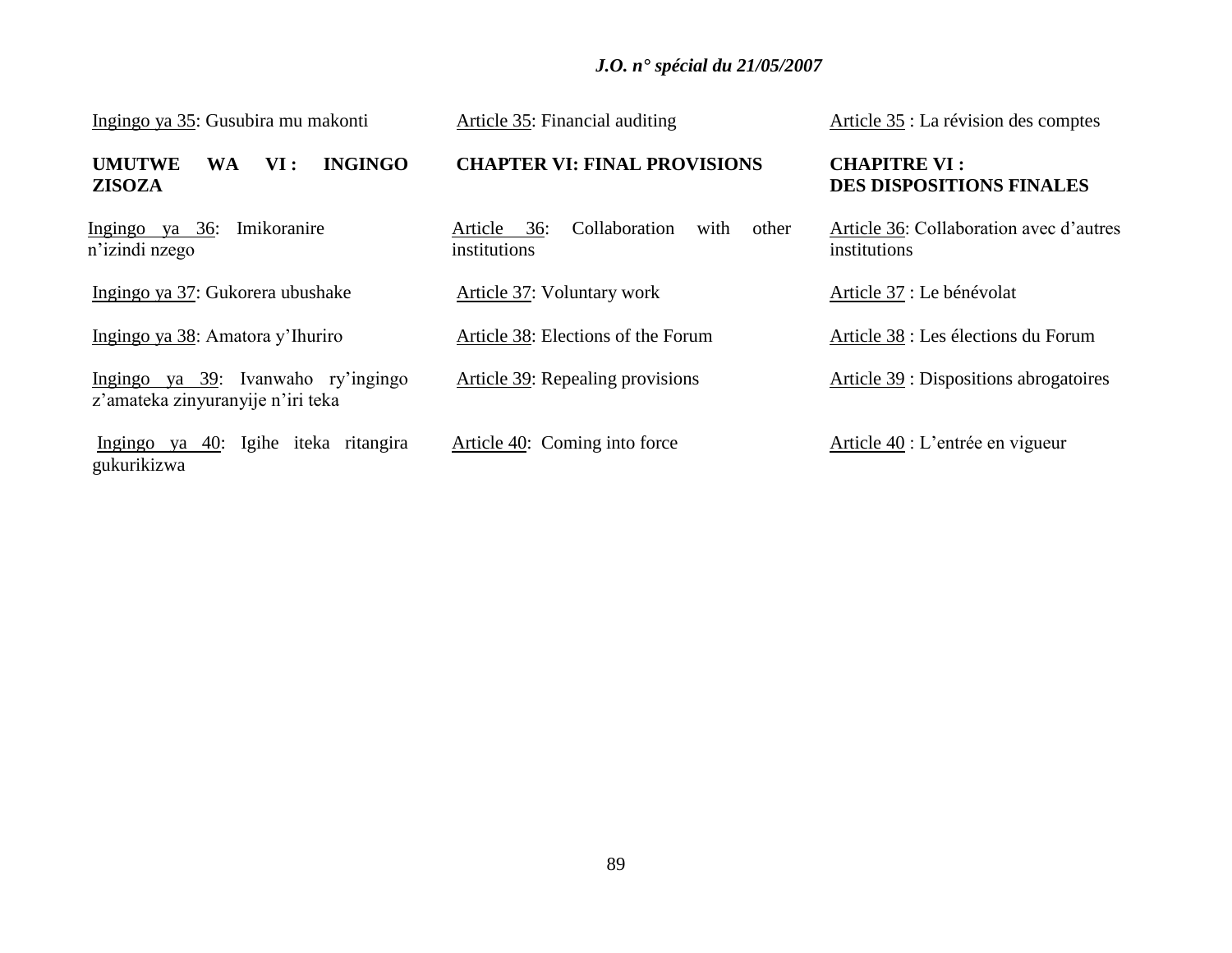**ITEKA RYA MINISITIRI N° 01/2007 RYO KUWA 11/05/2007 RIGENA IMITERERE N'IMIKORERE Y'IHURIRO RY'IGIHUGU RY'URUBYIRUKO RWO MU MASHURI YISUMBUYE NO MU MASHURI MAKURU**

# **Minisitiri w'Urubyiruko, Umuco na Siporo ;**

Ashingiye ku Itegeko Nshinga rya Repubulika y"u Rwanda ryo kuwa 04 Kamena 2003, nk"uko ryavuguruwe kugeza ubu, cyane cyane mu ngingo zaryo iya 120, 121, 188 n"iya 201;

Ashingiye ku Itegeko n<sup>o</sup> 24/2003 ryo kuwa 14/08/2003 rigena imikorere n"imiterere y"Inama y"Igihugu y"Urubyiruko nk"uko ryahinduwe kandi ryujujwe kugeza ubu cyane cyane mu ngingo zaryo iya 3 bis, iya 8, iya 10, iya 11 n"iya 26;

Inama y"Abaminisitiri yateranye kuwa 14 Werurwe 2007 imaze kubisuzuma no kubyemeza;

**MINISTERIAL ORDER N° 01/2007 OF 11/05/2007 ESTABLISHING THE ORGANISATION AND FUNCTIONING OF THE NATIONAL YOUTH FORUM OF SECONDARY AND HIGHER EDUCATION STUDENTS**

# **The Minister of Youth, Culture and Sports;**

Given the Constitution of the Republic of Rwanda of June 4, 2003 as amended to date, especially in its articles 120, 121 188, and 201;

Given the Law n° 24/2003 of 14/08/2003 establishing the functioning and organisation of the National Youth Council as modified and complemented to date especially in its Articles 3 bis, 8, 10, 11 and 26;

After consideration and approval by the Cabinet meeting in its session of  $14<sup>th</sup>$  March 2007;

**ARRETE MINISTERIEL N° 01/2007 DU 11/05/2007 PORTANT ORGANISATION ET FONCTIONNEMENT DU FORUM NATIONAL DES JEUNES ELEVES ET ETUDIANTS DE L'ENSEIGNEMENT SECONDAIRE ET SUPERIEUR** 

### **Le Ministre de la Jeunesse, de la Culture et des Sports;**

Vu la Constitution de la République du Rwanda du 4 juin 2003 telle que révisée à ce jour, spécialement en ses articles 120, 121, 188 et 201;

Vu la loi n° 24/2003 du 14/08/2003 déterminant le fonctionnement et l"organisation du Conseil National de la Jeunesse telle que modifiée et complétée à ce jour, spécialement en ses articles 3 bis, 8, 10, 11 et 26;

Après examen et adoption par le Conseil des Ministres en sa séance du 14 mars 2007 ;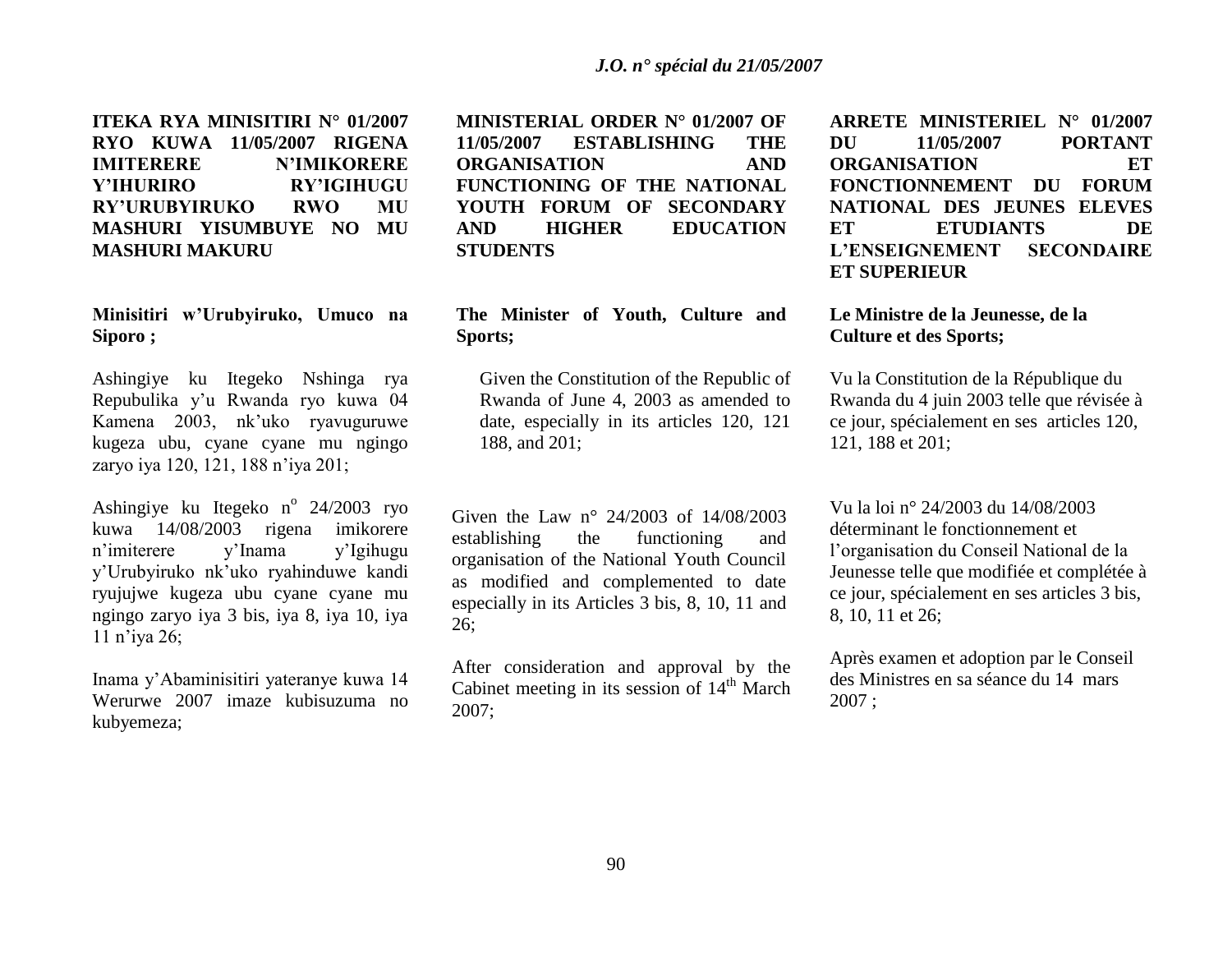### *J.O. n° spécial du 21/05/2007*

#### **ATEGETSE:**

# **UMUTWE WA MBERE : INGINGO RUSANGE**

#### **Ingingo ya mbere: Icyo iteka rigamije**

Iri teka rigena imiterere n"imikorere y"Ihuriro ry"Igihugu ry"Urubyiruko rwo mu mashuri yisumbuye no mu mashuri makuru.

# **Ingingo ya 2: Urubyiruko rwo mu mashuri yisumbuye n' amashuri makuru**

Muri iri teka "Urubyiruko rwo mu mashuri yisumbuye no mu mashuri makuru" bivuze abantu bose biga mu mashuri yisumbuye no mu mashuri makuru yo mu Rwanda bafite hagati y"imyaka cumi n"ine (14) na mirongo itatu n"itanu (35).

### **Ingingo ya 3: Ihuriro**

"Ihuriro ry"Igihugu ry"Urubyiruko rwo mu mashuri yisumbuye no mu mashuri makuru" ni urwego Urubyiruko rwo mu mashuri yisumbuye no mu mashuri makuru ruhuriramo, rukungurana ibitekerezo hagamijwe kwiteza imbere no guteza imbere Igihugu.

**HEREBY ORDERS:**

**CHAPTER ONE: GENERAL PROVISIONS** 

#### **Article One: Purpose of the Order**

This Order establishes the organisation and functioning of the National Youth Forum for Secondary and Higher Education Students.

# **Article 2: Secondary and higher education Youth**

In this Order, the term "secondary school and higher education youth" shall mean all persons who study in secondary schools and higher learning institutions located in Rwanda aged between fourteen (14) and thirty-five (35) years.

### **Article 3: Forum**

"The National Youth Forum for Secondary and Higher Education Students" is an organ where secondary and higher education students are brought together to hold discussions in a bid to promote their own development and that of the country.

#### **ARRETE:**

### **CHAPITRE PREMIER: DES DISPOSITIONS GENERALES**

#### **Article premier**: **L'objectif de l'arrêté**

Le présent arrêté porte organisation et fonctionnement du Forum National des Jeunes élèves et étudiants de l"enseignement secondaire et du supérieur.

# **Article 2: Les jeunes élèves et étudiants de l'enseignement secondaire et du supérieur**

Aux termes du présent arrêté, "élèves et étudiants" signifie toutes les personnes qui étudient dans les écoles sécondaires et supérieures du Rwanda agées de quatorze (14) à trente cinq (35) ans.

### **Article 3: Le Forum**

"Le Forum National des Jeunes Elèves et Etudiants de l"enseignement secondaire et du supérieur" est un organe qui rassemble les jeunes des écoles sécondaires et supérieures pour leurs échange de vues dans le but de leur développement et celui du Pays.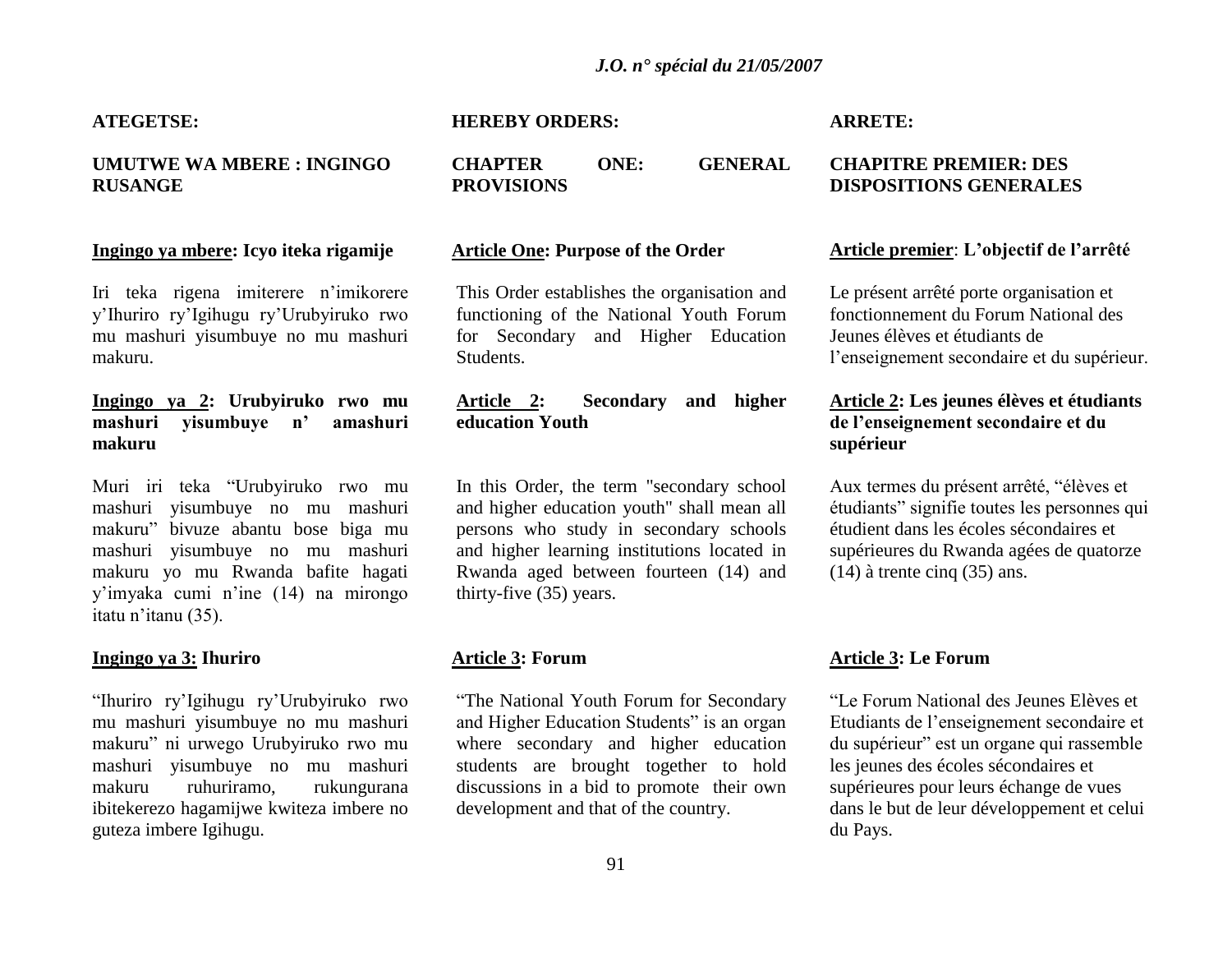### **Ingingo ya 4: Icyicaro**

Icyicaro cy"Ihuriro ry"Igihugu ry"Urubyiruko rwo mu mashuri yisumbuye no mu mashuri makuru ku rwego rw"Igihugu kiri mu Mujyi wa Kigali.

Gishobora kwimurirwa ahandi hose mu Gihugu bisabwe na bibiri bya gatatu (2/3) by"Inteko Rusange ku rwego rw"Igihugu.

# **UMUTWE WA II : INSHINGANO Z'IHURIRO RY'IGIHUGU RY'URUBYIRUKO RWO MU MASHURI YISUMBUYE NO MU MASHURI MAKURU**

### **Ingingo ya 5: Inshingano**

Ihuriro ry"Igihugu ry"Urubyiruko rwo mu mashuri yisumbuye no mu mashuri makuru rifite inshingano zikurikira:

- 1° gutoza urubyiruko rwo mu mashuri umuco wo gukunda Igihugu;
- 2° gukangurira urubyiruko rwo mu mashuri kurwanya ingengabitekerezo ya Jenoside;

# **Article 4: Headquarters**

The headquarters of National Youth Forum for Secondary and Higher Education Students is in the City of Kigali.

It may be transferred to any other location in the country upon proposal by two-thirds (2/3) of the General Assembly at the national level.

# **CHAPTER II: ATTRIBUTIONS OF THE NATIONAL YOUTH FORUM FOR SECONDARY AND HIGHER EDUCATION STUDENTS**

### **Article 5: Attributions**

The National Youth Forum for Secondary and Higher Education Students has the following attributions:

- 1° to inculcate the spirit of patriotism in youth;
- 2° to sensitize the youth from schools and higher institutions about the figth against the genocidal ideology;

### **Article 4: Le siège**

Le siège du Forum National des Jeunes Elèves et Etudiants de l"enseignement secondaire et du supérieur est établi dans la Ville de Kigali.

Il peut, être transféré en tout autre lieu du Pays sur demande de deux tiers (2/3) de l"Assemblée Générale au niveau National.

# **CHAPITRE II : DES ATTRIBUTIONS DU FORUM NATIONAL DES JEUNES ELEVES ET ETUDIANTS DE L'ENSEIGNEMENT SECONDAIRE ET SUPERIEUR**

### **Article 5: Les attributions**

Les attributions du Forum National des Jeunes Elèves et Etudiants de l"enseignement secondaire et du supérieur sont les suivantes :

1° éduquer les élèves et étudiants au patriotisme ;

2° sensibiliser les élèves et étudiants à la lutte contre l"idéologie du génocide ;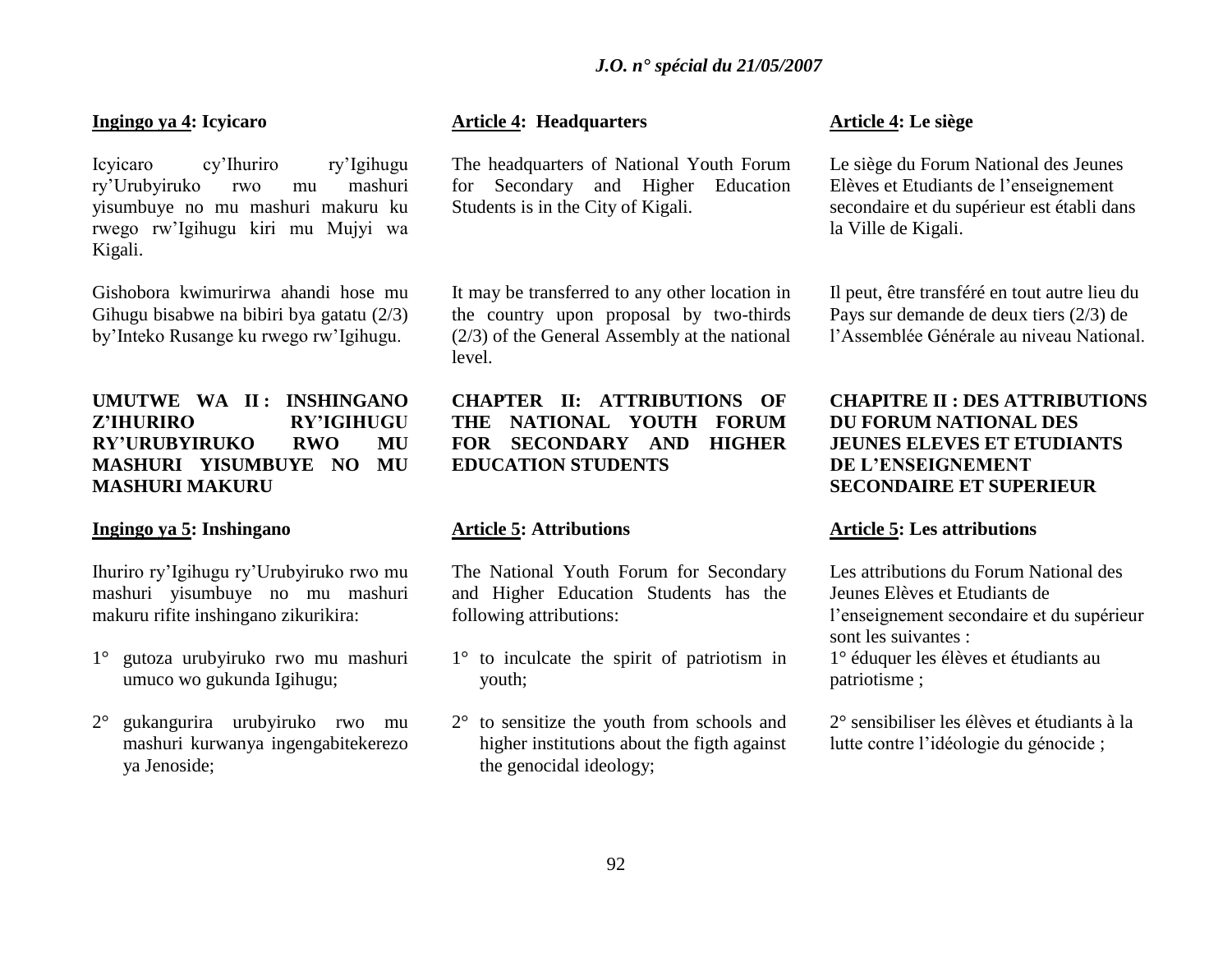- 3° gukangurira urubyiruko rwo mu mashuri kurwanya amacakubiri n"ibindi bikorwa byose byaruganisha mu bitarufitiye akamaro;
- 4° guhuriza hamwe urubyiruko rwo mu mashuri hakoreshejwe uburyo bunyuranye nk"amahugurwa, imikino, imyidagaduro n"ibiganiro mbwirwaruhame bigamije kugeza ku rubyiruko inyigisho zubaka;
- 5° gukangurira urubyiruko rwo mu mashuri kwita no kubungabunga ibidukikije;
- 6° kuvuganira urubyiruko rwo mu mashuri mu nzego zose;
- 7° gukangurira urubyiruko rwo mu mashuri ubumenyi n"ikoranabuhanga no kurutoza kwihangira imirimo iruteza imbere ikanateza Igihugu imbere;
- 8° gushyiraho no gukurikirana gahunda zo gukangurira urubyiruko rwo mu mashuri kugira isuku, kwirinda icyorezo cya SIDA n"izindi ndwara;
- 9° Gukangurira urubyiruko rw"abanyeshuri ruri mu biruhuko gukora ibikorwa bifitiye Igihugu akamaro.
- 10° guteza imbere umubano mwiza w"urubyiruko rwo mu Rwanda n"urwo mu mahanga.
- 3° to sensitize the youth in school about the fight against divisionism and all other acts that are of no use to them;
- 4° to bring together the youth from schools and higher institutions through various ways such as seminars, games, leisure and conferences to help them draw up constructive ideas;
- 5° to sensitize the youth from schools and higher institutions about environmental protection;
- 6° to advocate for students at all levels;
- 7° to sensitize the youth from schools and higher institutions on science and technology and initiate them into job creation for their own development and that of the country;
- 8° to set up and monitor programmes that are meant to sensitize the youth from schools and higher institutions to promote hygiene, avoid the AIDS pandemic and other diseases;
- 9° to sensitize youth in schools while on in holiday to paricipate in activities that benefit the Country.
- 10°promote good relations between youth from Rwanda and other countries.

3° sensibiliser les élèves et étudiants à lutter contre le divisionnisme et à éviter tout acte de nature à l"entraîner dans des futilités ;

4° rassembler les élèves et étudiants à l"occasion notamment des formations, des jeux, des loisirs et des conférences instructifs pour les jeunes ;

5° sensibiliser les élèves et étudiants à la préservation et à la protection de l"environnement ;

6° plaider en faveur des élèves et étudiants auprès de tous les organes ; 7° sensibiliser les élèves et étudiants à la science et à la technologie et les initier à créer des emplois assurant leur développement et celui du pays ;

8° mettre en place un programme efficace de sensibilisation des élèves et étudiants à l"hygiène, à la prévention du SIDA et autres maladies et en assurer le suivi; 9° sensibiliser les jeunes étudiants en vacances à faire les activités d"intérêt général.

10° améliorer les bonnes relations entre les jeunes du Rwanda et ceux des pays étrangers.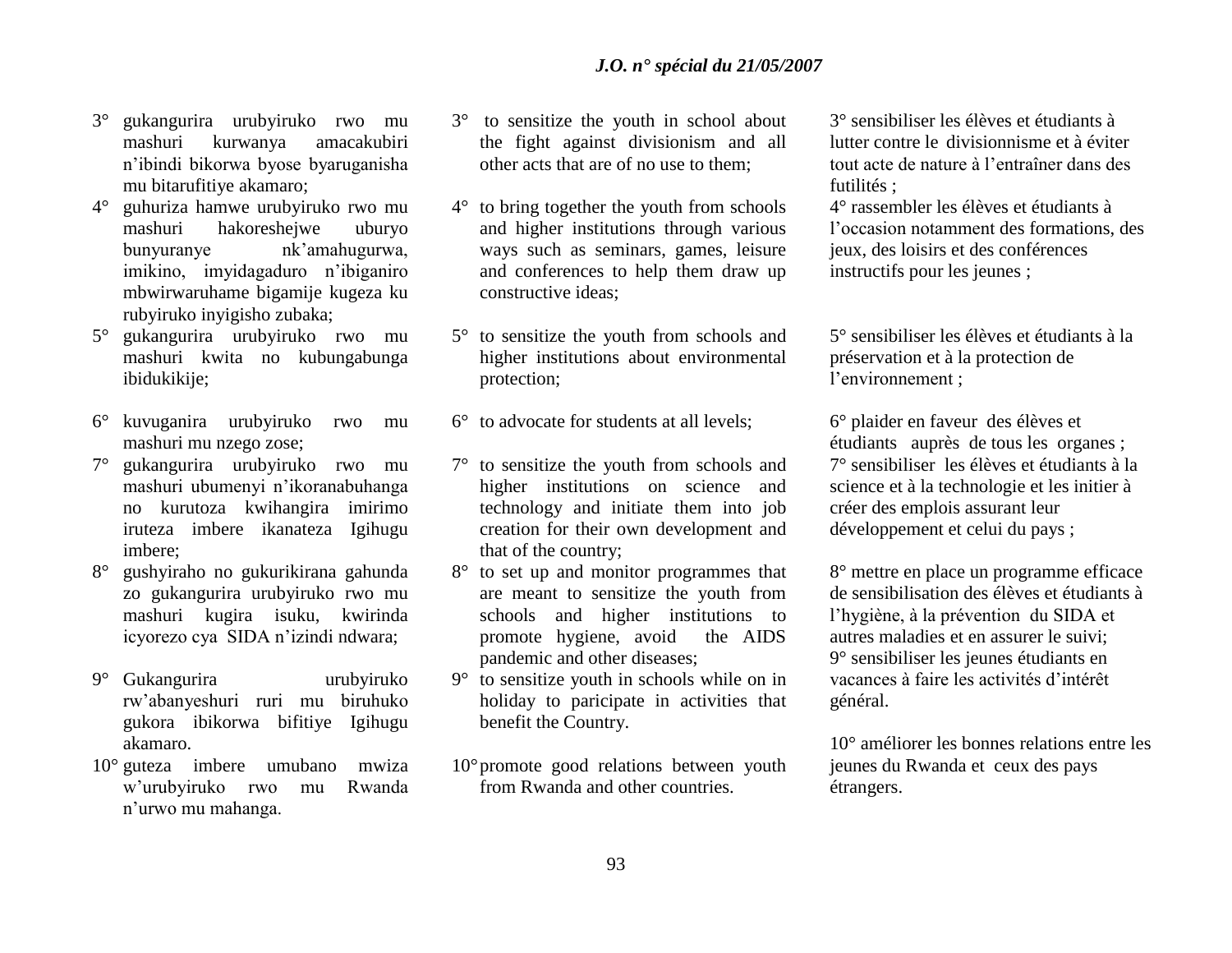**UMUTWE WA III : IMITERERE Y'IHURIRO RY'IGIHUGU RY'URUBYIRUKO RWO MU MASHURI YISUMBUYE NO MU MASHURI MAKURU** 

#### **Ingingo ya 6: Inzego**

Ihuriro ry"Igihugu ry"Urubyiruko rwo mu mashuri yisumbuye no mu mashuri makuru rigizwe n"inzego eshatu (3) zikurikira :

1<sup>°</sup> Inteko Rusange 2<sup>°</sup> Komite Nyobozi 3<sup>°</sup> Biro.

### **Icyiciro cya mbere: Inteko Rusange**

#### **Ingingo ya 7: Inshingano**

Inteko Rusange ifite inshingano z"ingenzi zikurikira:

- 1° Gusuzuma no kwemeza ibikorwa byose byafasha Ihuriro kugera ku inshingano zayo ;
- 2° Kwemeza umushinga w"Itegeko ngengamikorere ry'Ihuriro;
- 3° Gusuzuma no kwemeza igenamigambi n'iteganyabikorwa bya buri mwaka by'Ihuriro;

**CHAPTER III: ORGANISATION OF THE NATIONAL YOUTH FORUM FOR SECONDARY AND HIGHER EDUCATION STUDENTS**

#### **Article 6: Organs**

The National Forum for Secondary and Higher Education Students comprises the following three (3) organs:

1° The General Assembly; 2° The Executive Committee; 3° The Bureau.

**Section one: The General Assembly** 

#### **Article 7: Attributions**

The main attributions of the General Assembly are:

- 1° to analyse and approve all activities that may help the Forum to achieve its attributions;
- 2° to approve the Internal Rules and Regulations of the Forum;
- 3° to analyse and approve the annual planning and action plan of the Forum;

# **CHAPITRE III : LA STRUCTURE DU FORUM NATIONAL DES JEUNES ELEVES ET ETUDIANTS DE L'ENSEIGNEMENT SECONDAIRE ET SUPERIEUR**

### **Article 6 : Les organes**

Le Forum National des Elèves et Etudiants de l"enseignement secondaire et du supérieur est composé des trois (3) organes suivants :

1° L"Assemblée Générale ; 2° Le Comité Exécutif ; 3° Le Bureau.

**Section première : L'Assemblée Générale**

#### **Article 7 : Attributions**

Les principales attributions de l"Assemblée Générale sont les suivantes :

1° analyser et approuver toutes les activités permettant de réaliser les attributions du Forum ;

2° approuver le Règlement d"ordre intérieur du Forum ;

3° analyser et approuver la planification et le plan d"action annuels du Forum ;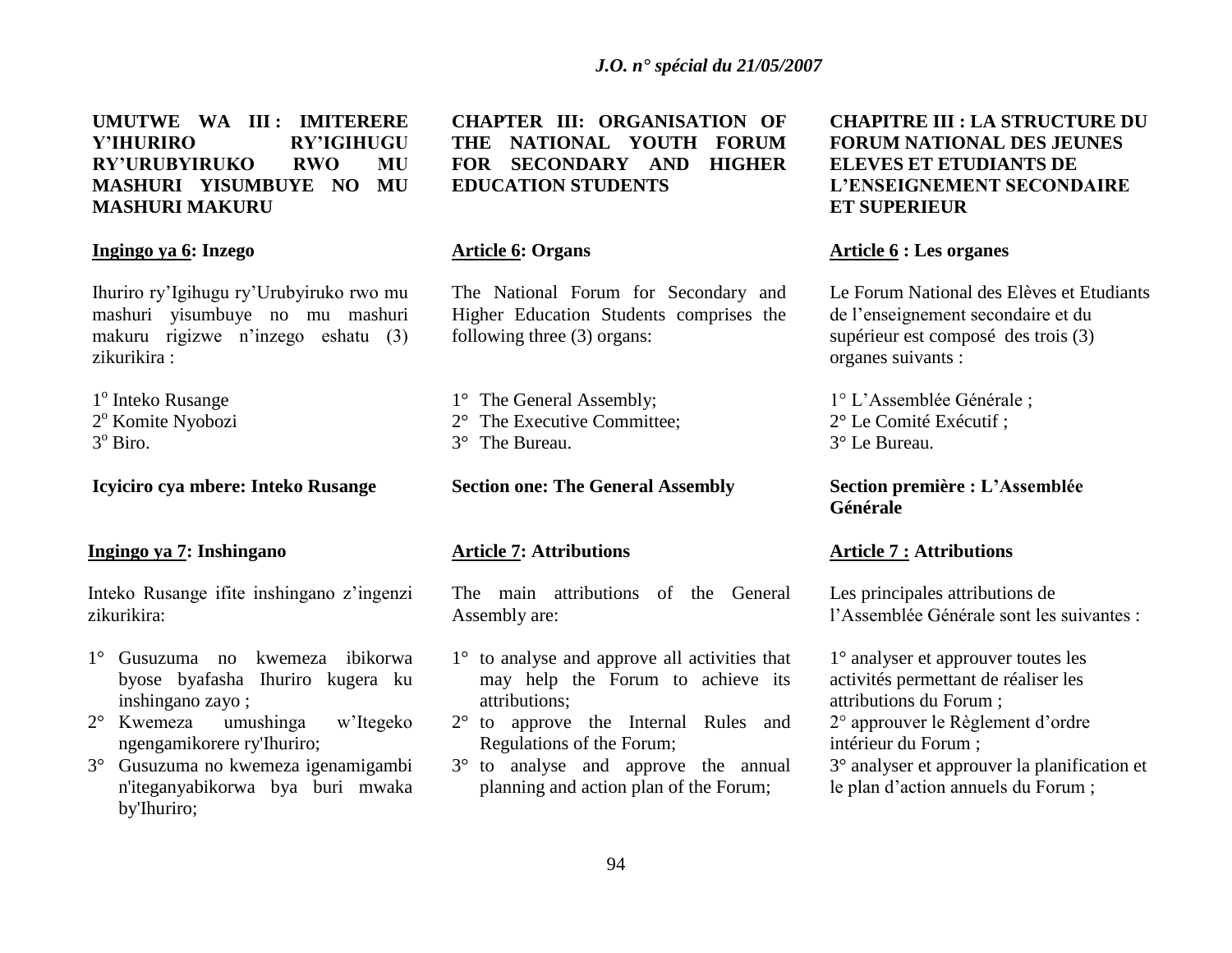- 4° Gusuzuma no kwemeza umushinga w"ingengo y"imari ya buri mwaka y'Ihuriro;
- 5° Gusuzuma no kwemeza raporo y'ibikorwa n"imikoreshereze y"ingengo y'imari ya buri mwaka;
- 6° Kwemeza, impano, inkunga n"indagano zihabwa Ihuriro;
- 7° Gukora ibindi byose biri mu nyungu z"Ihuriro bitanyuranije n"amategeko.

### **Ingingo ya 8: Inzego**

Inteko Rusange iri ku rwego rw"Igihugu, urw"Uturere, urw"Imirenge no kuri buri kigo cy"amashuri yisumbuye cyangwa amashuri makuru.

# **Ingingo ya 9: Ku rwego rw'Igihugu**

Inteko Rusange ku rwego rw"Igihugu ni rwo rwego rukuru rw" Ihuriro ry"Igihugu ry"Urubyiruko rwo mu mashuri yisumbuye no mu mashuri makuru.

Igizwe n"aba bakurikira:

1° Abagize Komite Nyobozi y" Ihuriro ry"Igihugu ry"Urubyiruko rwo mu mashuri yisumbuye no mu mashuri makuru ku rwego rw"Igihugu;

- 4° to analyse and approve the annual draft budget of the Forum;
- 5° to analyse and approve the annual activity report and budget execution report;
- 6° To approve the gifts, subventions and bequests donated to the Forum;
- 7° To perform other activities in the interests of the Forum that are not contrary to law.

### **Article 8: Levels**

The General Assembly is at the National, District and sector levels as well as at the level of each secondary school and higher learning institution.

### **Article 9: At the National level**

The General Assembly at the national level is the supreme organ of the National Forum for Secondary and Higher Education Students.

It comprises the following members:

1° Members of the Executive Committee of the National Forum for Secondary and Higher Education Students at the national level;

4° analyser et approuver le projet de budget annuel du Forum ;

5° analyser et approuver le rapport d"activités annuel et d"exécution du budget ;

6° approuver les dons, les subventions et les legs dont bénéficie du Forum ; 7° exécuter toute autre tache non contraire

à la loi rentrant dans l"intérêt du Forum.

### **Article 8 : Les échelons**

L"Assemblée Générale est à l"échelon national, des Districts, des Secteurs et à chaque établissement secondaire ou supérieur.

# **Article 9 : A l'échelon national**

L"Assemblée Générale à l"échelon national est l"organe suprême du Forum National des Elèves et Etudiants de l"enseignement secondaire et du supérieur.

Elle est composée :

1° des membres du Comité Exécutif du Forum National des Elèves de l"enseignement secondaire et du supérieur et Etudiants au niveau national;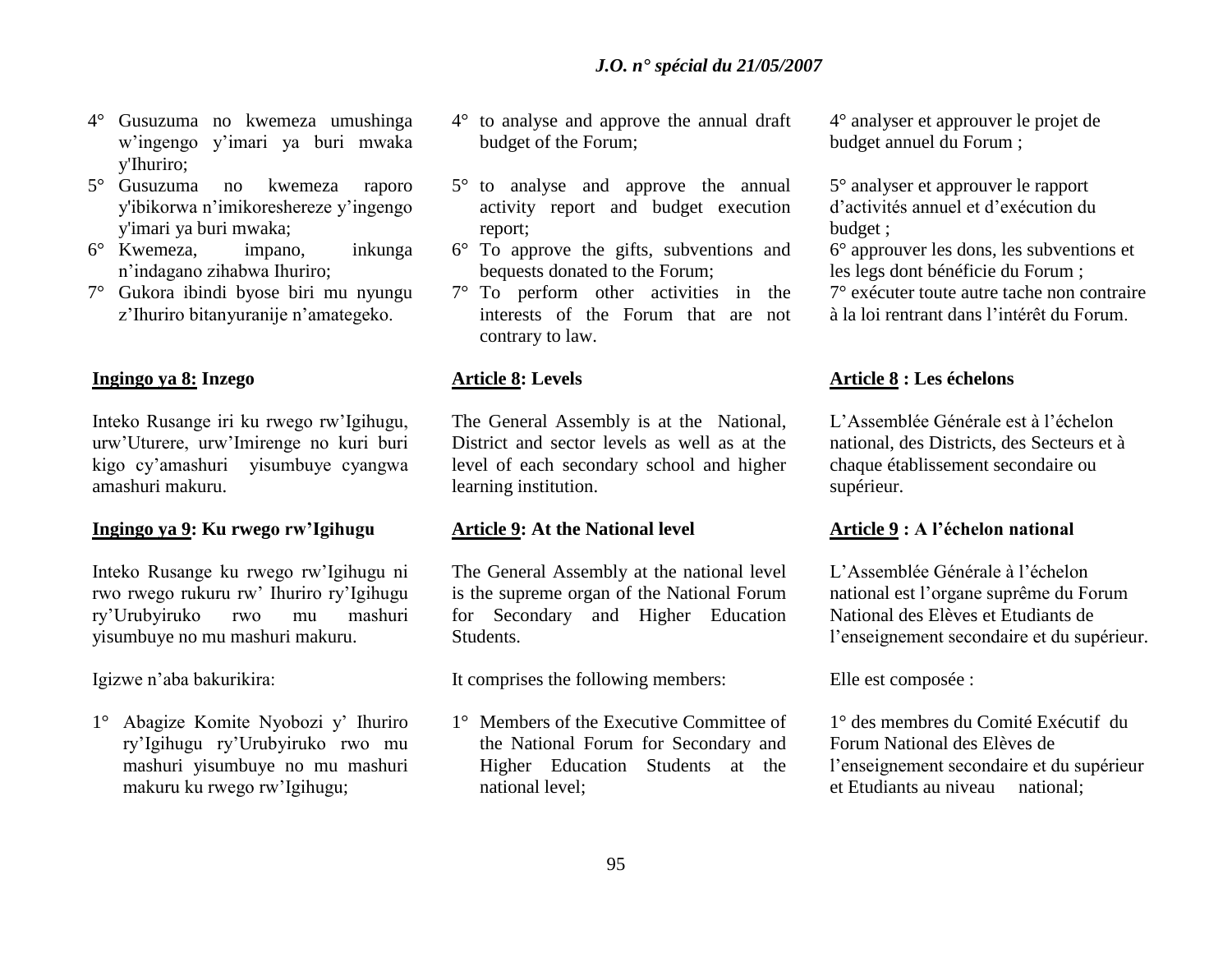2° Abagize Komite Nyobozi y" Ihuriro ry"Igihugu ry"Urubyiruko rwo mu mashuri yisumbuye no mu mashuri makuru ku rwego rw"Uturere.

#### **Ingingo ya 10: Ku rwego rw'Akarere**

Inteko Rusange ku rwego rw"Akarere igizwe n"aba bakurikira:

- 1° Abagize Komite Nyobozi y" Ihuriro ry"Igihugu ry"Urubyiruko rwo mu mashuri yisumbuye no mu mashuri makuru ku rwego rw"Akarere;
- 2° Abagize Komite Nyobozi y"Ihuriro ry"Igihugu ry"Urubyiruko rwo mu mashuri yisumbuye no mu mashuri makuru ku rwego rw"Imirenge.

### **Ingingo ya 11: Ku rwego rw'Umurenge**

Inteko Rusange ku rwego rw"Umurenge igizwe n"aba bakurikira:

1° Abagize Komite Nyobozi y" Ihuriro ry"Igihugu ry"Urubyiruko rwo mu mashuri yisumbuye no mu mashuri makuru ku rwego rw"Umurenge;

2° Members of the Executive Committee of the National Forum for Secondary and Higher Education Students at the District level.

### **Article 10: At the District level**

The General Assembly at the District level comprises the following members:

- 1° Members of the Executive Committee of the National Forum for Secondary and Higher Education Students at the District level;
- 2° Members of the Executive Committee of the National Forum for Secondary and Higher Education Students at the Sector level.

#### **Article 11: At the Sector level**

The General Assembly at the sector level comprises the following members:

1° Members of the Executive Committee of the National Forum for Secondary and Higher Education Students at the Sector level;

2° des membres des Comités Exécutifs du Forum National des Elèves et Etudiants de l"enseignement secondaire et du supérieur au niveau des Districts.

### **Article 10: A l'échelon du District**

L"Assemblée Générale au niveau du District est composée :

1° des membres du Comité Exécutif du Forum National des Elèves et Etudiants de l"enseignement secondaire et du supérieur au niveau du District ;

2° des membres du Comité Exécutif du Forum National des Elèves et Etudiants de l"enseignement secondaire et du supérieur au niveau des Secteurs ;

## **Article 11 : A l'échelon du Secteur**

L"Assemblée Générale au niveau du Secteur est composée :

1° des membres du Comité Exécutif du Forum National des Elèves et Etudiants de l"enseignement secondaire et du supérieur au niveau du Secteur ;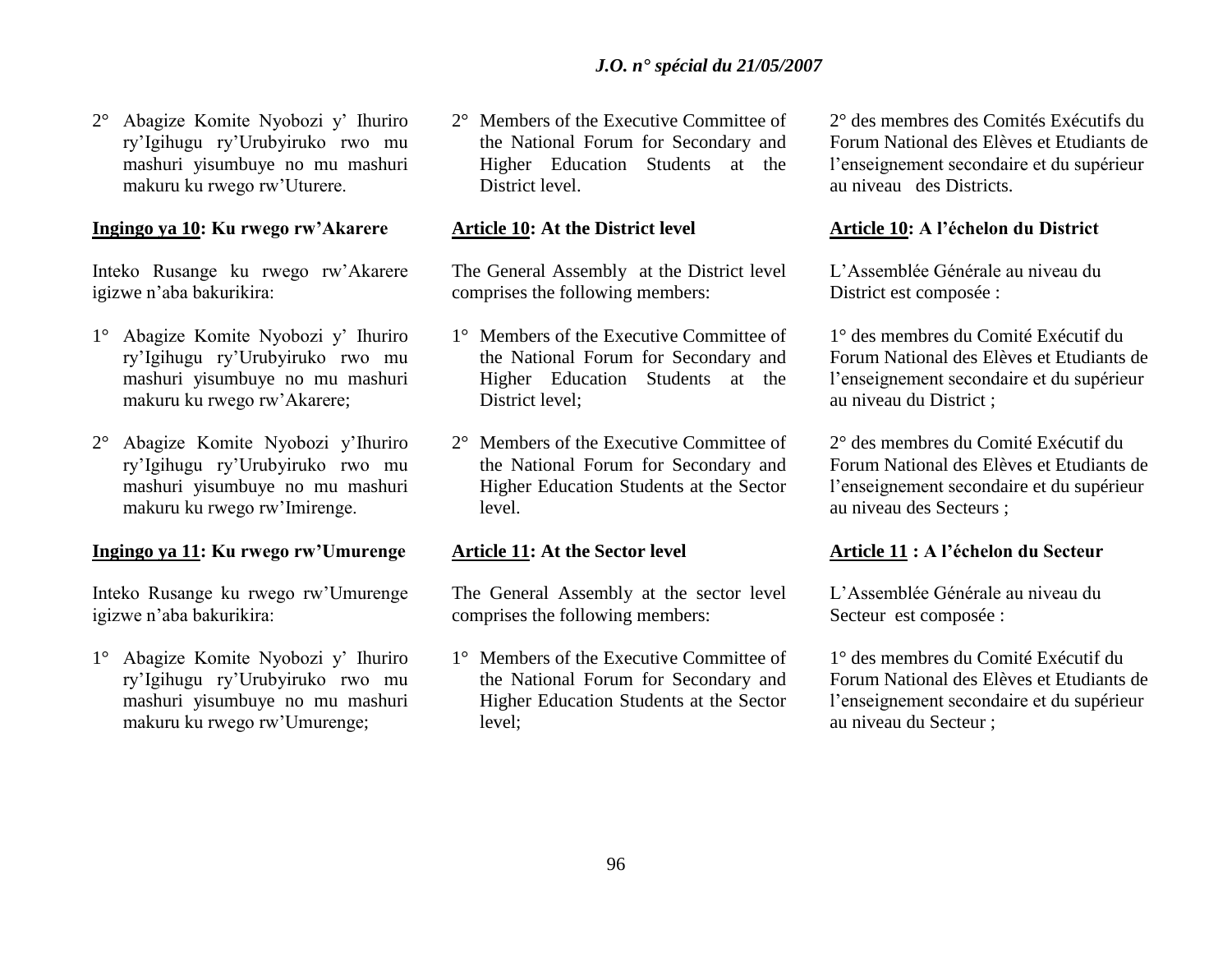2° Abagize Komite Nyobozi y"Ihuriro ry"Igihugu ry"Urubyiruko rwo mu mashuri yisumbuye no mu mashuri makuru mu bigo by"amashuri biri muri uwo murenge.

# **Ingingo ya 12: Ku rwego rw'Ikigo cy'amashuri**

Inteko Rusange ku rwego rw"Ikigo cy"amashuri igizwe n"urubyiruko rwose rwiga mu kigo cy"amashuri yisumbuye n"amashuri makuru.

#### **Ingingo ya 13: Inama z'Inteko Rusange**

Kuri buri rwego Inteko Rusange isanzwe iterana mu buryo bwemewe rimwe mu mwaka, hari abarenga kimwe cya kabiri  $(\frac{1}{2})$  cy'abayigize.

Iyo Inteko Rusange itashoboye guterana kubera kubura umubare wa ngombwa, hatumizwa inama ya kabiri mu minsi umunani y"akazi (8) igaterana hatitawe ku mubare w"abayitabiriye.

2° Members of the Executive Committee of the National Forum for Secondary and Higher Education Students from schools and learning institutions located in that Sector.

# **Article 12: At the school and learning institution level**

The General Assembly at the school and learning institution level comprises all the youth learning at school and learning institutions.

# **Article 13: Meetings of the General Assembly**

The General Assembly at each level shall meet legally once in every year when a half (1/2) of its members are present.

Where the General Assembly fails to meet due to a lack of quorum, the meeting shall be convened again within eight (8) working days and held irrespective of the number of members present.

2° des membres du Comité Exécutif du Forum National des Elèves et Etudiants de l"enseignement secondaire et du supérieur dans les établissements d"enseignement se trouvant dans le Secteur.

# **Article 12 : A l'échelon de l'Etablissement d'enseignement**

L"Assemblée Générale au niveau de l"Etablissement d"enseignement est composé de tous les élèves et étudiants de l"enseignement secondaire et du supérieur de l"Etablissement.

### **Article 13: Les réunions de l'Assemblée Générale**

A chaque niveau, l"Assemblée Générale se réunit valablement lorsque plus de la moitié de ses membres sont présents.

Lorsque l'Assemblée Générale n'a pu siéger faute de quorum, elle est convoquée pour la deuxième fois endéans huit (8) jours et se réunit sans tenir compte du quorum.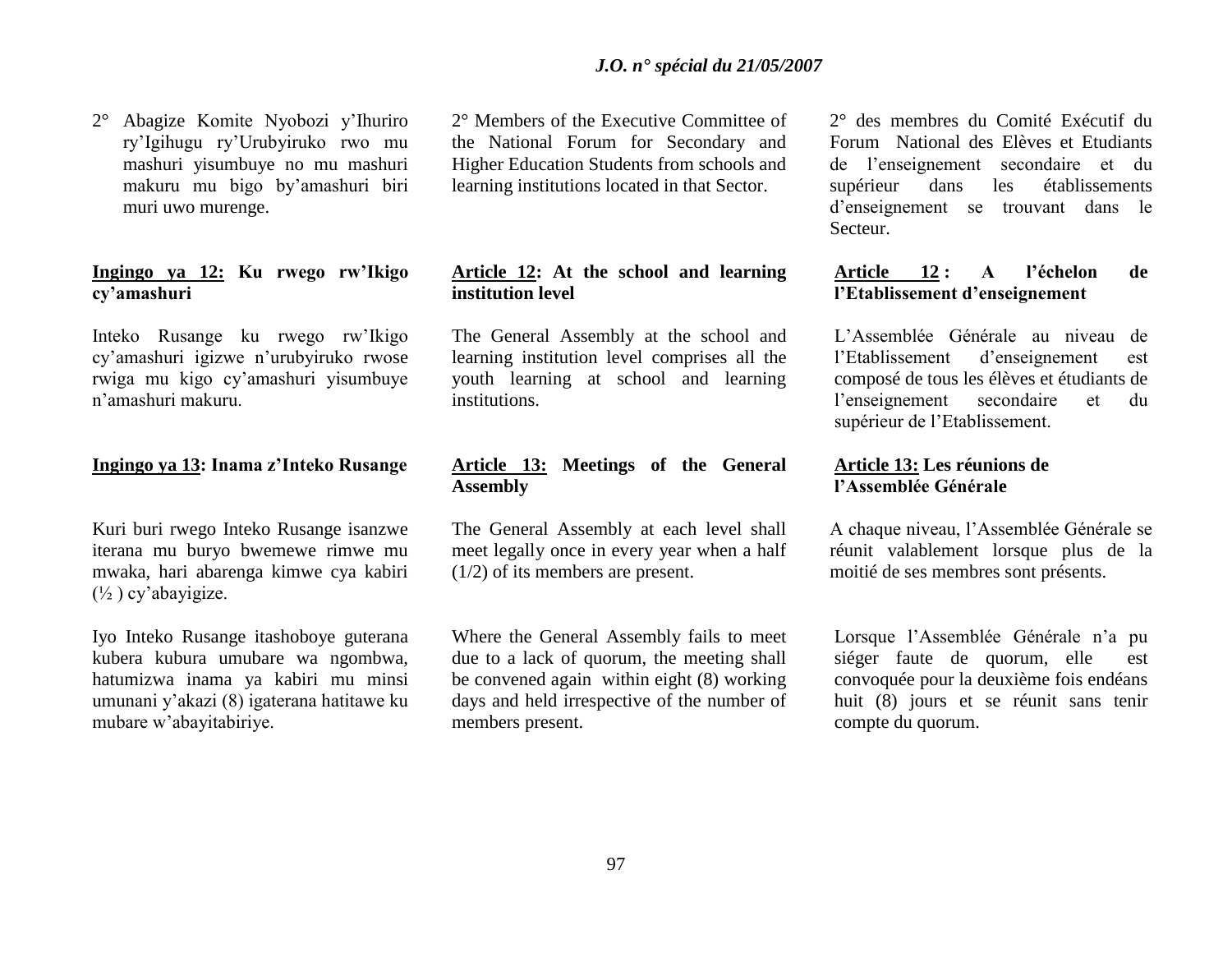#### **Ingingo ya 14: Ubuyobozi bw'inama**

Inteko Rusange itumizwa kandi ikayoborwa n"Umuhuzabikorwa cyangwa Umuhuzabikorwa wungirije iyo Umuhuzabikorwa adahari. Iyo bombi badashoboye kuboneka cyangwa banze kuyitumiza, Inteko Rusange itumizwa nibura na kimwe cya gatatu (1/3) cy"abagize Inteko Rusange. Icyo gihe Inteko Rusange yitoramo uyiyobora.

#### **Ingingo ya 15: Inama zisanzwe**

Inama zisanzwe z"Inteko Rusange zimenyeshwa abatumirwa mu nyandiko mu minsi cumi n"itanu y"akazi (15) mbere y"uko ziterana. Ubutumire bw"inama bugaragaza ibiri ku murongo w"ibyigwa.

#### **Ingingo ya 16: Inama zidasanzwe**

Inteko Rusange ishobora guterana mu nama idasanzwe igihe cyose bibaye ngombwa. Itumizwa mu nyandiko n"Umuhuzabikorwa, Umuhuzabikorwa wungirije cyangwa bisabwe na kimwe cya gatatu (1/3) cy"abayigize. Yiga gusa ibiri ku murongo w"ibyigwa.

### **Article 14: Leadership of the meeting**

The General Assembly shall be convened and chaired by the Coordinator or in case of his or her absence by the Deputy-Coordinator. In case both of them are absent or refuse to convene the meeting, the General Assembly is convened by at least a third (1/3) of its members. In that case, the General Assembly shall elect among itself a chairperson.

### **Article 15: Ordinary meetings**

Sessions invitation to the ordinary meetings of the General Assembly shall be submitted in writing to the members at least fifteen (15) days before the meeting is held. The invitation shall include the agenda.

### **Article 16: Extraordinary meetings**

The General Assembly may hold an extraordinary meeting at any time it is considered necessary.

It shall be convened in writing by the Coordinator or the Deputy-Coordinator or upon proposal by one third  $(1/3)$  of its members. The extraordinary meeting shall only examine items on the agenda.

### **Article 14 : La présidence de la réunion**

L"Assemblée Générale est convoquée et dirigée par le Coordinateur ou le Coordinateur Adjoint en cas d"absence du Coordinateur. En cas d"absence simultanée du Coordinateur et du Coordinateur Adjoint, ou lorsqu"ils refusent de convoquer l"Assemblée Générale, celle-ci est convoquée au moins par un tiers (1/3) de ses membres. Dans ce cas, l"Assemblée élit en son sein un président de la séance.

#### **Article 15 : Les réunions ordinaires**

Les réunions ordinaires de l'Assemblée Générale sont communiquées quinze (15) jours ouvrables avant leur tenue. Les invitations à la réunion en indiquent les points à l"ordre du jour.

## **Article 16 : Les réunions extraordinaires**

L"Assemblée Générale peut siéger en session extraordinaire chaque fois que de besoin. Elle est convoquée, par écrit, par le Coordinateur ou le Coordinateur Adjoint ou à la demande d"un tiers (1/3) de ses membres. Elle ne traite que les points inscrits à l"ordre du jour.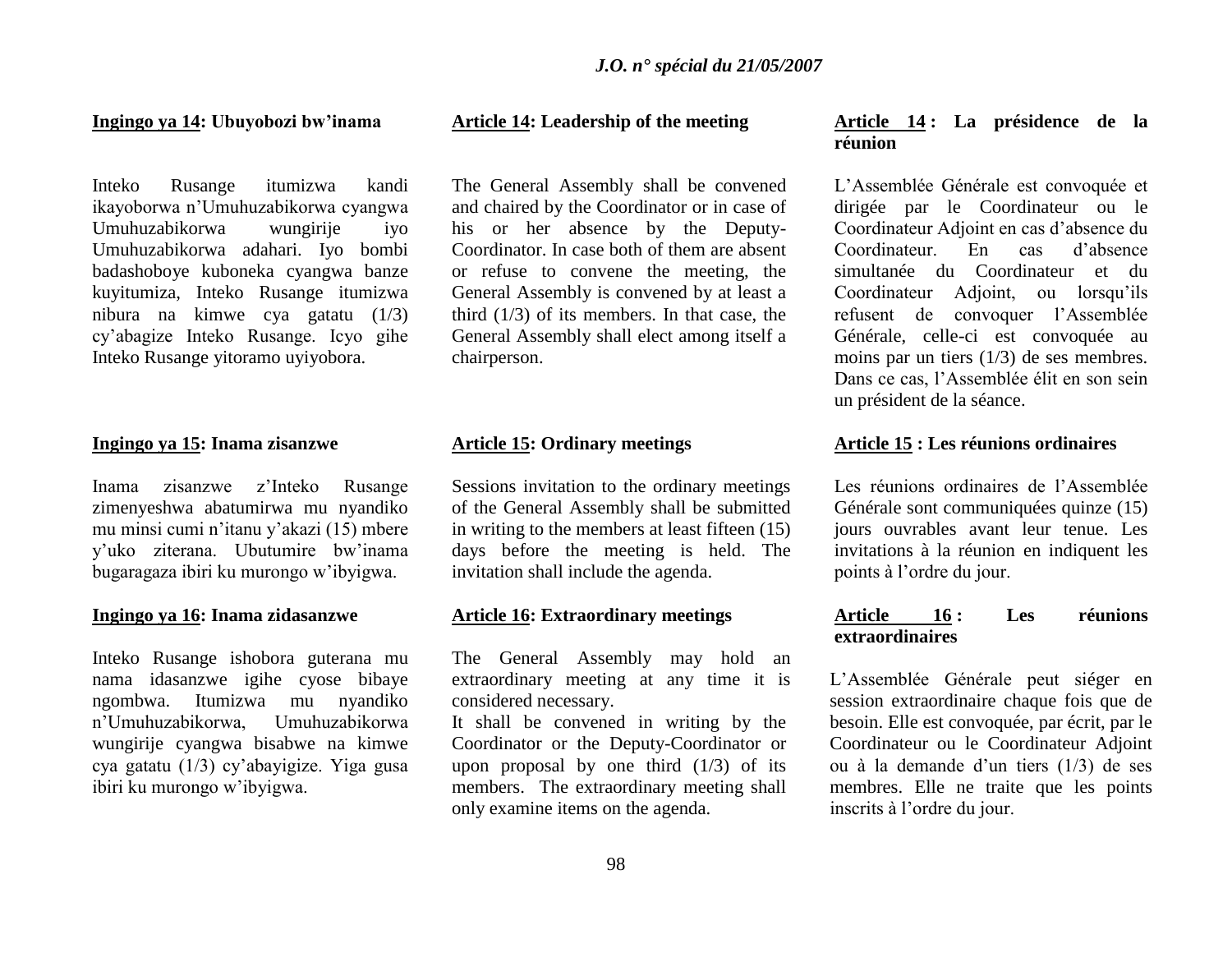#### **Ingingo ya 17: Ifatwa ry'ibyemezo**

Inteko Rusange ifata ibyemezo ku bwumvikane busesuye bw"abitabiriye inama. Iyo bidashobotse, ibyemezo bifatwa ku bwiganze burunduye bw"amajwi y"abari mu nama. Iyo amajwi angana, iry"Umuhuzabikorwa ni ryo rikemura impaka.

# **Ingingo ya 18: Inyandikomvugo y'Inteko Rusange**

Inyandikomvugo y'Inteko Rusange ikorwa n"Umunyamabanga. Ishyirwaho umukono n"Umuhuzabikorwa cyangwa Umuhuzabikorwa wungirije iyo Umuhuzabikorwa adahari, n"Umunyamabanga.

Kopi y'inyandikomvugo ishyikirizwa Urwego rubanziriza izindi zikuriye Inteko mu gihe kitarenze iminsi cumi n'itanu y"akazi (15) guhera umunsi yemerejweho.

# **Icyiciro cya 2: Komite Nyobozi**

### **Ingingo ya 19: Umubare w'abagize Komite Nyobozi**

Inteko Rusange kuva ku rwego rw"Igihugu kugeza ku rwego rwa buri kigo cy"amashuri yisumbuye cyangwa

### **Article 17: Decision making**

The General Assembly shall make decisions by consensus of members present.

In case consensus is not reached, decisions shall be taken by an absolute majority vote of the members present at the meeting. In case of an equality of votes, the Coordinator shall exercise a casting vote.

# **Article 18: Minutes of the General Assembly**

Minutes of the General Assembly shall be prepared by the Secretary. They shall be signed by the Coordinator or in case of his or her absence by the Deputy-Coordinator and the Secretary.

A copy of the minutes shall be submitted to the organ which precedes other higher organs of the General Assembly within fifteen (15) days from its approval.

### **Section 2: The Executive Committee**

### **Article 19: The number of Executive Committee members**

The General Assembly shall, from the national level to the level of each secondary or higher learning institution elect among

### **Article 17 : La prise des décisions**

Les décisions de l'Assemblée Générale sont prises par consensus. A défaut du consensus, les décisions sont prises à la majorité absolue des voix des membres présents. En cas de parité des voix, celle du Coordinateur est prépondérante.

# **Article 18 : Le procès-verbal de l'Assemblée Générale**

Le procès-verbal de l"Assemblée Générale est dressé par le Secrétaire. Il est signé par le Coordinateur ou le Coordinateur Adjoint en cas d"absence du Coordinateur et par le Secrétaire.

Une copie du procès-verbal est transmise à l"organe qui précède les autres organes supérieurs à l"Assemblée Générale endéans quinze (15) jours ouvrables de son approbation.

### **Section 2 : Du Comité Exécutif**

# **Article 19 : Le nombre des membres du Comité Exécutif**

L"Assemblée Générale du niveau national au niveau de chaque établissement d"enseignement secondaire ou supérieur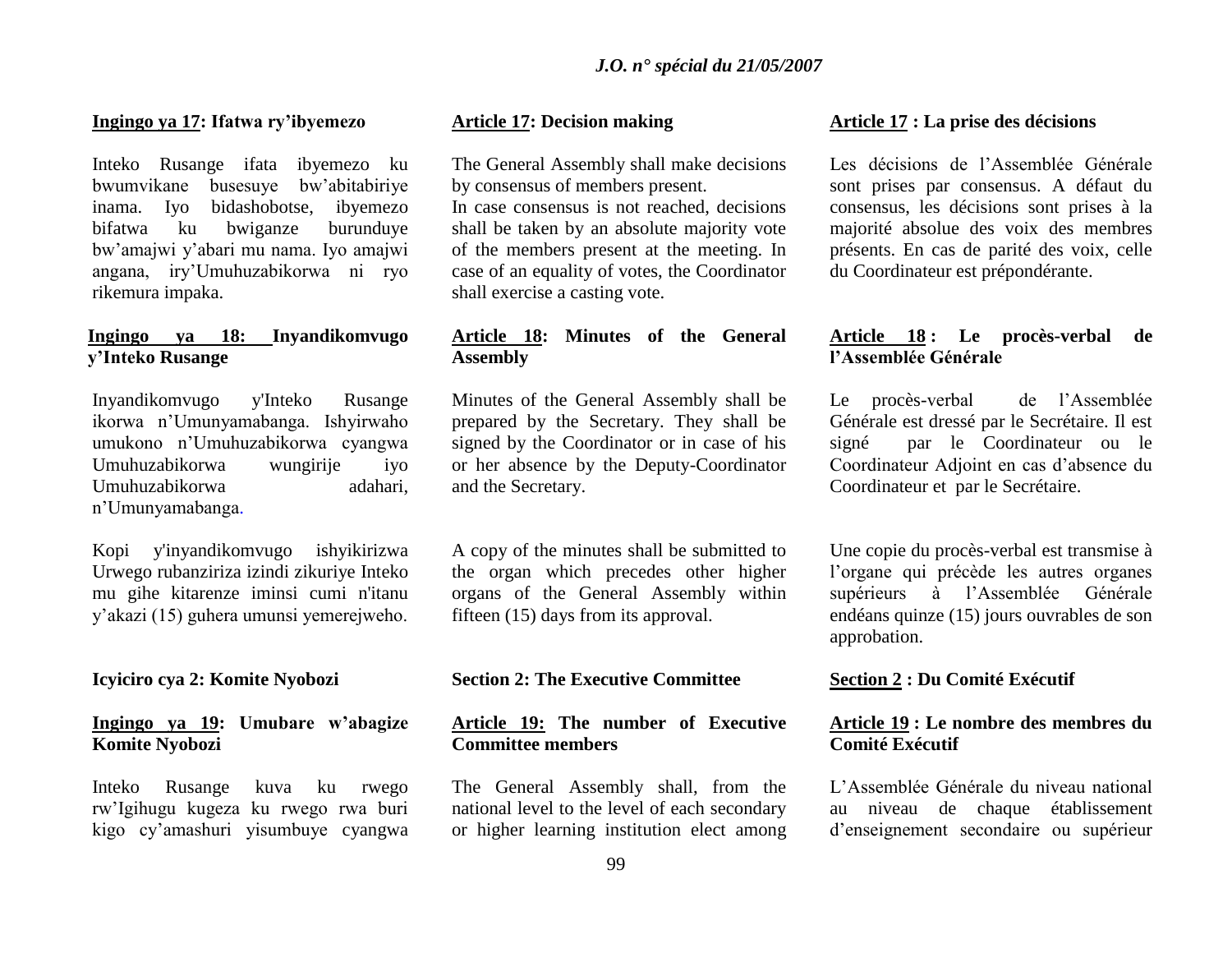# *J.O. n° spécial du 21/05/2007*

amashuri makuru yitoramo Komite Nyobozi igizwe n"abantu umunani (8).

# **Ingingo ya 20: Abagize Komite Nyobozi**

Komite Nyobozi kuri buri rwego igizwe n"aba bakurikira:

- 1° Umuhuzabikorwa;
- 2° Umuhuzabikorwa wungirije;
- 3° Umunyamabanga;
- 4° Umujyanama ushinzwe umutungo no kongera umusaruro;
- 5° Umujyanama ushinzwe uburezi, ubumenyi, ikoranabuhanga, umuco, siporo n"imyidagaduro;
- 6° Umujyanama ushinzwe uburinganire n"ubwuzuzanye, ingimbi n"abangavu;
- 7° Umujyanama ushinzwe ubuzima n"ibidukikije;
- 8° Umujyanama ushinzwe itangazamakuru n"ubutwererane.

Mu nzego zose zitorerwa, byibura mirongo itatu ku ijana (30%) by"abagize Komite Nyobozi bagomba kuba ari abari cyangwa abategarugori.

itself the Executive Committee comprising eight (8) members.

# **Article 20: Composition of Executive Committee**

The Executive Committee at each level comprises the following members:

- 1° A Coordinator;
- 2° A Deputy Coordinator;
- 3° A Secretary;
- 4° An Advisor in charge of finance and production ;
- 5° An Advisor in charge of education, science, technology, culture, sports and leisure;
- 6° An Advisor in charge of gender and adolescents;
- 7° An Advisor in charge of health and environment;
- 8° An Advisor in charge of information and cooperation.

At least thirty percent (30%) of the members at each level of all elected organs shall be women.

élit à son sein un Comité Exécutif composé de huit (8) personnes.

# **Article 20** : **Les membres du Comité Exécutif**

Le Comité Exécutif est composé, à chaque niveau, des membres suivants :

- 1° un Coordinateur ;
- 2° un Coordinateur Adjoint ;
- 3° un Secrétaire ;
- 4° un Conseiller chargé des finances et du développement ;
- 5° un conseiller chargé de l"éducation, de la science, de la technologie, de la culture, des sports et loisirs;
- 6° un Conseiller chargé du genre et des adolescents ;
- 7° un Conseiller chargé de la santé et de l"environnement ;
- 8° un Conseiller chargé de l"information et de la coopération.

Pour les organes élus, au moins trente pour cent (30%) des membres du Conseil Exécutif doivent être des femmes.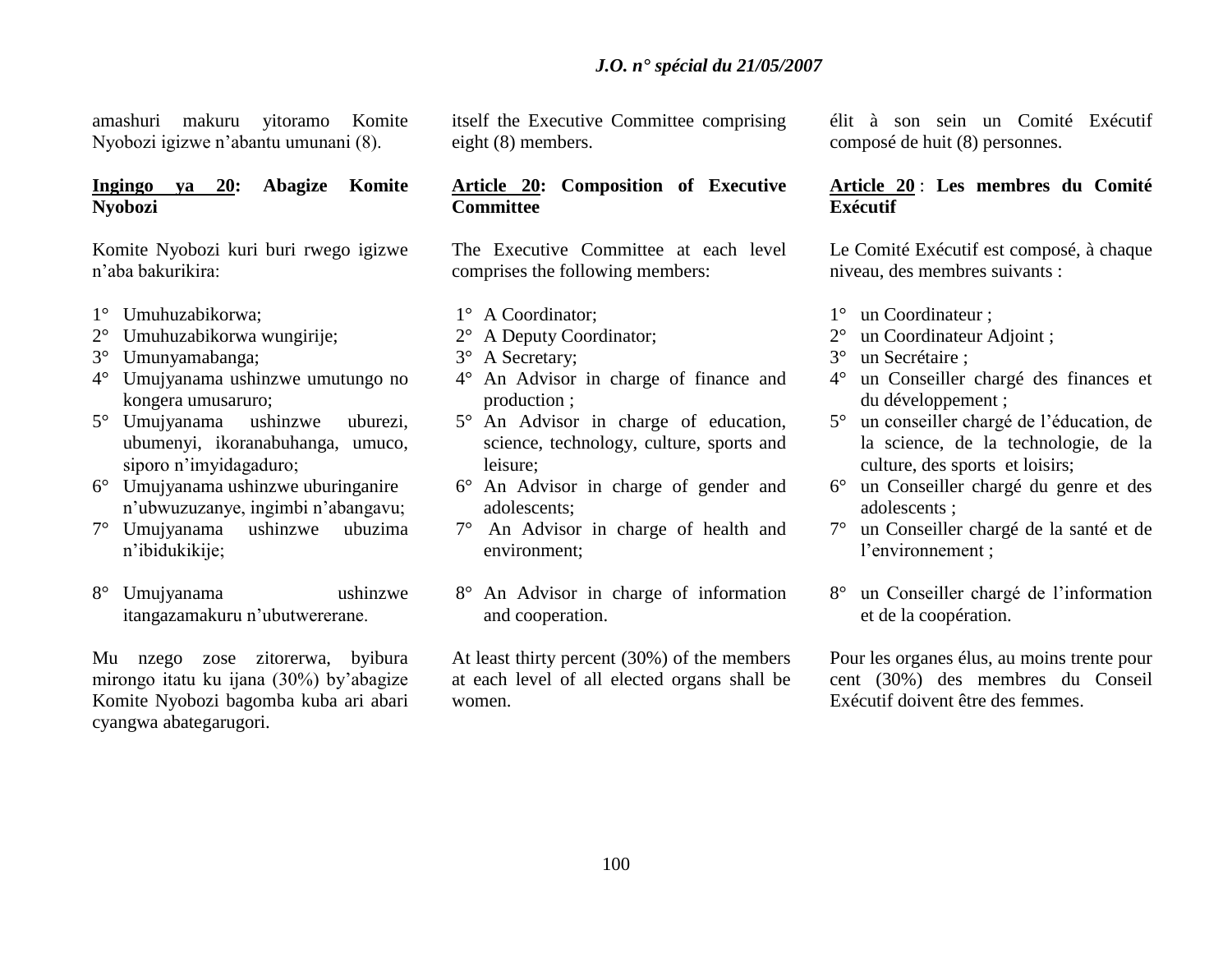# **Ingingo ya 21: Manda y'abagize Komite Nyobozi**

Abagize Komite Nyobozi y"Ihuriro ry"Igihugu ry"Urubyiruko rwo mu mashuri yisumbuye no mu mashuri makuru batorerwa manda y"imyaka ibiri (2) ishobora kongerwa inshuro imwe. Abagize Komite Nyobozi y"Ihuriro ry"Igihugu ry"Urubyiruko rwo mu mashuri yisumbuye no mu mashuri makuru ntibatorwa mu banyeshuri bari mu mwaka wa nyuma w"amashuri.

### **Icyiciro cya 3: Biro**

### **Ingingo ya 22: Abagize Biro**

Kuri buri rwego, Biro y"Ihuriro ry"Igihugu ry"Urubyiruko rwo mu mashuri yisumbuye no mu mashuri makuru igizwe n"Umuhuzabikorwa, Umuhuzabikorwa wungirije n"Umunyamabanga.

### **Ingingo ya 23: Inshingano z'Umuhuzabikorwa**

Umuhuzabikorwa ashinzwe:

1° guhuza ibikorwa by"urwego ahagarariye;

# **Article 21: Term of office of members of Executive Committee**

Members of the Executive Committee of the National Forum for Secondary and Higher Education Students shall be elected for a period of two (2) years which may be renewable once.

Members of the Executive Committee of the National Forum for Secondary and Higher Education Students shall not be elected among final students.

# **Section 3: The Bureau**

### **Article 22: Composition of the Bureau**

The Bureau of the National Forum for Secondary and Higher Education Students at each level shall comprise a Coordinator, a Deputy Coordinator and a Secretary.

# **Article 23: Attributions of the Coordinator**

The Coordinator shall have the following attributions:

1° to coordinate activities of the organ he or she represents;

# **Article 21 : Le mandat des membres du Comité Exécutif**

Les membres du Comité Exécutif du Forum National des Elèves et Etudiants de l"enseignement secondaire et du supérieur sont élus pour un mandat de deux (2) ans renouvelable une fois.

Les membres du Comité Exécutif du Forum National des Elèves et Etudiants de l"enseignement secondaire et du supérieur ne sont pas élus parmi les élèves ou étudiants de la dernière année.

#### **Section 3 : Du Bureau**

#### **Article 22 : Les membres du Bureau**

A chaque niveau, le Bureau du Forum National des Elèves et Etudiants est composé d"un Coordinateur, d"un Coordinateur Adjoint et d"un Secrétaire.

# **Article 23 : Les attributions du Coordinateur**

Le Coordinateur est chargé de :

1° coordonner les activités de l"organe qu"il représente ;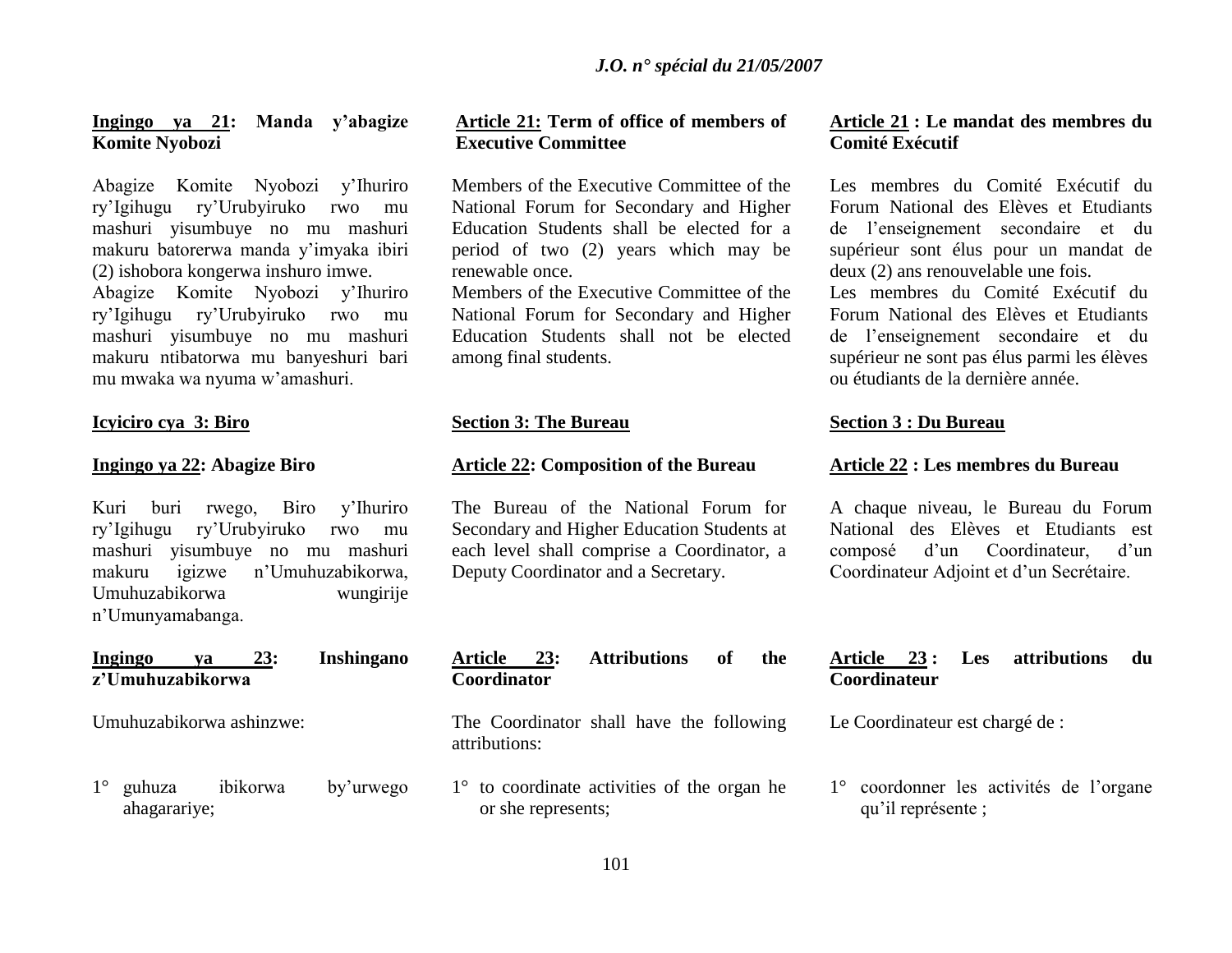- 2° gutegura, gutumiza no kuyobora inama za Biro, iza Komite Nyobozi n"iz"Inteko Rusange ku rwego arimo;
- 3° kuyobora imirimo ya Komite Nyobozi;
- 4° guhagararira no kuvugira urubyiruko rwo mu mashuri ku rwego arimo;
- 5° gutegura raporo y"ibikorwa by"urwego ahagarariye no kuyigeza kuri Komite Nyobozi n"Inteko Rusange.

### **Ingingo ya 24: Inshingano z'Umuhuzabikorwa Wungirije**

Umuhuzabikorwa Wungirije ashinzwe:

- 1° gusimbura Umuhuzabikorwa mu mirimo ye yose igihe adahari;
- 2° kunganira Umuhuzabikorwa mu mirimo ashinzwe.

# **Ingingo ya 25: Inshingano z'Umunyamabanga**

Umunyamabanga ashinzwe:

- 2° to prepare, convene and chair meetings of the Office and those of the Executive Committee and the General Assembly at his or her level;
- 3° to manage the work of the Executive Committee;
- 4° to represent and advocate on behalf of the youth from schools and learning institutions at his or her level;
- 5° to prepare the activity report of the organ he or she represents and submit it to the Executive Committee and the General Assembly.

# **Article 24: Attributions of the Deputy Coordinator**

The Deputy Coordinator shall have the following attributions:

- 1° to substitute for the Coordinator in his or her attributions in case of his or her absence;
- 2° to assist the Coordinator in his or her attributions.

### **Article 25: Attributions of the Secretary**

The Secretary shall have the following attributions:

- 2° préparer, convoquer et diriger les réunions du Bureau et du Comité Exécutif et de l"Assemblée Générale à son niveau ;
- 3° diriger les travaux du Comité Exécutif ;
- 4° représenter les jeunes et plaider en leur faveur dans les institutions d"enseignement de son niveau;
- 5° préparer le rapport d"activités et le soumettre au Comité Exécutif et à l"Assemblée Générale.

# **Article 24: Les attributions du Coordinateur Adjoint**

Le Coordinateur Adjoint est chargé de :

- 1° remplacer le Coordinateur dans toutes ses attributions en cas d"absence ;
- 2° assister le Coordinateur dans ses attributions.

# **Article 25 : Les attributions du Secrétaire**

Le Secrétaire est chargé de :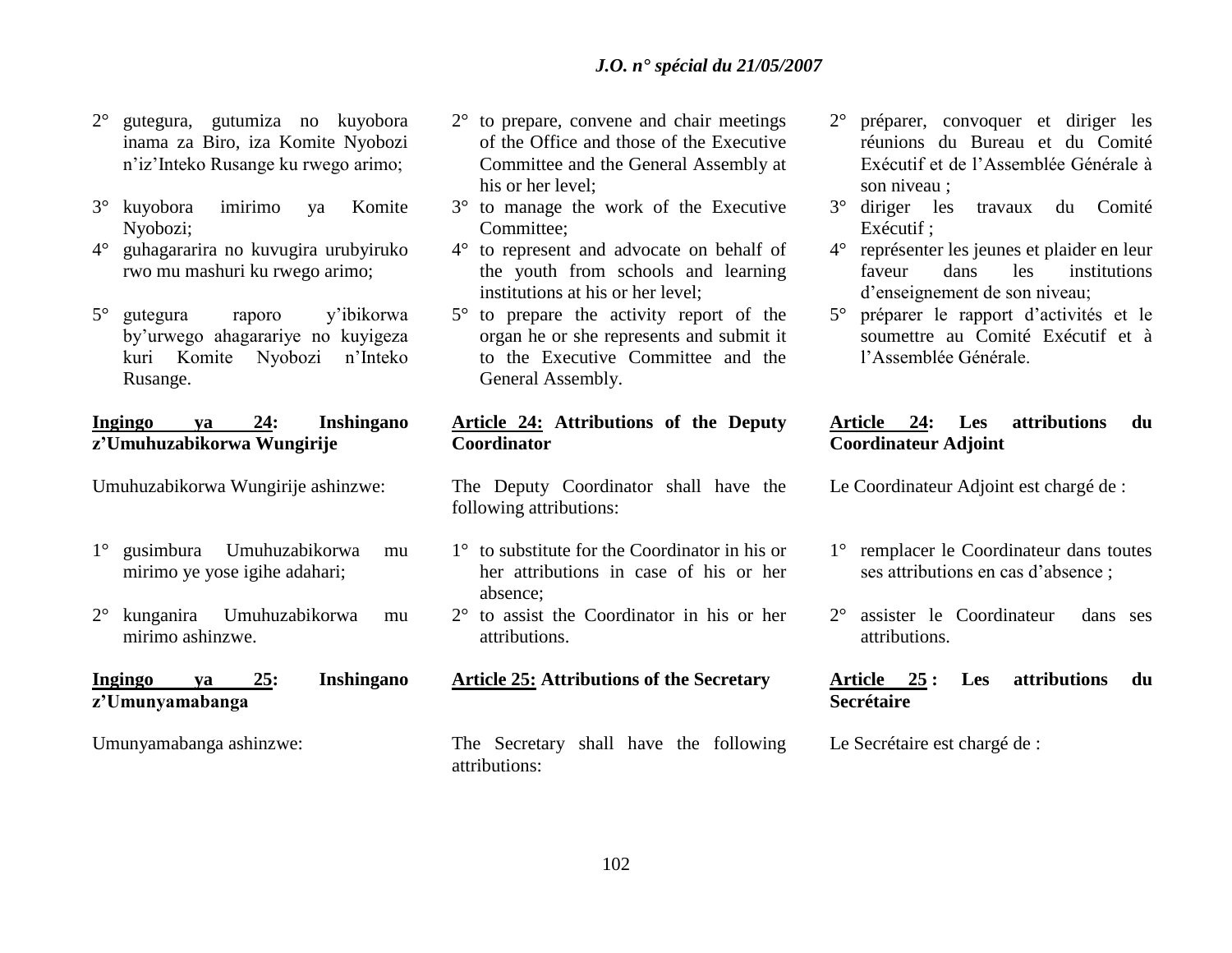- 1° Kwakira ibibazo n"ibyifuzo by"urubyiruko rwo mu mashuri no kubigeza ku bo bireba;
- 2° Gukora inyandikomvugo z"Inama za Biro, iza Komite Nyobozi n"iz"Inteko Rusange ku rwego arimo.

# **Ingingo ya 26: Inshingano z'abandi bagize Komite Nyobozi**

Inshingano z"abandi bagize Komite Nyobozi ziteganywa n"amategeko ngengamikorere y"Ihuriro ry"Igihugu ry"Urubyiruko rwo mu mashuri yisumbuye no mu mashuri makuru.

# **Ingingo ya 27: Inshingano za Komite Nyobozi ku rwego rw'Igihugu**

Komite Nyobozi ku rwego rw"Igihugu ifite inshingano zikurikira:

- 1° Gushyira mu bikorwa ibyemezo by"Inteko Rusange;
- 2° gushyiraho uburyo bunoze bwo guhuza ibikorwa by"urubyiruko mu mashuri yisumbuye no mu mashuri makuru;
- 1° to receive petitions and proposals of the youth from schools and learning institutions and submit them to competent authorities;
- 2° to prepare minutes of the meetings of the Office, the Executive Committee and the General Assembly at his or her level.

# **Article 26: Attributions of other members of the Executive Committee**

The attributions of other members of the Executive Committee shall be determined by rules and internal regulations of the National Forum for Secondary and Higher Education Students.

# **Article 27: Attributions of the Executive Committee at the naional level**

The Executive Committee at the national level shall have the following attributions:

- 1° to implement decisions of the General Assembly;
- 2° to put in place an appropriate system for the coordination of activities of the youth from schools and learning institutions;
- 1° recevoir les doléances et les propositions des élèves et étudiants et de les transmettre à qui de droit ;
- 2° dresser les procès-verbaux des réunions du Bureau, du Comité Exécutif et de l"Assemblée Générale de son niveau.

# **Article 26 : Les attributions des autres membres du Comité Exécutif**

Les attributions des autres membres du Comité Exécutif sont déterminées par le Règlement d"ordre intérieur du Forum National des Elèves et Etudiants de l"enseignement secondaire et du supérieur.

# **Article 27 : Les attributions du Conseil Exécutif au niveau national**

Le Comité Exécutif au niveau national est chargé de :

- 1° mettre en exécution les décisions de l"Assemblée Générale ;
- 2° mettre en place un système approprié de coordination des activités des élèves et étudiants ;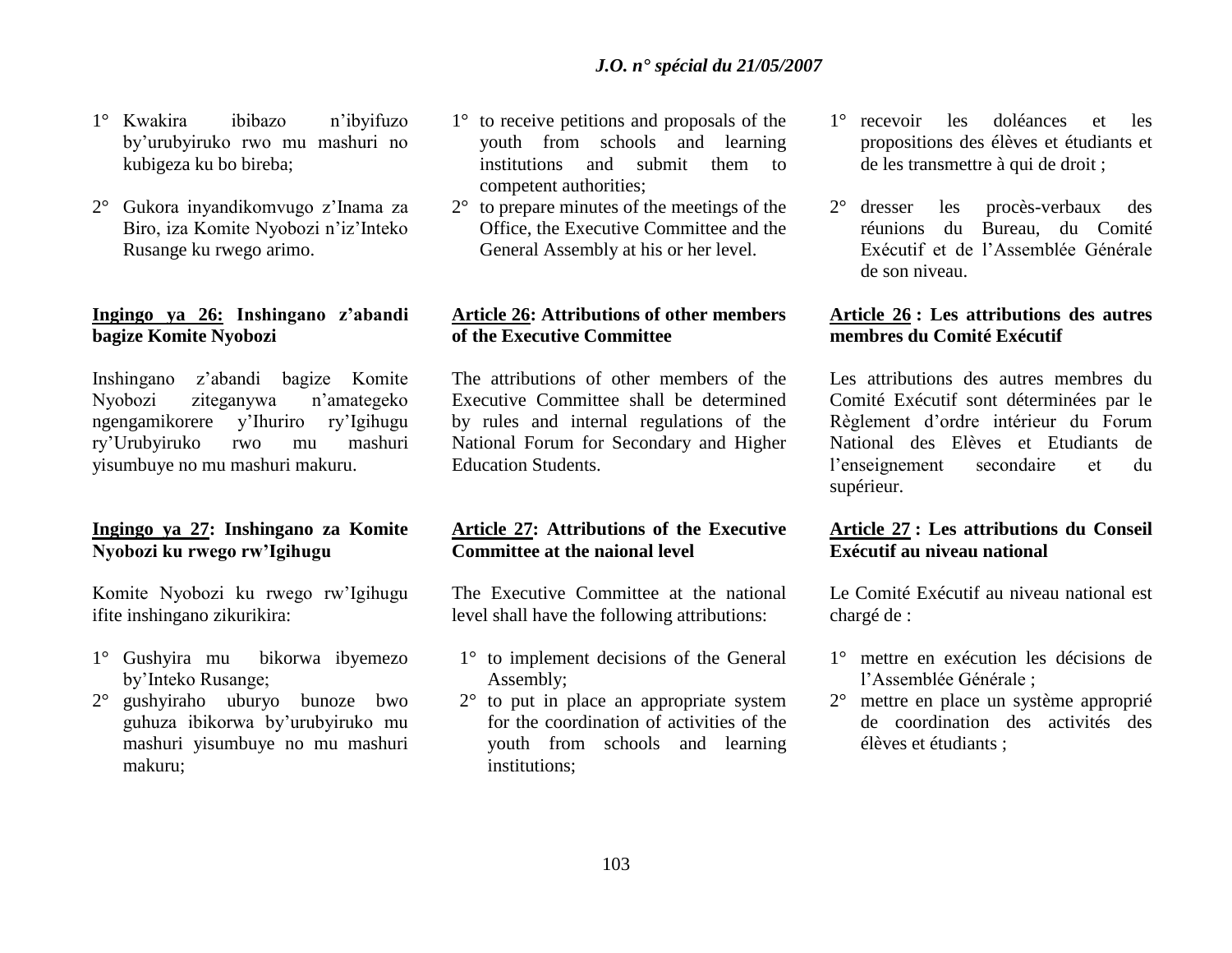- 3° gutegurira Inteko Rusange ibya ngombwa byakenerwa kugira ngo yuzuze inshingano zayo;
- 4° kuvuganira urubyiruko rwo mu mashuri yisumbuye no mu mashuri makuru mu nzego zifatirwamo ibyemezo;
- 5° gutegura imbanzirizamushinga y"ingengo y"imari ikayishyikiriza Inteko Rusange;
- 6° gukurikirana imikoreshereze y"umutungo Ihuriro ry"Igihugu ry"Urubyiruko rwo mu mashuri yisumbuye no mu mashuri makuru;
- 7° gukora buri mwaka raporo y"ibikorwa byayo ikayishyikiriza Inteko Rusange na Minisitiri ufite urubyiruko n"ufite Uburezi mu nshingano ze;
- 8° gukora undi murimo yahabwa n"Inteko Rusange.

# **UMUTWE WA IV**: **ISESWA**, **IHAGARIKWA, IYIRUKANWA RY'ABAGIZE INZEGO Z'IHURIRO RY'IGIHUGU RY'URUBYIRUKO RWO MU MASHURI YISUMBUYE NO MU MASHURI MAKURU**

**Ingingo ya 28 : Iseswa ry'Inteko Rusange**

- 3° to provide the General Assembly with all documents necessary to fulfil its mission;
- 4° to advocate on behalf of youth from schools and learning institutions before decision making organs;
- 5° to prepare and submit the draft budget proposal to the General Assembly;
- 6° to supervise the utilization of the patrimony of the National Forum for Secondary and Higher Education Students;
- 7° to make its annual activity report and submit it to the General Assembly and the Minister in charge of education;
- 8° to perform any other tasks as may be assigned to him or her by the General Assembly.

**CHAPTER IV: DISSOLUTION, SUSPENSION AND REMOVAL FROM OFFICE OF MEMBERS OF ORGANS OF THE NATIONAL YOUTH FORUM OF SECONDARY AND HIGHER EDUCATION STUDENTS**

**Article 28: Dissolution of the General Assembly** 

- 3° préparer à l"intention de l"Assemblée Générale tous les documents nécessaires en vue de l"accomplissement de sa mission ;
- 4° plaider en faveur des élèves et étudiants dans les organes de prise de décision ;
- 5° élaborer le projet de budget et le soumettre à l"Assemblée Générale ;
- 6° assurer le suivi de l"utilisation du patrimoine du Forum National des Elèves et Etudiants de l"enseignement secondaire et supérieur ;
- 7° faire chaque année le rapport de ses activités et le soumettre à l"Assemblée Générale et au Ministre ayant la jeunesse dans ses attributions ;
- 8° assurer toute autre tâche lui confiée par l"Assemblée Générale.

**CHAPITRE IV : DE LA DISSOLUTION, DE LA SUSPENSION, DE LA REVOCATION DES MEMBRES DES ORGANES DU FORUM NATIONAL DES JEUNES DE L'ENSEIGNEMENT SECONDAIRE ET SUPERIEUR** 

**Article 28 : La dissolution de l'Assemblée Générale**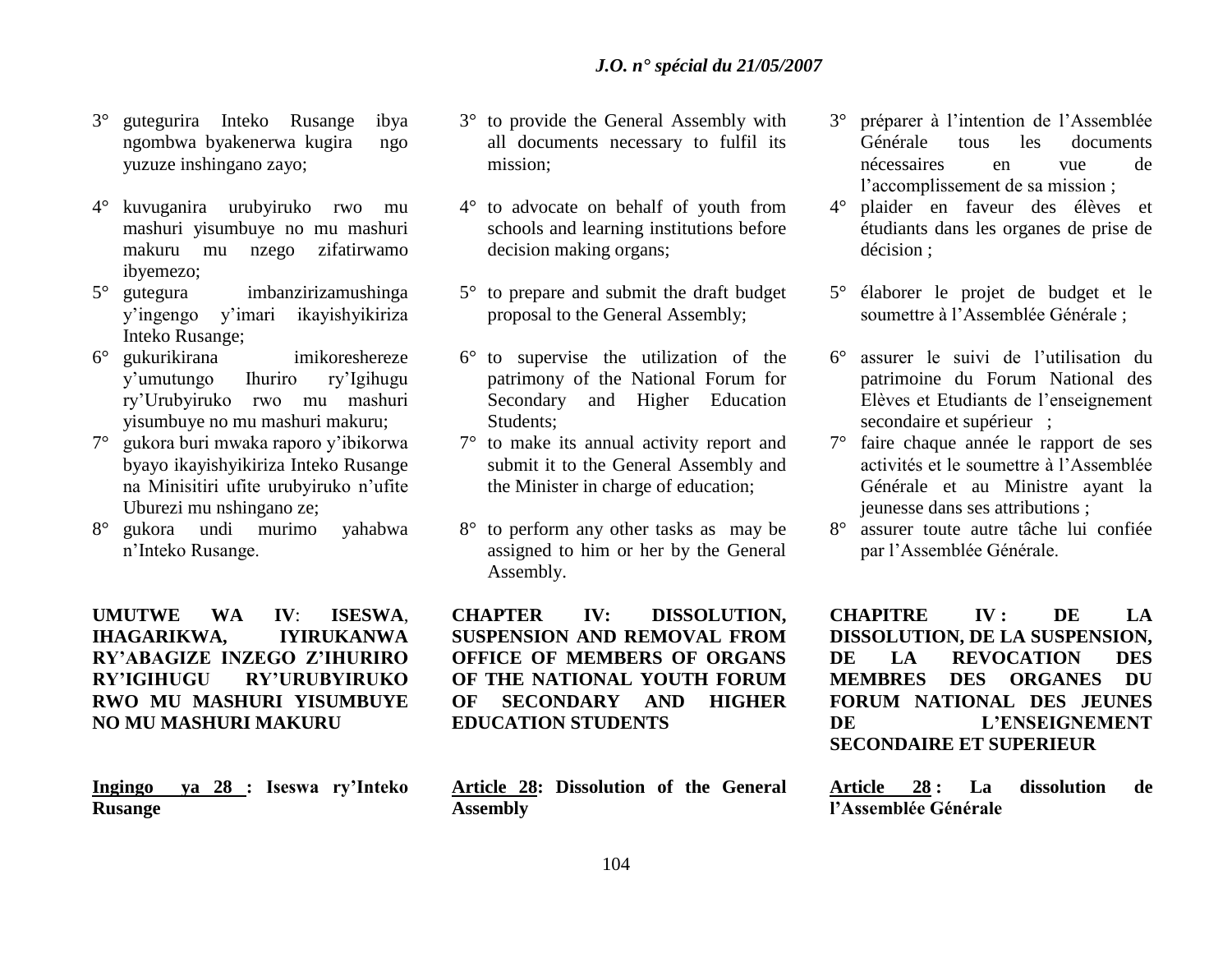Inteko Rusange ku rwego rw"Umurenge, urw"Akarere cyangwa ku rwego rw"Igihugu ishobora guseswa biramutse bigaragaye ko abayigize barangwa n"amacakubiri ashingiye ku ivangura iryo ari ryo ryose.

Icyo cyemezo gifatwa na Minisitiri ufite Urubyiruko mu nshingano ze abanje kugisha inama Minisitiri ufite Uburezi mu nshingano ze. Iyo bamwe mu bari bagize Inteko Rusange yasheshwe badakurikiranyweho icyaha n"Urukiko, bashobora kongera kwiyamamaza mu matora akurikira, keretse iyo uko kudakurikiranwa byatewe n"uko batujuje imyaka y"uburyozwacyaha.

# **Ingingo ya 29 : Iseswa rya Komite Nyobozi**

Komite Nyobozi y"Ihuriro ry"Igihugu ry"Urubyiruko rwo mu mashuri yisumbuye no mu mashuri makuru kuri buri rwego iseswa iyo bibiri bya gatatu (2/3) by"abagize Inteko Rusange bayikuyeho icyizere, bikamenyeshwa urwego rwisumbuye.

The General Assembly at the Sector, District and national level may be dissolved in case it appears that its members are divided on any form of discrimination.

Such a decision shall be taken by the Minister in charge of youth after consulting the Minister in charge of education. In case some members of the dissolved General Assembly are not subjected to legal proceedings, they may stand for the following election unless those proceedings are not brought against them only because they are below the age of criminal responsibility.

### **Article 29: Dissolution of the Executive Committee**

The Executive Committee of the National Youth Forum for Secondary and Higher Education Students at each level is dissolved through voting a motion of censure approved by at least two-thirds (2/3) of members of the General Assembly with notification of the dissolution to the immediate higher organ.

L"Assemblée Générale au niveau du Secteur, du District ou au niveau national peut être dissoute lorsqu"il apparaît évident que ses membres ont des visées divisionnistes et discriminatoires.

Cette décision est prise par le Ministre ayant la Jeunesse dans ses attributions après avis du Ministre ayant l"Education dans ses attributions. Lorsque certains des membres qui composaient l"Assemblée Générale dissoute ne font pas l"objet de poursuites judiciaires, ils peuvent se porter candidats aux élections suivantes à moins que la non poursuite judiciaire ne soit due au fait qu"ils n"ont pas l"âge requis pour la responsabilité pénale.

# **Article 29 : La dissolution du Comité Exécutif**

Le Comité Exécutif du Forum National des Jeunes Elèves et Etudiants de l"enseignement secondaire et supérieur à chaque niveau est dissout lorsqu"une motion de censure est exprimée par les deux tiers (2/3) des membres de l"Assemblée Générale et cette dissolution est notifiée à l'organe supérieur.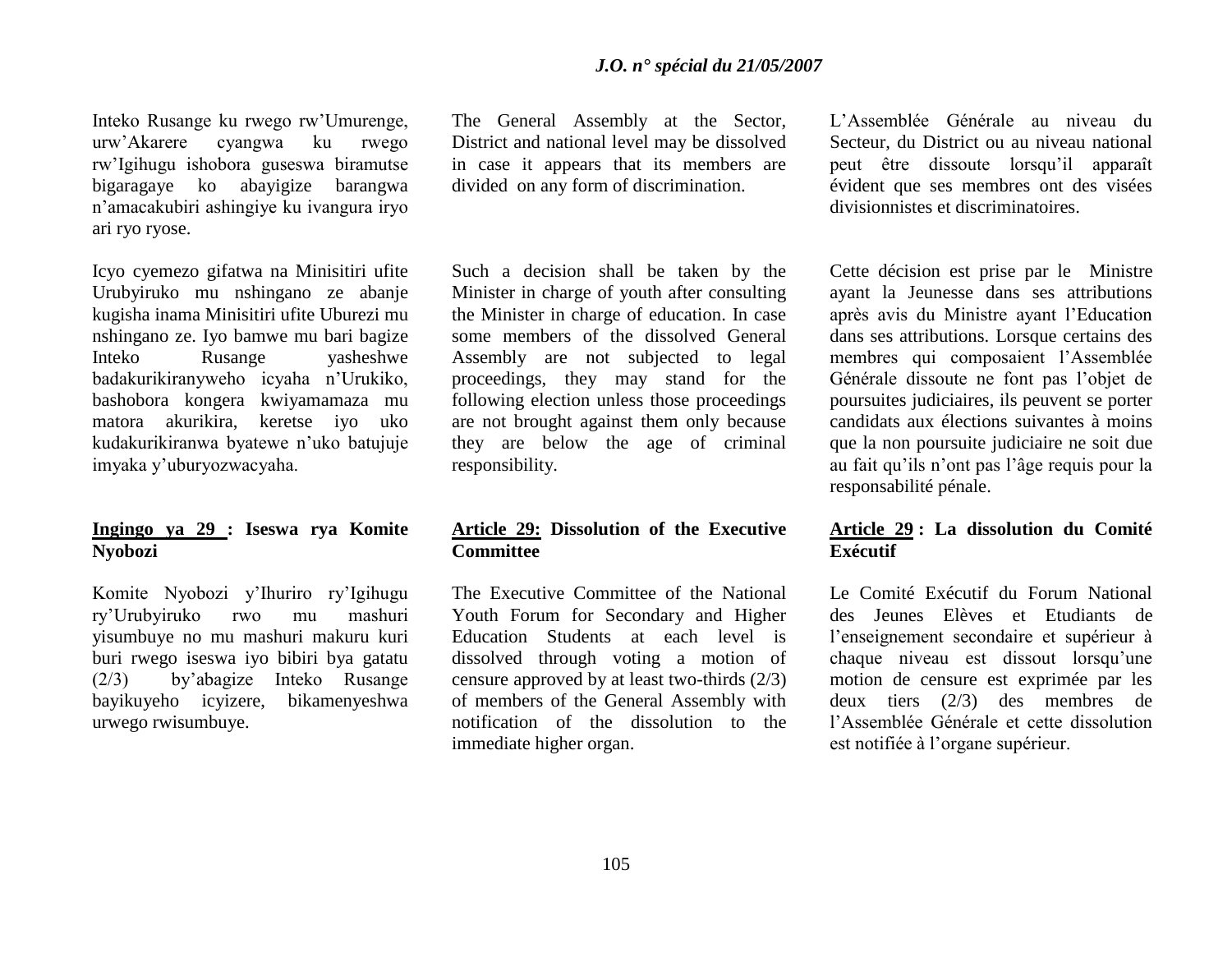Ku rwego rw"Igihugu, bimenyeshwa Minisitiri ufite urubyiruko mu nshingano ze na Minisitiri ufite Uburezi mu nshingano ze.

# **Ingingo ya 30: Ihagarikwa rya Komite Nyobozi**

Komite Nyobozi ku rwego rw"Igihugu ishobora guhagarikwa by"agateganyo igihe kitarenze amezi atatu (3) iyo yagaragayeho imicungire mibi y"Ihuriro ry"Igihugu ry"Urubyiruko rwo mu mashuri yisumbuye no mu mashuri makuru. Iri hagarikwa rigomba kuba rigamije guha urubuga abakora igenzura ku mikorere ya Komite Nyobozi. Iki cyemezo gifatwa n"Inteko Rusange ku bwiganze burunduye bw"amajwi y"abitabiriye inama y"Inteko Rusange ku rwego rw"Igihugu.

# **Ingingo ya 31 : Kwirukana cyangwa gusimbura umwe mu bagize Komite Nyobozi**

Umwe mu bagize Komite Nyobozi kuri buri rwego ashobora kwirukanwa cyangwa agasimburwa manda itarangiye, byemejwe na bibiri bya gatatu (2/3) by"abitabiriye inama y"Inteko Rusange, bitewe n"imwe mu mpamvu zikurikira:

At the national level, the dissolution is notified to the Minister in charge of youth and the Minister in charge of education.

# **Article 30: Suspension of the Executive Committee**

The Executive Committee at the national level may be suspended for a period not exceeding three (3) months if it is guilty of mismanagement of the National Forum for Secondary and Higher Education Students. Such a suspension must be decided in a bid to provide auditors in charge of examination of the functioning of the Executive Committee with the opportunity to conduct investigations. Such a decision shall be taken by the General Assembly upon an absolute majority vote of members present at the meeting of the General Assembly at the national level.

# **Article 31: Removal from office and substitution of a member of the Executive Committee**

A member of the Executive Committee at each level may be removed from office or substituted for before the expiration of his or her term of office upon decision by twothirds (2/3) of the members present in the meeting of the General Assembly for one of the following reasons:

Au niveau national, il est procédé à la notification du Ministre ayant la jeunesse dans ses attributions et du Ministre ayant l"éducation dans ses attributions.

# **Article 30. : Suspension du Comité Exécutif**

Le Comité Exécutif au niveau national peut être suspendu pour une durée n"excédant pas trois (3) mois lorsqu"il se rend coupable de mauvaise gestion du Forum National des Elèves et Etudiants. Cette suspension doit avoir pour but de permettre aux Commissaires aux Comptes d"enquêter sur le fonctionnement du Comité Exécutif. Une telle décision est prise par l"Assemblée Générale à la majorité absolue des voix des membres présents à la réunion de l"Assemblée Générale au niveau national.

# **Article 31 : L'exclusion ou le remplacement d'un membre du Comité Exécutif**

L'exclusion ou le remplacement d'un membre du Comité Exécutif à chaque niveau peut intervenir avant l"expiration du mandat sur décision des deux tiers (2/3) des membres présents à la réunion de l"Assemblée Générale dans les cas suivants: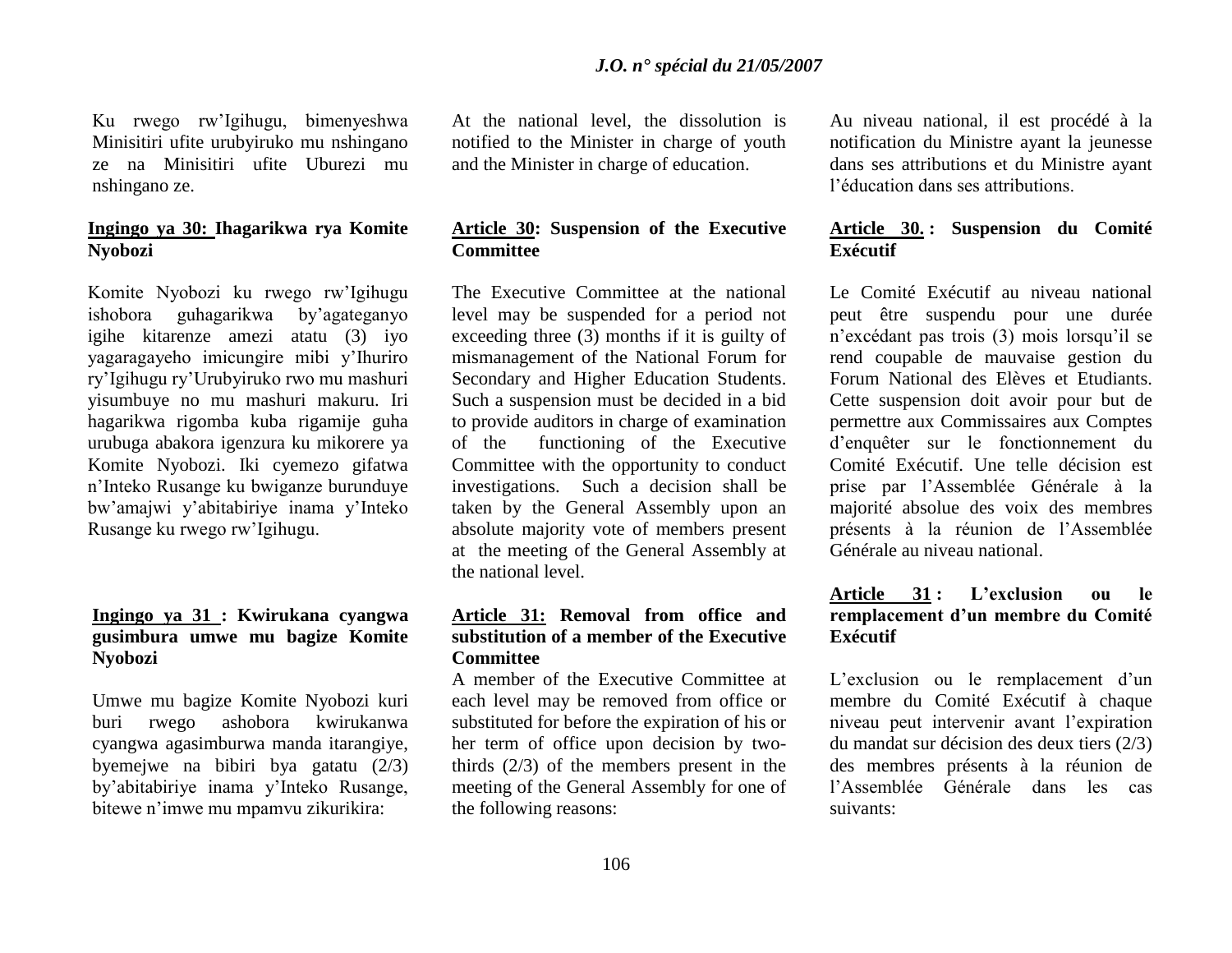- 1° iyo atagishoboye kuzuza neza inshingano ze;
- 2° iyo akatiwe burundu igifungo kingana cyangwa kirengeje amezi atandatu (6);
- 3° iyo arangwa n"ivangura iryo ari ryo ryose ;
- 4° iyo akoresha nabi, asesagura, yangiza, anyereza cyangwa yiba umutungo w"Ihuriro ry"Igihugu ry"Urubyiruko rwo mu mashuri abanza no mu mashuri makuru;
- 5° iyo yeguye akoresheje inyandiko;
- 6° iyo asibye inama inshuro eshatu (3) zikurikirana mu mwaka umwe nta mpamvu zifite ishingiro;
- 7° iyo abangamira inyungu z"urubyiruko;
- 8° iyo agize uburwayi cyangwa ubumuga butuma adashobora kurangiza inshingano ze byemejwe na muganga wemewe na Leta;
- 9° iyo akatiwe burundu kubera icyaha cya jenoside;
- 10° iyo yireze akemera icyaha cya jenoside;
- 11° iyo bigaragaye ko atacyujuje ibyashingiweho ashyirwa muri Komite Nyobozi;
- 1° if he or she is no longer able to perform his or her duties:
- 2° if he or she is definitively sentenced to a term of imprisonment equal to or exceeding six (6) months;
- 3° if he or she is characterized by any form of discrimination;
- 4° if he or she mismanages, destroys, squanders or embezzles the property of the National Forum for Secondary and Higher Education Students;
- $5^\circ$  if he or she resigns through writing;
- 6° if he or she is absent from meetings for three (3) consecutive times from a year with no justifiable reasons;
- 7° if he or she he or she jeopardizes the interests of the youth;
- 8° if he or she is no longer able to perform his or her duties due to illness (disease) disability certified by an authorized medical doctor;
- 9° if he or she is definitively sentenced for the crime of genocide;
- 10° if he or she confesses and pleads guilty to the crime of genocide;
- 11° if he or she no longer fulfils the requirements considered at the time of his or her appointment in the Executive Committee;
- 1° s"il n"est plus à mesure de remplir ses fonctions ;
- 2° s"il a été condamné définitivement à une peine d"emprisonnement d"une durée supérieure ou égale à six (6) mois ;
- 3° s"il s"est caractérisé par un esprit de discrimination de quelque nature que ce soit;
- 4° s"il abuse, dilapide, détourne ou vole le patrimoine du Forum National des Elèves et Etudiants ;
- 5° en cas de démission par notification écrite ;
- 6° s"il s"absente trois (3) fois consécutives dans une même année aux réunions sans raisons valables;
- 7° s"il agit à l"encontre des intérêts de la jeunesse ;
- 8° s"il n"est pas apte à remplir ses fonctions suite à une maladie ou une infirmité constatée par un médecin reconnu par l"Etat ;
- 9° s"il a été condamné définitivement pour crime de génocide ;
- 10° s'il est passé à la procédure d'aveu et de plaidoyer de culpabilité pour crime du génocide ;
- 11° s"il cesse de remplir les conditions requises pour être membre du Comité Exécutif;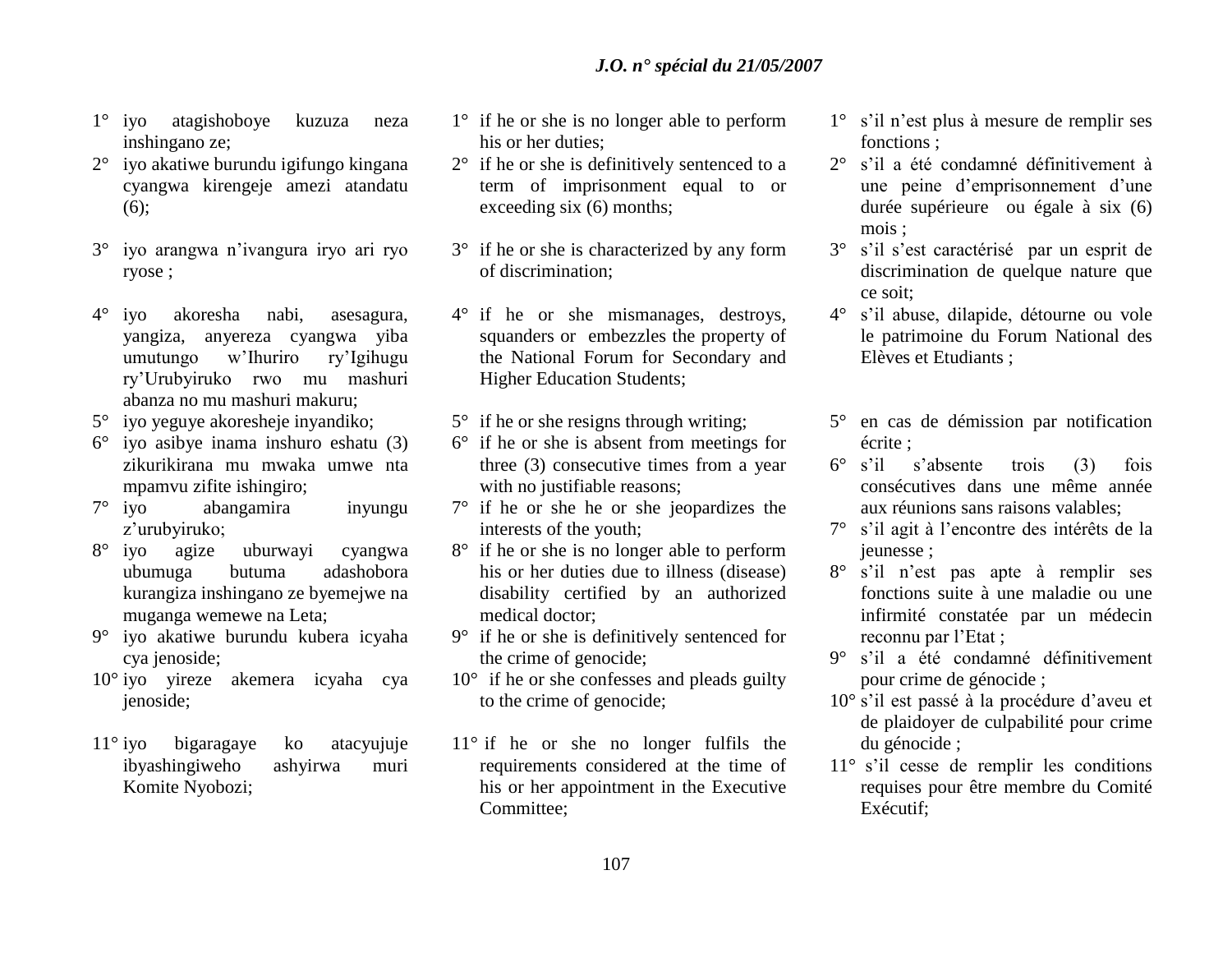12° iyo Komite Nyobozi isheshwe;

13° iyo apfuye.

# **Ingingo ya 32 : Ihagarikwa ry'agateganyo ry'umwe mu bagize Komite Nyobozi**

Umwe mu bagize Komite Nyobozi ashobora guhagarikwa by"agateganyo mu gihe kitarenze amezi atandatu (6) ku mpamvu zikurikira:

1º kugira ngo atabangamira iperereza ku makosa amuvugwaho;

2<sup>°</sup> iyo yagaragaje imyitwarire idakwiriye umuyobozi w"urubyiruko;

Ihagarikwa rigomba guherekezwa n"ibaruwa isobanura impamvu y"ihagarikwa ry"agateganyo.

# **UMUTWE WA V: UMUTUNGO N'IMARI BY'IHURIRO RY'IGIHUGU RY'URUBYIRUKO RWO MU MASHURI YISUMBUYE NO MU MASHURI MAKURU**

**Ingingo ya 33: Inkomoko y'umutungo**

12° if the Executive Committee is dissolved; 13°if he or she dies.

# **Article 32: Suspension of a member of the Executive Committee**

A member of the Executive Committee may be suspended for a period not exceeding six(6) months for the following reasons:

- 1° if he or she hinders investigations into misconduct allegations against him or her;
- 2° if he or she demonstrates behavior incompatible with those of a youth leader;

Such a suspension must be accompanied by a letter justifying his or her suspension.

**CHAPTER V: PATRIMONY AND FINANCE OF THE NATIONAL YOUTH FORUM FOR SECONDARY AND HIGHER EDUCATION STUDENTS.** 

**Article 33: Sources of the patrimony** 

12° en cas de dissolution du Comité Exécutif;

13° en cas de décès.

# **Article 32: Suspension d'un membre du Comité Exécutif**

Un membre du Comité Exécutif peut être suspendu pour une période ne dépassant pas six (6) mois pour l"une des raisons suivantes:

- 1° s"il est susceptible de compromettre l"enquête sur les accusations portées contre lui;
- 2° lorsqu"il s"est comporté de façon indigne pour un responsable de la jeunesse;

Une telle suspension doit s"accompagner d"une lettre en expliquant les raisons.

**CHAPITRE V : DU PATRIMOINE DU FORUM NATIONAL DES JEUNES ELEVES ET ETUDIANTS DE L'ENSEIGNEMENT SECONDAIRE ET SUPERIEUR** 

**Article 33 : La provenance du patrimoine**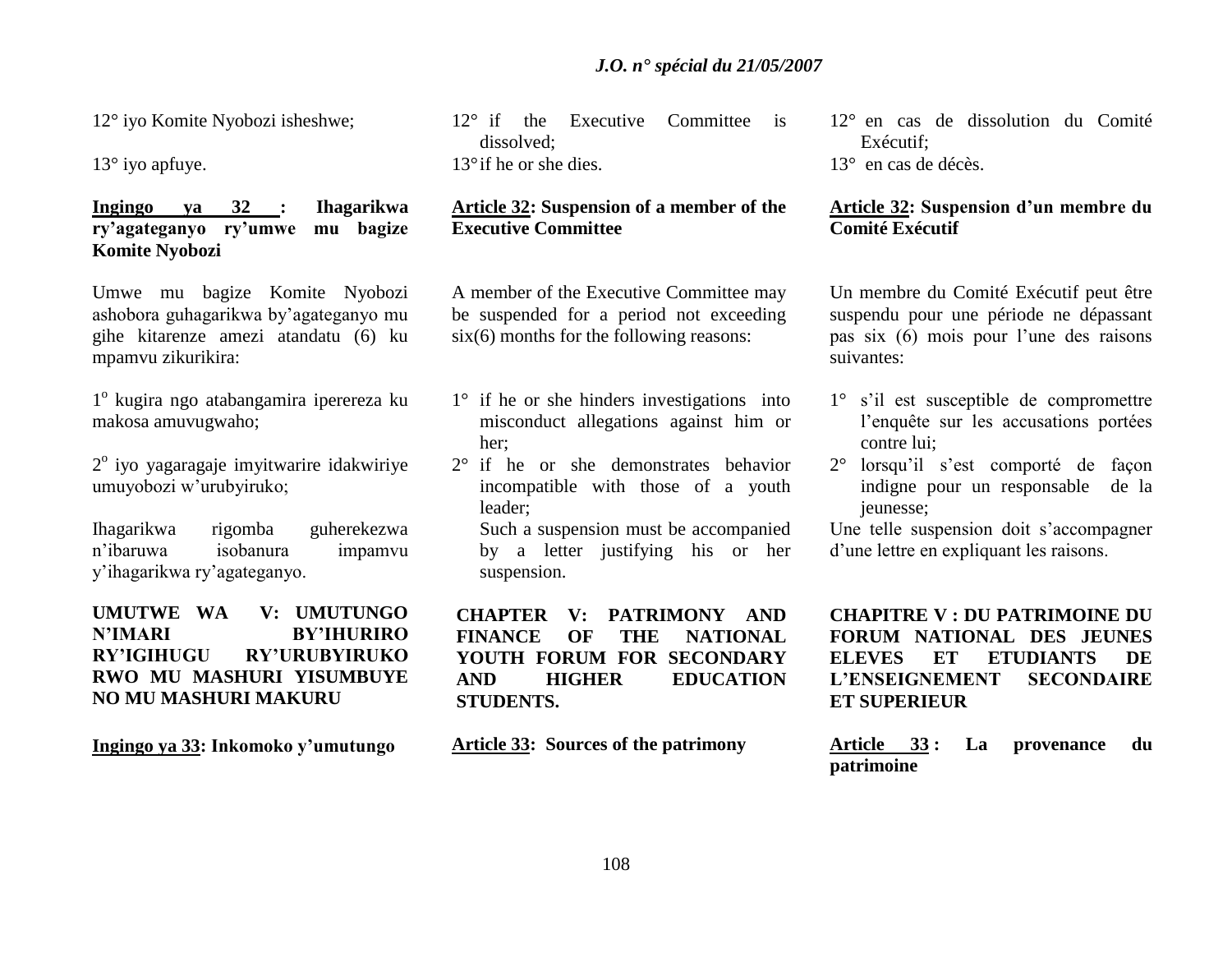Umutungo w"Ihuriro ry"Igihugu ry"Urubyiruko rwo mu mashuri yisumbuye no mu mashuri makuru ugizwe :

- 1° umusanzu w"abanyeshuri,
- 2° imfashanyo za Leta cyangwa iz"Ibigo byegamiye kuri Leta,
- 3° impano n"indagano;
- 4° Inkunga zitangwa n"abantu ku giti cyabo cyangwa imiryango y"abagiraneza ;
- 5° ibituruka ku mafaranga ava mu bikorwa by"Ihuriro.

Imikoreshereze y"amafaranga atangwa na Leta isobanurirwa Inteko Rusange y"Ihuriro ry"Igihugu ry"Urubyiruko rwo mu mashuri yisumbuye no mu mashuri makuru n"Ibiro by"Umugenzuzi Mukuru w"Imari ya Leta.

# **Ingingo ya 34: Ishyirwaho ry'Umugenzuzi w'imari**

Inteko Rusange ishyiraho umugenzuzi w"imari mu gihe cy"imyaka ine (4) ishobora kongerwa inshuro imwe.

The patrimony of the National Youth Forum for Secondary and Higher Education Students shall comprise:

- 1° contributions of students;
- 2° aid from the Government or State owned enterprises;
- 3° donations and bequests;
- 4° subsidies from physical persons or donors organizations;
- 5° proceeds from the activities of the Forum.

The use of funds donated by the Government shall be explained to the National Youth Forum for Secondary and Higher Education Students and the Office of the Auditor General of the State Finance.

#### **Article 34: Appointment of auditors**

The General Assembly shall appoint an auditor for a four  $(4)$  –year term of office which may be renewable once.

Le patrimoine du Forum National des Jeunes Elèves et Etudiants de l"enseignement secondaire et supérieur est composé :

- 1° des cotisations des élèves et étudiants ;
- 2° des subsides de l"Etat ou des établissements étatiques ;
- 3° des dons et legs ;
- 4° des aides des personnes ou des organismes privés ;
- 5° des recettes des activités du Forum.

L"utilisation des fonds provenant de l"Etat est justifiable devant l"Assemblée Générale du Forum National des Jeunes Elèves et Etudiants de l"enseignement secondaire et supérieur et devant l"Office de l"Auditeur Général des Finances de l"Etat.

# **Article 34 : La nomination du Commissaire aux comptes**

L"Assemblée Générale nomme un Commissaire aux comptes pour une durée de quatre (4) ans renouvelable une fois.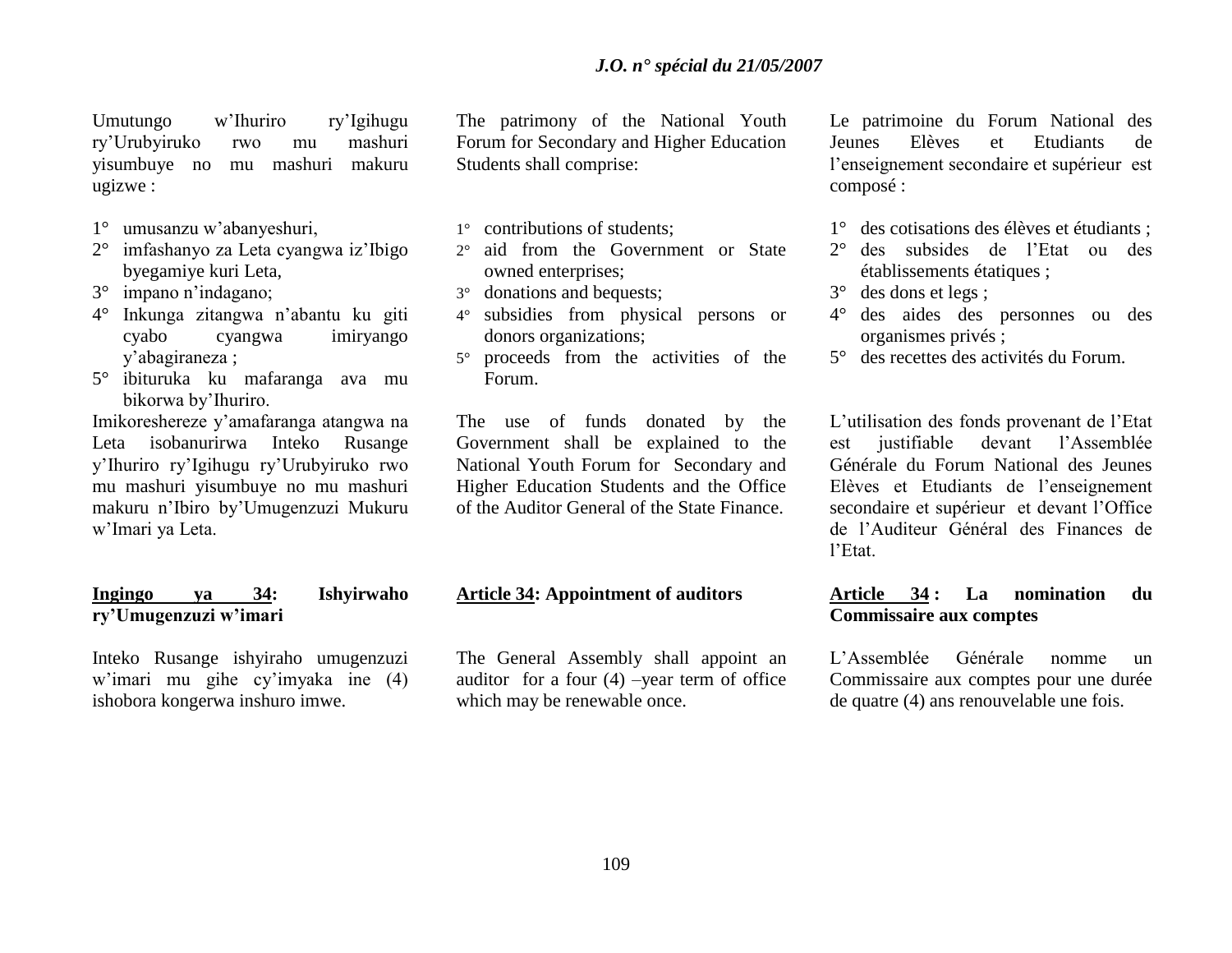#### **Ingingo ya 35: Gusubira mu makonti**

Iyo umwaka urangiye, umugenzuzi asubira mu makonti y"Ihuriro ry"Igihugu ry"Urubyiruko rwo mu mashuri yisumbuye no mu mashuri makuru mbere yo kuyereka Inteko Rusange ngo yemezwe.

Umugenzuzi w"imari agomba kwerekwa impapuro zose z"Ibaruramari n"iz"Ubuyobozi z"Ihuriro ry"Igihugu ry"Urubyiruko rwo mu mashuri yisumbuye no mu mashuri makuru. Icyo adakora ni ukuzivana aho zibitse.

# **UMUTWE WA VI : INGINGO ZISOZA**

# **Ingingo ya 36: Imikoranire n'izindi nzego**

Abagize Komite Nyobozi y"Ihuriro ry"Igihugu ry"Urubyiruko rwo mu mashuri yisumbuye no mu mashuri makuru bakorana n"ubuyobozi bw"inzego z"Inama y"Igihugu y"Urubyiruko ku rwego bakoreraho. Batanga gahunda na raporo z"ibikorwa byabo kuri izo nzego. Izo nzego zikurikirana kandi zigafasha ishyirwa mu bikorwa ry"izo gahunda zagejejweho n"Inama y"Igihugu y"Urubyiruko.

### **Article 35: Financial auditing**

At the end of the year, the auditor shall make an official examination of accounts of the National Youth Forum for Secondary and Higher Education Students before they are presented to the General Assembly for approval.

The auditor shall have unlimited access to all the accounting and administrative documents of the National Youth Forum for Secondary and Higher Education Students. He or she shall consult them from where they are kept.

### **CHAPTER VI: FINAL PROVISIONS**

# **Article 36: Collaboration with other institutions**

The members of the Executive Committee of the Forum for Secondary and Higher Education Students shall collaborate with the National Youth Council organs at the level of their operation. They shall forward their plan of action and activity reports to those organs.

Such organs shall monitor and assist in the implementation of plans forwarded by the National Youth Council.

#### **Article 35 : La révision des comptes**

A la fin de l"année, le Commissaire procède aux révisions des comptes du Forum National des Jeunes Elèves et Etudiants de l"enseignement secondaire et supérieur avant de les soumettre à l"approbation de l"Assemblée Générale.

Le Commissaire aux comptes doit accéder à tous les documents comptables et administratifs du Forum National des Jeunes Elèves et Etudiants de l"enseignement secondaire et supérieur. Il ne les déplace pas.

### **CHAPITRE VI : DES DISPOSITIONS FINALES**

# **Article 36: Collaboration avec d'autres institutions**

Les membres du Comité Exécutif du Forum National des Jeunes Elèves et Etudiants de l"enseignement secondaire et supérieur oeuvrent avec les organes du Conseil National de la Jeunesse, chacun à son niveau. Ils transmettent le plan d"action et le rapport de leurs activités à ces organes.

Ces organes assistent et assurent le suivi de la mise en œuvre des plans d"action leur soumis par le Conseil National de la Jeunesse.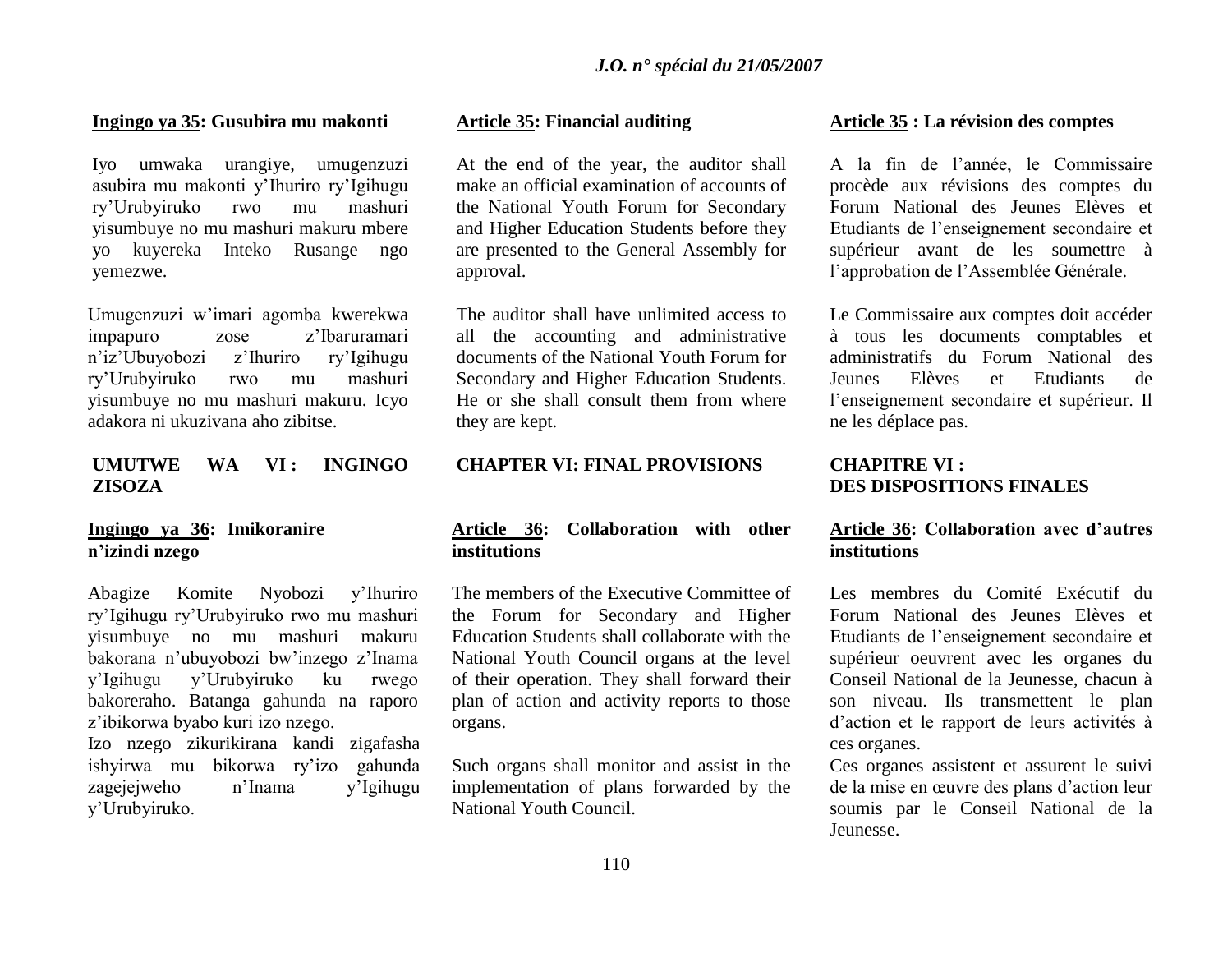#### **Ingingo ya 37: Gukorera ubushake**

Imirimo yose y"abagize Komite Nyobozi y"Ihuriro ry"Igihugu ry"Urubyiruko rwo mu mashuri yisumbuye no mu mashuri makuru ikorerwa ubushake, uretse ko amafaranga aba yatanzwe n"abo bakozi arihwa mu buryo buteganywa n"Itegeko Ngengamikorere.

#### **Ingingo ya 38: Amatora y'Ihuriro**

Amatora y"Ihuriro ry"Igihugu ry"Urubyiruko rwo mu mashuri yisumbuye no mu mashuri makuru akorwa hakurikijwe amabwiriza atangwa na Minisitiri ufite Urubyiruko mu nshingano ze, amaze kubyumvikanaho na Minisitiri ufite Uburezi mu nshingano ze.

# **Ingingo ya 39: Ivanwaho ry'ingingo z'amateka zinyuranyije n'iri teka**

Ingingo zose z"amateka abanziriza iri kandi zinyuranyije na ryo zivanyweho.

### **Article 37: Voluntary work**

Members of the Executive Committee of the National Youth Forum for Secondary and Higher Education Students shall perform their duties on a voluntary basis with the exception of fees incurred which shall be refunded in accordance with the rules and internal regulations.

#### **Article 38: Elections of the Forum**

Elections of the National Youth Forum for Secondary and Higher Education Students shall be organized in accordance with instructions of the Minister in charge of youth after consultation with the Minister in charge of education.

# **Article 39: Repealing provisions**

All prior provisions contrary to this Order are repealed.

#### **Article 37 : Le bénévolat**

A l"exception du remboursement des frais personnels qu"ils ont dépensés conformément aux modalités prévues par le règlement d"ordre intérieur, tous les travaux des membres du Comité Exécutif du Forum National des Jeunes Elèves et Etudiants de l"enseignement secondaire et supérieur sont bénévoles.

#### **Article 38** : **Les élections du Forum**

Les élections du Forum National des Jeunes Elèves et Etudiants de l"enseignement secondaire et supérieur se déroulent conformément aux instructions du Ministre ayant la jeunesse dans ses attributions après concertation avec le Ministre ayant l"éducation dans ses attributions.

# **Article 39 : Dispositions abrogatoires**

Toutes les dispositions réglementaires antérieurs contraires au présent arrêté sont abrogées.